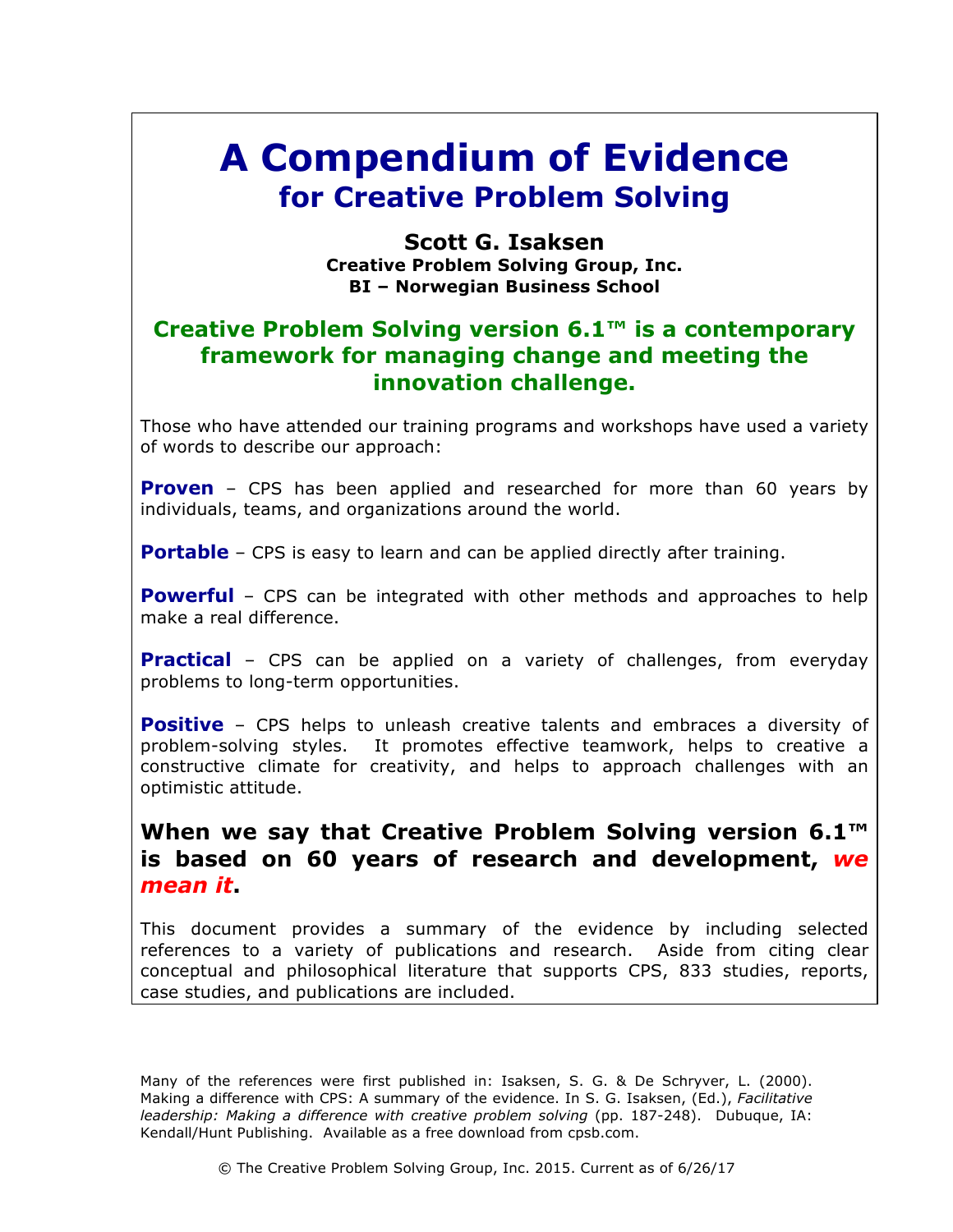# **Sections of the Compendium**

| <b>Section</b>                                                                                                                                                              | Page                             |
|-----------------------------------------------------------------------------------------------------------------------------------------------------------------------------|----------------------------------|
| Introduction                                                                                                                                                                | 3                                |
| 1. A solid and explicit conceptual foundation exists                                                                                                                        | 5                                |
| 2. Subjected to continuous research and development                                                                                                                         | 18                               |
| Buffalo-based foundational work<br><b>Instructional Materials are Available</b><br>Cognitive Styles Project<br><b>Other Evidence</b>                                        | 18<br>19<br>20<br>23             |
| 3. Courses and programs have been evaluated                                                                                                                                 | 28                               |
| Scholarly reviews and syntheses                                                                                                                                             | 32                               |
| 4. There is experimental evidence                                                                                                                                           | 37                               |
| <b>Foundational Evidence</b><br><b>Brainstorming Research</b><br><b>Electronic Brainstorming</b><br><b>Extended Effort</b><br>Individual versus Group<br>Literature Reviews | 37<br>38<br>48<br>52<br>52<br>54 |
| 5. There is evidence of course impact                                                                                                                                       | 56                               |
| 6. CPS has been widely applied                                                                                                                                              | 62                               |
| <b>Case Studies</b>                                                                                                                                                         | 67                               |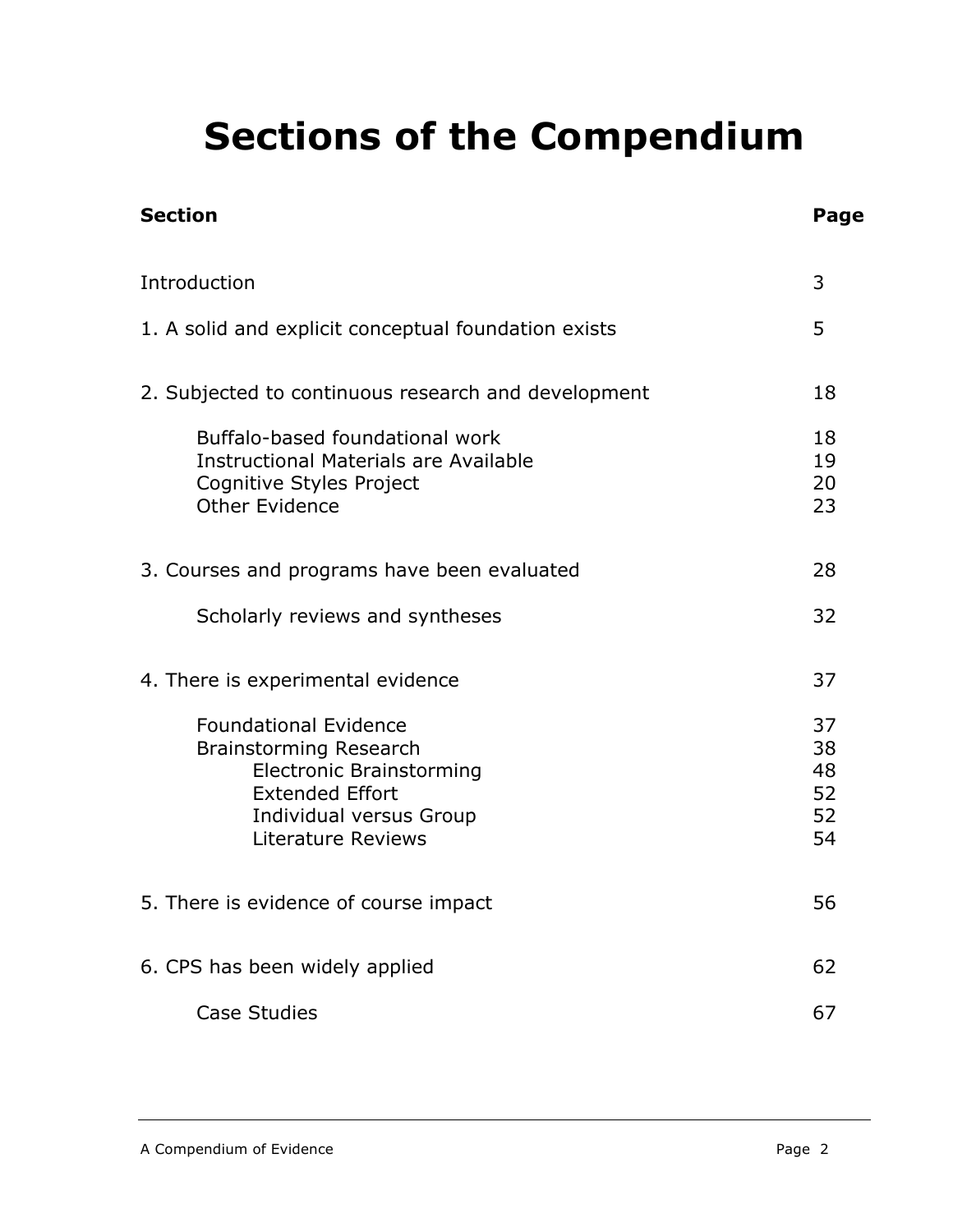# **A Compendium of Evidence**

### **Scott G. Isaksen Creativity Research Unit The Creative Problem Solving Group**

# **Why Creative Problem Solving?**

There are many models available to help people manage change (Isaksen & Tidd, 2006). With so many different models and methods available, we are often asked: Why do you take such a deliberate stance on Creative Problem Solving? Why not de Bono's approach, Design Thinking, Synectics®, Triz, or any of the other methods that are out there?

We believe that there is unique value derived from building a contemporary approach on the basis of a tradition of more than 60 years of research and development. CPS has withstood the test of time, and has been enriched by a growing global community of practice and research.

The purpose of this document is to create a road map of a big part of the creativity field for people interested in knowing if there is an actual research base behind that "creativity stuff." Our goal is to take stock of the available evidence in support of learning and applying Creative Problem Solving (CPS). We reserve the use of the capitalized letters CPS for the Osborn-Parnes and Buffalo-based method that originated in the early 1950's with the seminal work of Alex Osborn. (We use the small letters cps for the rather large and inclusive family of change methods that promote creative thinking and problem solving.) There is much more to creativity than CPS, but it would be a difficult task to take stock of everything ever written on creativity or its enhancement from an all-inclusive perspective.

We saw the challenge as assembling everything we were aware of that provided evidence that learning and applying CPS made a difference. We are certain that we did not collect every shred of evidence. In fact, we invite you to find something that we missed. We will include it in future editions of this document and credit you for the find!

Our experience tells us that people are often overwhelmed by the amount of information available on creativity. This creates a particular problem when they have to deal with the new focus on creativity and innovation. When participants, clients, consultants, academics and students venture into relatively unfamiliar territory, knowing that there is a foundation underpinning their efforts may help them along. We believe that those interested in facilitative leadership in general, and more specifically, the facilitation of Creative Problem Solving, can benefit from being aware of the research and related literature that supports their practice.

A Compendium of Evidence **Page 3**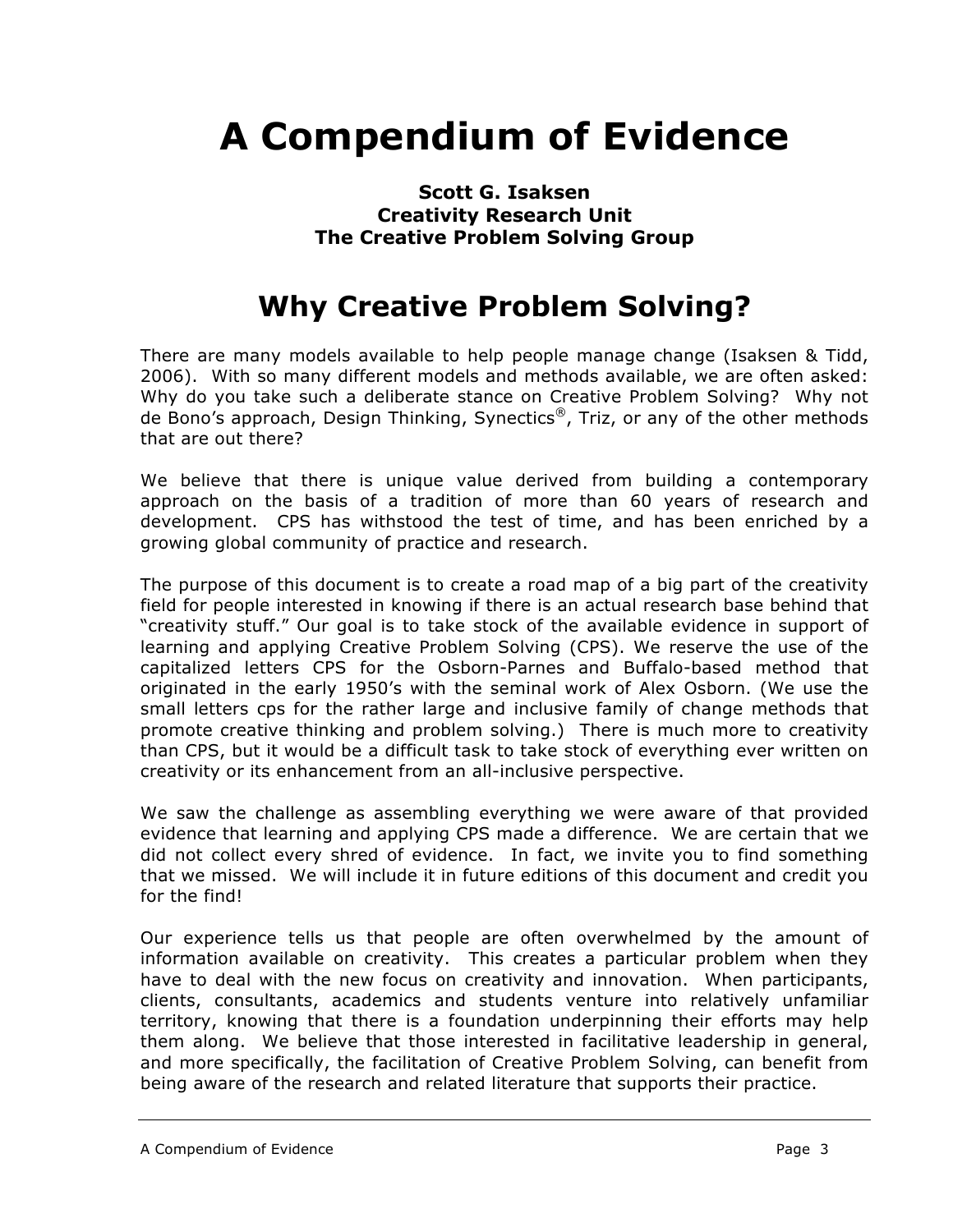This road map starts with some foundational work. In order to know where we are going as a discipline, we first need to know from where we came. Although the field of creativity is relatively young, creativity has intrigued many authors and researchers for many decades, even going back to Duff (1767). This foundational work consists of three parts: some historical perspectives, major theoretical approaches, and finally some general philosophical support.

Secondly, we focused on the research and development that is occurring not only in Buffalo, but also in Europe and in other parts of the world. During the last few decades, researchers have been building evidence that CPS does have a positive impact on individuals, teams and organizations. This evidence has grown through case studies, the development of programs, and their evaluation, in the United States, England, Belgium, France, the Netherlands, and all over the world.

Finally, we focused on some experimental evidence. Researchers, clients, and those in organizations want to have more than a surface understanding of some of the important issues around introducing and nurturing creative behavior and creative output. What are the underlying mechanisms that push individuals, teams, departments and organizations to be innovative? In the last part of this document the reader will find references to brainstorming research and impact research. Finally an overview of a wide range of CPS applications and case studies is provided.

The central question that organizes this document is "How do we know that training, teaching, learning or applying CPS is worthwhile?" There are numerous ways to know that learning something is worth the effort. We invest our resources in teaching and learning because the content we choose makes sense. We also know that it is worthwhile if it works or makes a real difference in the world. Each of the major subheadings provides a basic assertion to answer the central question. These are followed with a short narrative to explain the assertion, and then a series of selected references to support it.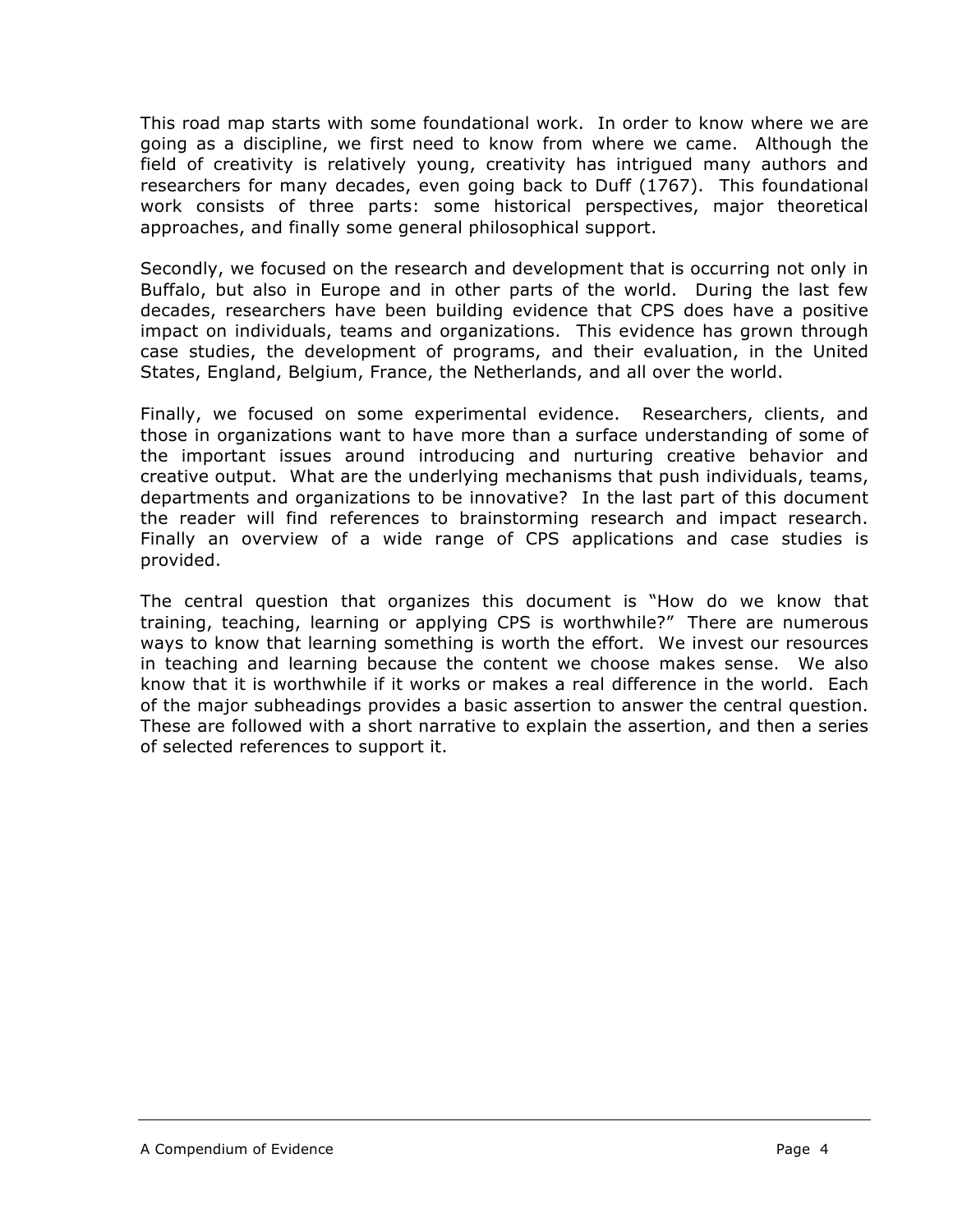## **1. A solid and explicit conceptual foundation exists.**

There is a wealth of evidence to support the teaching and learning of CPS from conceptual, theoretical and philosophical viewpoints. Support for teaching and learning creativity comes from a variety of sources. CPS fits a conceptual context of an identified domain (creativity) and there is sufficient knowledge to inform the sub-domain. There is a long-term history to the concept, numerous theoretical foundations support its deliberate development and an established philosophical literature provides even further support.

### **Historical perspectives**

There is a great deal of mythology associated with the concept of creativity. Most of the mythology has some historical basis. Some believe that creativity is magical, mysterious, or linked with madness. These myths have their basis in history. First, from the point of view of the Greeks and Romans as an act of divine inspiration, then later as a unique gift from heredity or special talent.

### **God's Gift of Genius**

The earliest thinkers to take up the subject of creativity explained it as a gift from God (or the gods). The Greeks had Homer's poetry that supported the idea of the bicameral mind. According to this view the mind had two chambers, one of which was for the gods to provide original insights and inspiration. All creative thoughts came from the gods or through the mediation of a muse. The other was reserved for humans to translate or express this inspiration into words or deeds. This point of view is exemplified in Homer's tales in which the characters could accomplish great acts, but only as directed by the gods.

The creative process was explained as a gift from above. Creative accomplishments carried out by humans were products of divine inspiration. Many early thinkers also believed that the mind's chamber for creative inspiration also contained madness when the muse's spirit was present.

It is no wonder that the concept of creativity is laced with notions of mysticism and madness.

See: Stein, M. I. (1983). Creativity in Genesis. *Journal of Creative Behavior, 17*, 1-8. and Dodds, E. R. (1951). *The Greeks and the irrational*. Berkeley, CA: University of California Press.

### **Giftedness and Eminence**

Although there is certainly evidence that people produced creatively during the Roman era and the Middle Ages, it was the Renaissance and the beginning of humanism during which creativity was considered more of a human characteristic. The early investigation into creativity as a human characteristic began during the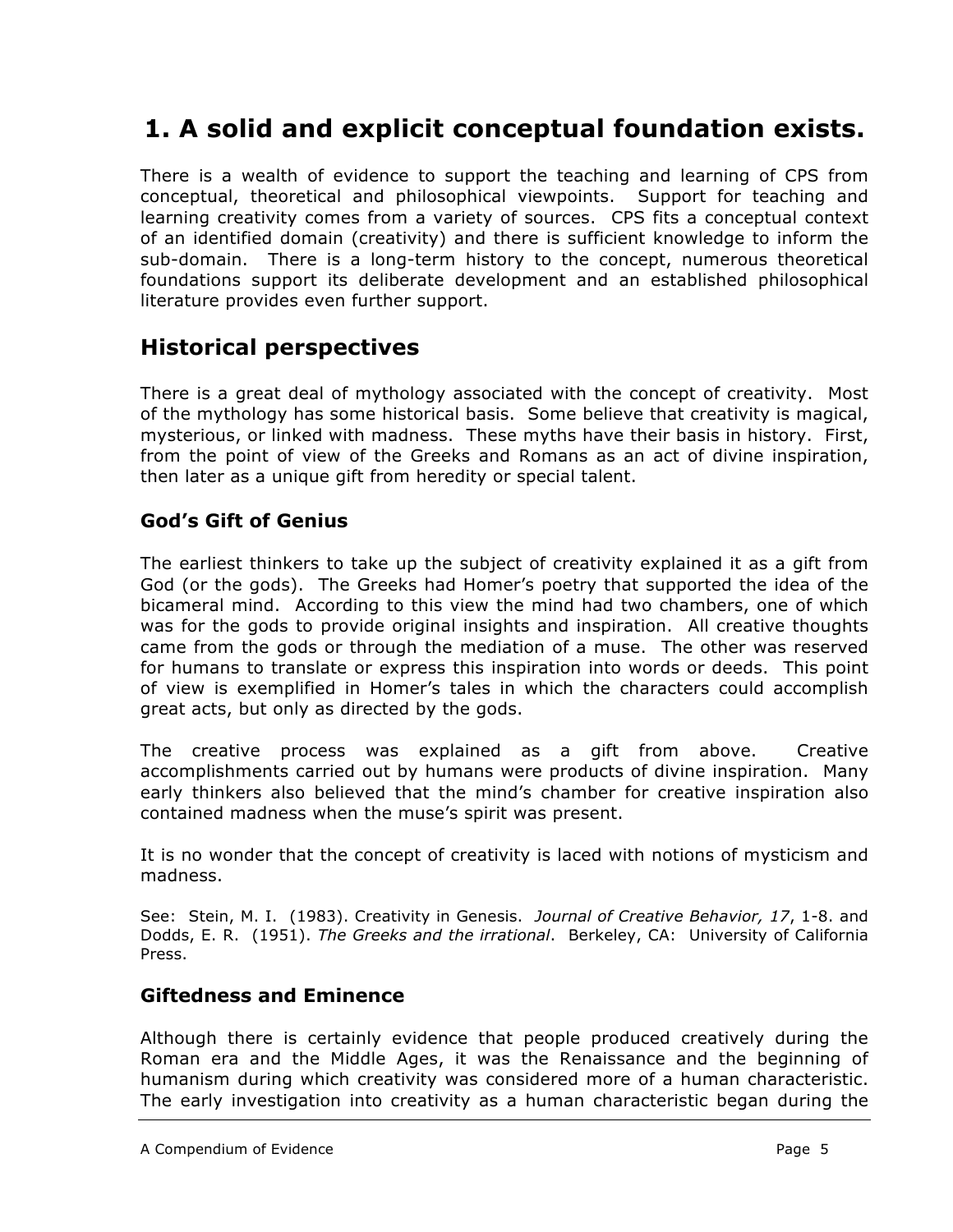eighteenth century. The major focus was on understanding the nature of giftedness and eminence. The major thrust was to explain creativity as an inherited gift.

Today we can see the full spectrum of thinking about giftedness. On the one end we have the most exceptional humans who have left lasting imprints on the world. On the other end of the spectrum we have those concerned with nurturing and developing the creative talents that can best be described as day-to-day.

Albert, R. S. (Ed.). (1983). *Genius and eminence: The social psychology of creativity and exceptional achievement*. New York: Pergamon Press.

Albert R. S., & Runco, M. A. (1986). The achievement of eminence: A model based on a longitudinal study of exceptionally gifted boys and their families. In R. J. Sternberg & J. E. Davidson (Eds.), *Conceptions of Giftedness*. New York: Cambridge University Press.

Duff, W. (1767). *An essay on original genius and its various modes of exertion in philosophy and the fine arts: Particularly in poetry*. London: E. & C. Dilly.

Dunn, R., Dunn, K., & Treffinger, D. (1992). *Bringing out the giftedness in your child: Nurturing every child's unique strengths, talents, and potential.* New York: John Wiley & Sons.

Eysenck, H. J. (1995). *Genius: The natural history of creativity*. Cambridge, UK: Cambridge University Press.

Feldhusen, J. F. (1992). *Talent identification and development in education*. Sarasota, FL: Center for Creative Learning.

Feldhusen, J. F., & Treffinger, D. J. (1985). *Creative thinking and problem solving in gifted education*. Dubuque, IA: Kendall Hunt.

Galton, F. (1870). *Hereditary genius.* London: AppletonCentury Crofts.

Getzels, J. W. (1987). Creativity, intelligence, and problem finding: Retrospect and prospect. In S. G. Isaksen (Ed.), *Frontiers of creativity research: Beyond the basics* (pp. 88-102). Buffalo, NY: Bearly Limited.

Goertzel, M. G., Goertzel, V., & Goertzel, T. G. (1978). *Three hundred eminent personalities*. San Francisco: Jossey-Bass.

Gowan, J. C., Khatena, J., & Torrance, E. P. (1979). *Educating the ablest: A book of readings on the education of gifted children*. Itasca, IL: Peacock Publishers.

McCluskey, K. W., & Walker, K. D. (1986). *The doubtful gift: Strategies for educating gifted children in the regular classroom*. Kingston, Canada: Frye & Co.

Miller, A. I. (2000). *Insights of genius: Imagery and creativity in science and art.* Cambridge, MA: MIT Press.

Miller, A. I. (2001). *Einstein Picasso: Space, time and the beauty that causes havoc.* New York: Basic Books.

Seagoe, M. V. (1975). *Terman and the gifted.* Los Altos, CA: William Kaufmann

Simonton, D. K. (1984). *Genius, creativity & leadership: Historiometric studies*. Cambridge, MA: Harvard University Press.

A Compendium of Evidence **Page 1** A Compendium of Evidence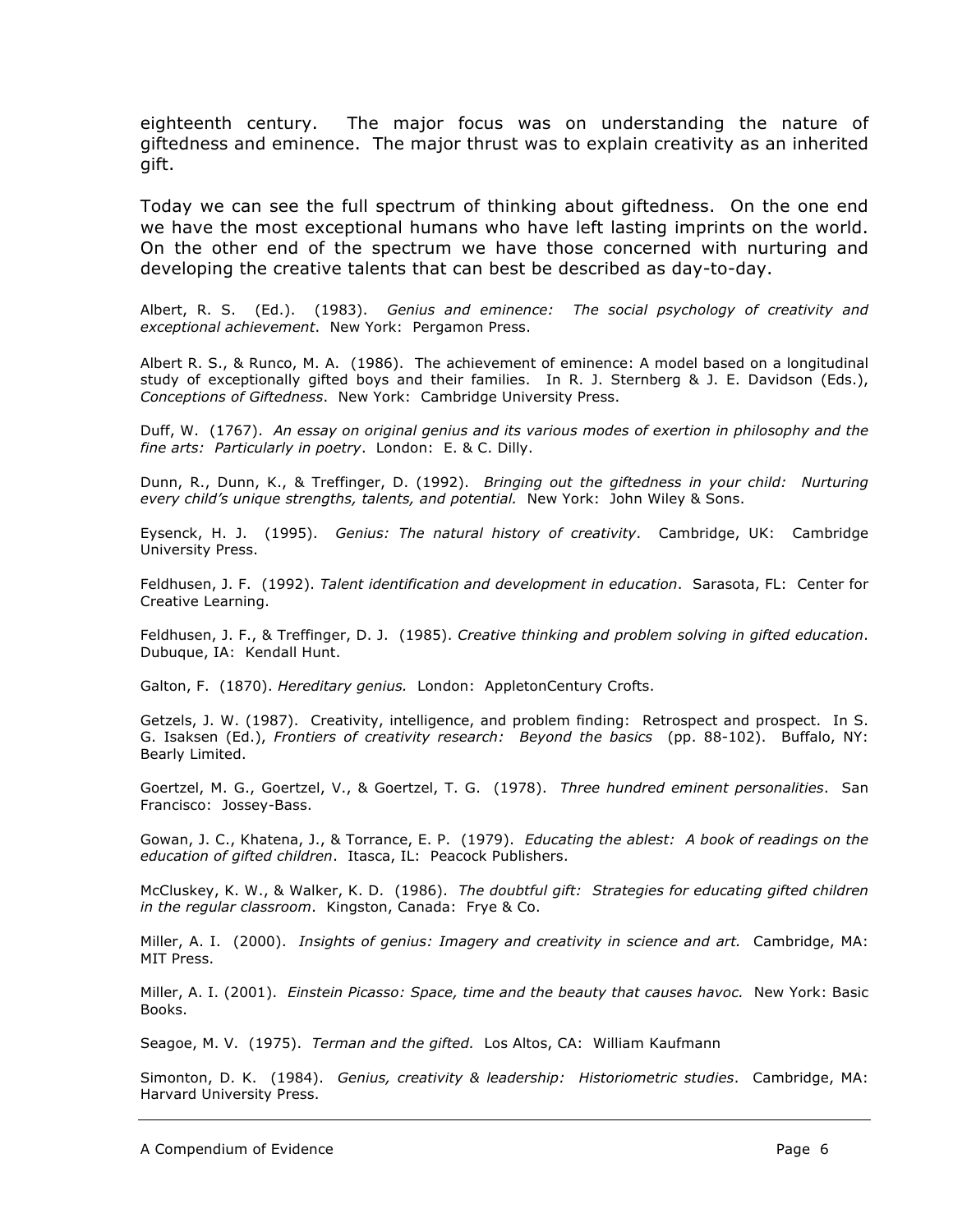Simonton, D. K. (1987). Genius: The lessons of historiometry. In S. G. Isaksen (Ed.), *Frontiers of creativity research: Beyond the basics* (pp. 66-87). Buffalo, NY: Bearly Limited.

Simonton, D. K. (1988). *Scientific genius: A psychology of science*. New York: Cambridge University Press.

Simonton, D. K. (1994). *Greatness: Who makes history and why?* New York: Guilford Press.

Treffinger, D. J. (1998). From gifted education to programming for talent development. *Phi Delta Kappan, 79*, 752-755.

### **Major Theoretical Approaches Confirm its Importance**

Even those early thinkers who believed that divine inspiration was the source of human creativity had some notion of how the creative process actually worked within humans. Aristotle was one of the earliest to posit that great insights resulted from people's own thoughts. His view was that the mind consisted of ideas, thoughts and images, each of which were associated with each other. Thinking was a process of moving from one thought to another by way of a chain of associations. He was one of the first to promote a particular theory of how creative thinking happens.

This was a central development in the history of the concept of creativity as our current focus has expanded to consider the nurture as well as the nature of creative talents. New developments in the cognitive sciences have dramatically impacted the basic philosophy upon which much of our view of the Western world is built (Lakoff & Johnson, 1999).

The following table provides six major categories of theoretical support for CPS. Within each of these major categories, there are a number of sub-categories that relate to the general area of theory. Following each of these there are a few selected references that illustrate the theory.

### **Cognitive, Rational, and Semantic**

This first category of theories groups views that consider creativity as rational with an emphasis on phases or semantic or verbal concepts or associations. Within the cognitive, rational, and semantic theories we include several specific approaches: they are Creative Problem Solving (Osborn, 1963; Parnes, Noller & Biondi, 1977); cognitive abilities (e.g., Guilford, 1959, 1967; Sternberg, 1994, Torrance, 1962, 1963; Ward, 1997); associative theories (e.g., Koestler, 1964; deBono, 1978); gestalt theories (e.g., Koffka, 1935; Wertheimer, 1945); and theories focusing on language, thinking and meta-cognition (e.g., Upton, 1941; Vygotsky, 1978; Chomsky, 1998).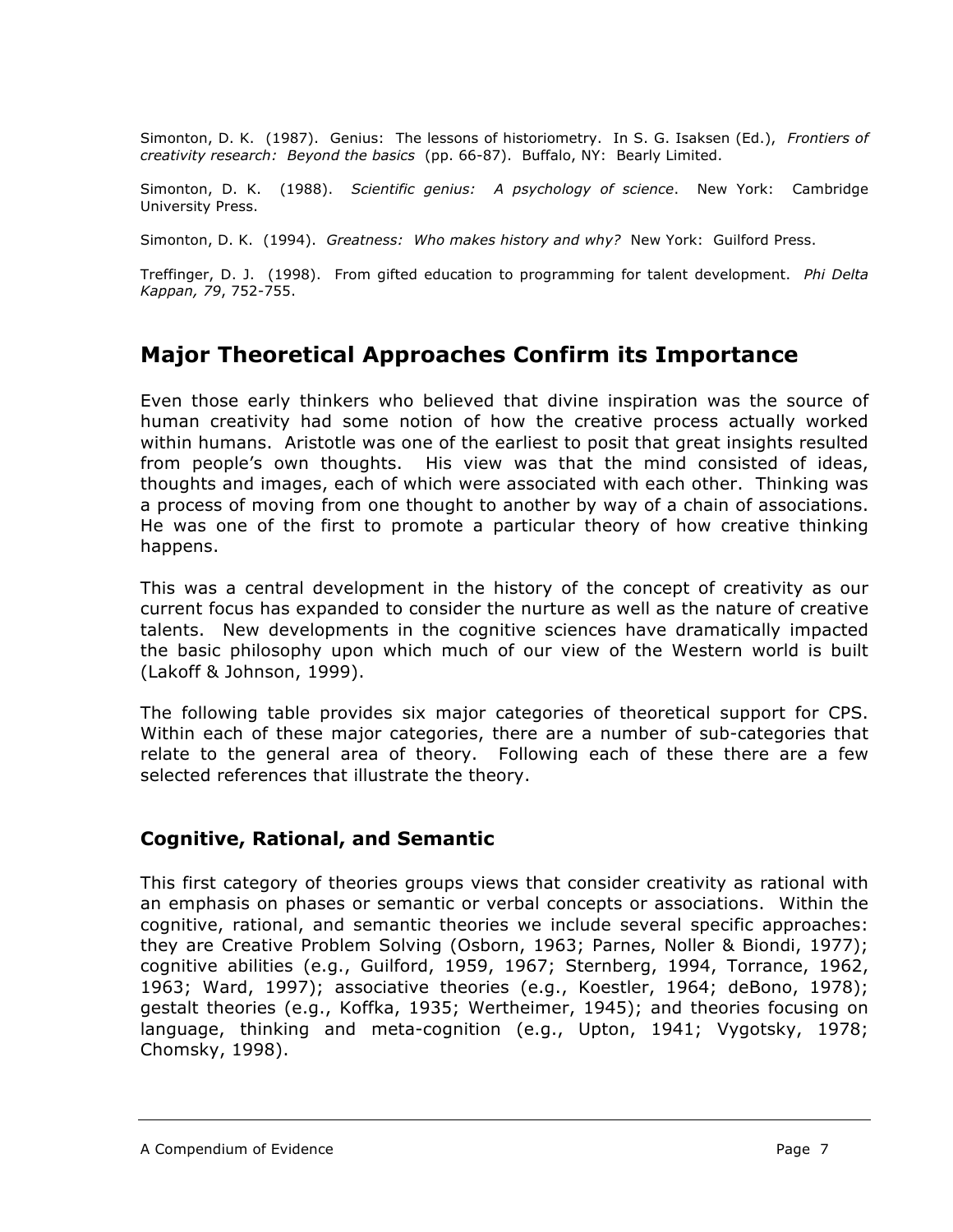- A. Phasal 1. Dewey (1933)
	- 2. Hadamard (1945)
	- 3. Kingsley & Garry (1957)
	- 4. Osborn (1963)
	- 5. Parnes, Noller & Biondi (1977)
	- 6. Polya (1945)
	- 7. Rossman (1931)
	- 8. Wallas (1926)
- 
- B. Cognitive Abilities 1. Bruner, Goodnow & Austin (1956)
	- 2. Gagné & Briggs (1974)
	- 3. Gardner (1993)
	- 4. Guilford (1959)
	- 5. Guilford (1967)
	- 6. Sternberg (1994)
	- 7. Torrance (1962)
	- 5. Torrance (1963)
	- 6. Torrance (1974)
	- 7. Ward (1997)
	- 8. Mumford & Gustafson (2007)
- C. Associative 1. Arieti (1976)
	-
	- 2. Koestler (1964)
	- 3. Mednick (1962)
	- 4. Mednick & Mednick (1964)
	- 5. Rothenberg (1971)
	- 6. deBono (1978)

#### D. Gestalt 1. Koffka (1935)

- 2. Kohler (1925)
- 3. Wertheimer (1945)
- E. Language, Thinking and
	- Metacognition 1. Chomsky (1998)
		- 2. Flavell (1979)
		- 3. Frawley (1997)
		- 4. Kitchener (1983)
		- 5. Metcalfe & Shimamura (1994)
		- 6. Ogden & Richards (1927)
		- 7. Upton (1941)
		- 8. Vygotsky (1978)

### **Personality and Environmental**

In this second category theorists emphasize the affective nature of creative talent, rather than the cognitive abilities stressed in the first category. These theorists are concerned with the personality traits or characteristics of the creative person. Within this group we find theories that emphasize personality traits (e.g., Barron,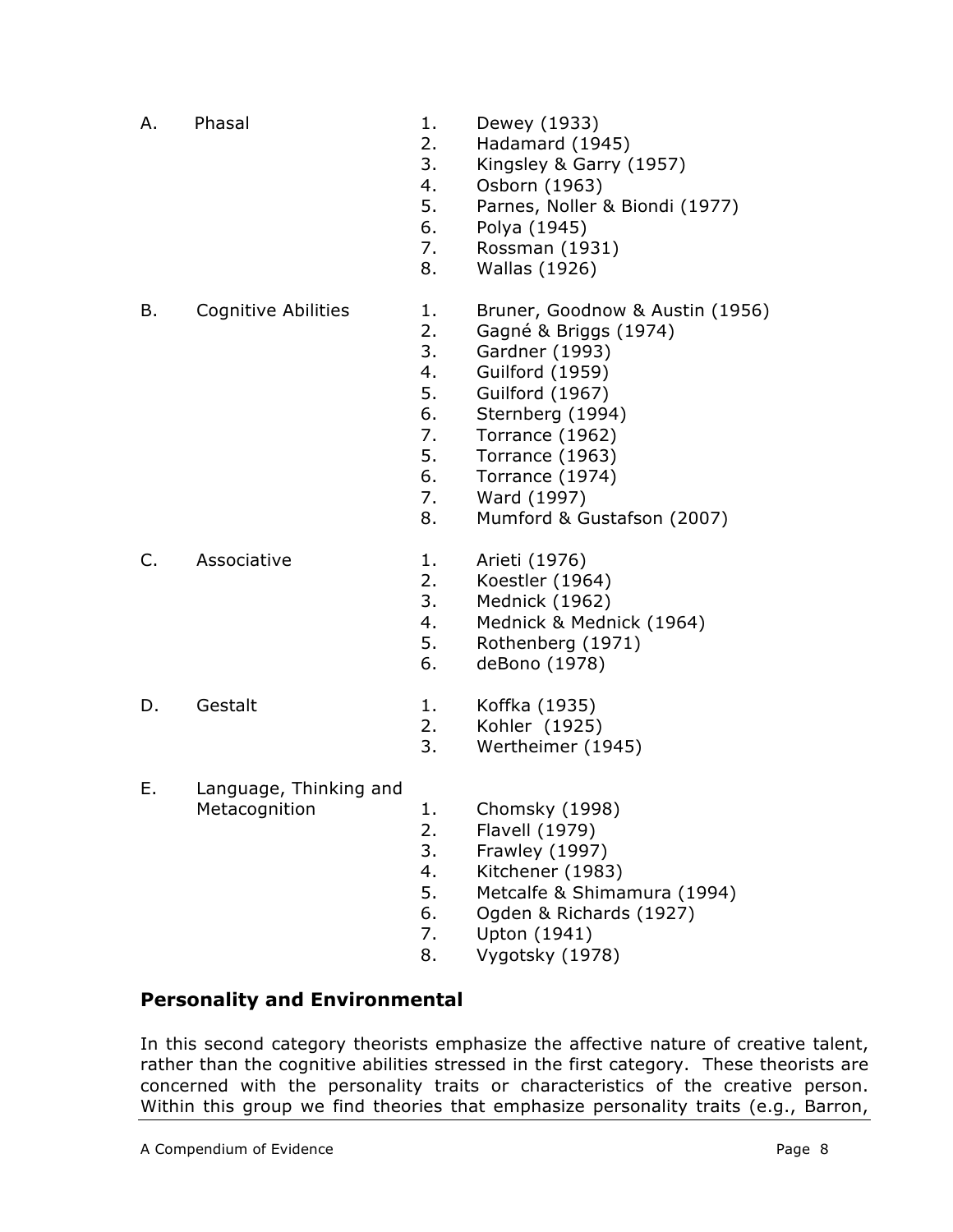1969; MacKinnon, 1962; Gruber, 1981); parental practices, social and cultural settings (e.g., Stein, 1953); transactualization (Taylor, 1972); affective/cognitive integration (Williams, 1966); and behavioral or stimulus-response models (e.g., Maltzman, 1960; Skinner, 1976; Thorndike, 1898).

| Personality traits or<br>characteristics              | 1.<br>2.<br>3.<br>4.       | Anderson (1959)<br>Barron (1969)<br>Gruber (1981)<br>MacKinnon (1962)                        |
|-------------------------------------------------------|----------------------------|----------------------------------------------------------------------------------------------|
| Parental practices,<br>social and cultural<br>setting | 1.<br>2.<br>3.             | Crutchfield (1962)<br>Eisner (1964)<br>Stein (1953)                                          |
| Transactualization                                    | 1.                         | Taylor (1972)                                                                                |
| Affective/Cognitive                                   | 1.                         | Williams (1966)                                                                              |
| S-R or Behavioristic                                  | 1.<br>2.<br>3.<br>4.<br>5. | Hull (1934)<br>Maltzman (1960)<br><b>Skinner (1976)</b><br>Staats (1968)<br>Thorndike (1898) |
|                                                       |                            |                                                                                              |

### **Third Force Psychology**

This family of approaches focuses on the human potential for self-realization, personal growth and fulfillment. They see creativity as developing throughout life. Theories in this category include self-actualization approaches (e.g., Fromm, 1959; Maslow, 1959) and biological and personal growth approaches (e.g., Sinnot, 1959; Csikszentmihalyi, 1996)

| Α. | Self-actualization,<br>self-realization,<br>and psychological<br>growth | 1.<br>2.<br>3.<br>4.       | Fromm (1959)<br>Maslow (1959)<br>May (1975)<br>Rogers (1969)                                                    |
|----|-------------------------------------------------------------------------|----------------------------|-----------------------------------------------------------------------------------------------------------------|
| Β. | Biological and personal<br>growth                                       | 1.<br>2.<br>3.<br>4.<br>5. | Csikszentmihalyi (1996)<br>Land (1973)<br>Maturana & Varela (1998)<br>Sinnott (1959)<br>Wallace & Gruber (1989) |
| C. | Positive psychology                                                     | 1.<br>2.                   | Seligman & Csikszentmihalyi (2000)<br>Lopez & Snyder (2009)                                                     |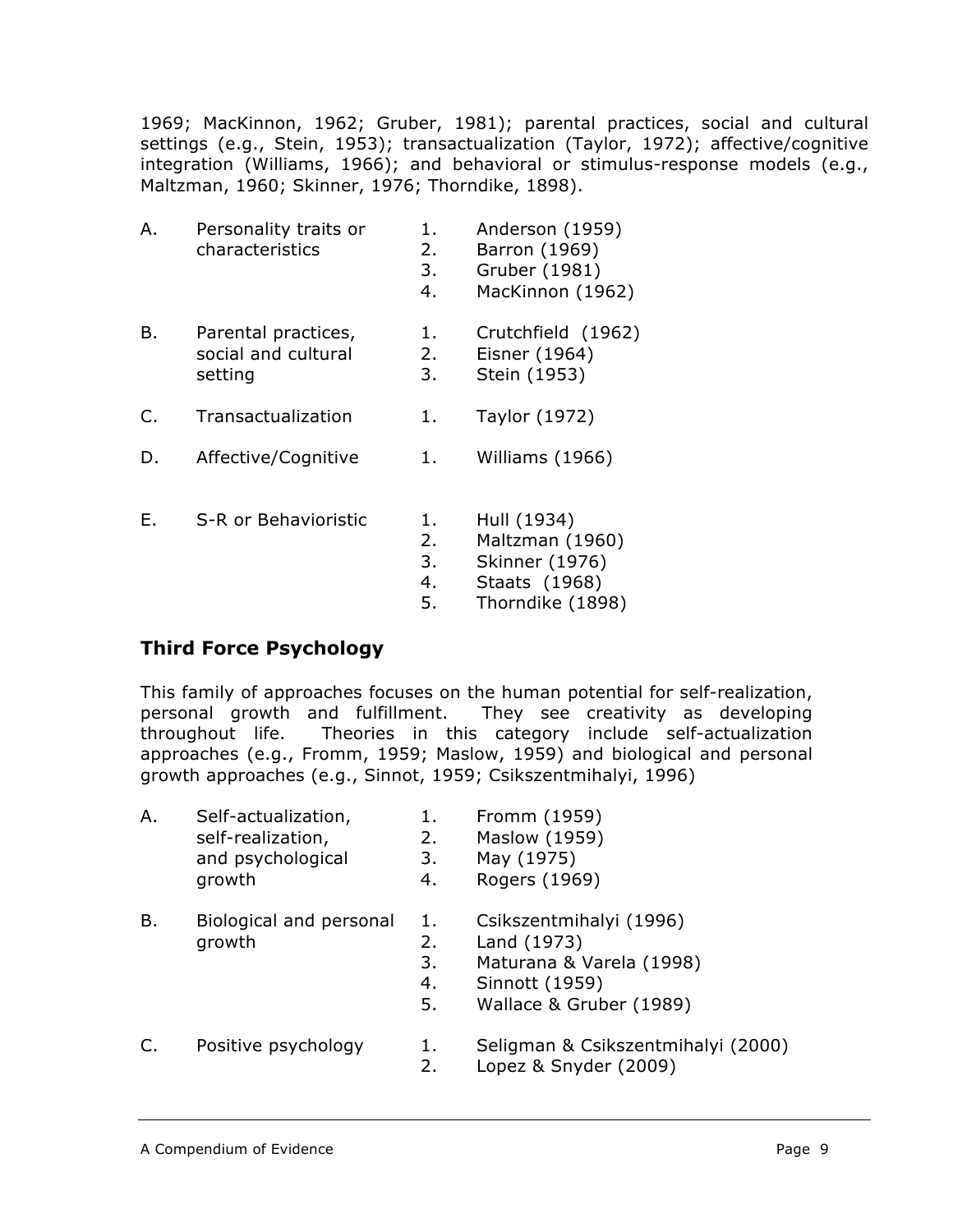### **Psychoanalytic or Psychodynamic**

The psychoanalytic view of creativity stems from the work of Freud. He believed that creativity originates in conflict of the conscious, reality-bound processes with unsatisfied, unconscious biological drives. He called this defense mechanism sublimation. Others believed that another defense mechanism–regression was the primary cause for creativity (Kris, 1952); "regression in the service of the ego". Schachtel (1959) critiqued this view and believed that the main motivation at the root of creative experience is an individual's need to belong to the world around him. Another approach based on Freud's work is Jung's point of view. Jung pointed out that great inventions and other new achievements were not solely the result of personal experiences but also from a deeper source. He called this source of vague memories of the experiences of the whole human race the "collective unconscious" (Jung, 1959).

| Α. | Freudian; emphasis on<br>conflict, sublimation   | 1.             | Freud (1925)                                   |
|----|--------------------------------------------------|----------------|------------------------------------------------|
| В. | Emphasis on regression,<br>preconscious activity | 1.<br>2.<br>3. | Kris (1952)<br>Kubie (1958)<br>Weissman (1968) |
| C. | Perceptual dynamics                              | 1.<br>2.       | Schachtel (1959)<br>Thurstone (1944)           |
| D. | Aesthetic                                        |                | Jung (1959)                                    |

### **Psychedelic**

The psychedelic approaches to creativity emphasize the importance of expanding the awareness of consciousness of the mind. The aim is to help the person to be more creative by opening vast new horizons of untapped resources and experiences (e.g. Erikson, 1964; Naranjo & Ornstein, 1971).

| Α. | Existential and non-<br>rational aspects | 1.<br>2.<br>3.<br>4. | Barron (1956)<br>Houston (1973)<br>Krippner & Murphy (1973)<br>Weil (1972) |
|----|------------------------------------------|----------------------|----------------------------------------------------------------------------|
| Β. | Altered States of                        | 1.                   | Aaronson & Osmond (1970)                                                   |
|    | Consciousness                            | 2.                   | Harmon (1969)                                                              |
|    | 3.                                       | Lilly (1972)         |                                                                            |
|    |                                          | 4.                   | Masters & Houston (1972)                                                   |
|    |                                          | 5.                   | Mogar (1969)                                                               |
|    |                                          | 6.                   | Tart (1969)                                                                |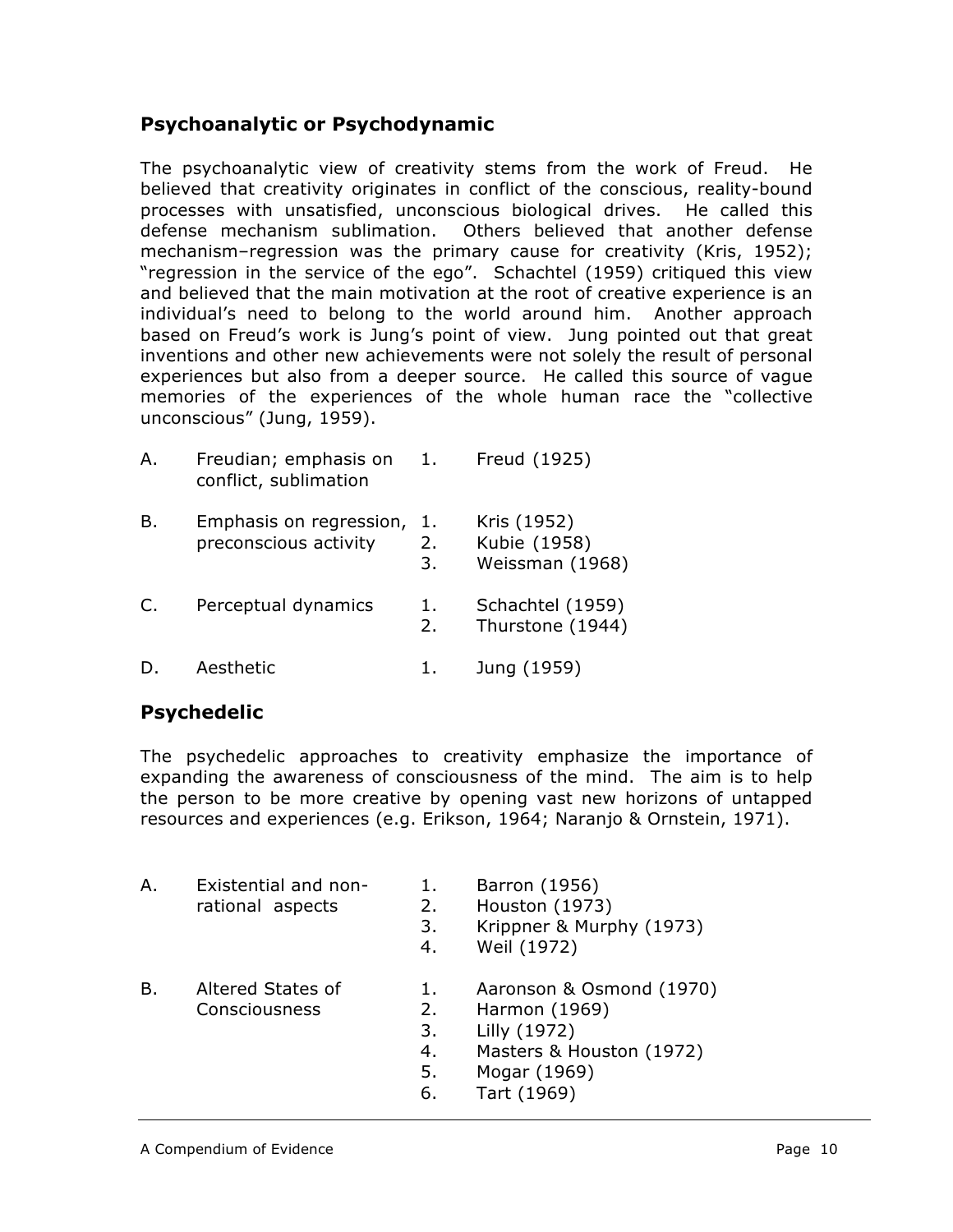| C. | Expansion of<br>Consciousness | 1.<br>2.<br>3.<br>4.<br>5.<br>6. | Anderson & Savary (1972)<br>Erikson (1963)<br>Gowan (1974)<br>Karlins & Andrews (1972)<br>Naranjo & Ornstein (1971)<br>Payne (1973) |
|----|-------------------------------|----------------------------------|-------------------------------------------------------------------------------------------------------------------------------------|
| D. | Spiritual                     | 1.<br>2.<br>3.                   | <b>Briskin (1998)</b><br>Handy (1998)<br>Whyte (1994)                                                                               |

#### **New Sciences**

The new sciences are calling into question many of the assumptions derived from the Newtonian view of the universe. Two key themes in this emerging area of philosophical support include the complexity and chaos theories.

| А. | Complexity | 1.<br>2.<br>3. | Gell-Man (1994)<br>Stacey (1996)<br>Wheatley & Kellner-Rogers (1996) |
|----|------------|----------------|----------------------------------------------------------------------|
| В. | Chaos      | 1.<br>2.       | Masterpasqua & Perna (1997)<br>Zohar & Marshall (1994)               |

#### **References**

Aaronson, H. H. & Osmond, H. (1970). *Psychedelics.* New York: Anchor.

Anderson, M. & Savary, L. (1972). *Passages: A guide for pilgrims of the mind.* New York: Harper & Row.

Anderson, H. H. (Ed.). (1959). *Creativity and its cultivation.* New York: Harper and Row.

Arieti, S. (1976). *Creativity: The magic synthesis*. New York: Basic Books.

Barron, F. (1969). *Creative person and the creative process.* New York: Holt, Rinehart and Winston.

Barron, F. (1956). Current work at the Institute of Personality Assessment and Research. In C. W. Taylor, (Ed.), *The third research conference on the identification of creative scientific talent* (pp. 72- 76). Salt Lake City, UT: University of Utah Press.

Briskin, A. (1998). *The stirring of the soul in the workplace*. San Francisco: Berrett-Koehler.

Bruner, J. S., Goodnow, J. J., & Austin, G. A. (1956) *A study of thinking.* New York: John Wiley.

Chomsky, N. (1998). *On language: Chomsky's classic works in one volume*. New York: The New Press.

Crutchfield, D. (1962). Conformity and creative thinking. in H. Gruber, G. Terrell, and H. Wertheimer (Eds.), *Contemporary approaches to creative thinking*. New York: Atherton.

A Compendium of Evidence **Page 11**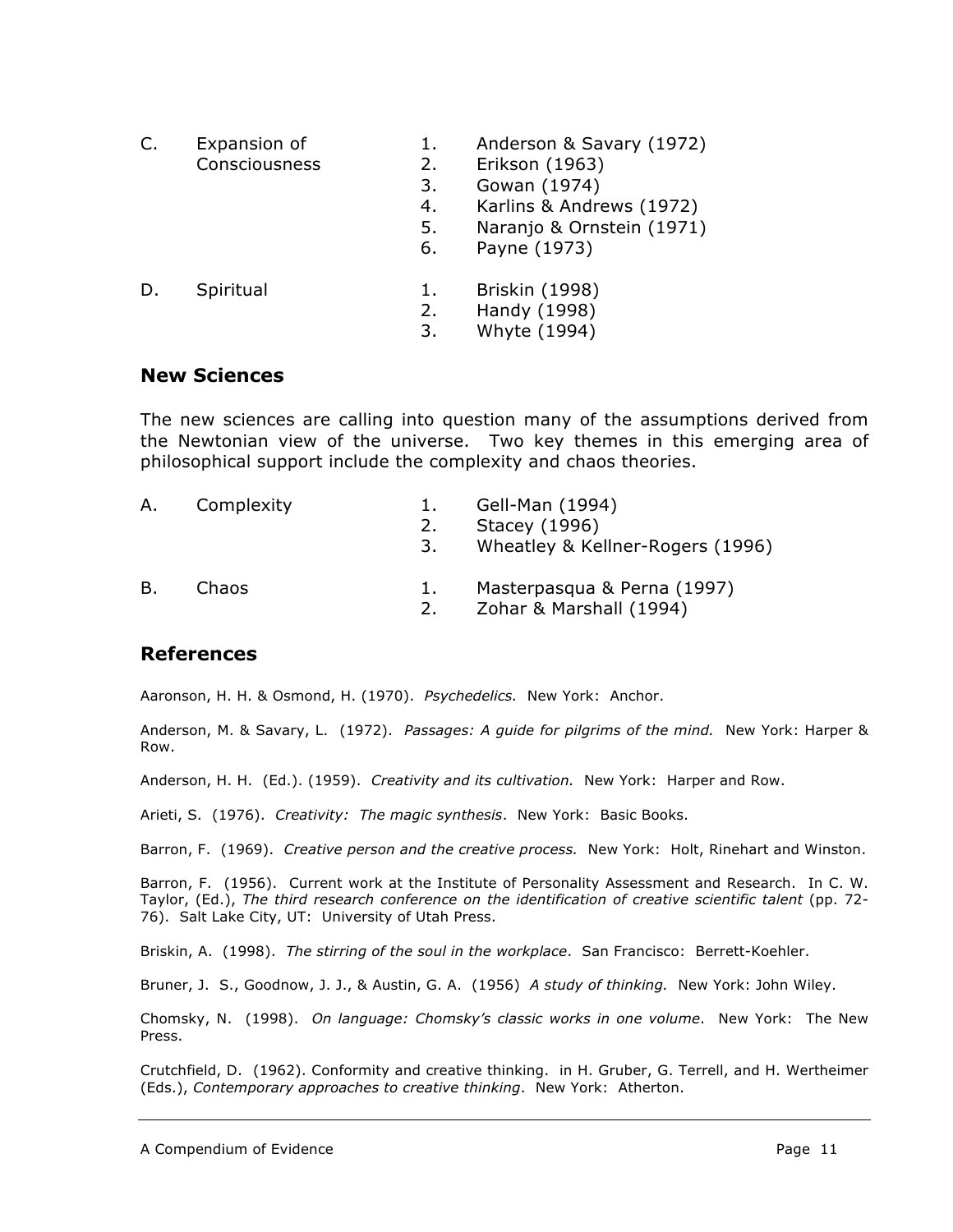Csiksentmihalyi, M. (1996). *Creativity: Flow and the psychology of discovery and invention*. New York: Harper Collins.

Dewey, J. (1933). *How we think: A restatement of the relation of reflective thinking to the educative process*. Lexington, MA: D.C. Health and Company.

deBono, E. (1978). *Teaching thinking.* Harmondsworth: Pelican Books.

Eisner, E. W. (1964). *Think with me about creativity*. Dansville, KY: Owen.

Erikson, E. H. (1963). *Childhood and society*. New York: Norton.

Flavell, J. H. (1979). Metacognition and cognitive monitoring: A new era of cognitive developmental inquiry. *American Psychologist, 34*, 906-911.

Frawley, W. (1997). *Vygotsky and cognitive science: Language and the unification of the social mind and computational mind*. Cambridge, MA: Harvard University Press.

Freud, S. (1925). *Creativity and the unconscious*. New York: Harper and Row.

Fromm, E. (1959). The creative attitude. In H. H. Anderson (Ed.), *Creativity and its cultivation* (pp. 44-54). New York: Harper and Row.

Gagné, R. M. & Briggs, L. J. (1974). *Principles of instructional design*. New York: Holt, Rinehart and Winston.

Gardner, H. (1993). *Creating minds*. New York: Basic Books.

Gell-Mann, M. (1994). *The quark and the jaguar: Adventures in the simple and the complex*. New York: W. H. Freeman and Company.

Gowan, J.C. (1974). *Development of the psychedelic individual*. Northridge, CA: Author.

Gruber, H. E. (1981). *Darwin on man: A psychological study of scientific creativity*. Chicago: University of Chicago Press.

Guilford, J. P. (1959). Three faces of intellect. *American Psychologist, 14 (8),* 469-479.

Guilford, J. P. (1967). *The nature of human intelligence*. New York: McGraw-Hill.

Hadamard, J. (1945). *An essay on the psychology of invention in the mathematical field*. Princeton, NJ: Princeton University Press.

Handy, C. (1998). *The hungry spirit: Beyond capitalism – A quest for purpose in the world*. New York: Broadway Books.

Harmon, W.W. et al. (1969). Psychedelic agents in creative problem solving: A pilot study. In C. T. Tart (Ed.), *Altered states of consciousness* (pp. 455-472). New York: John Wiley.

Houston, Jean. (1973). The psychenaut program: An exploration into some human potentials. *Journal of Creative Behavior, 7,* 253-278.

Hull, C. (1934). The concept of the habit-family hierarchy and maze learning. Part I. *Psychological Review, 41*, 33-54.

Isaksen, S. G. (1987). *Frontiers of creativity research: Beyond the basics.* Buffalo, NY: Bearly.

Isaksen, S. G., & Tidd. J. (2006). *Meting the innovation challenge: Leadership for transformation and growth.* Chichester, UK: Wiley.

A Compendium of Evidence **Page 12** and the Page 12 and the Page 12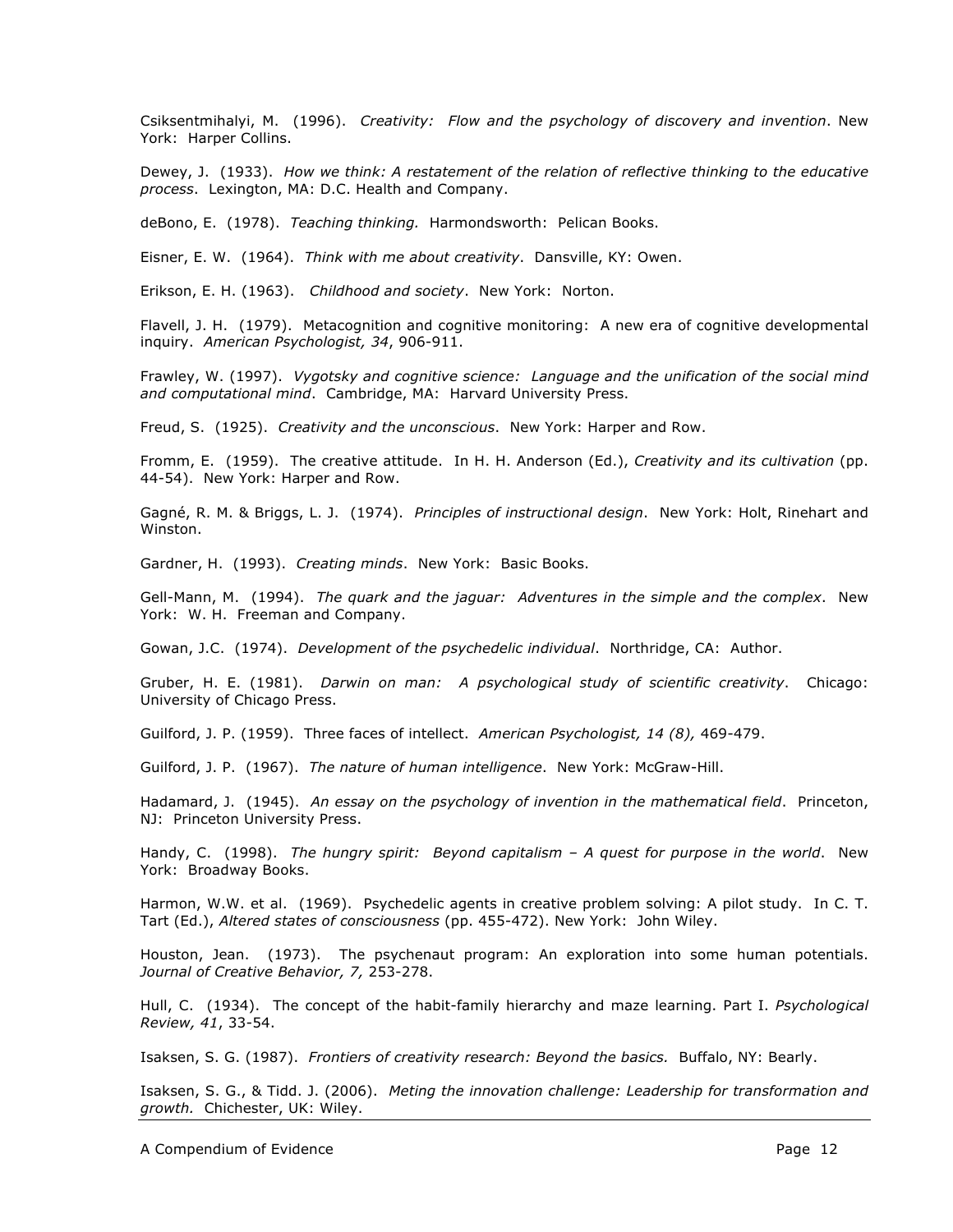Jung, C.G. (1959). The archetypes and the collective unconscious. In *Collected Works*. New York: Pantheon.

Karlins, M. and Andrews, L. M. (1972). *Biofeedback.* Philadelphia: Lippincott.

Kingsley, H.L. and Garry, R. (1957). *The nature and conditions of learning*. Englewood Cliffs, NJ: Prentice Hall.

Kitchener, K. S. (1983). Cognition, metacognition, and epistemic cognition. *Human Development, 26*, 222-232.

Koestler, A. (1964). *The act of creation*. New York: Macmillan.

Koffka, K. (1935). *Principles of gestalt psychology*. New York: Harcourt, Brace.

Kohler, W. (1925). *The mentality of apes*. New York: Harcourt, Brace.

Krippner, S., & Murphy, G. (1973). Humanistic psychology and parapsychology. *Journal of Humanistic Psychology, 13*, 4-24.

Kris, E. (1952). *Psychoanalytic exploration in art*. New York: International University Press.

Kubie, L. S. (1958). *Neurotic distortion of the creative process*. Lawrence, KS: University of Kansas Press.

Lakoff, G. & Johnson, M. (1999). *Philosophy in the flesh: The embodied mind and its challenge to Western thought*. New York: Basic Books.

Land, G. (1973). *Grow or die: The principle of transformation*. New York: Random House.

Lilly, J. (1972). *The center of the cyclone*. New York: Julian Press.

Lopez, S. J., & Snyder, C. R. (Eds.), (2009). *The Oxford handbook of positive psychology* (2<sup>nd</sup> ed.). Oxford: Oxford University Press.

MacKinnon, D. W. (1962). The nature and nurture of creative talent*. American Psychologist, 17,* 484- 495.

Maltzman, I. (1960). On the training of originality. *Psychological Review, 67,* 229-242.

Maslow, A. (1959). Creativity in self-actualizing people. In H. H. Anderson (Ed.), *Creativity and its cultivation* (pp. 83-95). New York: Harper and Row.

Masterpasqua, F., & Perna, P. A. (Eds.). (1997). *The psychological meaning of chaos: Translating theory into practice*. Washington, DC: American Psychological Association.

Masters, R., & Houston, J. (1972). *Mindgames*. New York: Dell.

Maturana, H. R., & Varela, F. J. (1998). *The tree of knowledge: The biological roots of human understanding*. Boston: Shambala.

May, R. (1975). *The courage to create.* New York: Norton.

Mednick, S. A. (1962). The associative basis of the creative process. *Psychological Review, 69,* 220- 232.

Mednick, S. A., & Mednick, M. T. (1964). An associative interpretation of the creative process. In C.W. Taylor (Ed.), *Widening horizons in creativity* (pp. 54-68). New York: John Wiley.

A Compendium of Evidence **Page 13**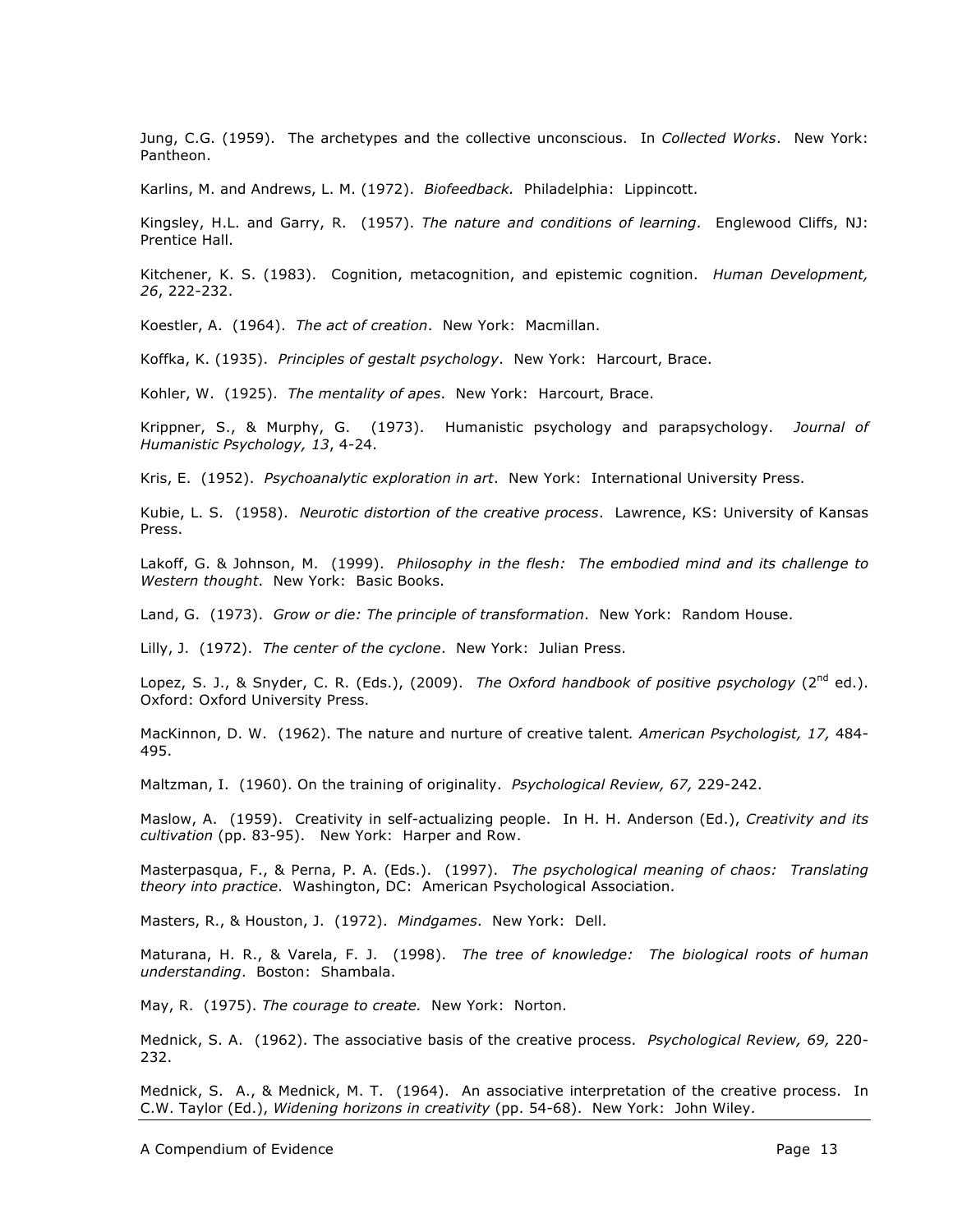Metcalfe, J., & Shimamura, A. P. (1994). *Metacognition: Knowing about knowing*. Cambridge, MA: MIT Press.

Mogar, R E. (1969). Current status and future trends in psychedelic (LSD) research. In C. T. Tart (Ed.), *Altered states of consciousness* (pp. 391-408). New York: John Wiley.

Mumford, M. D., & Gustafson, S. B. (2007). Creative thought: Cognition and problem solving in a dynamic system. In M. A. Runco (Ed.), *Creativity research handbook* (pp. 33-77). Cresskill, NJ: Hampton.

Naranjo, C., & Ornstein, R. E. (1971). *On the psychology of meditation*. New York: Viking.

Ogden, C. K., & Richards, I. A. (1927). *The meaning of meaning: A study of the influence of language upon thought and of the science of symbolism*. New York: Harcourt, Brace & Co.

Osborn, A. F. (1963). *Applied imagination*. New York: Charles Scribners.

Parnes, S. J., Noller, R. B., & Biondi, A. M. (1977). *Guide to creative action*. New York: Charles Scribners.

Payne, B. (1973). *Getting there without drugs*. New York: Viking.

Polya, G. (1945). *How to solve it: A new aspect of mathematical method*. Princeton, NJ: Princeton University Press.

Rogers, C. R. (1969). *Freedom to learn: A view of what education might become*. Columbus, OH: C. E. Merrill Publishing Co.

Rossman, J. (1931). *The psychology of the inventor.* Washington: Inventors Publishing.

Rothenberg, A. (1971). The process of Janusian thinking in creativity*. Archives of General Psychiatry, 24*, 195-205.

Rothenberg, A. (1979*). The emerging goddess: The creative process in art, science and other fields*. Chicago: Chicago University Press.

Schachtel, E. C. (1959). *Metamorphosis*. New York: Basic Books.

Seligman, M. E., & Csikszentmihalyi, M. (2000). Positive psychology: An introduction. *American Psychologist, 55,* 5-14.

Sinnott, E. (1959). The creativeness of life. In H. H. Anderson, (Ed.), *Creativity and its cultivation* (pp. 12-29). New York: Harper and Row.

Skinner, B. F. (1976). A behavioral model of creation. In A. Rothenberg & C. R. Hausman (Eds.), *The creativity question* (pp. 267-273). Durham, NC: Duke University Press.

Staats, A. W. (1968). *Learning language and cognition*. New York: Holt, Rinehart and Winston.

Stacey, R. D. (1996). *Complexity and creativity in organizations*. San Francisco: Berrett-Koehler.

Stein, M. I. (1953). Creativity and culture. *Journal of Psychology, 36,* 311-322.

Sternberg, R. J. (1994). *Thinking and problem solving: Handbook of perception and cognition*. San Diego, CA: Academic Press.

Tart, C. T. (Ed.). (1969). *Altered states of consciousness*. New York: John Wiley.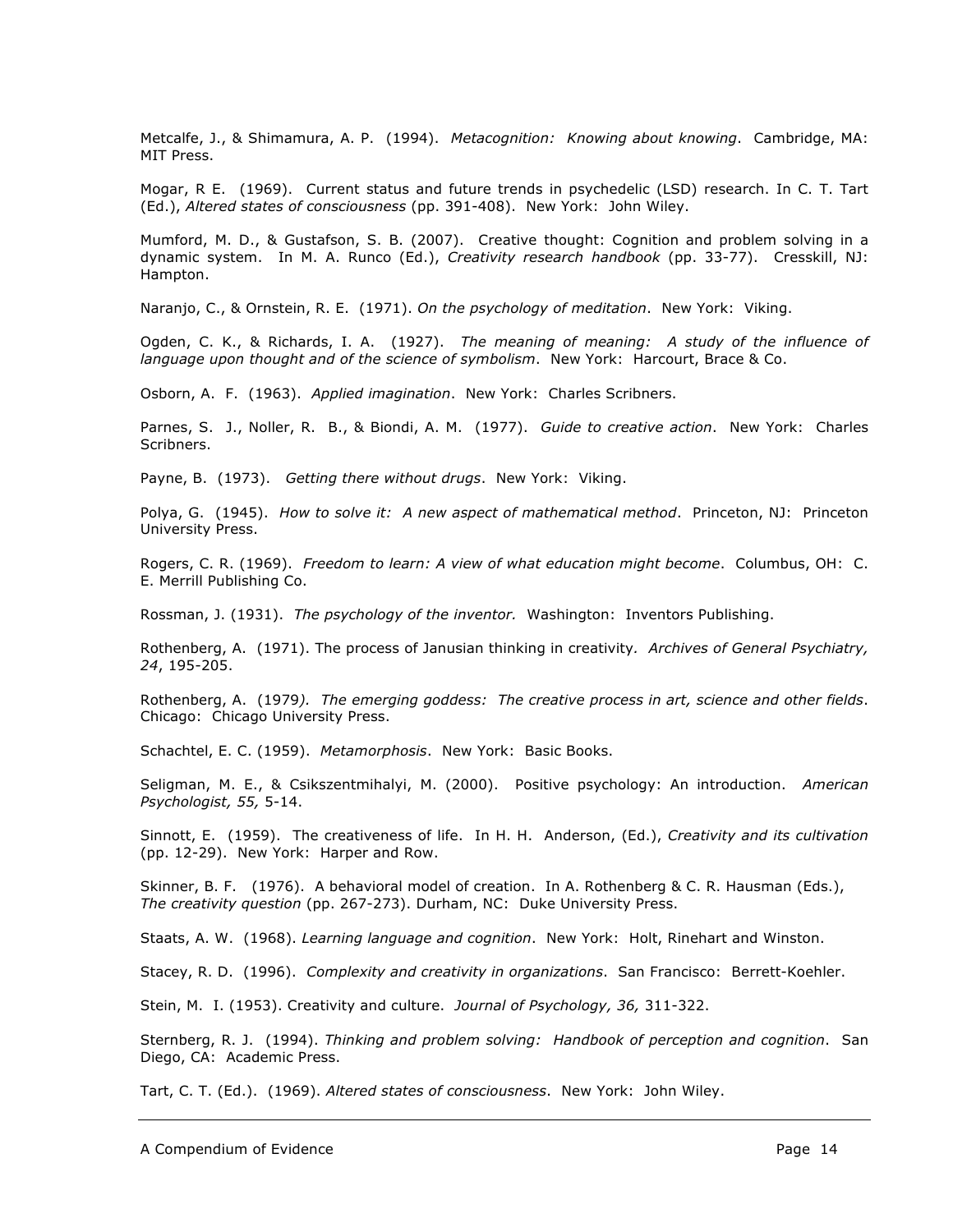Taylor, I. A. (1972). *A theory of creative transactualization*. Buffalo, NY: Creative Education Foundation.

Thorndike, E. L. (1898). Animal intelligence: An experimental study of the associative process in animals. *Psychological Review Monograph Supplements, 2,8.*

Thurstone, L. L. (1944). A factorial study of perception. *Psychometrika Monographs*. Vol. 4.

Torrance, E. P. (1962) *Guiding creative talent*. Englewood Cliffs, NJ: Prentice-Hall.

Torrance, E. P. (1963). Conditions for creative growth. In E. P. Torrance (Ed.), *Education & the creative potential*. (pp. 16-33). Minneapolis, MN: The University of Minnesota Press.

Torrance, E. P. (1974). *Torrance tests of creative thinking: Norms and technical manual.* Lexington, MA: Personnel Press/Ginn Zerox.

Upton, A. (1941). *Design for thinking: A first book in semantics*. Palo Alto, CA: Pacific Books.

Vygotsky, L. S. (1978). *Mind in society: The development of higher psychological processes*. Cambridge, MA: Harvard University Press.

Wallace, D. B., & Gruber, H. E. (1989). *Creative people at work: Twelve cognitive case studies*. New York: Oxford University Press.

Wallas, G. (1926). *The art of thought*. New York: Harcourt, Brace and Company.

Ward, T. B., Smith, S. M., & Vaid, J. (Eds.). (1997). *Creative thought: An investigation of conceptual structures and processes*. Washington, DC: American Psychological Association.

Weil, A. (1972). *The natural mind*. Boston: Houghton-Mifflin.

Weissman, P. (1968). Psychological concomitants of ego functioning in creativity. *International Journal of Psycho-Analysis, 49,* 464-469.

Wertheimer, M. (1945). *Productive thinking*. New York: Harper & Brothers.

Wheatley, M. J., & Kellner-Rogers, M. (1996). *A simpler way*. San Francisco: Berrett-Koehler.

Whyte, D. (1994). *The heart aroused: Poetry and the preservation of the soul in corporate America*. New York: Doubleday.

Williams, F. E. (Ed.). (1966). Seminar on productive thinking in education. *Proceedings of the first seminar on Productive Thinking in Education.* St. Paul, MN: Creativity & National Schools Project, Macalester College.

Zohar, D., & Marshall, I. (1994). *The quantum society: Mind, physics, and a new social vision*. New York: William Morrow and Company.

### **General Philosophical Support**

The following selection of references provides a sampling of additional kinds of philosophical support available in the literature.

Brophy, D. R. (1998). Understanding, measuring, and enhancing individual creative problem-solving efforts. *Creativity Research Journal, 11,* 123-150.

A Compendium of Evidence **Page 15** and the evidence Page 15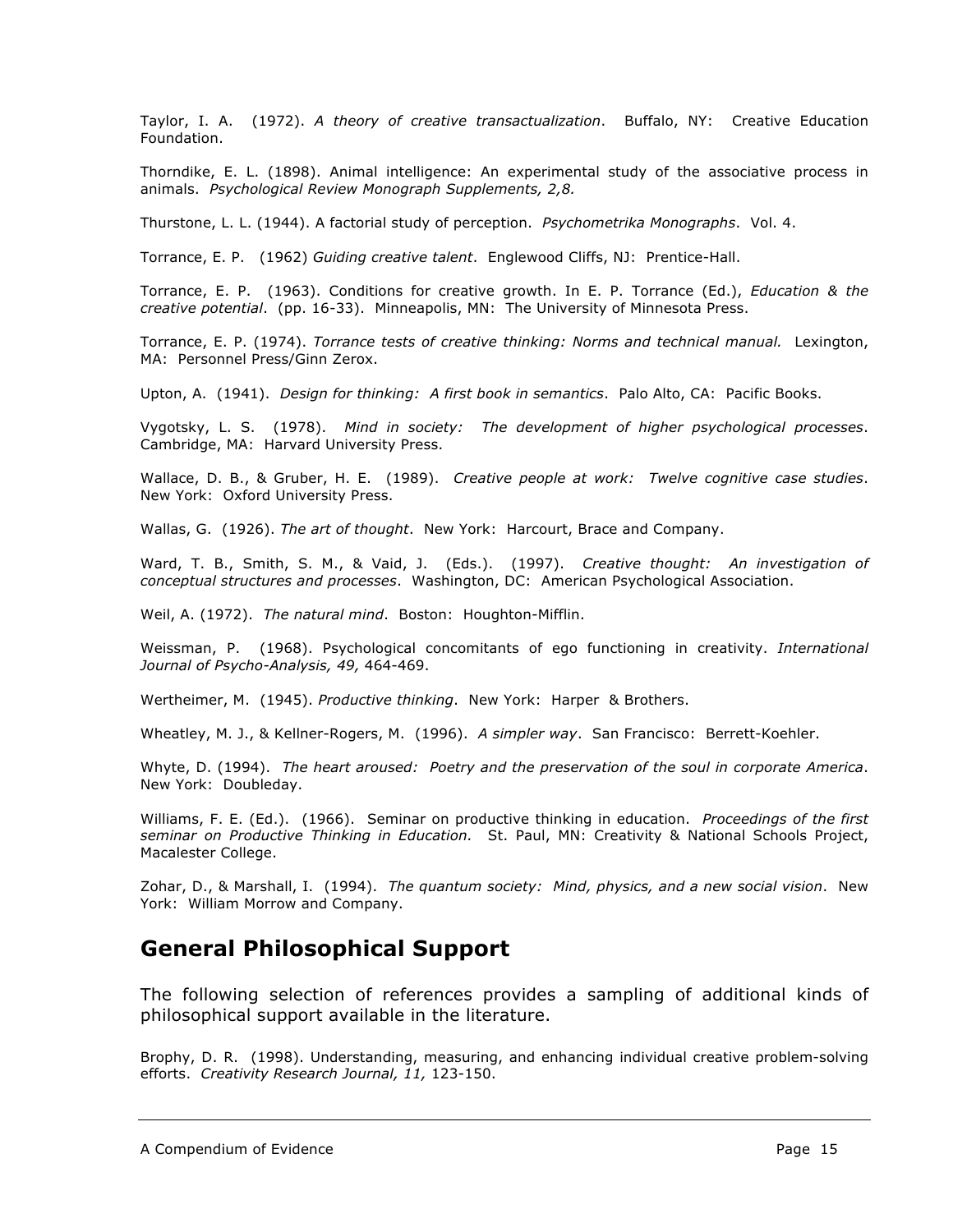Carkhuff, R. R. (1981). *Toward actualizing human potential.* Amherst, MA: Human Resources Development Press.

Combs, A. (1962). *Perceiving, behaving, becoming: A new focus for education.* Washington, DC: Association for Supervision and Curriculum Development.

Dewey, J. (1938). *Experience & education.* New York: Collier Books.

Dewey, J. (1944). *Democracy and education: An introduction to the philosophy of education.* New York: The Free Press.

Feinstein, J. S. (2013). Unleashing creative development. *Kindai Management Review, 1,* 132-142.

Getzels, J. W. (1964). Creative thinking, problem solving and instruction. In E. Hilgard (Ed.), *Theories of learning and instruction*: *63rd Yearbook on the NSEE* (Part 1, pp. 240-267). Chicago: University of Chicago Press.

Gowan, J. C., Khatena, J., & Torrance, E. P. (1981)*. Creativity: Its educational implications (2nd ed.).* Dubuque, IA: Kendall-Hunt.

Guilford, J. P. (1962). Creativity: Its measurement and development. In S. J. Parnes & H. F. Harding (Eds.), *A source book for creative thinking* (pp. 151-167). New York: Charles Scribners & Sons.

Guilford, J. P. (1987). Creativity research: Past, present and future. In S. G. Isaksen (Ed.), *Frontiers of creativity research: Beyond the basics* (pp. 33-65). Buffalo, NEW YORK: Bearly Limited.

Hausman, C. R. (1984). *A discourse on novelty and creation.* Albany, NY: State University of New York Press.

Hausman, C. R. (1987). Philosophical perspectives on the study of creativity. In S. G. Isaksen (Ed.), *Frontiers of creativity research: Beyond the basics* (pp. 380-389). Buffalo, NY: Bearly Limited.

Isaksen, S. G. & Parnes, S. J. (1983). Curriculum planning for creative thinking and problem solving. *Journal of Creative Behavior, 19,* 1-29.

Isaksen, S. G. (1988). Educational implications of creativity research: An updated rationale for creative learning. In K. Grønhaug & G. Kaufmann (Eds.), *Innovation: A cross-disciplinary perspective* (pp. 167-203). Oslo, Norway: Norwegian University Press.

Isaksen, S. G. (1995). On the conceptual foundations of creative problem solving: A response to Magyari-Beck. *Creativity and Innovation Management, 4,* 52-63.

Isaksen, S. G., & Murdock, M. C. (1990). The outlook for the study of creativity: An emerging discipline? *Studia Psychologica, 32,* 53-77.

Isaksen, S. G., & Murdock, M. C. (1993). The emergence of a discipline: Issues and approaches to the study of creativity. In S. G. Isaksen, M. C. Murdock, R. L. Firestien, & D. J. Treffinger (Eds.), *Understanding and recognizing creativity: The emergence of a discipline* (pp. 13-47). Norwood, NJ: Ablex.

James, W. (1896). *The principles of psychology*. New York: Henry Holt & Co.

Locke, J. (1964). *An essay concerning human understanding.* New York: The New American Library.

Maslow, A. H. (1968). *Toward a psychology of being (2nd ed.).* New York: Van Nostrand Reinhold Co.

Maier, N. R., & Hoffman, L. R. (1961). Organization and creative problem solving. *Journal of Applied Psychology, 45,* 277-280.

A Compendium of Evidence **Page 16** and the Page 16 and the Page 16 and the Page 16 and the Page 16 and the Page 16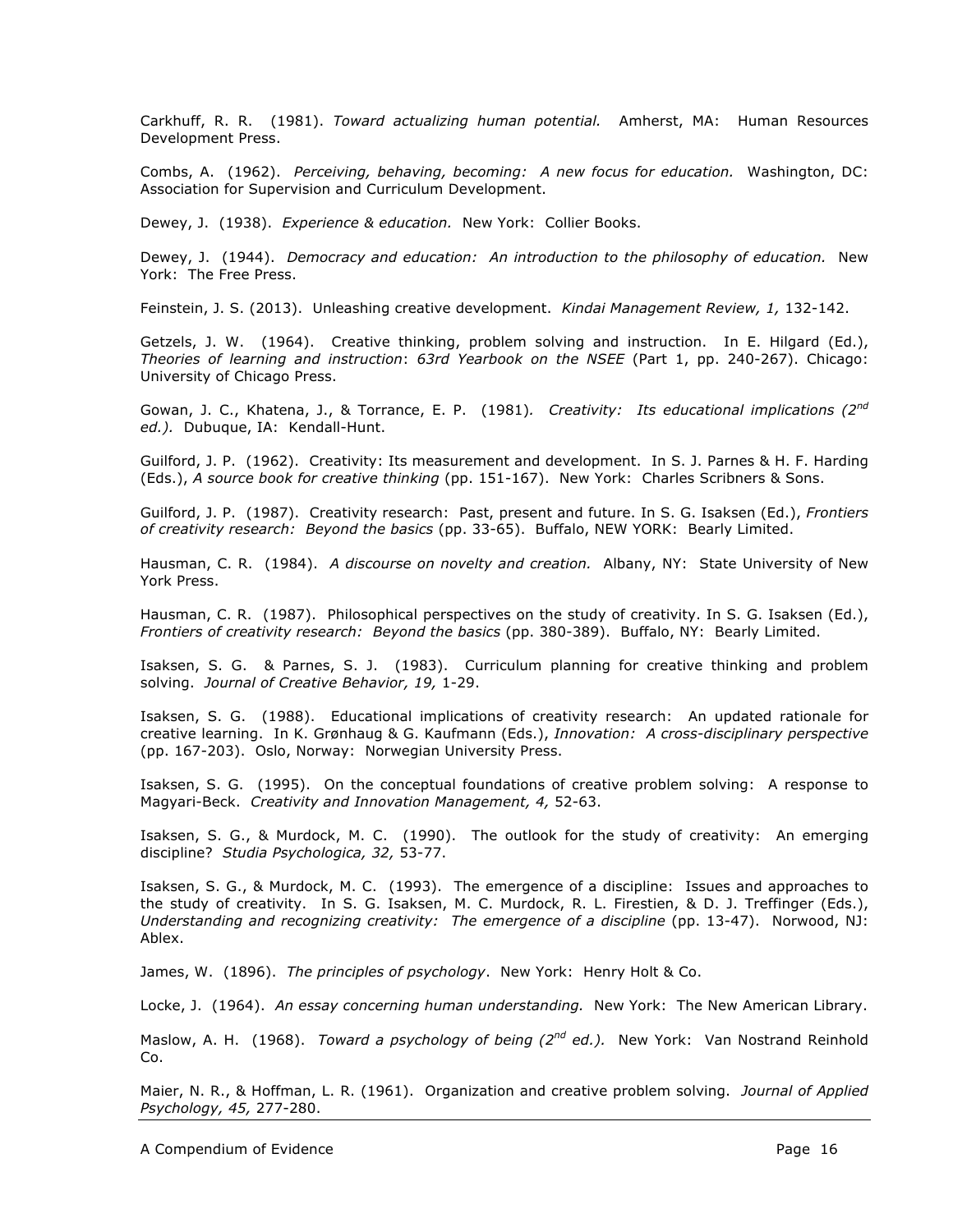Maier, N. R. (1970). *Problem solving and creativity: In individuals and groups*. Belmont, CA: Brooks/Cole.

May, R. (1959). The nature of creativity. In H. H. Anderson (Ed.). *Creativity and its cultivation* (pp. 55-68). New York: Harper & Row.

Ogle, R. (2007). *Smart world: Breakthrough creativity and the new science of ideas*. Cambridge, MA: Harvard Business School Press.

Richards, R. (Ed.) (2007). *Everyday creativity and new views of human nature: Psychological, social and spiritual perspectives.* Washington, DC: American Psychological Association.

Rogers, C. R. (1959). Toward a theory of creativity. In H. H. Anderson (Ed.). *Creativity and its cultivation* (pp. 69-82). New York: Harper & Row.

Roweton, W. E. (1970). *Creativity: Review of theory and research.* Washington, DC: Office of Education.

Runco, M. A., & Albert, R. S. (Eds.). (1990). *Theories of creativity*. Newbury Park, CA: SAGE Publications.

Sawyer, R. K. (2006). *Explaining creativity: The science of human innovation.* Oxford, UK: Oxford University Press.

Stein, M. I. (1974 & 1975). *Stimulating creativity (Volumes I and II).* New York: Academic Press.

Torrance, E. P. (1963). *Education and the creative potential.* Minneapolis, MN: University of Minnesota Press.

Torrance, E. P., & Myers, R. E. (1970). *Creative learning and teaching.* New York: Dodd, Mead & Co.

Treffinger, D. J. (1995). Creative problem solving: Overview and educational implications, *Educational Psychology Review, 7 (3),* 301-312.

Treffinger, D. J., Isaksen, S. G., & Firestien, R. L. (1983). Theoretical perspectives on creative learning and its facilitation: An overview*. The Journal of Creative Behavior, 17(1),* 9-17.

Vanosmael, P. & De Bruyn, R. (1984). *Handboek voor Creatief Denken* (Manual for Creative Thinking). Antwerpen/ Amsterdam: De Nederlandsche Boekhandel.

Whitehead, A. N. (1929). *The aims of education and other essays.* New York: The Free Press.

Weisberg, R. W. (2006). *Creativity: Understanding innovation in problem solving, science, invention and the arts.* Hoboken, New Jersey: Wiley.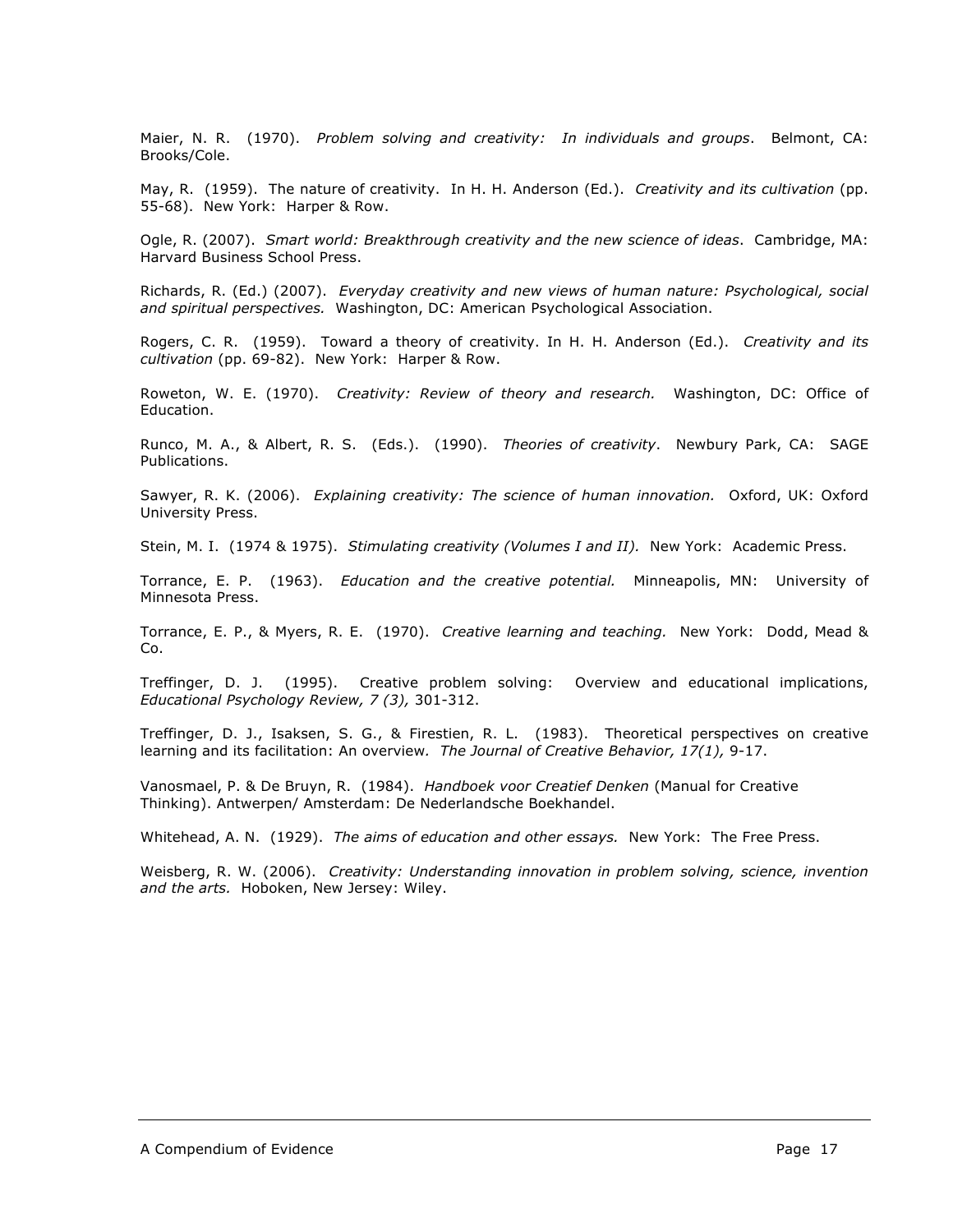### **2. CPS has been subjected to continuous research and development.**

An important way to know that CPS is worth the effort and makes a difference is that there is an established and defined tradition of research and development that is continuously growing. One of the critical reasons to approach the deliberate teaching and learning of creativity and creative problem solving is that there is a wealth of material and available information. There is a growing domain of knowledge.

### **Buffalo-based foundational work**

CPS has a rich Buffalo-based tradition. The research and development started with the work of Alex Osborn (first generation) and then extended to Sidney Parnes and Ruth Noller (second generation), then to Don Treffinger, Scott Isaksen and Roger Firestien (third generation) and then on to others. Impact research has been conducted across numerous organizations including: the University of Buffalo, Buffalo State College, the Center for Creative Learning, the Creative Education Foundation and the Creative Problem Solving Group.

### **Alex F. Osborn's works**

Early work on CPS was begun by Alex Osborn, founder of the Creative Education Foundation. A few of his key works include:

Osborn, A. F. (1942). *How to think up.* New York: McGraw-Hill.

Osborn, A. F. (1948). *Your creative power: How to use imagination.* New York: Charles Scribner's Sons.

Osborn, A. F. (1952a). *Wake up your mind: 101 ways to develop creativeness.* New York: Charles Scribner's Sons.

Osborn, A. F. (1952b). *How to become more creative: 101 rewarding ways to develop your potential talent.* New York: Charles Scribner's Sons.

Osborn, A. F. (1953*). Applied imagination: Principles and procedures of creative thinking.* New York: Charles Scribner's Sons.

Osborn, A. F. (1957). *Applied imagination: Principles and procedures of creative thinking (Rev ed).* New York: Charles Scribner's Sons.

Osborn, A. F. (1963). *Applied imagination: Principles and procedures of creative problem solving (3rd ed).* New York: Charles Scribner's Sons.

Osborn, A. F. (1967). *Applied imagination: Principles and procedures of creative problem solving (3rd rev. ed.).* New York: Charles Scribner's Sons.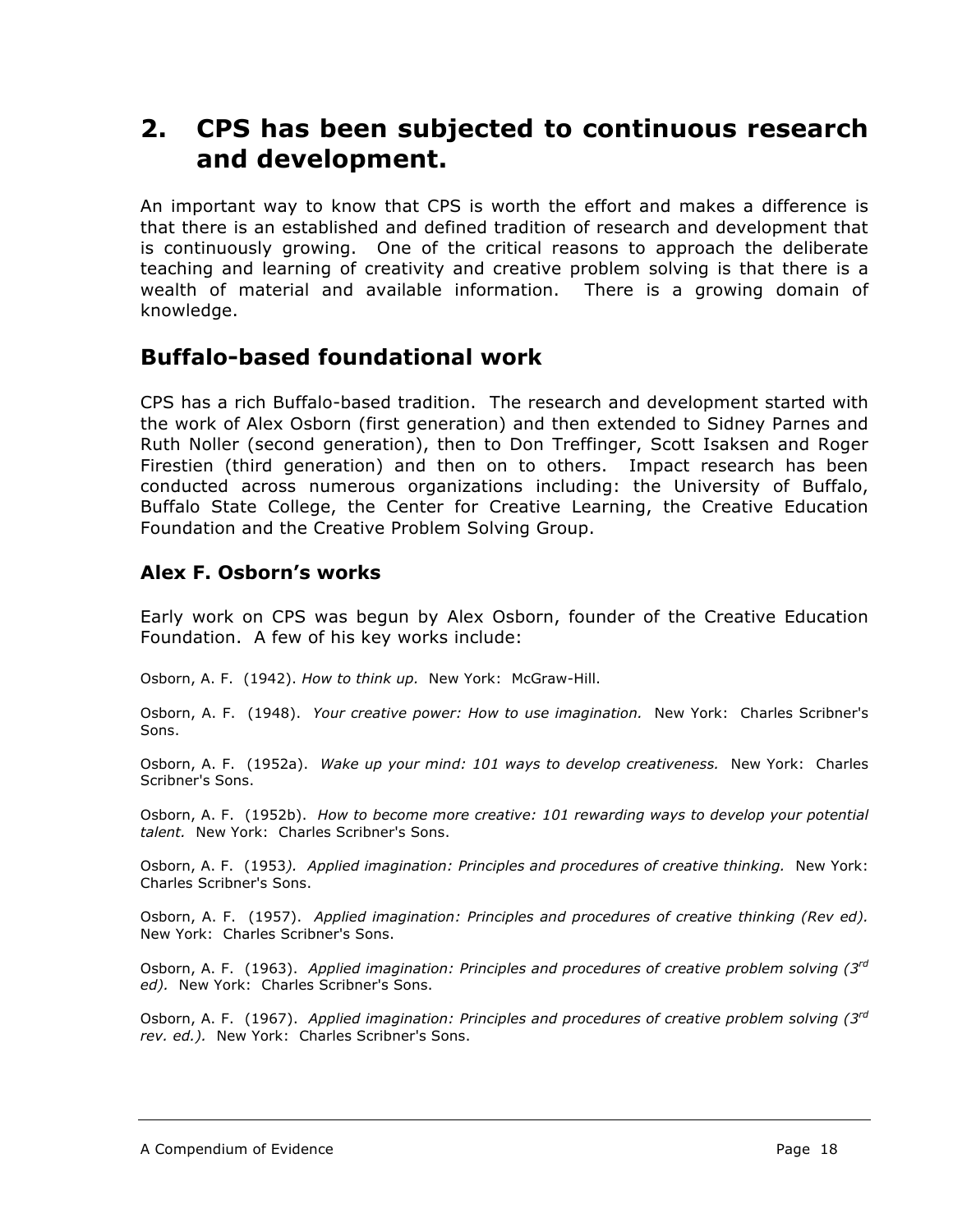#### **Instructional Materials are Available**

This work was complemented by the early development of a program of research design to test the effectiveness of instruction in creative studies. The materials of Osborn were soon complemented by a variety of instructional materials. The development work continues.

Buijs, J., & van der Meer, H. (2013). *Integrated creative problem solving: Delft studies on innovating*. Den Haag, The Netherlands: Eleven International Publishing.

Feldhusen, J. F., & Treffinger, D. J. (1977). The role of instructional material in teaching creative thinking. *Gifted Child Quarterly, 7*, 351-357.

Feldhusen, J. F., & Clinkenbeard, P. R. (1986). Creativity instructional materials: A review of research. *Journal of Creative Behavior, 20*, 153-182.

Isaksen, S. G. (2000). *Facilitative leadership: Making a difference with Creative Problem Solving*. Dubuque, IA: Kendall/Hunt.

Isaksen, S. G., Dorval, K. B., & Treffinger, D. J. (1994*). Creative approaches to problem solving.* Dubuque, IA: Kendall-Hunt.

Isaksen, S. G., Dorval, K. B., & Treffinger, D. J. (1998). *Toolbox for Creative Problem Solving: Basic Tools and Resources.* Buffalo, NY: Creative Problem Solving Group Buffalo.

Isaksen, S. G., Dorval, K. B., & Treffinger, D. J. (2000). *Creative approaches to problem solving: A framework for change*. Dubuque, IA: Kendall/Hunt Publishing.

Isaksen, S. G., Dorval, K. B., & Treffinger, D. J. (2010). *Creative approaches to problem solving: A framework for innovation and change* (3rd ed.). Thousand Oaks, CA: SAGE.

Isaksen, S. G. & Treffinger, D. J. (1985). *Creative problem solving: The basic course.* Buffalo, NY: Bearly Limited.

Joyce, M., Isaksen, S., Davidson, F., Puccio, G., Coppage, C., & Muruska, M. A. (1997). *An introduction to creativity (2nd ed).* Acton, MA: Copley Publishing.

Keller-Mathers, S., & Puccio, K. (1998). *Big tools for young thinkers: Using creative problem solving with primary students*. Sarasota, FL: Center for Creative Learning.

Noller, R. B., Parnes, S. J., & Biondi, A. M. (1976*). Creative actionbook: Revised edition of creative behavior workbook.* New York: Scribners.

Parnes, S. J. (1966). *Programming creative behavior* (title VII project number 5-0716 national defense education act). Buffalo State University of New York: Albany: Research Foundation of State University of New York.

Parnes, S. J. (1967). *Creative behavior guidebook.* New York: Scribners.

Parnes, S. J. (1967). *Creative behavior workbook.* New York: Scribners.

Parnes, S. J. (Ed.). (1992). *Sourcebook for creative problem solving*. Buffalo, New York: Creative Education Press.

Parnes, S. J. (1997). *Optimize the magic of your mind*. Buffalo, New York: Bearly Limited.

A Compendium of Evidence **Page 19** and the Page 19 and the Page 19 and the Page 19 and the Page 19 and the Page 19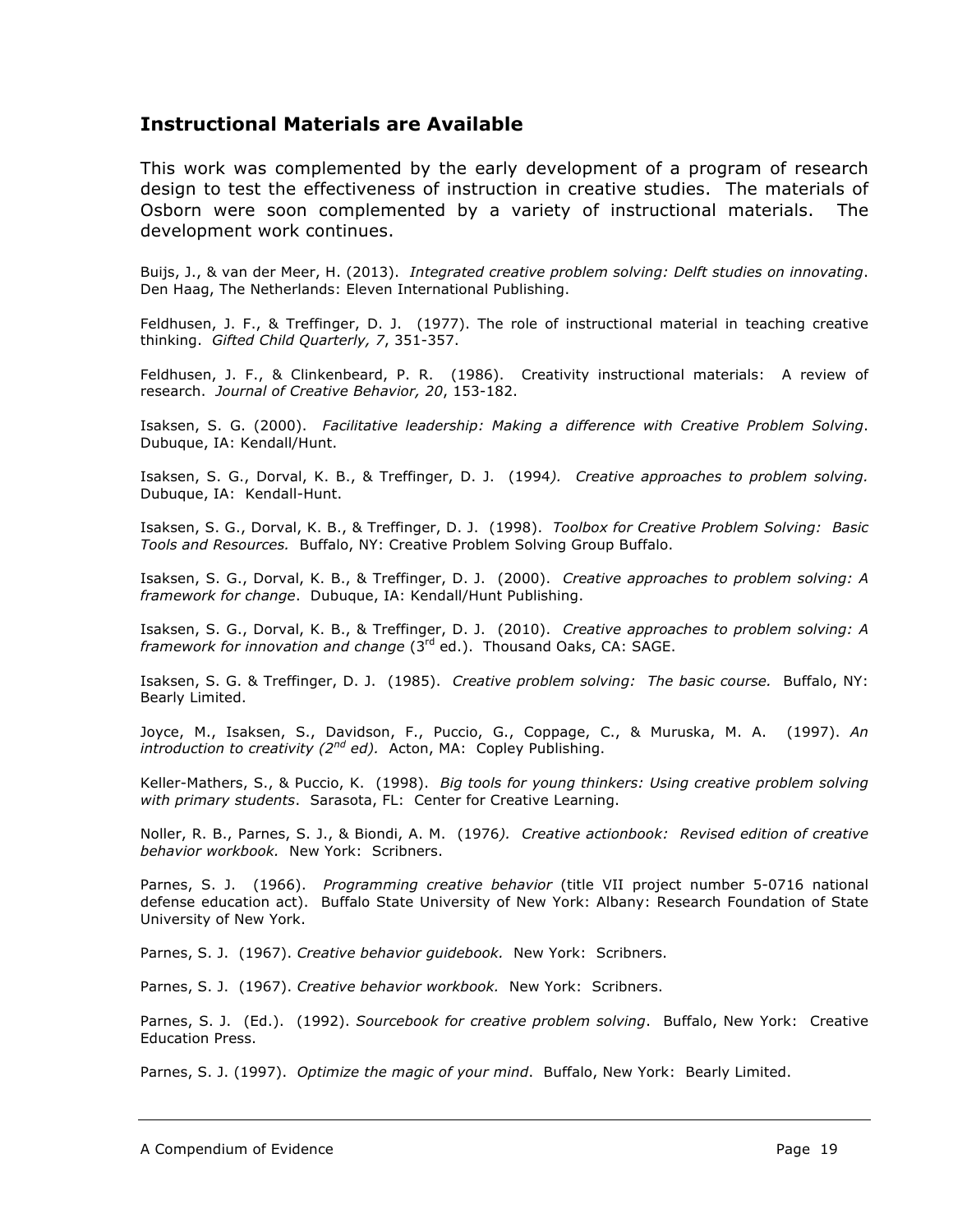Parnes, S. J., Noller, R. B., & Biondi, A. M. (1977*). Guide to creative action: Revised edition of creative behavior guidebook.* New York: Scribners.

Puccio, K., Keller-Mathers, S., & Treffinger, D. J. (1998). *Adventures in real problem solving: Facilitating creative problem solving with primary students (Grades K-3).* Sarasota, FL: Center for Creative Learning.

Puccio, G. J., Murdock, M. C., & Mance, M. (2007). *Creative leadership: Skills that drive change.* Thousand Oaks, CA: SAGE.

Treffinger, D. J., Isaksen, S. G., & Dorval, K.B. (2000)*. An introduction to creative problem solving*   $(3<sup>rd</sup>$  ed.). Waco, TX: Prufrock Press.

Treffinger, D. J., Isaksen, S. G., Stead-Dorval, B. (2006). *Creative Problem Solving: An introduction*  $(4^{th}$  ed.). Waco, TX: Prufrock Press.

Treffinger, D. J., Isaksen, S. G., & Firestien, R. L. (1982*). Handbook of creative learning*. Sarasota, FL: Center for Creative Learning.

Treffinger, D. J., Schoonover, P.F., & Selby, E. C. (2013). *Educating for creativity and innovation*. Waco, TX: Prufrock Press.

These core instructional materials were supplemented by the work of other authors. The Buffalo-based instructional program was complemented by the work of other scholars and developers from its inception. These included:

Gordon, W. J. J. (1961). *Synectics: The development of creative capacity.* New York: Harper & Row.

Gordon, W. J. J., Poze, T., & Reid, M. (1971). *The metaphorical way of learning and knowing: Applying Synectics to sensitivity and learning situations*. Cambridge, MA: Porpoise Books.

Prince, G. M. (1970). *The practice of creativity: A manual for dynamic group problem solving.* New York: Harper & Row.

Treffinger, D. J., & Huber, J. R. (1975). Designing instruction for creative problem solving: Preliminary objectives and learning hierarchies. *Journal of Creative Behavior, 9,* 260-266.

Treffinger, D. J., Sortore, M. R., & Cross, J. A. (1993). Programs and strategies for nurturing creativity. In K. Heller, F. Monks, & H. Passow (Eds.), *International handbook of research and development of giftedness and talent* (pp. 555-567). New York: Pergamon.

Upton, A. (1961). *Design for thinking: A first book in semantics.* Palo Alto, CA: Pacific Books.

Upton, A. & Samson, R. W. (1961). *Creative analysis.* New York: E. P. Dutton & Co.

#### **Cognitive Styles Project**

This project was initiated at the Center for Studies in Creativity and based on the early experimental findings that certain individuals seemed to benefit from the courses more than other, characteristically different individuals. The cognitive styles project continues through the work of other scholars and within other academic programs and other organizations.

Basadur, M., & Basadur, T. (2011). Where are the generators? *Psychology of Aesthetics, Creativity and the Arts, 5,* 29-42.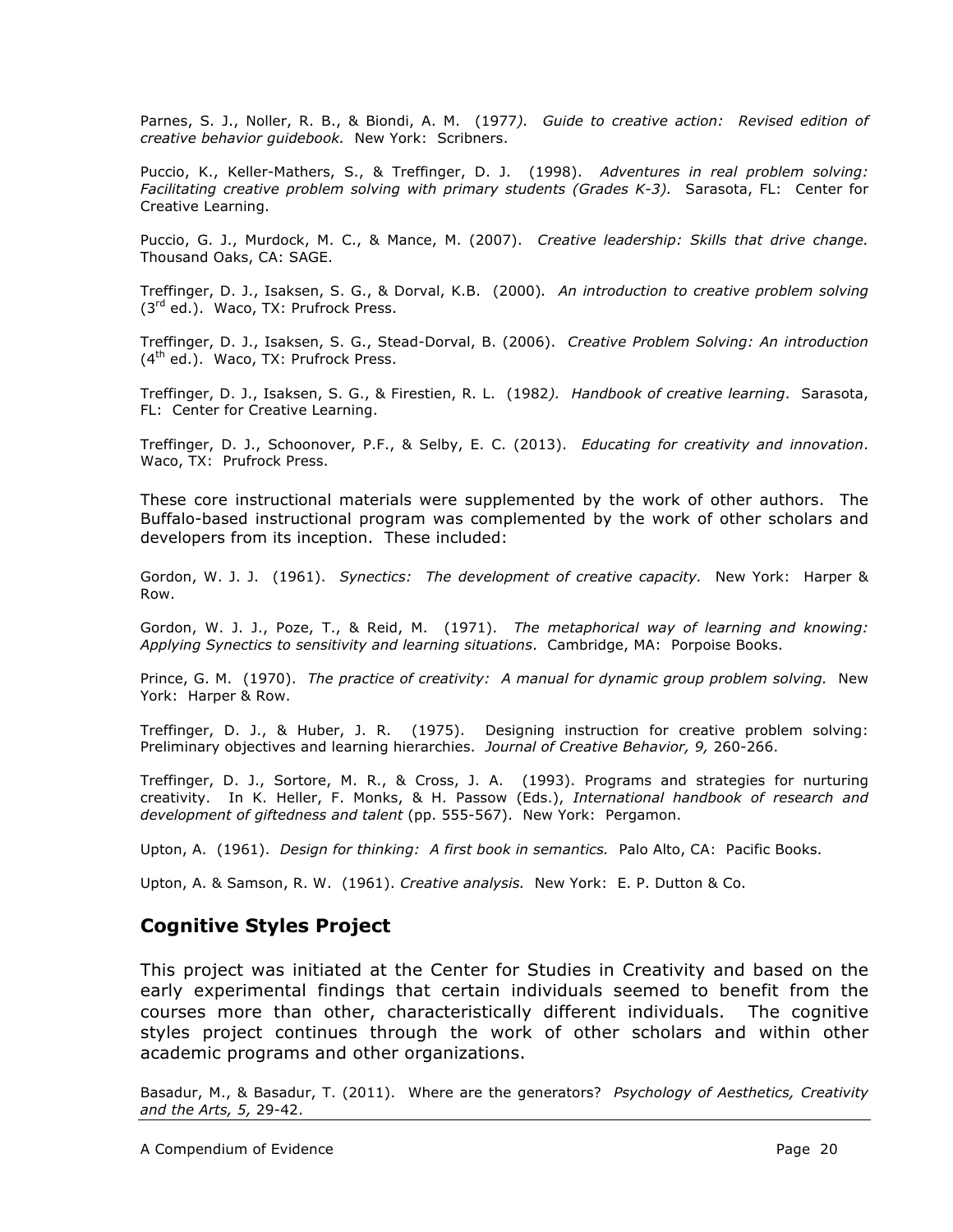Basadur, M., Gelade, G., & Basadur, T. (2014). Creative problem solving process styles, cognitive work demands, and organizational adaptability. *The Journal of Applied Behavioral Sciences, 50,* 80- 115.

Basadur, M., & Head, M. (2001). Team performance and satisfaction: A link to cognitive style within a process framework. *Journal of Creative Behavior, 35,* 227-248.

Basadur, M. S., Wakabayashi, M., & Graen, G. B. (1990). Individual problem-solving styles and attitudes toward divergent thinking before and after training. *Creativity Research Journal, 3, (1),* 22- 32.

Braun, C. L. (1997). *Rogers, Weber, and Merton: Theoretical links to the KAI subscales and Adaption-Innovation theory*. Unpublished master's project. Center for Studies in Creativity, State University College at Buffalo.

Corbett-Whitier, C. (1986). *The relationship of learning style preferences by high school gifted students on the Torrance Tests of Creative Thinking*. Unpublished master's project. Center for Studies in Creativity, State University College at Buffalo.

Dorval, K. B. (1990). *The relationships between level and style of creativity and imagery*. Unpublished master's thesis. Center for Studies in Creativity, State University College at Buffalo.

Geuens, D. (2006). *An exploratory study of the relationship of problem-solving style and the preference for and use of creative problem solving.* Unpublished Masters thesis. Department of Business and Economics, Vlekho, Brussels.

Grivas, C. C. (1996). *An exploratory investigation of the relationship of cognitive style with perceptions of creative climate*. Unpublished master's project. Center for Studies in Creativity, State University College at Buffalo.

Hurley, C. A. (1993). *The relationship between the Kirton Adaption-Innovation style and the use of creative problem solving*. Unpublished master's project. Center for Studies in Creativity, State University College at Buffalo.

Isaksen, S. G. (1987). Introduction: An orientation to the frontiers of creativity research. In S. G. Isaksen (Ed.), *Frontiers of creativity research: Beyond the basics* (pp. 1-26). Buffalo, NY: Bearly Limited.

Isaksen, S. G. (2004). The progress and potential of the creativity level - style distinction: Implications for research and practice. W. Haukedal, B. Kuvas (Eds.). *Creativity and problem solving in the context of business management* (pp. 40–71). Bergen, Norway: Fagbokforlaget.

Isaksen, S. G. (2004). The level-style of creativity distinction: Comments on a recent comparison of two measures of creativity style. *Perceptual and Motor Skills, 99,* 223-224.

Isaksen, S. G. (2009). Exploring the relationship between problem-solving style and creative psychological climate. In P. Meusburger, J. Funke, & E. Wunder (Eds.), *Milieus of creativity*: *An*  interdisciplinary approach to spatiality of creativity (pp. 169-188). Dordrecht: Springer Science.

Isaksen, S. G., & Aerts, W. (2011). Linking problem-solving style and creative climate: An exploratory interactionist study. *The International Journal of Creativity and Problem Solving, 21,* 7- 38.

Isaksen, S. G., Babij, B., & Lauer, K. J. (2003). Cognitive styles in creative leadership practices: Exploring the relationship between level and style. *Psychological Reports, 93,* 983-994.

A Compendium of Evidence **Page 21**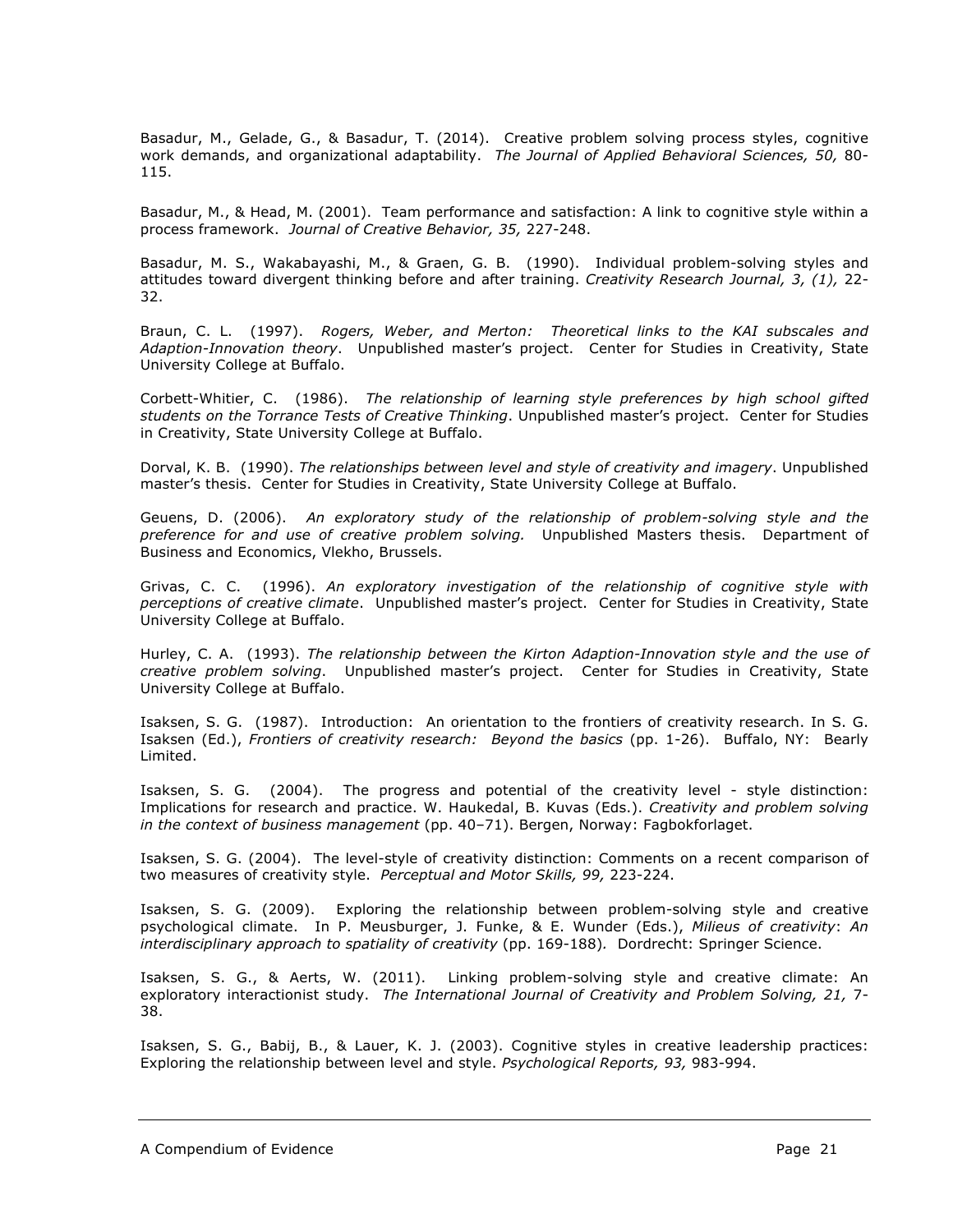Isaksen, S. G. & Dorval, K. B. (1993). Toward an improved understanding of creativity within people: The level-style distinction. In S. G. Isaksen, M. C. Murdock, R. L. Firestien & D. J. Treffinger (Eds.), *Understanding and recognizing creativity: The emergence of a discipline* (pp. 299-330). Norwood, New Jersey: Ablex Publishing.

Isaksen, S. G., & Geuens, D. (2007). Exploring the relationships between an assessment of problem solving style and creative problem solving. *The Korean Journal of Thinking and Problem Solving, 17(1),* 5-27.

Isaksen, S. G., Dorval, K. B., & Kaufmann, G. (1992). Mode of symbolic representation and cognitive style. *Imagination, Cognition and Personality, 11,* 271-277.

Isaksen, S. G. & Kaufmann, G. (1990). Adaptors and innovators: A discriminant analysis of the perceptions of the psychological climate for creativity. *Studia Psychologica, 32,* 129-141.

Isaksen, S. G., & Lauer, K. J. (1999). Relationship between cognitive style and individual psychological climate: Reflections on a previous study. *Studia Psychologica*, *41*, 177-191.

Isaksen, S. G., Lauer, K. J., & Wilson, G. V. (2003). An examination of the relationship between personality type and cognitive style. *Creativity Research Journal, 15 (4),* 343-354*.*

Isaksen, S. G., & Puccio, G. J. (1988). Adaption-innovation and the Torrance Tests of Creative Thinking: The level-style issue revisited. *Psychological Reports, 63*, 659-670.

Kaufmann, G., Isaksen, S. G. & Lauer, K. J. (1996). Testing the Glass Ceiling effect on gender differences in upper level management: The case of innovator orientation. *European Journal of Work and Organizational Psychology, 5,* 29-41.

Lomberg, C., Kollmann, T., Stockmann, C. (2017). Different styles for different needs – The effect of cognitive styles on ideation. *Creativity and Innovation Management, 26,* 49-59.

Maghan, M., Houtz, J. (2009). Problem solving style and career interests: Can VIEW help? *Creative Learning Today, 17,* 5-6.

Main, L.F., Delacourt, M. B., & Treffinger, D. J. (2017). Effects of group training in problem-solving style on future problem solving performance. Journal of Creative Behavior, Early View.

McEwen, P. A. (1986). *Learning styles: Ability and creativity*. Unpublished master's project. Center for Studies in Creativity, State University College at Buffalo.

Murdock, M. C., Isaksen, S. G. & Lauer, K. L. (1993). Creativity training and the stability and internal consistency of the Kirton Adaptive-Innovative Inventory. *Psychological Reports, 72,* 1123-1130.

Pershyn, G. (1992). *An investigation into the graphic depiction of natural creative problem solving processes*. Unpublished Master's thesis. Center for Studies in Creativity, State University College at Buffalo.

Puccio, G. P. (1987). *The effect of cognitive style on problem defining behavior.* Unpublished masters thesis. State University College at Buffalo, Center for Studies in Creativity.

Puccio, G. P., & Chimento, M. D. (2001). Implicit theories of creativity: Laypersons' perceptions of the creativity of adaptors and innovators. *Perceptual and Motor Skills, 92,* 675-681.

Puccio, G. P., Wheeler, R. A., & Cassandro, V. J. (2004). Reactions to creative problem solving training: Does cognitive style make a difference? *Journal of Creative Behavior, 38,* 192-216.

Ray, D. K., & Romano, N. C. (2013). Creative problem solving in GSS groups: Do creative styles matter? *Group Decision and Negotiation, 22,* 1129-1157.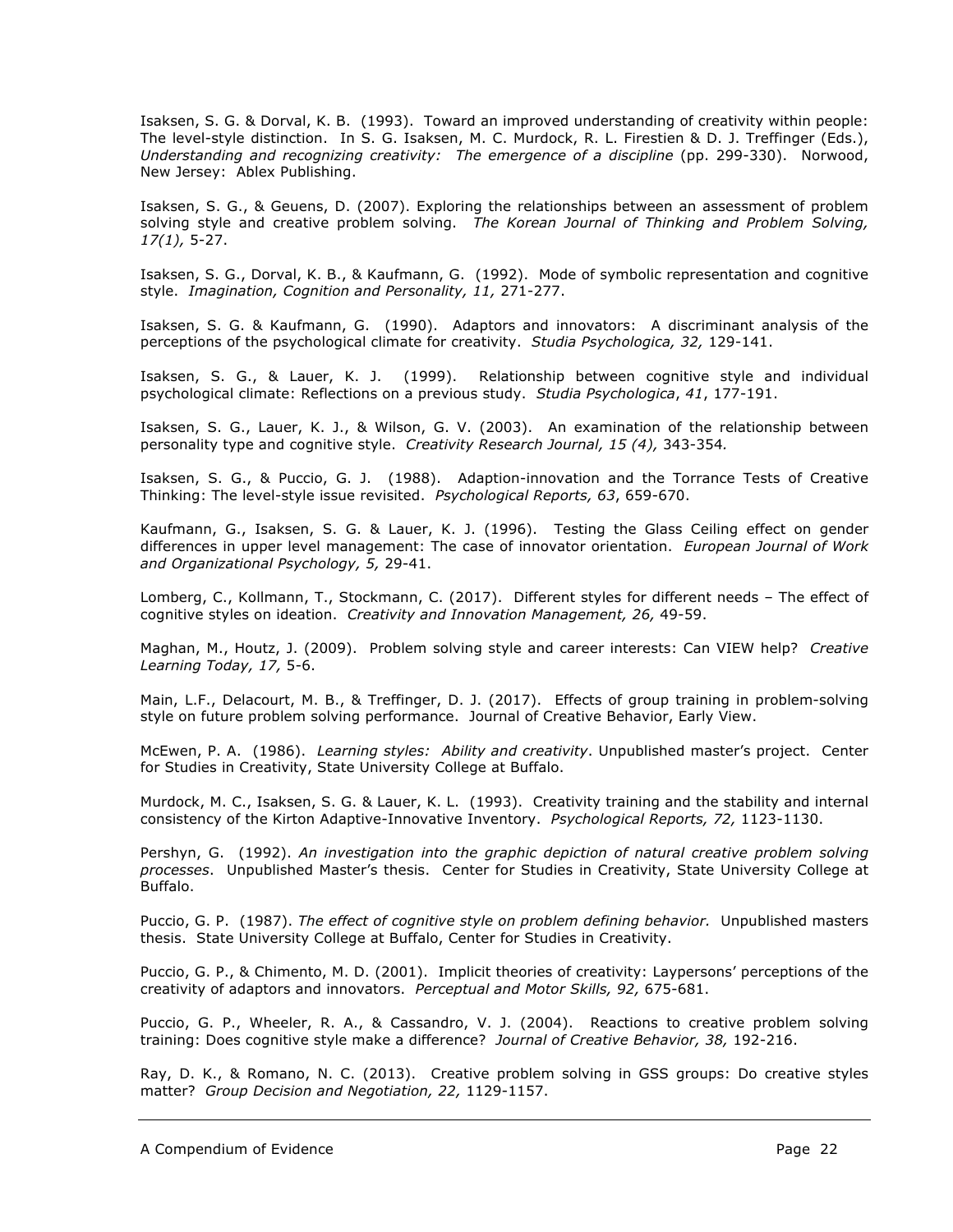Runco, M. A., & Basadur, M. S. (1993). Assessing ideational and evaluative skills and creative styles and attitudes. *Creativity and Innovation Management, 2,* 166-173.

Sagiv, L., Arieli, S., Goldenberg, J., & Goldschmidt, A. (2009). Structure and freedom in creativity: The interplay between externally imposed structure and personal cognitive style. *Journal of Organizational Behavior, published online.*

Schoonover, P. F. (1996). *The preference for and use of creative problem solving tools among adaptors and innovators.* Unpublished doctoral dissertation, Walden University, Minneapolis, Minnesota.

Selby, E. C., Treffinger, D. J., Isaksen, S. G., & Lauer, K. J. (2004). Defining and assessing problemsolving style: Design and development of new tool. *Journal of Creative Behavior, 38,* 221-243.

Teft, M. (1990). *A factor analysis of the TTCT, MBTI, and KAI: The creative level-style issue reexamined*. Unpublished master's thesis. Center for Studies in Creativity, State University College at Buffalo.

Treffinger, D. J., Selby, E. C., & Isaksen, S. G. (2008). Understanding individual problem-solving style: A key to learning and applying Creative Problem Solving. *Learning and Individual Differences, 18,* 390-401.

Wheeler, J. W. (1995). *An exploratory study of preferences associated with creative problem solving.* Unpublished master's project. State University College at Buffalo, Center for Studies in Creativity.

Wittig, C. V. (1985). *Learning style preferences among third graders high or low on divergent thinking and feeling variables*. Unpublished master's thesis. State University College at Buffalo, Center for Studies in Creativity.

Woodel-Johnson, B. L., Delcourt, M., Treffinger, D. J. (2012). Relationships between creative thinking and problem solving styles among secondary school students. *The International Journal of Creativity & Problem Solving, 22,* 79-95.

Zilewicz, E. P. (1986). *Cognitive styles: Strengths and weaknesses when using creative problem solving.* Unpublished master's project. State University College at Buffalo, Center for Studies in Creativity.

#### **Other Evidence**

There is a variety of additional evidence that supports the program developed in Buffalo and provides insight into improving instructional approaches.

Abell, S. K. (1990). The problem-solving muse*. Science and Children*, October, 27-29.

Agogue, M. Poirel, N., Houde, O., Pineau, A., & Cassotti, M. (2014). The impact of age and training on creativity: A design-theory approach to study fixation effects. *Thinking Skills and Creativity, 11,* 33-41.

Ansburg, P. I., & Dominowski, R. L. (2000). Promoting insightful problem solving. *Journal of Creative Behavior, 34,* 30-60.

Basadur, M. (1993). Impacts and outcomes of creativity in organizational settings. In S.G. Isaksen, et. Al. (Eds.), *Nurturing and developing creativity: The emergence of a discipline* (pp. 278-313). Norwood, NJ: Ablex.

Basadur, M., Runco, M. A., & Vega, L. A. (2000). Understanding how creative thinking skills, attitudes and behaviors work together: A causal process model. *Journal of Creative Behavior, 34,* 77-100.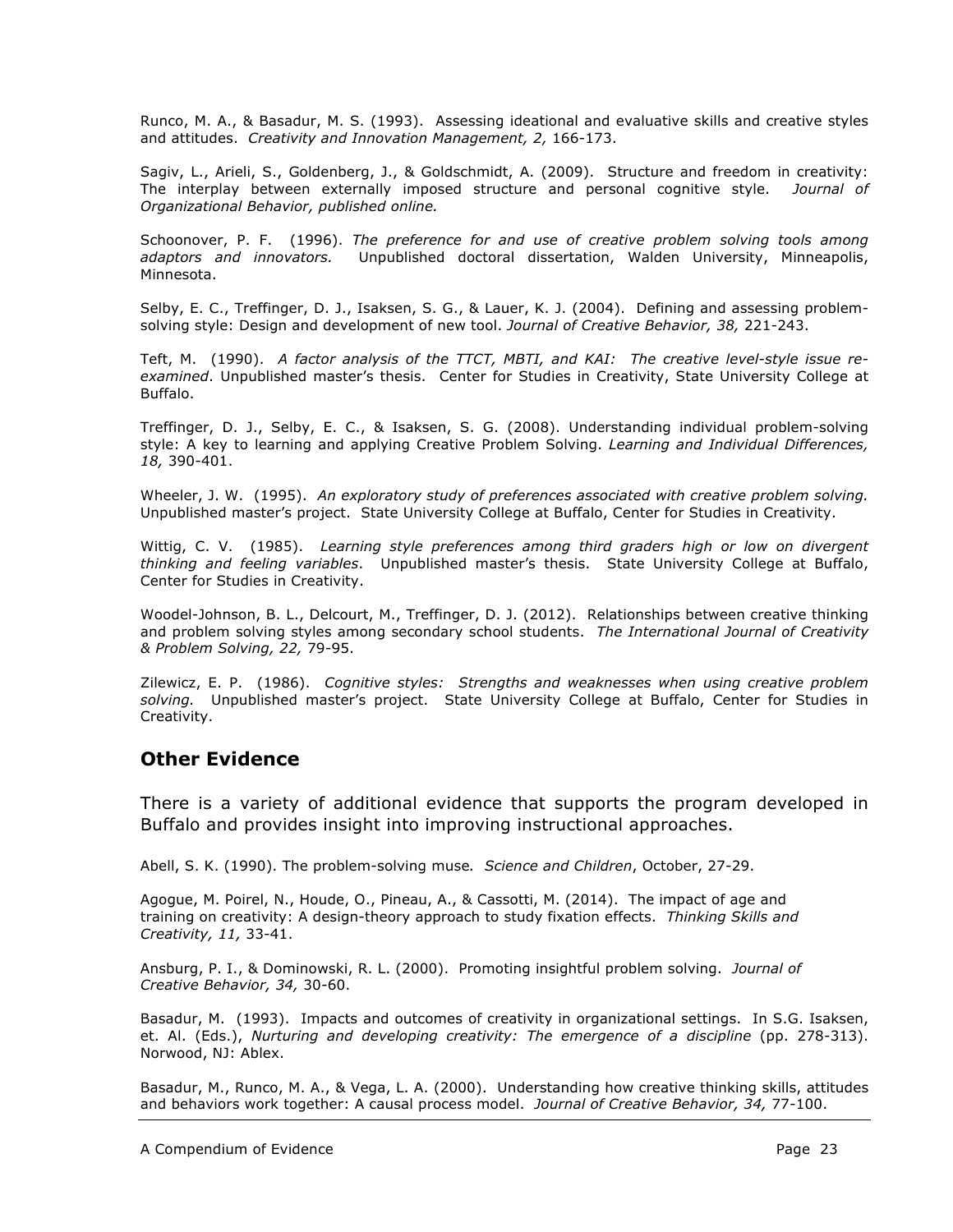Benedek, M., Könen, T., & Neubauer, A. C. (2012). Associative abilities underlying creativity. *Psychology of Aesthetics, Creativity, and the Arts, 6,* 273-281.

Beyer, B. K. (2001). What research says about teaching thinking skills. In A. L. Costa (Ed.), *Developing minds* (3rd ed.) (pp. 275-282). Alexandria, VA: Association for Supervision and Curriculum Development.

Birdi, K. S. (2005). No idea? Evaluating the effectiveness of creativity training. *Journal of European Industrial Training, 29,* 102-111.

Britz, A. (1995). *History, development and current applications of the Creative Problem Solving model.* Unpublished Master's project. Darmstadt Technological Institute and the Creative Problem Solving Group - Buffalo.

Bruce, B. (1991). *Impact of creative problem solving training on management behavior*. Unpublished masters project. Center for Studies in Creativity, State University College at Buffalo.

Burns, M. G. (1983). A comparison of three creative problem-solving methodologies (brainstorming, personal analogy, forced relationship). *Dissertation Abstracts International, 45,* 341A.

Buyer, L. (1988). Creative problem solving: A comparison of performance under different instructions. *Journal of Creative Behavior, 22, (1),* 55-61.

Byrne, C. L. Shipman, A. S., & Mumford, M. D. (2010). The effects of forecasting on creative problem solving: An experimental study. *Creativity Research Journal, 22,* 119-138.

Caniëls, M.C., De Stobbeleir, K., & De Clippeleer, I. (2014). Antecedents of creativity revisited: A process perspective. *Creativity and Innovation Management, 23,* 96-110.

Carmeli, A., Sheaffer, Z., Binyamin, G., Reiter-Palmon, R., & Shimoni, T. (2014). Transformational leadership and creative problem solving: The mediating role of psychological safety and reflexivity. *Journal of Creative Behavior, 48,* 115-135.

Carnevale, P. J., & Probst, T. M. (1998). Social values and social conflict in creative problem solving and categorization. *Journal of Personality and Social Psychology, 74,* 1300-1309.

Casakin, H., Davidovitch, N., & Milgram, R. M. (2010). Creative thinking as a predictor of creative problem solving in architectural design students. *Psychology of Aesthetics, Creativity, and the Arts, 4,* 31-35.

Caughron, J. J., & Mumford, M. D. (2008). Project planning: The effects of using formal planning techniques on creative problem solving. *Creativity and Innovation Management, 17,* 204-215.

Clapham, M. M. (1997). Ideational skills training: A key element in creativity training programs. *Creativity Research Journal, 10,* 33-44.

Coskun, H. (2005). Cognitive stimulation with convergent and divergent thinking exercises in brainwriting: Incubation, sequence priming and group context. *Small Group Research, 36,* 466-498.

Egan, T. M. (2005). Creativity in the context of team diversity: Team leader perspectives. *Advances in Developing Human Resources, 7,* 207-225.

Eubanks, D. L. Murphy, S. T., & Mumford, M. D. (2010). Intuition as an influence on creative problem solving: The effects of intuition, positive affect, and training. *Creativity Research Journal, 22,* 170- 184.

Feldhusen, J. F., & Clinckenbeard, P. R. (1986). Creativity instructional materials: A review of research. *Journal of Creative Behavior, 20,* 153-182.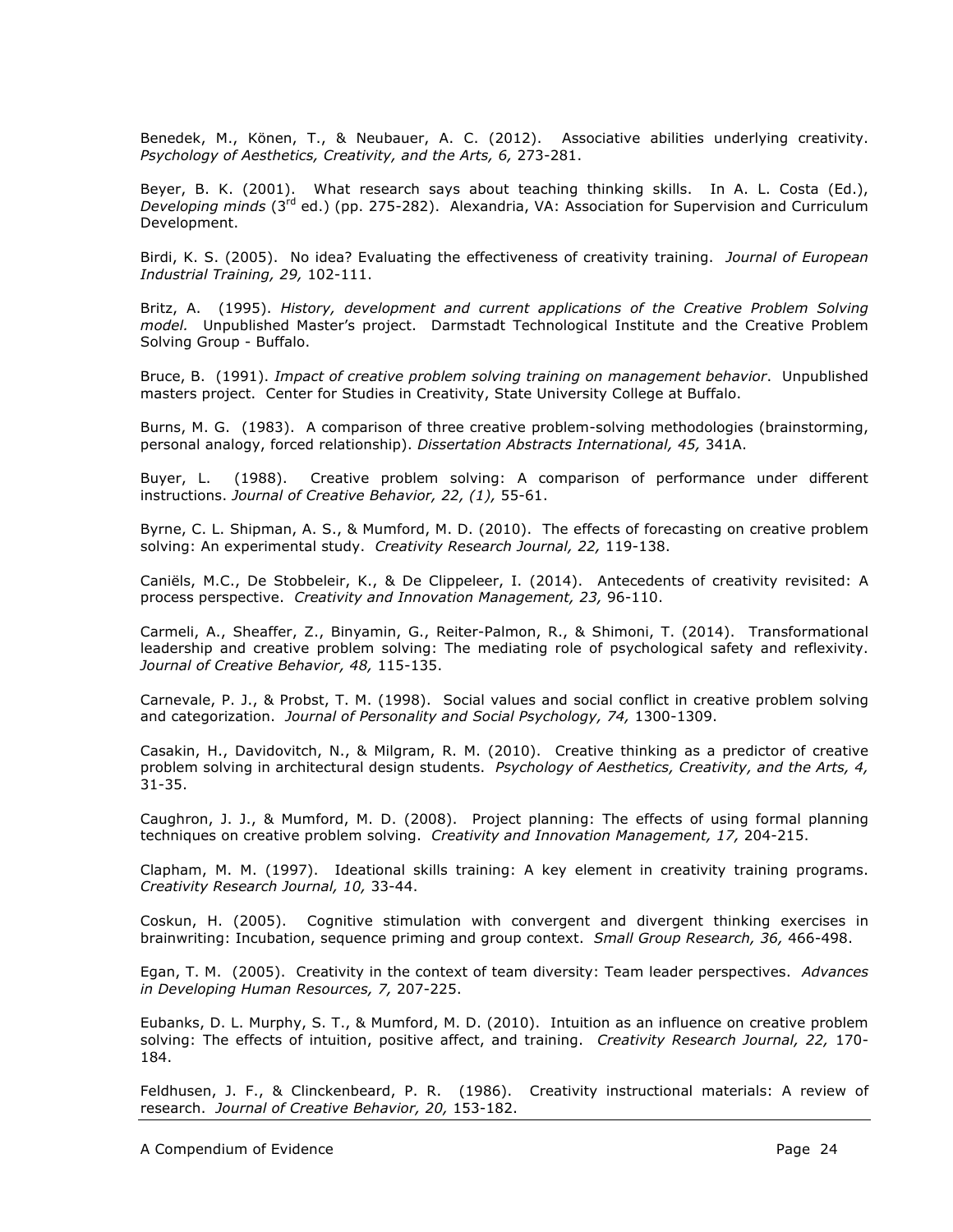Firestien, R. L., & Treffinger, D. J. (1989). Guidelines for effective facilitation of creative problem solving – Part 2. *Gifted Child Today, 12,* 44-47.

Foucar-Szocki, D. (1982). *Possible predictors of effectiveness in the facilitation of creative problem solving*. Unpublished master's project. Center for Studies in Creativity, State University College at Buffalo.

Gibson, C., & Mumford, M. D. (2013). Evaluation, criticism, and creativity: Criticism content and effects on creative problem solving. *Psychology of Aesthetics, Creativity, and the Arts, 7,* 314-331.

Gilhooly, K. J., Georgiou, G. J., Sirota, M., & Paphiti-Galeano (2015). Incubation and suppression processes in creative problem solving. *Thinking & Reasoning, 21,* 130-146.

Giorgini, V., & Mumford, M. D. (2013). Backup plans and Creative Problem Solving: Effects of causal, error, and resource planning. *International Journal of Creativity and Problem Solving, 23,* 121-146.

Gupta, N., Jang, Y., Mednick, S. C., & Huber, D. E. (2012). The road not taken: Creative solutions require avoidance of high-frequency responses. *Psychological Science, 23,* 288-294.

Hao, N. (2010). The effects of domain knowledge and instructional manipulation on creative idea generation. *Journal of Creative Behavior, 44,* 237-257.

Hélie, S., & Sun, R. (2010). Incubation, insight, and creative problem solving: A unified theory and a connectionist model. *Psychological Review, 117,* 994-1024.

Herman, A. & Reiter-Palmon, R. (2011). The effect of regulatory focus on idea generation and idea evaluation. *Psychology of Aesthetics, Creativity and the Arts, 5,* 13-20.

Hommer, B., Colzato, L. S., Fischer, R., & Christoffels, I. K. (2011). Bilingualism and creativity: benefits in convergent thinking come with losses in divergent thinking. *Frontiers in Psychology, 2, 1- 7.* DOI: 10.3389/psyg.2011.00273.

Houtz, J. C., & Frankel, A. D. (1992). Effects of incubation and imagery training on creativity. *Creativity Research Journal, 5,* 183-189.

Huber, J., Treffinger, D. J., & Tracey, D. (1979). Self-instructional use of programmed creativity training materials with gifted and regular students. *Journal of Educational Psychology, 71,* 303-309.

Isaksen, S. G., & Dorval, K. B. (1993). Changing views of creative problem solving: Over 40 years of continuous improvement*. International Creativity Network, 3*, 1-6.

Isaksen, S. G., Dorval, K. B., Noller, R. B., & Firestien, R. L. (1993). The dynamic nature of creative problem solving. In S. S. Gryskiewicz (Ed.), *Discovering creativity: Proceedings of the 1992 International Creativity and Networking Conference* (pp. 155-162). Greensboro, NC: Center for Creative Leadership.

Isaksen, S. G., & Treffinger, D. J. (2004). Celebrating 50 years of reflective practice: Versions of creative problem solving. *Journal of Creative Behavior, 38,* 75-101.

Jarosz, A. F., Colflesh, G. J., & Wiley, J. (2012). Uncorking the muse: Alcohol intoxication facilitates creative problem solving. *Consciousness and Cognition: An International Journal, 21,* 487-493.

Klimoski, R. J., & Karol, B. L. (1976). The impact of trust on creative problem solving groups. *Journal of Applied Psychology, 61,* 630-633.

Leung, A. K., Kim, S., Polman, E., Ong, L. S., Qiu, L., Goncalo, J. A., Sanchez-Burks, J. (2012). Embodied metaphors and creative acts. *Psychological Science, 20,* 1-8.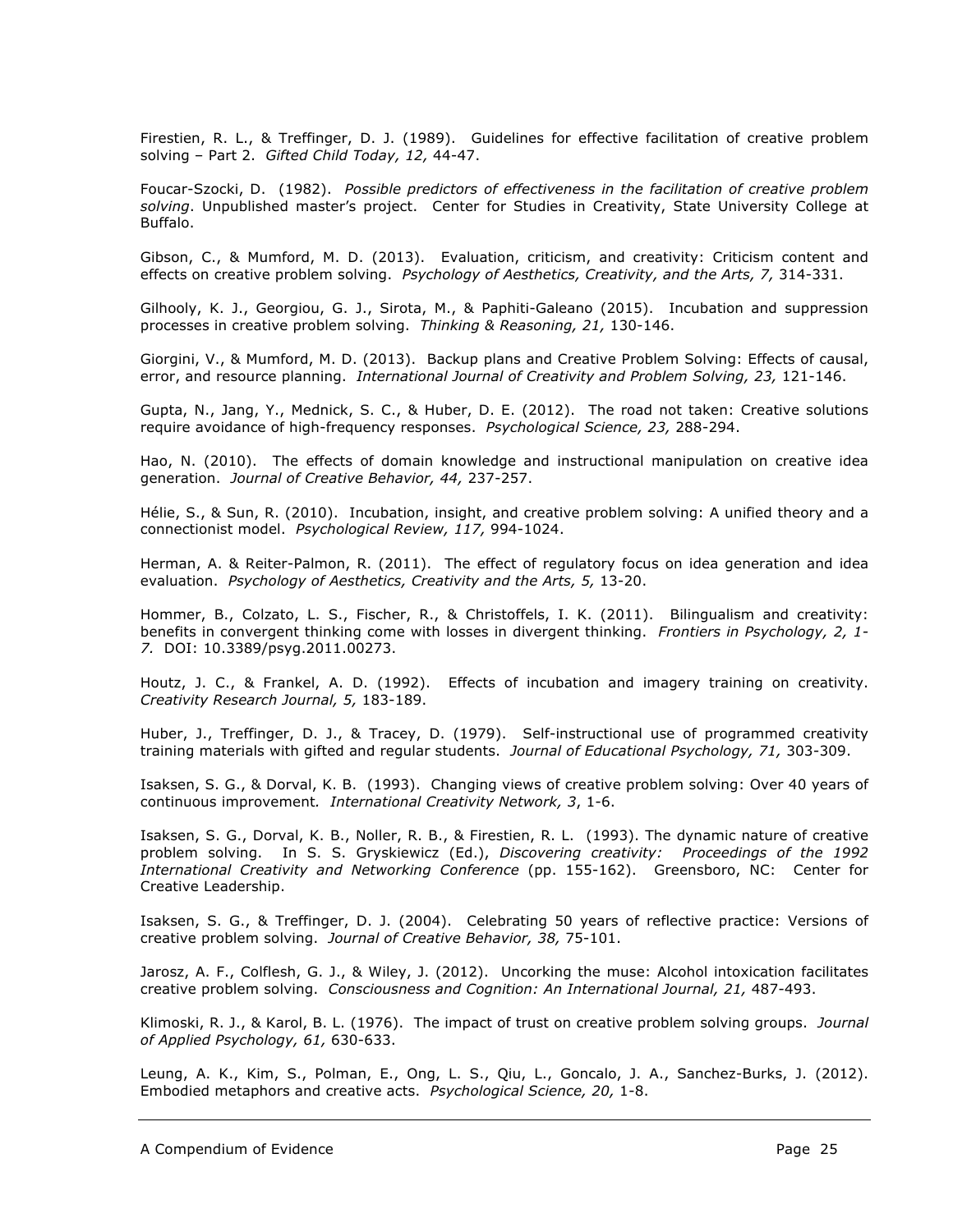Long, H. (2011). Activities before idea generation in creative process: What do people do to catch their muse? *The International Journal of Creativity & Problem Solving, 21,* 39-56.

Madjar, N. (2005). The contributions of different groups of individuals to employees' creativity. *Advances in Developing Human Resources, 7,* 182-206.

Madjar, N., & Shalley, C. E. (2008). Multiple tasks' and multiple goals' effect on creativity: Forced incubation or just a distraction? *Journal of Management, 34,* 786-805.

McCaffrey, T. (2012). Innovation relies on the obscure: A key to overcoming the classic problem of functional fixedness. *Psychological Science, 23,* 215-218.

Medeiros, K. E., Partlow, P. J., & Mumford, M. D. (2014). Not too much, not too little: The influence of constraints on creative problem solving. *Psychology of Aesthetics, Creativity and the Arts, 8,* 198- 210.

Meuller, J. S., Melwani, S., & Goncalo, J. A. (2012). The bias against creativity: Why people desire but reject creative ideas. *Psychological Science, 23,* 13-17.

Mitchell, I. K., & Walinga, J. (2017). The creative imperative: The role of creativity, creative problem solving and insight as key drivers for sustainability. *Journal of Cleaner Production, 140,* 1872-1884.

Mumford, M. D., Hester, K. S., Robledo, I. C., Peterson, D. R., Day, E. A., Hougen, D. F. & Barrett, J. D. (2012). Mental models and creative problem solving: The relationship of objective and subjective model attributes. *Creativity Research Journal, 24,* 311-330.

Mumford, M. D., Medeiros, K. E., & Partlow, P. J. (2012). Creative thinking: Processes, strategies, and knowledge. *The Journal of Creative Behavior, 46,* 30-47.

Mumford, M. D., Waples, E. P., Antes, A. L., Brown, R. P., Connelly, S., Murphy, S. T., & Davenport, L. D. (2010). Creativity and ethics: The relationship of creative and ethical problem solving. *Creativity Research Journal, 22,* 74-89.

Mumford, M. D., Antes, A. L., Caughron, J. J., Connelly, S. & Beeler, C. (2010). Cross-field differences in creative problem solving skills: A comparison of health, biological, and social sciences. *Creativity Research Journal, 22,* 14-26.

Mumford, M. D., Whetzel, D. L., & Reiter-Palmon, R. (1997). Thinking creatively at work: Organizational influences on creative problem solving. *Journal of Creative Behavior, 31,* 7-17.

Nemeth, C. J., & Ormiston, M. (2007). Creative idea generation: Harmony versus stimulation. *European Journal of Social Psychology, 37,* 524-535.

Peterson, D. R., Barrett, J. D., Hester, K. S., Robledo, I. C., Hougen, D. F., Day, E. A., Mumford, M. D. (2013). Teaching people to manage constraints: Effects on creative problem solving. *Creativity Research Journal, 25,* 335-347.

Politis, J., Houtz, J. C. (2015). Effects of positive mood on generative and evaluative thinking in creative problem solving. *SAGE Open.* DOI: 10.1177/2158244015592679

Robledo, I. C., Hester, K. S., Petersen, D. R., Barret, J. D., Day, E. A., Hougen, D. P., & Mumford, M. D. (2012). Errors and understanding: The effects of error-management training on creative problem solving. *Creativity Research Journal, 24,* 220-234.

Schilpzand, M. C., Herold, D. M., & Shalley, C. E. (2011). Members' openness to experience and teams' creative performance. *Small Group Research, 42,* 55-76.

Simonton, D. K. (2012). Creativity, problem solving, and solution set sightedness: Radically reformulating BVSR. *Journal of Creative Behavior, 46,* 48-65.

A Compendium of Evidence **Page 26** and the Page 26 and the Page 26 and the Page 26 and the Page 26 and the Page 26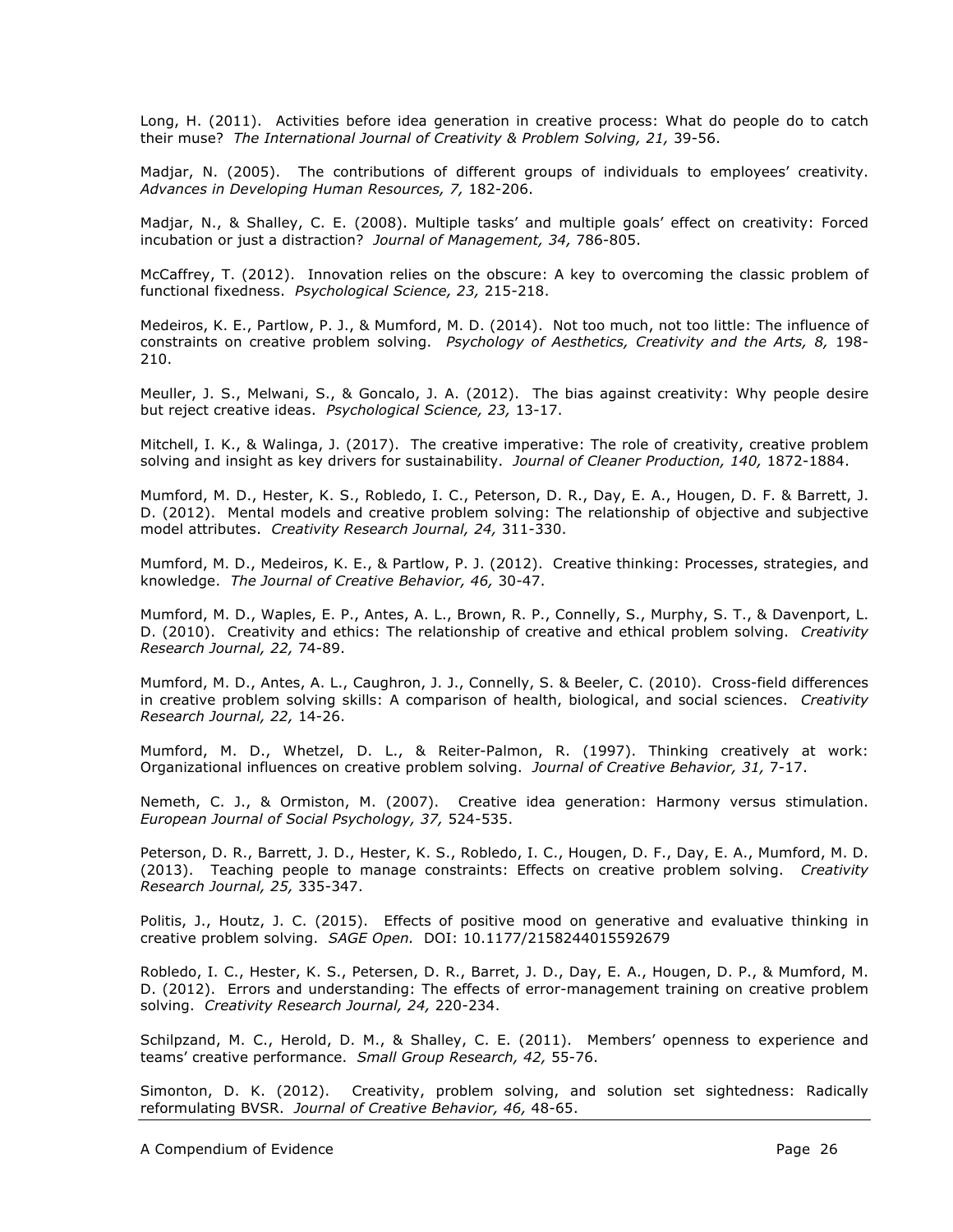Simonton, D. K. (2012). Teaching creativity: Current findings, trends, and controversies in the psychology of creativity. *Teaching of Psychology, 39,* 217-222.

Sousa, F. C., Monteiro, I. P., Walton, A. P., & Pissarra, J. (2014). Adapting creative problem solving to an organizational context: A study of its effectiveness with a student population. *Creativity and Innovation Management, 23,* 111-120.

Storm, B. C., & Angelo, G. (2010). Overcoming fixation: creative problem solving and retrievalinduced forgetting. *Psychological Science, 21,* 1263-1265.

Storm, B. C., Angelo, G., Bjork, L. (2011). Thinking can cause forgetting: Memory dynamics in creative problem solving. *Journal of Experimental Psychology: Learning, Memory, and Cognition,* Advance online publication. DOI: 10.1037/a0023921.

Tassoul, M., & Buijs, J. (2007). Clustering: An essential step from diverging to converging. *Creativity and Innovation Management, 16,* 16- 26.

Treffinger, D. J., & Firestien, R. L. (1989). Guidelines for effective facilitation of creative problem solving – Part 1. *Gifted Child Today, 12,* 35-39.

Treffinger, D. J., & Isaksen, S. G. (2005). Creative Problem Solving: History, development, and implications for gifted education and talent development. *The Gifted Child Quarterly, 49,* 342-353.

von Hippel, E. (1994). Sticky information and the locus of problem solving: Implications for innovation. *Management Science, 40,* 429-433.

Vartanian, O. (2009). Variable attention facilitates creative problem solving. *Psychology of Aesthetics, Creativity, and the Arts, 3,* 57-59.

Zang, X., & Bartol, K. M. (2010). The influence of creative process engagement on employee creative performance and overall job performance: A curvilinear assessment. *Journal of Applied Psychology, 95,* 862-873.

Zhong, C. B., Dijksterhuis, A., & Galinsky, A. D. (2008). The merits of unconscious thought in creativity. *Psychological Science, 19,* 912-918.

Zimmerman, D. K., & Gallagher, S. R. (2005). Creativity and team environment: An exercise illustrating how much one person can matter. *Journal of Management Education, 30,* 617-625.

Zogona, S. V., Willis, J. E., & MacKinnon, W. J. (1966). Group effectiveness in creative problemsolving tasks: An examination of relevant variables*. Journal of Psychology, 62*, 111-137.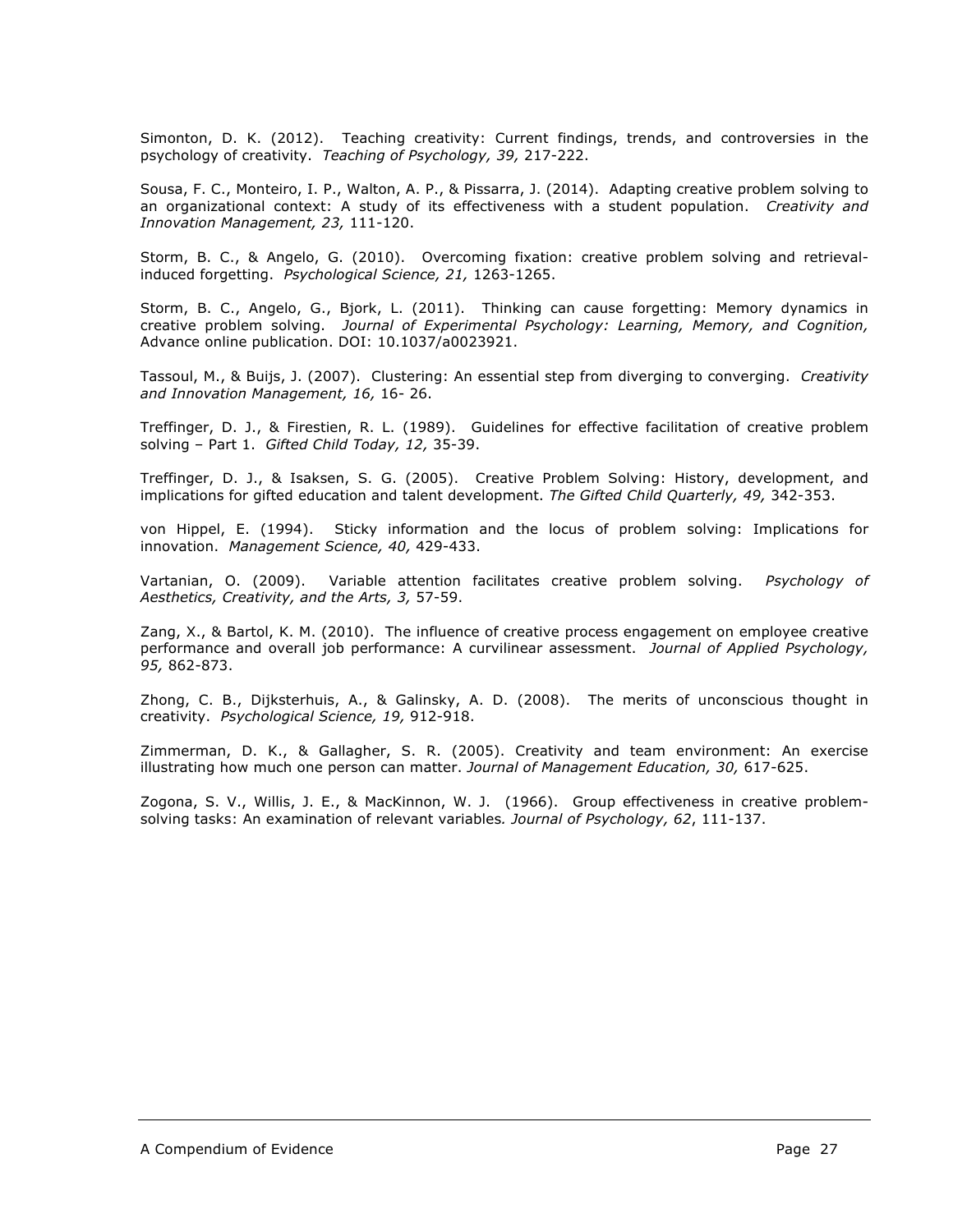### **3. Courses and programs have been evaluated.**

It is not enough to know that there are courses and programs available to teach CPS. To know if CPS is worthwhile, there must be evidence that these courses and programs are evaluated. Most academic programs go through regular evaluation from certifying and accrediting agencies. There is also additional evidence that courses have an impact.

Baer, J. M. (1988). Long-term effects of creativity training with middle school students. *Journal of Early Adolescence, 8,* 183-193.

Bahr, M. W., Walker, K., Hampton, E. M., Buddle, B. S., Freeman, T., Ruschman, N., Sears, J., McKinney, A., Miller, M., & Littlejohn, W. (2006). Creative problem solving for general education intervention teams. *Remedial and Special Education, 27,* 27-41.

Baloche, L., Montgomery, D., Bull, K. S., & Salver, B. K. (1992). Faculty perceptions of college creativity courses. *Journal of Creative Behavior, 26*, 222-227.

Birdi, K. (2007). A lighthouse in the desert? Evaluating the effects of creativity training on employee innovation. *Journal of Creative Behavior, 41,* 249-270.

Bowman, K. L. (1973). *An assessment of attitude and behavior change in a summer workshop in creative education*. Unpublished master's thesis. Lehigh University.

Buijs, J. (1993). Creativity and innovation in the Netherlands: Project Industrial Innovation and its implications. In S.G. Isaksen, et. Al. (Eds.), *Nurturing and developing creativity: The emergence of a discipline* (pp.237-257). Norwood, NJ: Ablex.

Burstiner, I. (1970). *Effects of a workshop in creative thinking for secondary school department chairmen on their perceptions of supervisory activities on problem-solving and on creativity test scores.* Unpublished master's thesis. St. John's University.

Danforth, D. (1998). *An impact study of the infusion of creativity and critical thinking across departments at a small private college: Phase II of the Davis and Elkins College creative thinking infusion project.* Unpublished masters thesis, Center for Studies in Creativity, State University College at Buffalo.

David, F. (1975*). A study in the nurturing of creative ability*. Unpublished master's thesis. University of Pittsburgh.

De Cock, C. (1991). *The impact of creativity training programs*. Unpublished master's thesis. Faculty of Business Administration, Manchester Business School. Manchester, England.

DeHaan, R. L. (2009). Teaching creativity and inventive problem solving in science. *Cell Biology Education – Life Sciences Education, 8,* 172-181.

Dorval, K. B., & Kaminski, K. R. (1997). The Creative Problem Solving Group – Buffalo: A five-year progress report on programs and services. *Communiqué, 3,* 10-14.

Efros, F. (1985). *Effects of Synectics training on undergraduates' problem-solving skills and attitudes*. Unpublished master's thesis, Kansas State University, Manhattan, Kansas.

Firestien, R. L., & Lunken, H. P. (1993). Assessment of the long-term effects of the master of science degree in creative studies on its graduates*. Journal of Creative Behavior, 27, (3),* 188-199.

A Compendium of Evidence **Page 28**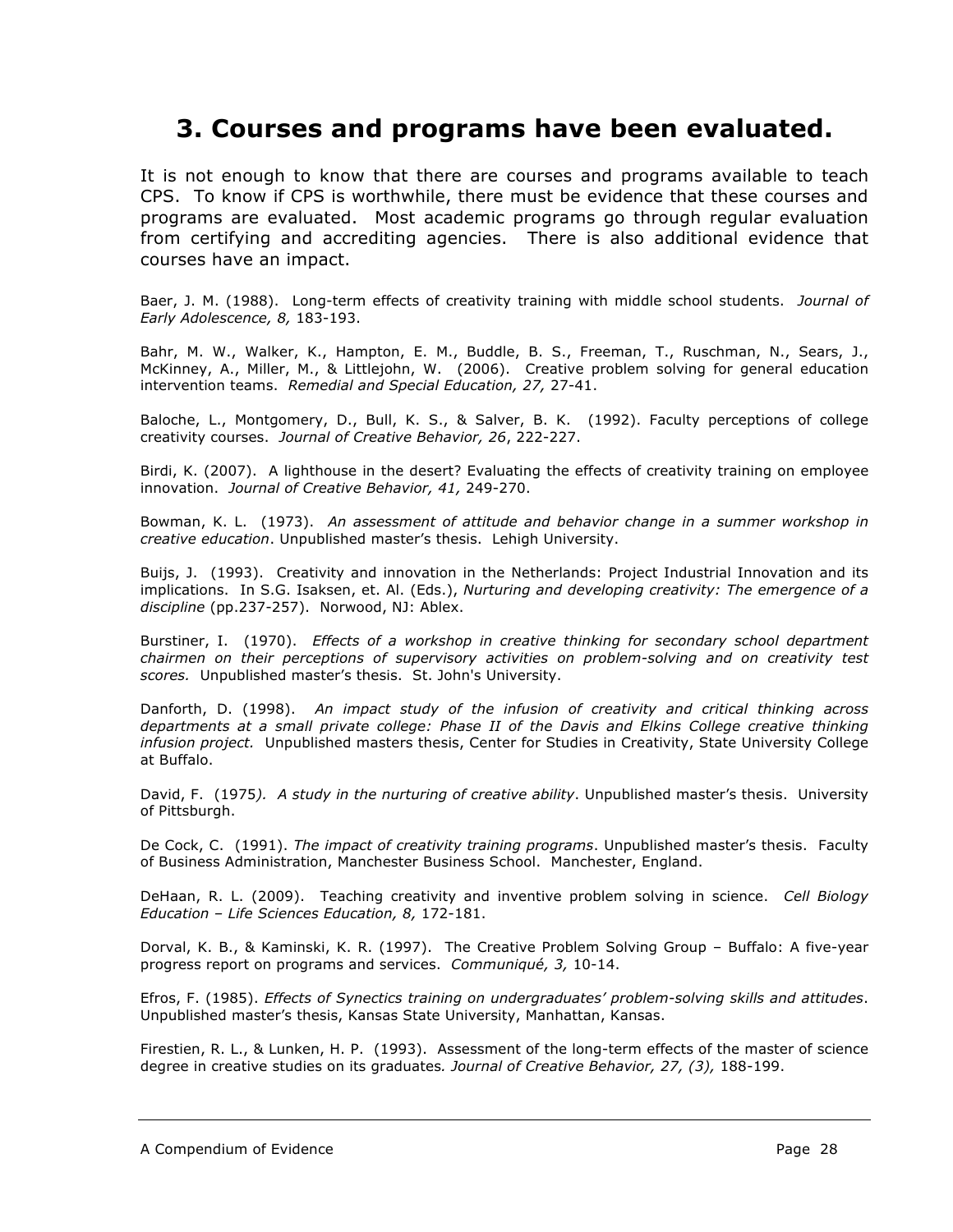Flieth, D. de S. (1999). Effects of a creativity training program on creative abilities and self-concept in monolingual and bilingual elementary classrooms. *Dissertation Abstracts International, 60(4)*, 1009A. (UMI No. AAT 9926248).

Flieth, D. de S., Renzulli, J. S., & Westberg, K. L. (2002). Effects of a creativity training program on divergent thinking and self-concept in monolingual and bilingual classrooms. *Creativity Research Journal, 14,* 373-386.

Fontenot, N. A. (1993). Effects of training in creativity and creative problem finding upon business people. *Journal of Social Psychology, 133,* 11-22.

Gerry, R., De Veau, L., & Chorness, M. (1957, September). *A review of some recent research in the field of creativity and the examination of an experimental creativity workshop* (project 56-24). Lackland, TX: Lackland Air Base, Training Analysis and Development Division - Officer Military Schools.

Golovin, R. W. (1993, November). *Creativity enhancement as a function of classroom structure: Cooperative learning vs. the traditional classroom*. Paper presented at Mid-South Educational Research Association, New Orleans, LA.

Gordon, S. C. (1979). *The effects of a creative thinking skills program on fourth grade students*. Unpublished doctoral dissertation. Oklahoma State University.

Grimes, J. L. (2001). *The impact of Creative Problem Solving for general education intervention teams on team members' ratings of treatment acceptability.* Unpublished doctoral dissertation. The School of Graduate Studies, Department of Educational and School Psychology, Indiana State University.

Heiberger, M. A. (1983). *A study of the effects of two creativity-training programs upon the creativity and achievement of young, intellectually-gifted students*. Unpublished doctoral dissertation. University of Tulsa.

Heppner, P. P. (1984). Training in problem solving for residence hall staff: Who is most satisfied? *Journal of College Student Personnel, 25*, 357-360.

Hudson-Davies, R, & Moger, S. (1997). Assessing the impact of creativity training in marketing education: A before and after examination of performance outcomes. In T. Rickards, et. al. (Eds.), *Creativity and innovation impact* (pp. 109-115). Maastricht, The Netherlands: The European Association for Creativity and Innovation.

Keller-Mathers, S. (1991). *Impact of creative problem solving training on participants' personal and professional lives: A replication and extension*. Unpublished master's project. Center for Studies in Creativity, State University College at Buffalo.

Keong, L. C., Soon, L. G. (1996). Factors affecting managers and executives' attitude towards creativity training. *Research & Practice in Human Resource Management, 4*, 67-88.

Kim, S., Chung, K., & Yu, H. (2013). Enhancing digital fluency through a training program for creative problem solving using computer programming. *Journal of Creative Behavior, 47,* 171-199.

Kobe, L. M. (2001). Computer-based creativity training: Training the creative process. *Dissertation Abstracts International, 62(8)*, 3835B. (UMI No. AAT 3022642).

Korth, W. L. (1972). *Training in creative thinking: The effect on the individual of training in the "Synectics" method of group problem solving*. Unpublished master's thesis. University of North Carolina.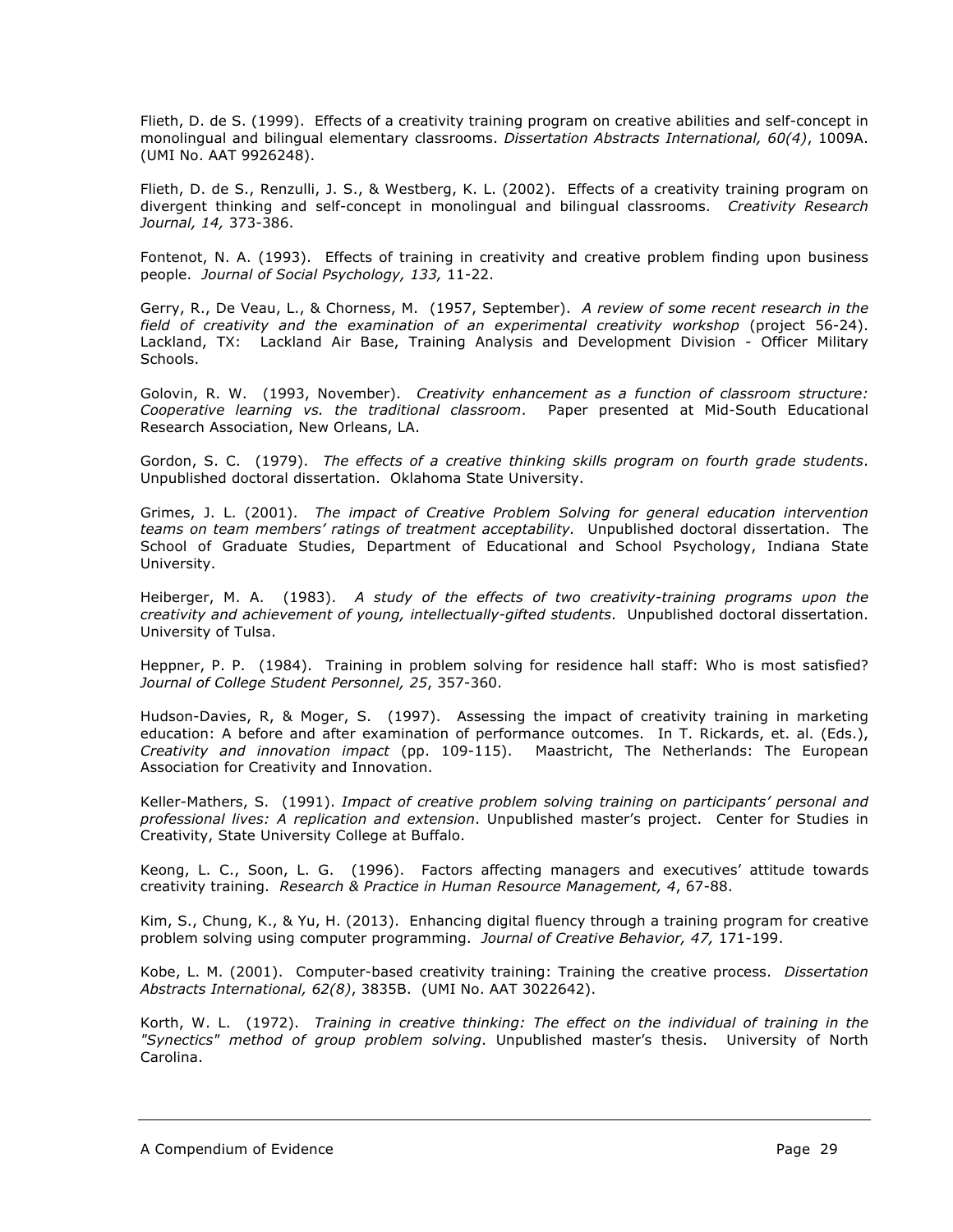Labno, D. B. (2000). *A case history of a college's efforts to nurture creative and critical thinking across curricula: Phase 1 of the Davis and Elkins College creativity and critical thinking initiative.* Unpublished master's thesis. Center for Studies in Creativity, State University College at Buffalo.

Lee, S., Chung, K., & Yu, H. (2013). Enhancing digital fluency through a training program for creative problem solving using computer programming. *Journal of Creative Behavior, 47,* 171-199.

Lyles, M. A., & Mitroff, I. (1980). Organizational problem formulation: An empirical study. *Administrative Science Quarterly, 25,* 102-119.

Lourenco, F., & Jayawarna (2011). Enterprise education: The effect of creativity on post-training outcomes. *International Journal of Entrepreneurial Behavior and Research, 17*.

Lunken, H. P. (1990). *Assessment of long-term effects of the master of science degree in creative studies on its graduates*. Unpublished master's project. Center for Studies in Creativity, State University College at Buffalo.

Mason, J. G., Jr. (Instructor). (1957, January-April). *Comparison of two courses in creative thinking for dissimilar groups.* (Available from the Center for Studies in Creativity, Buffalo State College, Buffalo, NY).

Memmert, D. (2007). Can creativity be improved by an attention-broadening training program? An exploratory study focusing on team sports. *Creativity Research Journal, 19,* 281-292.

Miller, B. (1992). *The use of outward-based training initiatives to enhance the understanding of creative problem solving.* Unpublished master's project, Buffalo State College, State University of New York, Buffalo, NY.

Missett, T. C., Callahan, C. M., & Hertberg-Davis, H. (2013). Evaluating the impacts of Destination ImagiNation on the Creative Problem Solving skills of middle-school students. *International Journal of Creativity and Problem Solving, 23,* 97-111.

Montgomery, D., Bull, K. S., Baloche, L. (1992). College level course content. *Journal of Creative Behavior, 26,* 228-234.

Neilson, L. (1990). *Impact of creative problem solving training: An in-depth evaluation of a six-day course in creative problem solving*. Unpublished master's thesis. Center for Studies in Creativity, State University College at Buffalo.

Osburn, H. K., & Mumford, M. D. (2006). Creativity and planning: Training interventions to develop creative problem solving skills. *Creativity Research Journal, 18,* 173-190.

Peelle, H. E. (2006). Appreciative inquiry and creative problem solving in cross-functional teams. *The Journal of Applied Behavioral Science, 42,* 447-467.

Perez-Fabello, M. J., & Campos, A. (2007). Influence of training in artistic skills on mental imaging capacity. *Creativity Research Journal, 19,* 227-232.

Petersen, D. R., Barrett, J. D., Hester, K. S., Robledo, I. C., Hougen, D. F., Day, E., A., & Mumford, M. D. (2013). Teaching people to manage constraints: Effects on creative problem solving. *Creativity Research Journal, 25,* 335-347.

Pinker, K. D. (2002). *The effects of a master of science in creative studies on graduates.* Unpublished master's thesis, Buffalo State College, State University of New York, Buffalo, NY.

Plucker, J. A., & Gorman, M. E. (1999). Invention is in the mind of the adolescent: Effects of a summer course one year later. *Creativity Research Journal, 12,* 141-150.

A Compendium of Evidence **Page 30**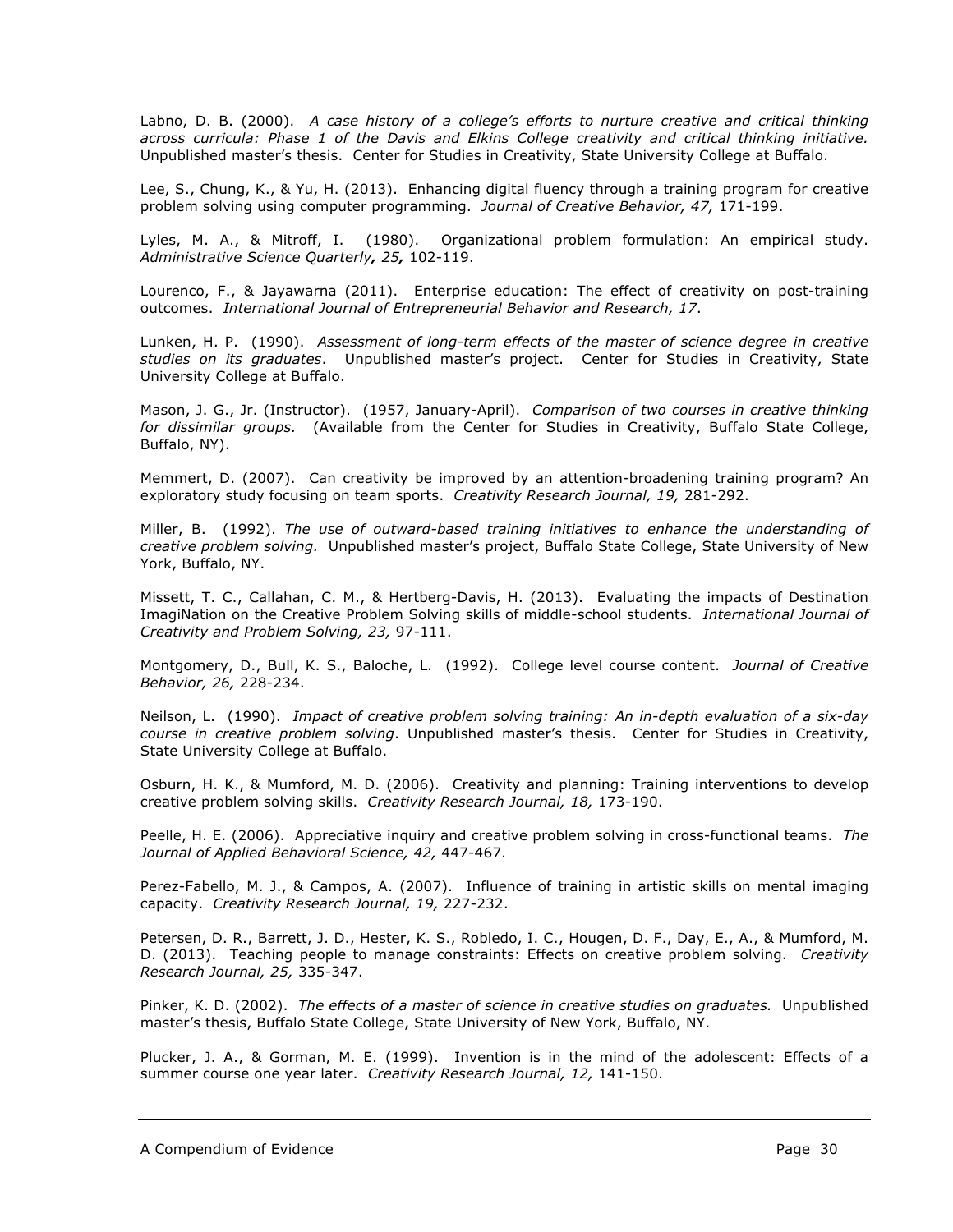Pugh, R. H. (1968). *Effect of in-service training and workshops for teachers on students' ability to think creatively*. Unpublished master's thesis. Iowa State University.

Rinehart, B. C. (1978). *An in-service training program for elementary school teachers in reading instruction for the gifted and creative student*. Unpublished master's thesis. Saint Louis University.

Roberts, R. C., Dodge, L. B., & Bjelland, R. (1964). *Evaluation of a pilot demonstration project in developing creative problem solving in selected elementary students*. University of Montana, Missoula, MT.

Robledo, I. C., Peterson, D. R., Day, E. A., Mumford, M. D., Hester, K. S., Barrett, J. D., & Hougen, D. P. (2011). Errors and understanding: The effects of error management training on creative problem solving. American Psychological Association 2011 Convention Presentation.

Rookey, T. J. (1972). *The impact of an intervention program for teachers on creative attitude and creative ability of elementary pupils*. Unpublished master's thesis. Lehigh University.

Rosenberger, N. (1978). *A study of directed instruction, self-instruction and no instruction in creative teaching and problem solving and their effect upon the behavior of pre-service elementary teachers during student teaching in mathematics.* Unpublished master's thesis. University of Colorado.

Saner, Y. J. (1990). *The effects of training in collaborative skills on productivity and group interaction in creative problem solving groups.* Unpublished master's thesis. Center for Studies in Creativity, State University College at Buffalo.

Scott, G. M., Lertiz, L. E., & Mumford, M. D. (2004). The effectiveness of creativity training: A quantitative review. *Creativity Research Journal, 16,* 361-388.

Scritchfield, M. (1999). *Assessing the transfer of creativity and CPS to the higher education context: Phase III of the Davis and Elkins College creativity and critical thinking infusion project.* Unpublished Masters thesis, Center for Studies in Creativity, State University College at Buffalo.

Shepardson, C. A. (1990). *Cooperative learning, knowledge and student attitudes as influences on student CPS involvement: An exploratory study.* Unpublished master's thesis. Center for Studies in Creativity, State University College at Buffalo.

Simberg, A. L., Shannon, T. E. (1959). *The effects of AC creativity training on the AC suggestion program*. AC Spark Plug Division, General Motors Corporation.

Steg, L. A., & Fox, J. M. (2002). *Impact study of first semester freshman taking CRS 205 as a freshman seminar.* Unpublished preliminary research report. State University College at Buffalo: International Center for Studies in Creativity.

Treffinger, D. J., Cross, J. A., Feldhusen, J. F., Isaksen, S. G., Remle, R. C., & Sortore, M. R. (1994). *Productive thinking - Volume I: Foundations, criteria and reviews*. Dubuque, IA: Kendall/Hunt Publishing.

Treffinger, D. J., Selby, E. C., & Crumel, J. H. (2012). Evaluation of the Future Problem Solving Program International. *The International Journal of Creativity & Problem Solving, 22,* 45-61.

Treffinger, D. J., Solomon, M., & Woythal, D. (2012). Four decades of creative vision: Insights from an evaluation of the Future Problem Solving Program International. *Journal of Creative Behavior, 46,* 209-219.

Vehar, J. R. (1994). *An impact study to improve a five-day course in facilitating creative problem solving*. Unpublished master's project. Center for Studies in Creativity, State University College at Buffalo.

A Compendium of Evidence **Page 31**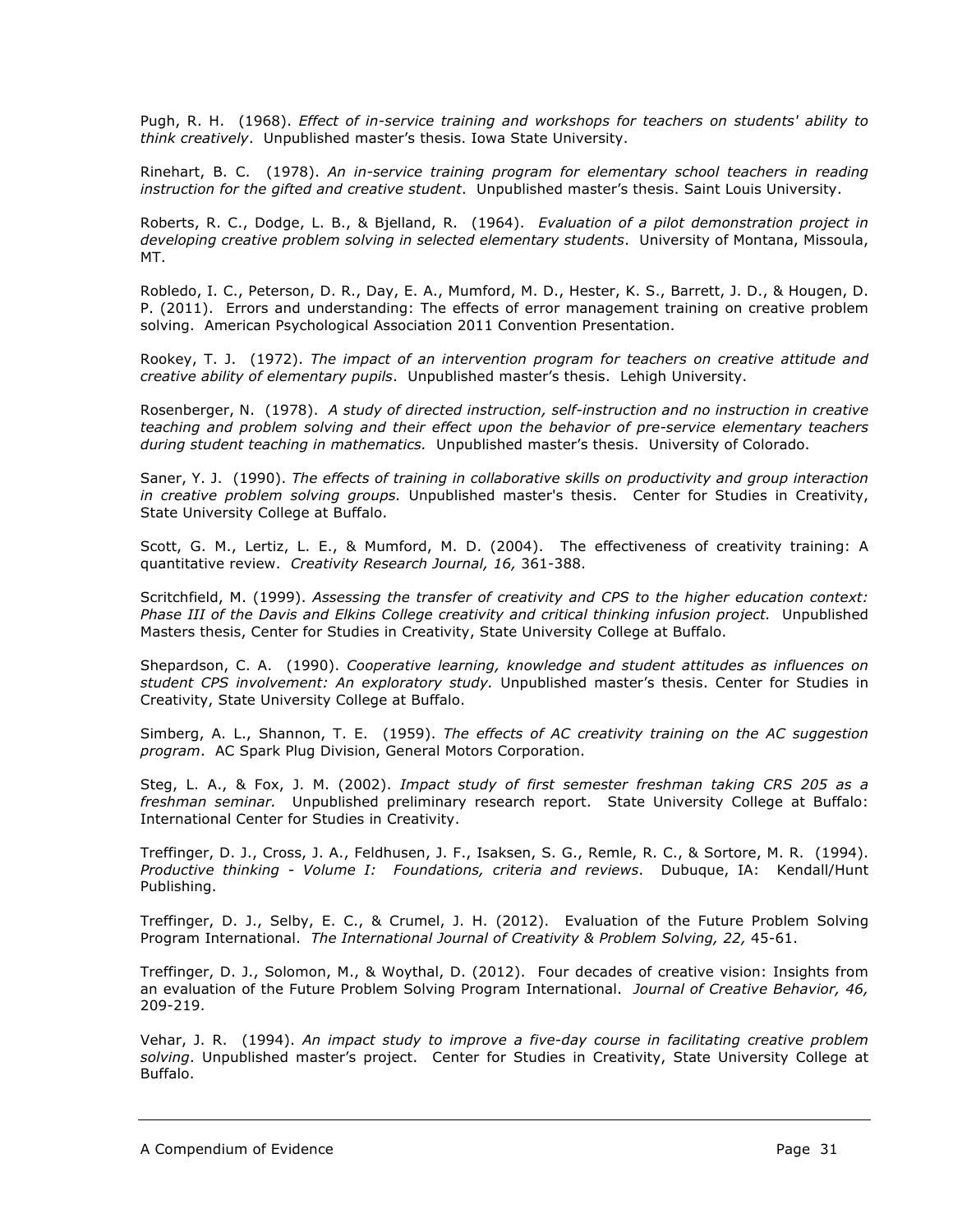Vernon, D., Hocking, I., & Tyler, T. C. (2016). An evidenced-based review of creative problem solving tools: A practitioner's resource. *Human Resource Development Review, 15,* 230-259.

Wesenberg, P. (1983). An assessment of a creativity course. UMIST Management Sciences Department, Manchester UK. (Unpublished doctoral dissertation).

Wilson, W. (1960). A new approach to operational creativity. *Journal of the Academy of Management, 3,* 17-23.

Winsemius, A. C. (1995). *A summary of the internship of Albert C. Winsemius with the Creative Problem Solving Group-Buffalo.* Unpublished internship report from the University of Amsterdam and the Creative Problem Solving Group-Buffalo.

Wu, M., & Hsieh, W. (1997). A study of creative thinking for a course of circuit design of hydraulics and pneumatics. In T. Rickards, et. al. (Eds.), *Creativity and innovation impact.* (pp. 117-121). Maastricht, The Netherlands: The European Association for Creativity and Innovation.

Young, D. E. (1975). *Perceptions of the persistence of effects of training in creative problem-solving.* Unpublished master's thesis. Center for Studies in Creativity, State University College at Buffalo.

Zelina, M. (1982). Program rozvoja tvorivosti ziakov: Konstrukcia a vysledky pouzitia (Pupils' Creativity Development Program: Construction and results). *Ceskoslovenska psychologia*, *2*, 122-136.

#### **Scholarly Reviews and Syntheses**

Edited collections and bibliographies are tools for the emerging field of inquiry and practice. The process of creating them encourages interaction and collaboration. This literature is being read, critiqued, and developed by a variety of scholars.

Adams, D., & Hamm, M. (1989). Creativity, basic skills and computing: A conceptual intersection with implications for education. *Journal of Creative Behavior, 23*, 258-262.

Baloche, L., Montgomery, D., Bull, K. S., & Salyer, B. K. (1992). Faculty perceptions of college creativity courses. *Journal of Creative Behavior, 26,* 222-227.

Barbero-Switalski, L. (2003). *Evaluating and organizing tools in relationship to the CPS framework. Unpublished master's project.* Buffalo State College, State University of New York, Buffalo, NY.

Berg, H., Taatilla, V., & Volkmann, C. V. Fostering creativity: A holistic framework for teaching creativity. *Development and Learning in Organizations, 26,* 5-8.

Buijs, J., Smulders, F., van der Meer, H. (2009). Towards a more realistic creative problem solving approach. *Creativity and Innovation Management, 18,* 286-298.

Bull, K. S., Montgomery, D., & Baloche, L. (1995). Teaching creativity at the college level: A synthesis of curricular components perceived as important by instructors. *Creativity Research Journal, 8,* 83-89.

Carmeli, A., Gelbard, R., & Reiter-Palmon, R. (2013). Leadership, creative problem solving capacity and creative performance: The importance of knowledge sharing. *Human Resource Management, 52*, 95-122.

Carson, D. K., & Runco, M. A. (1999). Creative problem solving and problem finding in young adults: Interconnections with stress, hassles, and coping abilities. *Journal of Creative Behavior, 33,* 167-190.

Clapham, M. M. (2003). The development of innovative ideas through creativity training. In L. V. Shavinina (Ed.), *The International Handbook on Innovation* (pp. 366-376). Oxford, UK: Elsevier.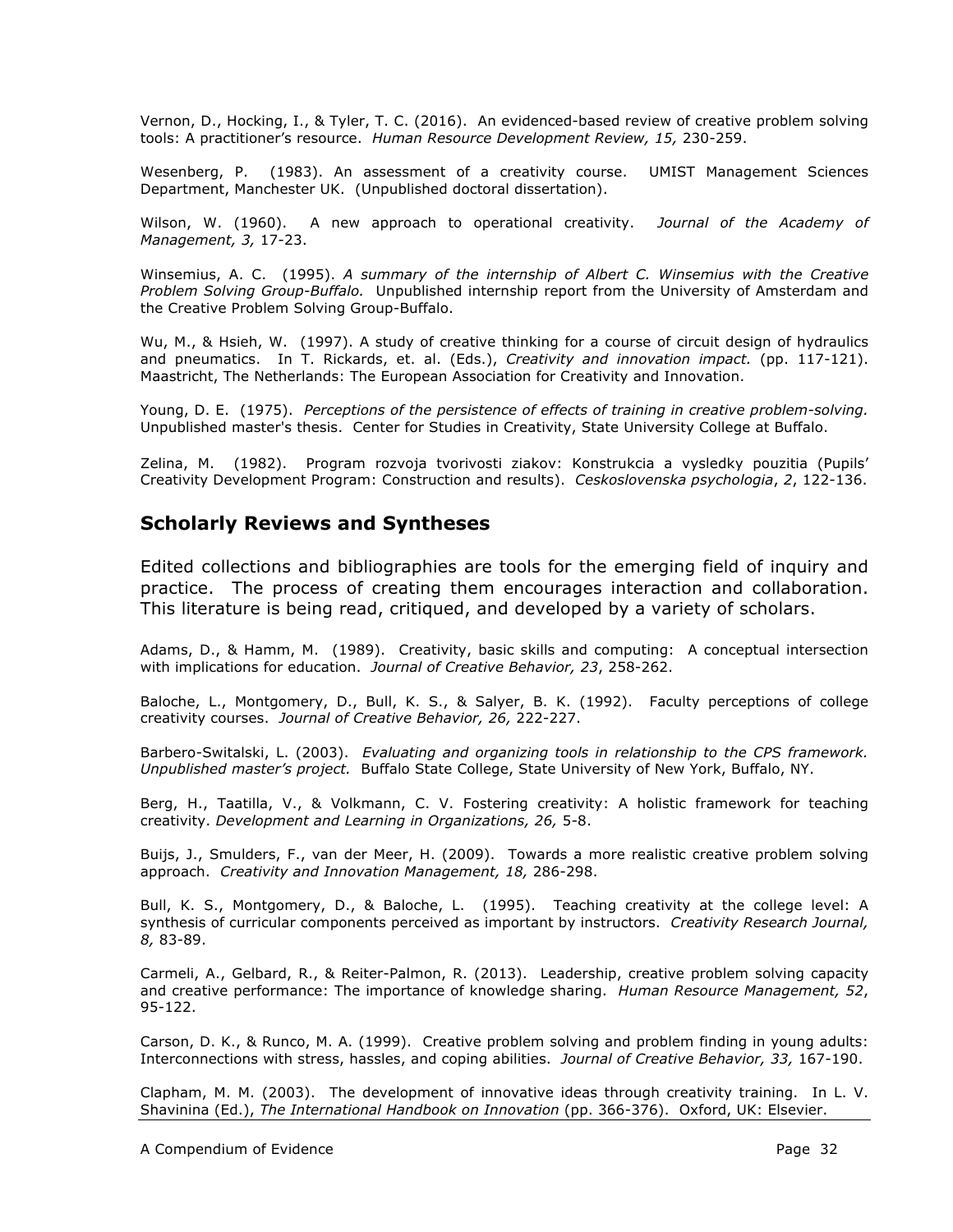Cohn, C. (1984). Creativity training effectiveness: A research synthesis. *Dissertation Abstracts International, 45,* 2501A.

Covington, M. V. (1987). Instruction is problem solving and planning. In S. L. Friedman, E. K. Scholnick, & R. R. Cocking (Eds.), *Blueprints for thinking: The role of planning in cognitive development* (pp. 469-511). New York: Cambridge University Press.

Dacey, J. S., & Lennon, K. H. (1998). *Understanding creativity: The interplay of biological, and social factors – The latest research for students, parents, teachers, parents, trainers and managers*. San Francisco: Jossey-Bass.

Davis, G. A., & Scott, J. A. (1971). *Training creative thinking.* New York: Holt, Rinehart, & Winston.

Feldhusen, J. F. (1993). A conception of creative thinking and creativity training. In S. G. Isaksen, M. C. Murdock, R. L. Firestien, & D. J. Treffinger (Eds.), *Nurturing and developing creativity: The emergence of a discipline* (pp. 31-50). Norwood, NJ: Ablex.

Feldman, D. H. (1999). The development of creativity. In R. J. Sterberg (Ed.), *Handbook of creativity* (pp. 169-186). New York: Cambridge University Press.

Fleishman, E. A., & Mumford, M. D. (1989). Individual attributes and training performance: Applications of ability taxonomies in instructional systems design. In I. L. Goldstein (Ed.), *Frontiers of industrial and organizational psychology: Volume three – Training and career development* (pp. 183- 255). San Francisco: Jossey-Bass.

Gowan, J. C. (1972). *The development of the creative individual.* San Diego: Knapp.

Gowan, J. C., Khatena, J., & Torrance, E. P. (1981). *Creativity: Its educational implications*. DuBuque, IA: Kendall/Hunt.

Harvey, S. (2014). Creative synthesis: Exploring the process of extraordinary group creativity. *Academy of Management Review, 39,* 324-343.

Hong, E., & Milgram, R. M. (2010). Creative thinking ability: Domain generality and specificity. *Creativity Research Journal, 22,* 272-287.

Houtz, J. C. (1994). Creative problem solving in the classroom: Contributions of four psychological approaches. In M. A. Runco (Ed.), *Problem finding, problem solving, and creativity* (pp. 153 – 173). Norwood, NJ: Ablex.

Hunsaker, S. L. (1992). Toward an ethnographic perspective on creativity research. *Journal of Creative Behavior, 26*, 235-241.

Hunsaker, S. L. (2005). Outcomes of creativity training programs. *Gifted Child Quarterly, 49,* 292- 299.

Isaksen, S. G. (1987). *Frontiers of creativity research: Beyond the basics.* Buffalo, NY: Bearly Ltd.

Isaksen, S. G., Murdock, M. C., Firestien, R. L. & Treffinger, D. J. (Eds.), (1993). *Nurturing and developing creativity: Emergence of a discipline*. Norwood, NJ: Ablex Publishing.

Isaksen, S. G., Murdock, M. C., Firestien, R. L. & Treffinger, D. J. (Eds.), (1993). *Understanding and recognizing creativity: Emergence of a discipline.* Norwood, NJ: Ablex.

Isaksen, S. G., Puccio, G. J., & Treffinger, D. J. (1993). An ecological approach to creativity research: Profiling for creative problem solving. *Journal of Creative Behavior, 27,* 149-170.

A Compendium of Evidence **Page 33**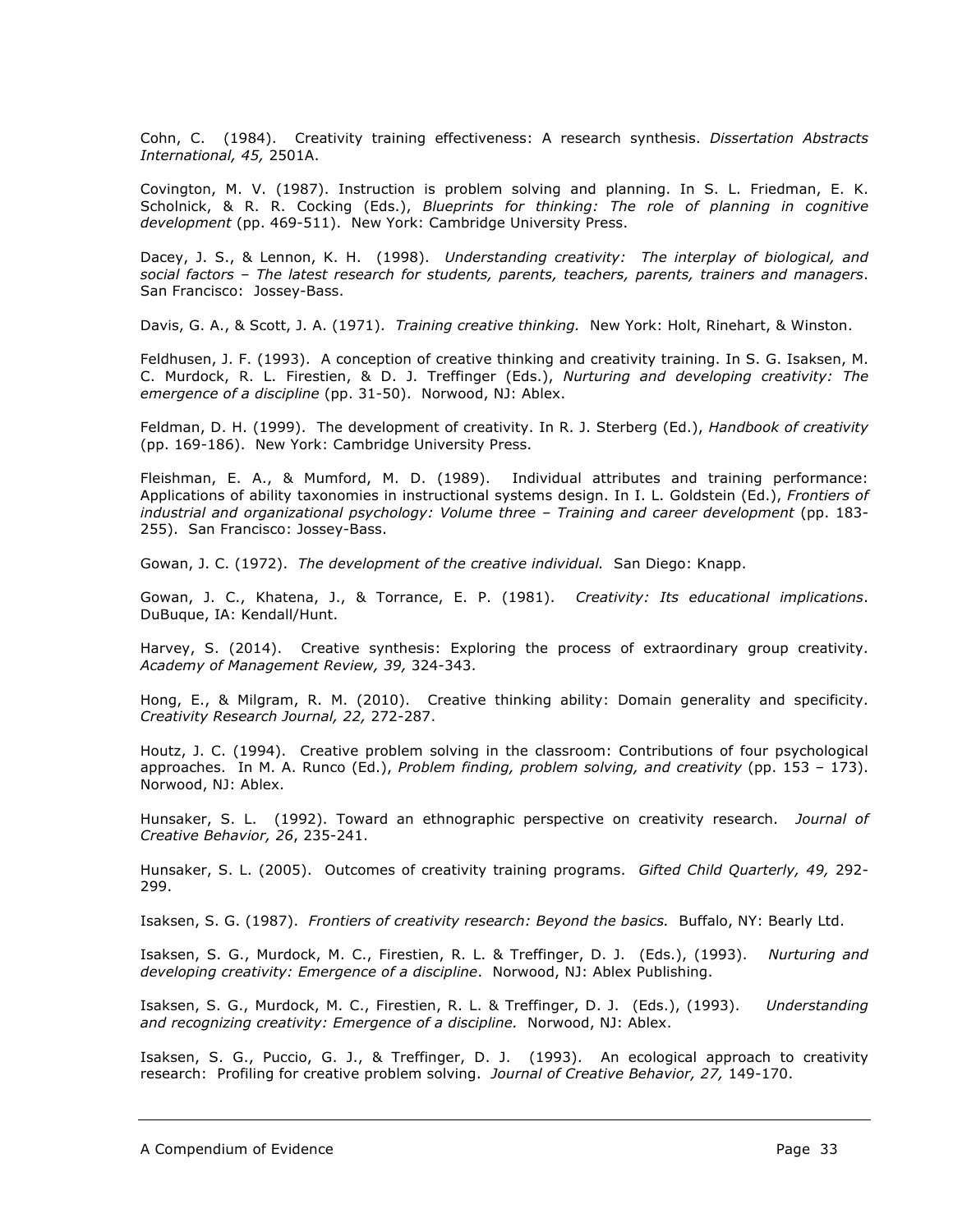Isaksen, S. G., Stein, M. I., Hills, D. A., & Gryskiewicz, S. S. (1984). A proposed model for the formulation of creativity research. *Journal of Creative Behavior, 18,* 67-75.

Isen, A. M., Daubman, K. A., & Nowicki, G. P. (1987). Positive affect facilitates creative problem solving. *Journal of Personality and Social Psychology, 52,* 1122-1131.

Kabanoff, B., & Bottger, P. (1991). Effectiveness of creativity training and its relation to selected personality factors. *Journal of Organizational Behavior, 12*, 235-248.

Kurtzberg, R. L., & Reale, A. (1999). Using Torrance's problem identification techniques to increase fluency and flexibility in the classroom. *Journal of Creative Behavior, 33,* 202-207.

MacKinnon, D. W. (1987). Some critical issues for future research in creativity. In S. G. Isaksen (Ed.), *Frontiers of creativity research: Beyond the basics* (pp. 120-130). Buffalo, NY: Bearly Limited.

Mansfield, R. S., Busse, T. V., & Krepelka, E. J. (1978). The effectiveness of creativity training. *Review of Educational Research, 48, (4),* 517-536.

McDonough, P., & McDonough, B. (1989). A survey of American colleges and universities on the conducting of formal courses on creativity. *Journal of Creative Behavior, 21,* 271-282.

McFadzean, E. (2001). Critical factors for enhancing creativity*. Strategic Change, 10.* 267-283.

Meador, K. S., Fishkin, A. S., Hoover, M. (1999). Research-based strategies and programs to facilitate creativity. In A. S. Fishkin, B. Crammond, & P. Olszewski-Kubilius (Eds.), *Investigating creativity in youth: Research and methods* (pp. 389-415). Cresskill, NJ: Hampton Press.

Meichenbaum, D. (1975). Enhancing creativity by modifying what subjects say to themselves. *American Educational Research Journal, 12 (2),* 129-145.

Moore, J. G., Weare, J. L., Woodall, F. E., & Leonard, R. L. (1987). Training for thinking skills in relation to two cognitive measures*. Journal of Research and Development in Education, 20, (2),* 59- 65.

Morse, D. T., Morse, L. W., & Johns, G. R. (2001). Do time press, stimulus, and creative prompt influence the divergent production of undergraduate students? *Journal of Creative Behavior, 35,* 102- 114.

Mumford, M. D., & Gustafson, S. (1988). Creativity syndrome: Integration, application, and innovation. *Psychological Bulletin, 103,* 27-43.

Mumford, M. D., Blair, C., Dailey, L., Leritz, L. E., & Osburn, H. K. (2006). Errors in creative thought? Cognitive biases in a complex processing activity. *Journal of Creative Behavior, 40,* 75-109.

Mumford, M. D., Supinski, E. P., Baughman, W. A., Costanza, D. P., & Threlfall, K. V. (1997). Process based measures of creative problem-solving skills: Overall prediction. *Creativity Research Journal, 10,* 77-85.

Murdock, M. C. (2003). The effects of teaching programmes intended to stimulate creativity: A disciplinary view. *Scandinavian Journal of Educational Research, 47,* 339-357.

Neçka, E., & Kubiak, M. (1989). Can training influence metaphorical thinking, creativity and level of dogmatism? *Creativity and Innovation Yearbook, 2,* 95-110.

Neçka, E. (1984). The effectiveness of Synectics and brainstorming as conditioned by socio-emotional climate and type of task. *Polish Psychological Bulletin, 15*(1), 41-50.

Neçka, E. (1985). The use of analogy in creative problem solving. *Polish Psychological Bulletin, 16*(4), 245-255.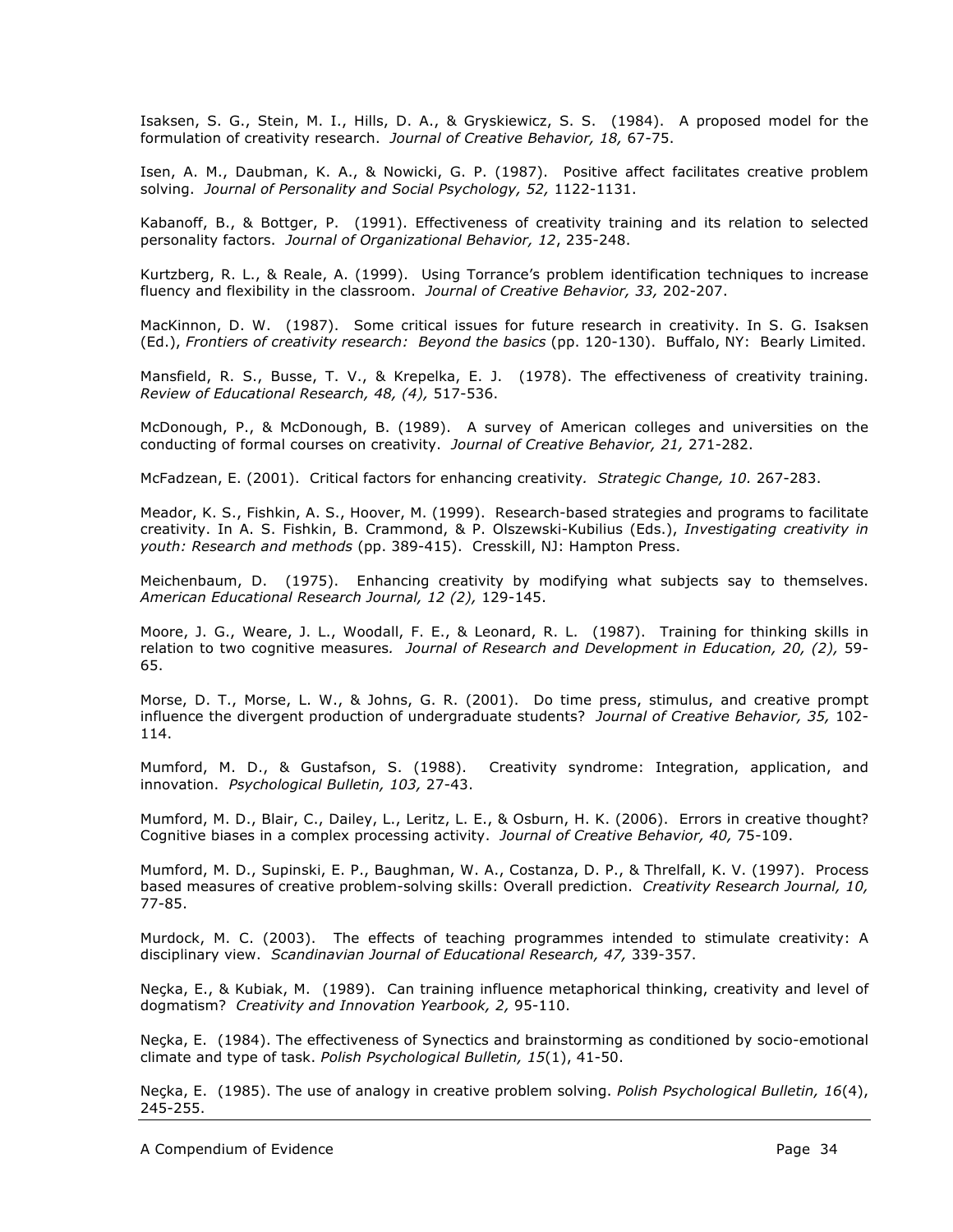Nickerson, R. S. (1999). Enhancing creativity. In R. J. Sternberg (Ed.), *Handbook of creativity* (pp.392-430). New York: Cambridge University Press.

Parnes, S. J. (1999). Programs and courses in creativity. In M. A. Runco & S. R. Pritzer (Eds.), *Encyclopedia of Creativity, Vol. 2* (pp. 465-477). New York: Academic Press.

Plucker, J. A., Runco, M. A. (1999). Enhancement of creativity. In M. A. Runco & S. R. Pritzer (Eds.), *Encyclopedia of Creativity, Vol. 2* (pp. 669-675). New York: Academic Press.

Puccio, G. J., Murdock, M. C., & Mance, M. (2005). Current developments in creative problem solving for organizations: A focus on thinking skills and styles. *The Korean Journal of Thinking and Problem Solving.* 15, 2, 43-76.

Pyryt, M. C. (1999). Effectiveness of training children's divergent thinking: A meta-analytic review. In A. S. Fiskin, B. Crammond, & P. Olszewski-Kubilius (Eds.), *Investigating creativity in youth: Research and methods.* Cresskill, NJ: Hampton Press.

Renner, V. & Renner, J. C. (1971). Effects of a creativity training program on stimulus preferences. *Perceptual Motor Skills, 33*, 872-874.

Ripple, R. (1999). Teaching creativity. In M. A. Runco & S. R. Pritzer (Eds.), *Encyclopedia of Creativity, Vol. 2* (pp. 629-638). New York: Academic Press.

Ripple, R. E., & Dacey, J. (1970). The facilitation of problem solving and verbal creativity by exposure to programmed instruction. *Psychology in the Schools, 4,* 240-245.

Robinson-Morral, E. J., Reiter-Palmon, R., & Kaufman, J. C. (2013). The interactive effects of selfperceptions and job requirements on creative problem solving. *Journal of Creative Behavior, 47,* 200- 214.

Roffe, I. (1999). Innovation and creativity in organizations: A review of the implications for training and development. *Journal of European Industrial Training, 23,* 224-237.

Rose, L. H., & Lin, H. T. (1984). A meta-analysis of long-term creativity training programs. *Journal of Creative Behavior, 18, (1),* 11-22.

Runco, M. A., & Chand, I. (1995). Cognition and creativity. *Educational Psychology Review, 7,* 243- 267.

Schlicksupp, H. (1977). Idea-generation for industrial firms: Report on an international investigation. *R&D Management, 7,* 61-69.

Schubert, D. S. P., Wagner, M. E., & Schubert, H. J. P. (1977). Interest in creativity training by birth order and sex. *Journal of Creative Behavior, 11, (2),* 144-145.

Scott, G., Leritz, L. E., & Mumford, M. D. (2004). Types of creativity training: Approaches and their effectiveness. *Journal of Creative Behavior, 38,* 149-179.

Scott, G., Leritz, L. E., & Mumford, M. D. (2004). The effectiveness of creativity training: A metaanalysis. *Creativity Research Journal, 16,* 361-388.

Seghini, J. B. (1979). *The longitudinal effects of creativity training.* Unpublished master's thesis. University of Utah.

Smith, G. F. (1998). Idea-generation techniques: A formulary of active ingredients. *Journal of Creative Behavior, 32,* 107-133.

Solomon, C. M. (1990). Creativity training. *Personnel Journal, May*, 65-71.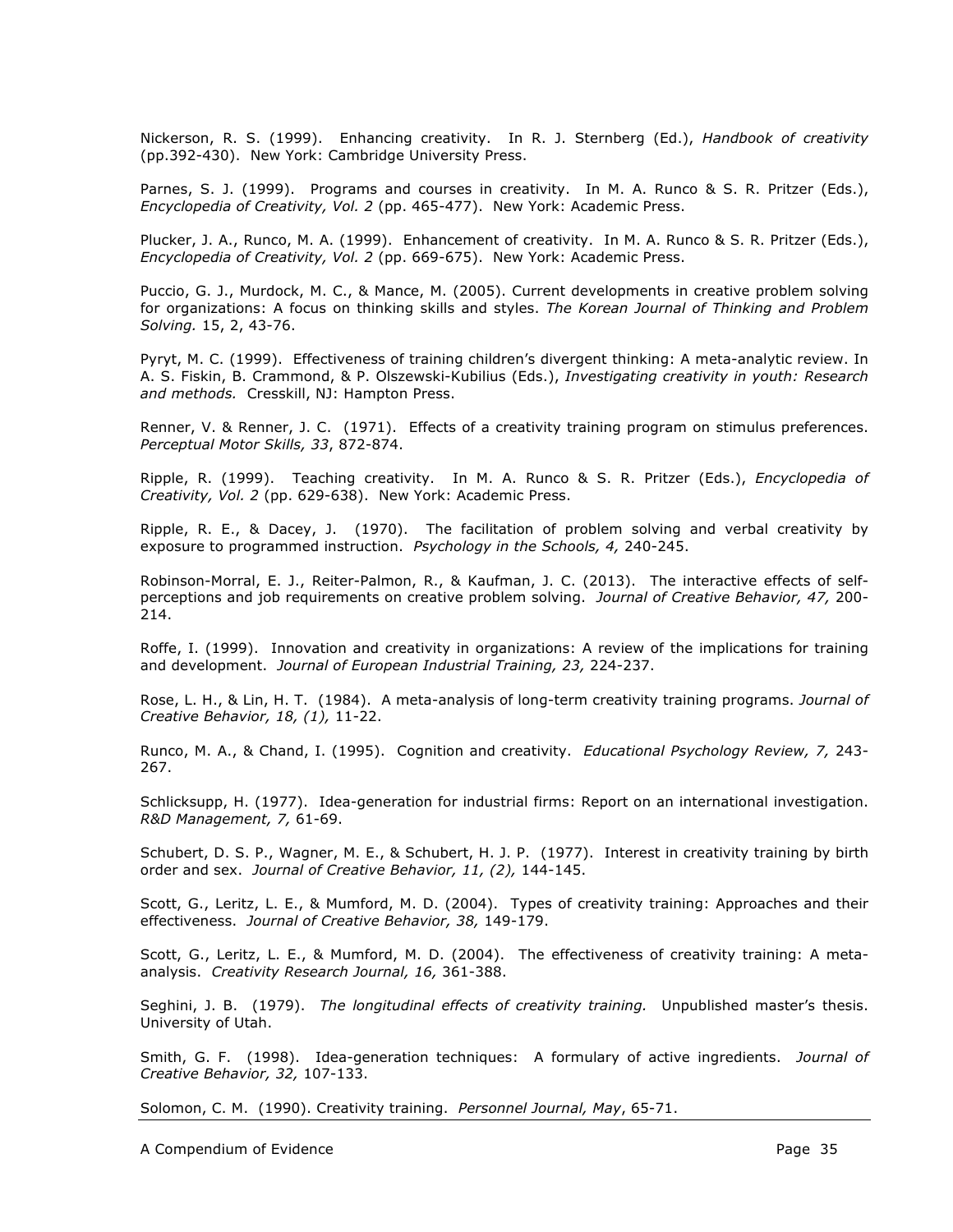Souder, W. E., & Ziegler, R. W. (1977). A review of creativity and problem solving. *Research Management, 20*(4), 35-42.

Souder, W. E., & Ziegler, R. W. (1988). A review of creativity and problem solving techniques. In R. Katz (Ed.), *Managing professionals in innovative organizations: A collection of readings* (pp. 267-279). Cambridge, MA: Ballinger Publishing.

Stein, M. I. (1974). *Stimulating creativity: Individual procedures.* New York: Academic Press.

Stein, M. I. (1975). *Stimulating creativity: Group procedures.* New York: Academic Press.

Sternberg, R. J. (Ed.), (1999). *Handbook of creativity.* New York: Cambridge University Press.

Summers, I., & White, D. E. (1976). Creativity techniques: Toward improvement of the decision process. *Academy of Management Review, 1,* 99-107.

Treffinger, D. J. (1986). Research on creativity. *Gifted Child Quarterly, 30*, 15-19.

Treffinger, D. J. (1993). Stimulating creativity: Issues and future directions. In S. G. Isaksen, M. C. Murdock, R. L. Firestien, & D. J. Treffinger (Eds.), *Nurturing and developing creativity: The emergence of a discipline* (pp. 8-27). Norwood, NJ: Ablex.

Treffinger, D. J., Sortore, M. R., Cross, J. A. (1993). Programs and strategies for nurturing creativity. In K. A. Heller, F. J. Monks, & A. H. Passow (Eds.), *International handbook of research and development of giftedness and talent* (pp. 555-567)). New York: Pergamon Press.

Ward, T. B., Smith, S. M., & Vaid, J. (Eds.). (1997). *Creative thought: An investigation of conceptual structures and processes.* Washington, DC: American Psychological Association.

Wiley, J. (1998). Expertise as mental set: The effects of domain knowledge in creative problem solving. *Memory and Cognition, 26,* 716-730.

Williams, S. (2001). Increasing employees' creativity by training their managers. *Industrial and Commercial Training, 33,* 63-68.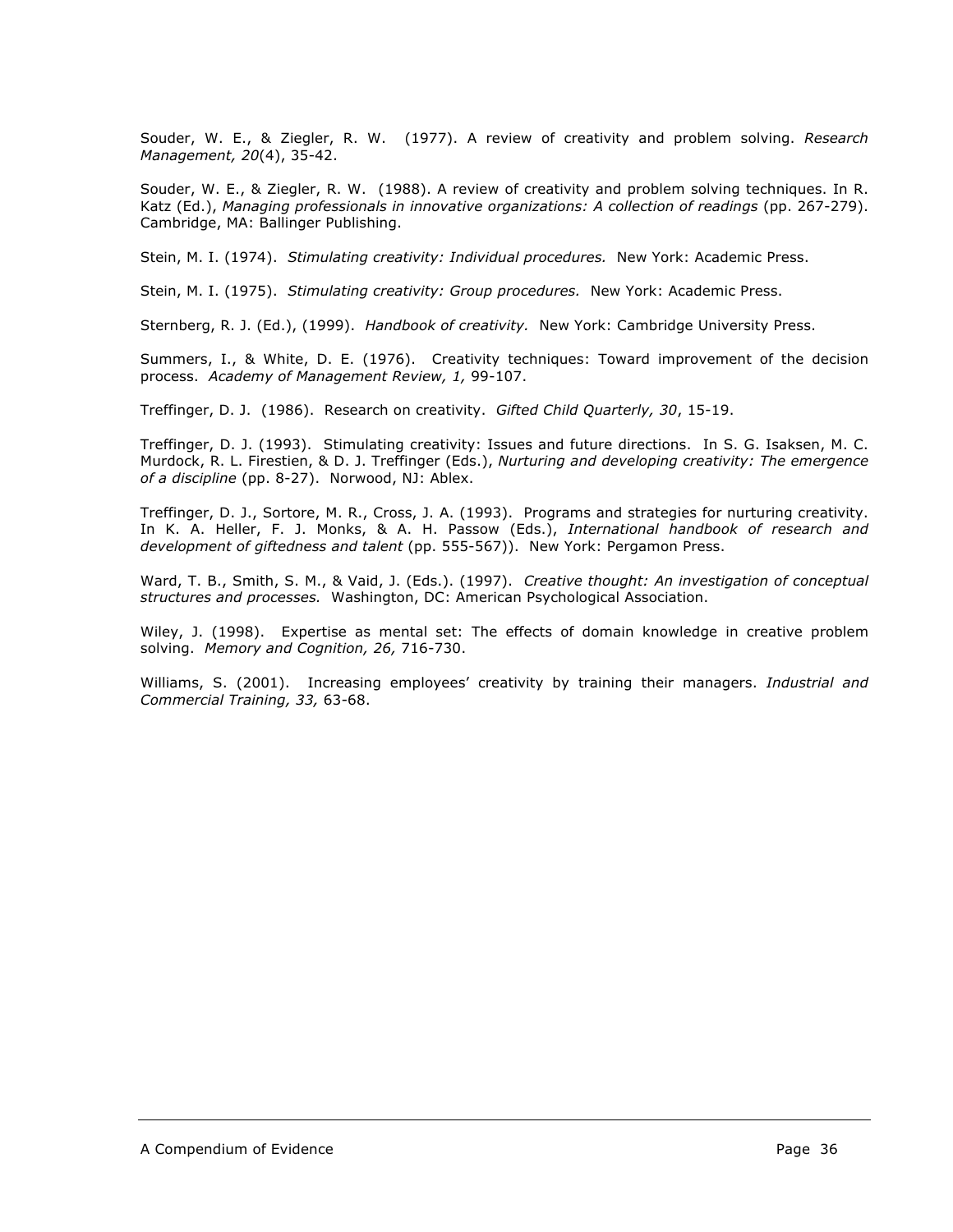# **4. There is experimental evidence.**

A critical way of knowing if CPS is worthwhile is the extent to which there is experimental evidence surrounding the development, training and application of CPS methods, guidelines and tools. This evidence is categorized into foundational, brainstorming, and experimental evidence of course impact.

### **Foundational Evidence**

The early instructional program in CPS was developed at the University of Buffalo and it was moved to Buffalo State College in 1967. A series of published reports provided early evidence of the efficacy of the instructional program and the Creative Studies Project.

Meadow, A. & Parnes, S. J. (1959). Evaluation of training in creative problem solving. *Journal of Applied Psychology, 43,* 189-194.

Noller, R. B., & Parnes, S. J. (1972). Applied creativity: The Creative Studies Project. Part III - The curriculum. *Journal of Creative Behavior, 6*, 275-293.

Parnes, S. J. (1961). Effects of extended effort in creative problem solving. *Journal of Educational Psychology, 52, 3*, 117-122.

Parnes, S. J. (1962). Can creativity be increased? In S. J. Parnes & H. F. Harding (Ed.), *A source book for creative thinking* (pp. 185-191). New York: Charles Scribners & Sons.

Parnes, S. J. (1964). Research on developing creative behavior. In C. W. Taylor (Ed.), *Widening horizons in creativity* (pp. 145-169). New York: Wiley.

Parnes, S. J. (1966). *Programming creative behavior*. (Grant number 7-42-1630-213). Buffalo, NY: State University of New York at Buffalo, U. S. Department of Health, Education and Welfare.

Parnes, S. J. (1970). Programming creative behavior. *Child Development, 41*, 2-12.

Parnes, S. J. (1972). Programming creative behavior. In C. W. Tyler (Ed.), *Climate for creativity* (pp. 193-227). New York: Pergamon.

Parnes, S. J. (1973). Evaluation of training in creative problem solving. In M. Goldfried & M. Merbaum (Eds.), *Behavior change for self-control.* New York: Holt, Rinehart & Winston.

Parnes, S. J. (1974). Applied imagination and the production of original verbal images. *Perceptual and Motor Skills, 138,* 130.

Parnes, S. J. (1976). Creativity development. In S. Goodman (Ed.), *Handbook on contemporary education* (pp. 498-501). Princeton, NJ: Reference Development Corp.

Parnes, S. J. (1978). The creative studies project at Buffalo State College. In M. K. Raina (Ed.), *Creativity research: International perspectives* (pp. 272-274). New Delhi, India: National Council for Educational Research and Training.

Parnes, S. J. (1987). The creative studies project. In S. G. Isaksen (Ed.). *Frontiers of creativity research: Beyond the basics* (pp. 156-188). Buffalo, NY: Bearly Limited.

A Compendium of Evidence **Page 37**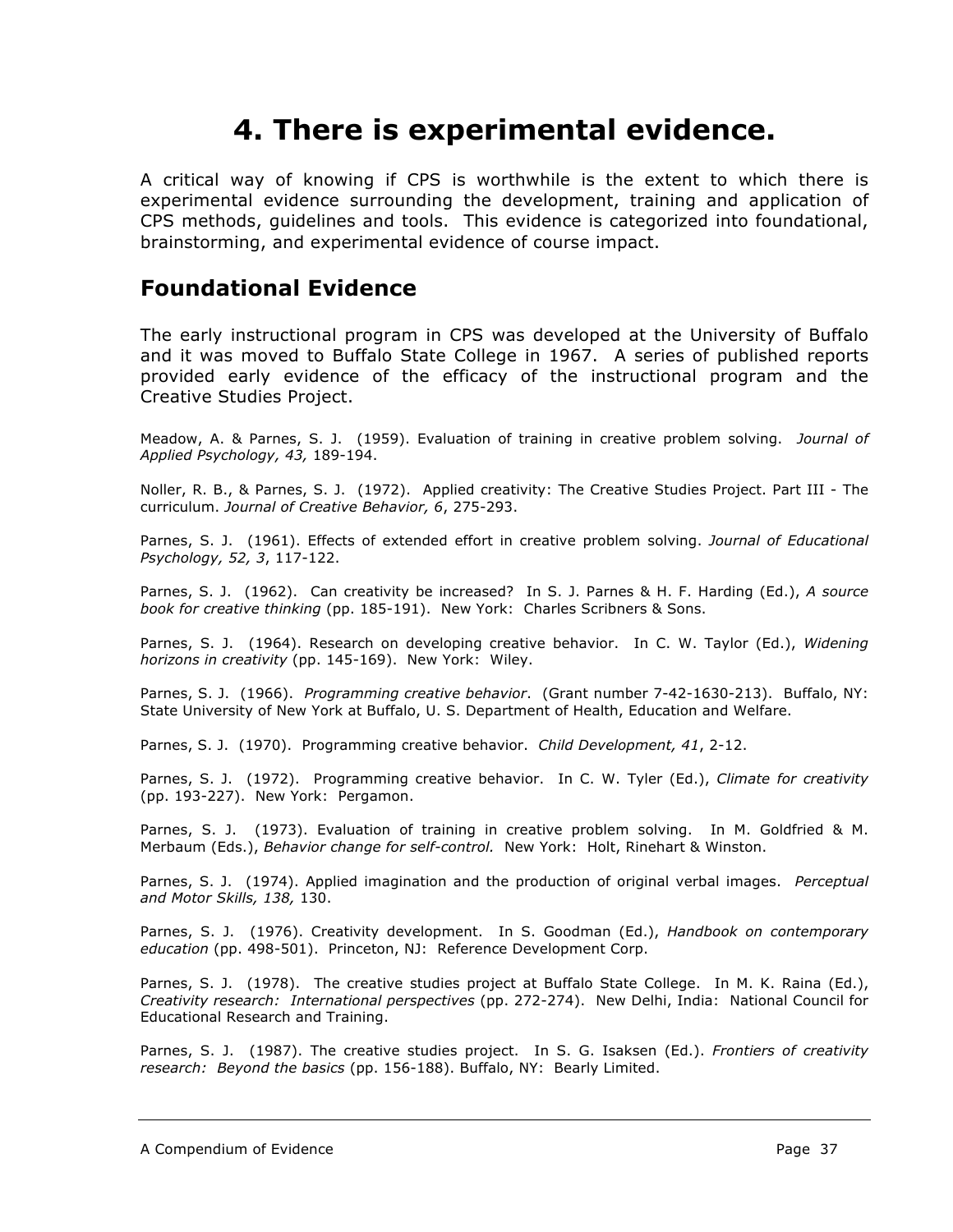Parnes, S. J., & Meadow, A. (1960). Evaluation of persistence of effects produced by a creative problem-solving course. *Psychological Reports, 7*, 357-361.

Parnes, S. J., & Noller, R. B. (1971). The creative studies project: Raison d'etre and introduction. *Journal of Research and Development in Education, 4,* 63-66.

Parnes, S. J., & Noller, R. B. (1972). Applied creativity: The Creative Studies Project. Part 1 - The development. *Journal of Creative Behavior, 6*, 11-20 (a).

Parnes, S. J., & Noller, R. B. (1972). Applied creativity: The Creative Studies Project. Part II - Results of the two-year program*. Journal of Creative Behavior, 6*, 164-186 (a).

Parnes, S. J., & Noller, R. B. (1973). Applied creativity: The Creative Studies Project. Part IV -Personality findings and conclusions*. Journal of Creative Behavior, 7*, 15-36.

Reese, H. W., Parnes, S. J., Treffinger, D. J., & Kaltsounis, G. (1976). Effects of a creative studies program on structure-of-intellect factors*. Journal of Educational Psychology, 68*, 401-410.

### **Brainstorming Research**

Brainstorming is one of the most researched (and least understood) tools within the CPS framework. The following are actual studies (mostly published), some papers, and unpublished theses and dissertations. They provide a foundation for understanding the conditions for effective brainstorming.

Adanez, A. M. (2005). Does quantity generate quality? Testing the fundamental principle of brainstorming. *The Spanish Journal of Psychology, 8,* 215-220.

Akinboye, J. O. (1980). An experimental study of the effectiveness of brainstorming in small groups of Nigerian subjects. *Journal of Creative Behavior*, 14(4), 268.

Bartis, S., Szymanski, K., & Harkins, S. G. (1988). Evaluation and performance: A two-edged knife. *Personality and Social Psychology Bulletin, 14,* 242-251.

Baruah, J. & Paulus, P. B. (2008). The effects of training on idea generation in groups. *Small Group Research, 39,* 523-541.

Baruah, J., & Paulus, P. B. (2011). Category assignment and relatedness in the group ideation process. *Journal of Experimental Social Psychology, 47,* 1070-1077.

Basadur, M. (1979). *Training in creative problem solving: Effects of deferred judgment and problem finding and solving in an industrial research organization.* Unpublished doctoral dissertation, University of Cincinnati, OH.

Basadur, M. (1982). Research in creative problem solving training in business and industry. In S. S. Gryskiewicz, & J. T. Shields (Eds.), *Creativity Week 4, 1981 Proceedings.* (pp. 40-59). Greensboro, NC: Center for Creative Leadership.

Basadur, M. (1995). Optimal ideation evaluation rations. *Creativity Research Journal, 8,* 63-75.

Basadur, M., & Finkbeiner, C. T. (1983). *Identifying attitudinal factors related to ideation in creative problem solving* (Research and Working Paper Series #207). Hamilton, Ontario: McMaster University, Faculty of Business.

A Compendium of Evidence **Page 38**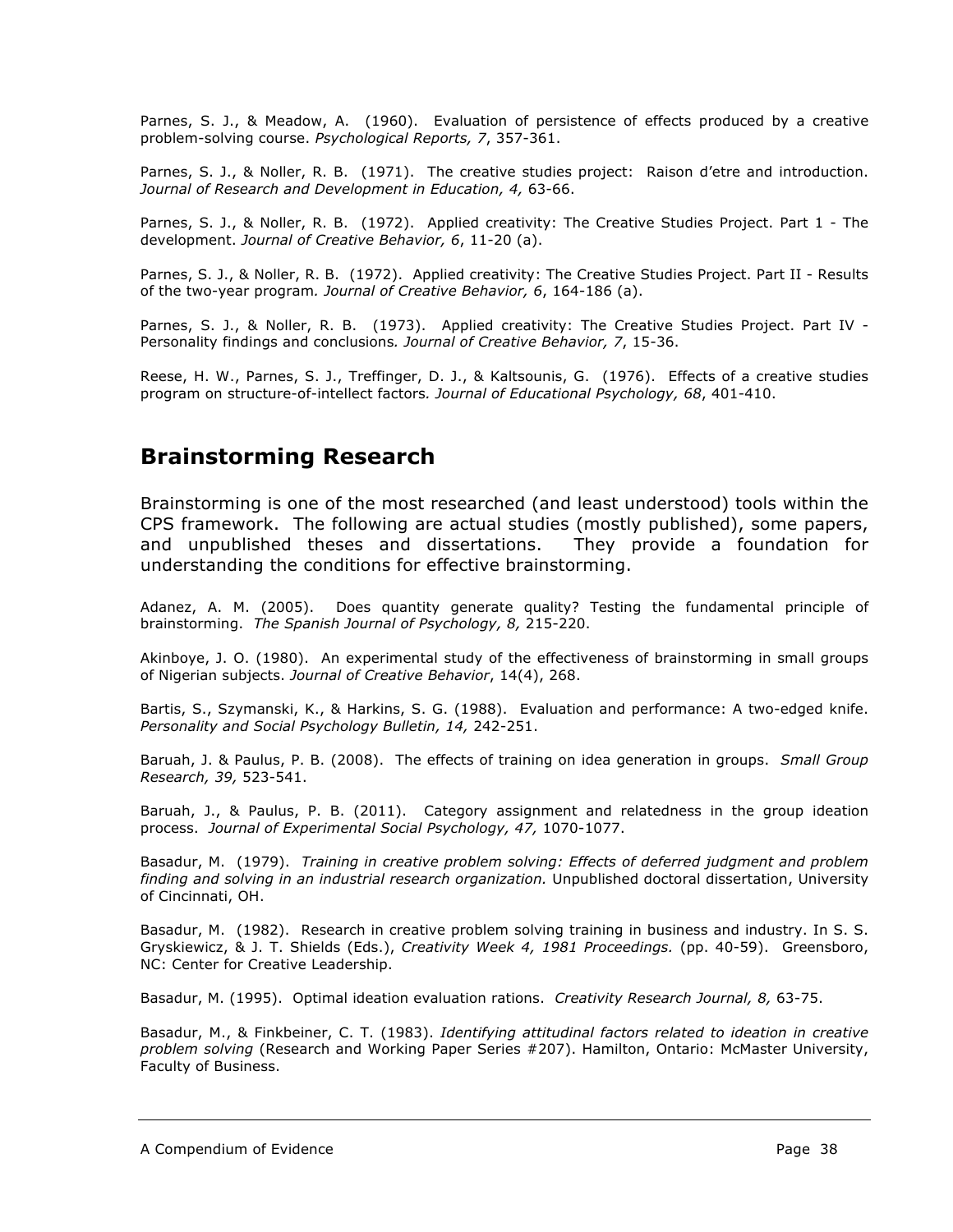Basadur, M., & Finkbeiner, C. T. (1983)*. Measuring preference for ideation in creative problem solving* (Research and Working Paper Series #208). Hamilton, Ontario: McMaster University, Faculty of Business.

Basadur, M., & Finkbeiner, C. T. (1985). Measuring preference for ideation in creative problem-solving training. *Journal of Applied Behavioral Science, 21(1),* 37-49.

Basadur, M., Graen, G. B., & Green, S. G. (1982). Training in creative problem solving: Effects on ideation and problem finding and solving in an industrial research organization. *Organizational Behavior and Human Performance, 30*, 41-70.

Basadur, M., Graen G. B., & Scandura, T. A. (1985). Improving attitudes toward creative problem solving among manufacturing engineers (Research and Working Paper Series #237). Hamilton, Ontario: McMaster University, Faculty of Business.

Basadur, M., Graen, G. B., & Scandura, T. A. (1985). Training effects on attitudes toward divergent thinking among manufacturing engineers. *Journal of Applied Psychology, 71*(4), 612-617.

Bayless, O. L. (1967). An alternate pattern for problem solving discussion. *Journal of Communication*, *17*, 188-197.

Blackmore, S. (2010). Review of brainstorming: Views and interviews on the mind. *Journal of Consciousness Studies, 17,* 229-231.

Blot, K. J., Zarate, M. A., & Paulus, P. B. (2003). Code-switching across brainstorming session: Implications for the revised hierarchical model of bilingual language processing. *Experimental Psychology, 50,* 171-183.

Boddy, C. (2012). The nominal group technique: An aid to brainstorming ideas in research. *Qualitative Market Research: An International Journal, 15,* 6-18.

Bolin, A., Neuman, G. A. (2006). Personality, process, and performance in interactive brainstorming groups. *Journal of Business and Psychology, 20,* 565-585.

Bottger, P. C., & Yetton, P. W. (1987). Improving group performance by training in individual problem solving. *Journal of Applied Psychology, 72(*4), 651-657.

Bouchard, T. J., Jr. (1969). Personality, problem-solving procedure, and performance in small groups. *Journal of Applied Psychology Monograph, 53*(1 Part 2), 1-29.

Bouchard, T. J., Jr. (1972). A comparison of two group brainstorming procedures. *Journal of Applied Psychology, 56*(5), 418-421.

Bouchard, T. J., Jr. (1972). Training, motivation, and personality as determinants of the effectiveness of brainstorming groups and individuals*. Journal of Applied Psychology, 56*(4), 324-331.

Bouchard, T. J., Jr. Barsaloux, J., & Drauden, G. (1974). Brainstorming procedure, group size, and sex as determinants of the problem-solving effectiveness of groups and individuals. *Journal of Applied Psychology, 59*(2), 135-138.

Bouchard, T. J., Jr., & Hare, M. (1970). Size, performance, and potential in brainstorming groups. *Journal of Applied Psychology, 54*(1), 51-55.

Bouchard, T. J., Jr., Drauden, G., & Barsaloux, J. (1974). A comparison of individual, subgroup, and total group methods of problem solving. *Journal of Applied Psychology, 59*(2), 226-227.

Bray, R. M., Kerr, N. L., & Atking, R. S. (1978). Effects of group size, problem difficulty, and sex on group performance and member reactions. *Journal of Personality and Social Psychology, 36*(11), 1224-1240.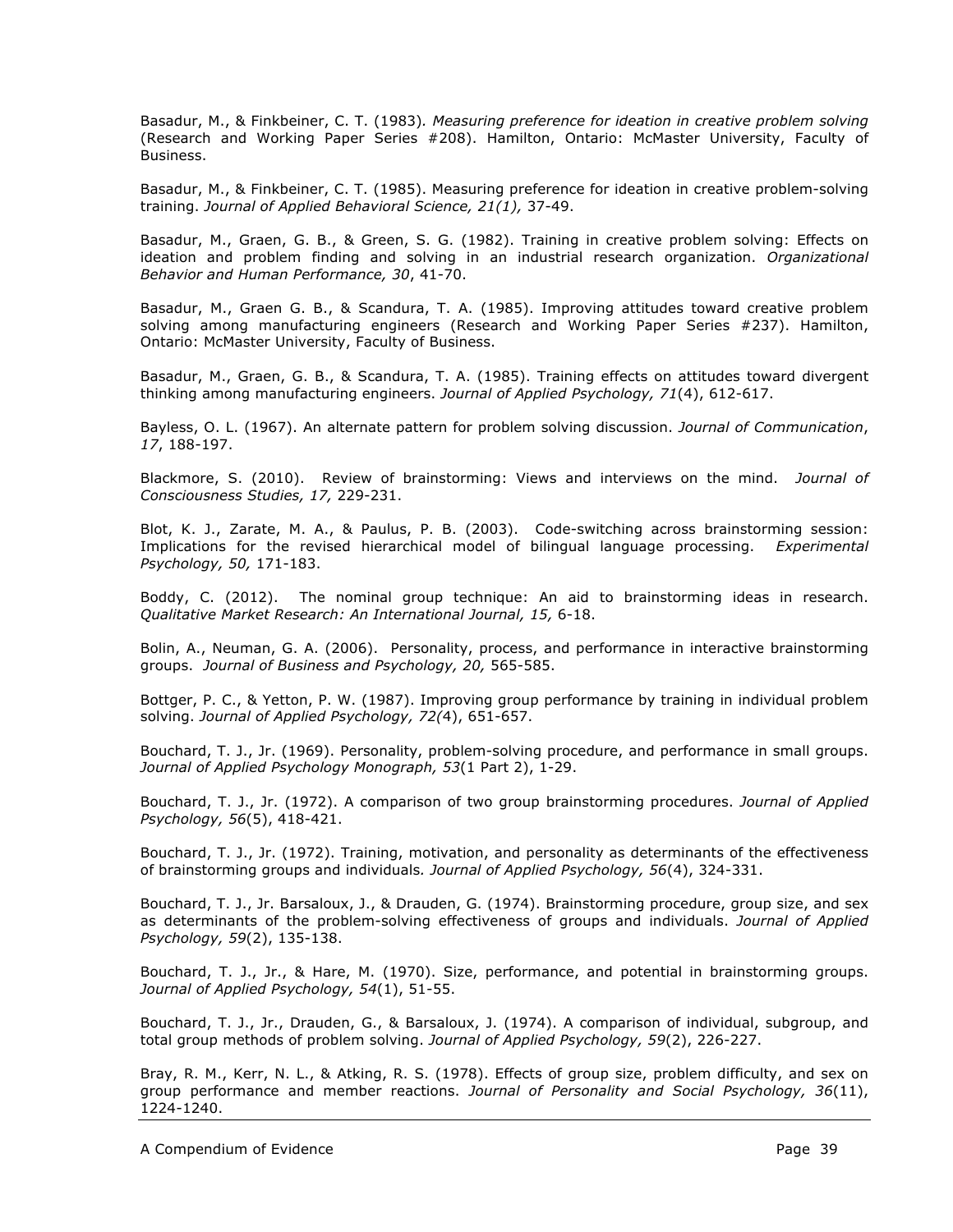Brilhart, J. K., & Jochem, L. M. (1964). Effects of different patterns on outcomes of problem-solving discussion. *Journal of Applied Psychology, 48*(3), 175-179.

Brown, V., & Paulus, P. B. (1996). A simple dynamic model of social factors in group brainstorming. *Small Group Research, 27*, 91-114.

Brown, V. R., & Paulus, P. B. (2002). Making group brainstorming more effective: Recommendations from an associative memory perspective. *Current Directions in Psychological Science. 11(6),* 208-212.

Brown, V., Tumeo, M., Larey, T.S., & Paulus, P. B. (1998). Modeling cognitive interactions during group brainstorming. *Small Group Research, 29,* 495-526.

Burns, M. G. (1983). *A comparison of three creative problem-solving methodologies*. Unpublished doctoral dissertation (Microfilm No. DA 8411 924), University of Denver, Denver, CO.

Butler, D. L.& Kline, M. A. (1999). Good versus creative solutions: A comparison of brainstorming, hierarchical, and perspective-changing heuristics. *Creativity Research Journal, 11(4),* 325-331.

Buyer, L. S. (1988). Creative problem solving: A comparison of performance under different instructions. *Journal of Creative Behavior*, *22*(1), 55-61.

Camacho, L. M. & Paulus, P. B. (1995). The role of social anxiousness in group brainstorming, *Journal of Personality and Social Psychology*, 68(6), 1071-1080.

Cohen, D., Whitmyre, J. W., & Funk, W. H. (1960). Effect of group cohesiveness and training upon creative thinking. *Journal of Applied Psychology, 44*(5), 319-322.

Collaros, P. A., & Anderson, L. R. (1969). Effect of perceived expertness upon creativity of members of brainstorming groups. *Journal of Applied Psychology, 53*(2), 159-163.

Comadena, M. E. (1984). Brainstorming groups: Ambiguity tolerance, communication apprehension, task attraction, and individual productivity*. Small Group Behavior, 15*(2), 251-264.

Connolly, T., Routhieaux, R. L., & Schneider, S. K. (1993). On the effectiveness of group brainstorming: Test of one underlying cognitive mechanism. *Small Group Research, 24*(4), 490-503.

Coskun, H. (2011). Close associations and memory in brainwriting groups. *Journal of Creative Behavior, 45,* 59-75.

Coskin, H., Paulus, P. B., Brown, V., & Sherwood, J. J. (2000). Cognitive stimulation and problem presentation in idea-generating groups. *Group Dynamics: Theory, Research, and Practice, 4,* 307- 329.

Cox, R. S. (1977). Rewarding instructions vs. brainstorming on creativity test scores of college students. *Psychological Reports, 41*(3), 951-954.

Cox, R. S., Nash, W. R., & Ash, M. J. (1976, April). Instructions for three levels of reward and creativity test scores of college students. *Psychological Reports, 38*, 411-414.

Diehl, M., & Stroebe, W. (1991). Productivity loss in idea-generating groups: Tracking down the blocking effect. *Journal of Personality and Social Psychology, 61*(3), 392-403.

Dillon, P. C., Graham, W. K., & Aidells, A. L. (1972). Brainstorming on a "hot" problem; Effects of training and practice on individual and group performance. *Journal of Applied Psychology, 56*(6), 487- 490.

A Compendium of Evidence **Page 40** and the Page 40 and the Page 40 and the Page 40 and the Page 40 and the Page 40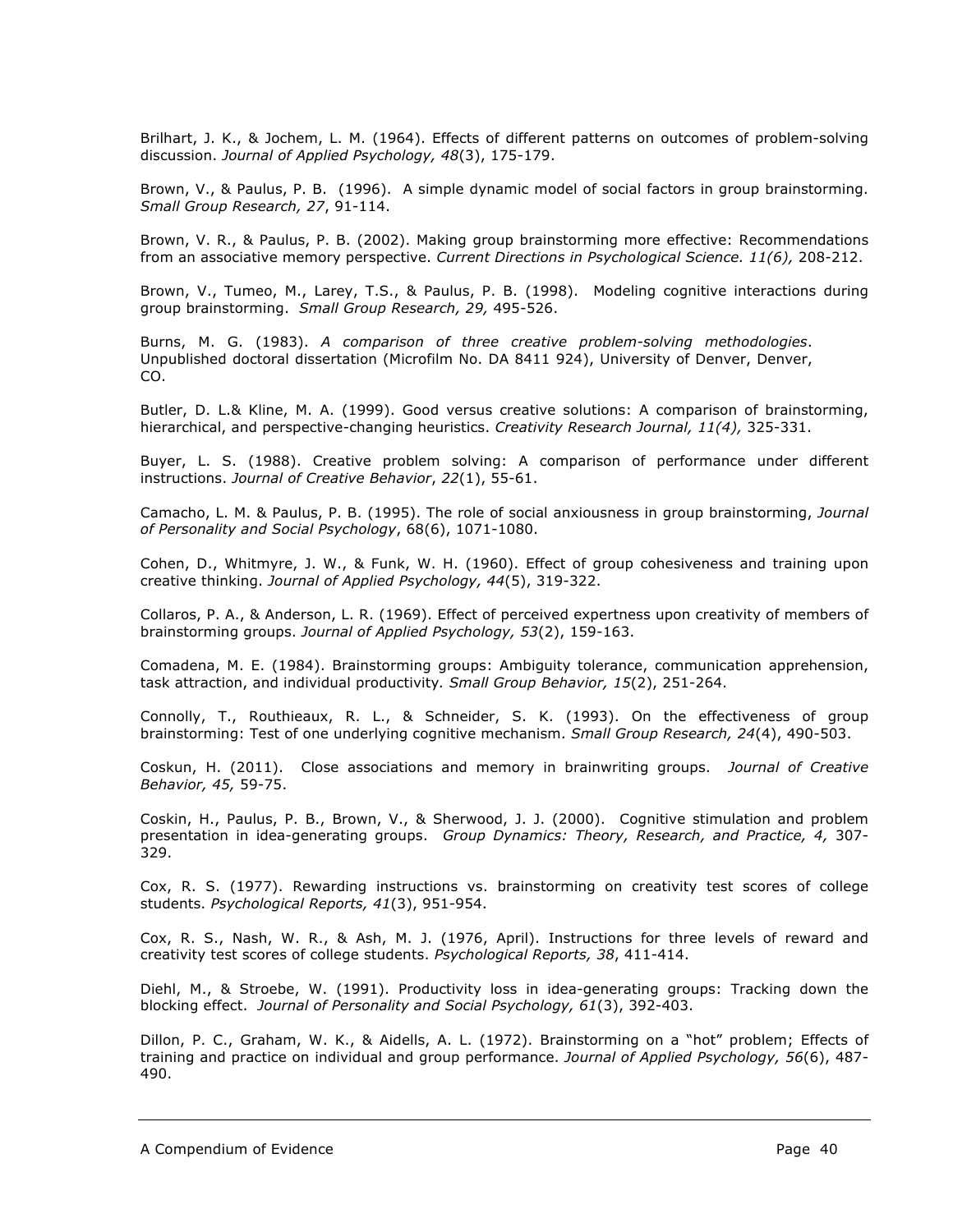Dirkes, M. A. (1974). *The effect of divergent thinking experiences on creative production and transfer between mathematical and nonmathematical domains*. Unpublished doctoral dissertation (University Microfilms No. 74-29), Wayne State University, Ann Arbor, Michigan.

Dugosh, L. K., & Paulus, P. B. (2005). Cognitive and social comparison processes in brainstorming. *Journal of Experimental Social Psychology, 41,* 313-320.

Dugosh, L. K., Paulus, P. B., Roland, E. J., & Yang, H. C. (2000). Cognitive stimulation in brainstorming. *Journal of Personal Social Psychology*, 79(5), 722-732.

Ekvall, G. & Parnes, S. J. (1989). Creative problem solving methods in product development - a second experiment. *Creativity and Innovation Yearbook*, *2*, 122-142.

Ekvall, G. (1981). *Creative problem solving methods in product development - A comparative study*. (Report no 1). P.O. Box 5042, S-102 41 Stockholm: FArådet- The Swedish Council for Management and Work Life Issues.

Ekvall, G., & Parnes, S. J. (1984). *Creative problem solving methods in product development - A second experiment* (Report no. 2). P.O. Box 5042, S-102 41 Stockholm: FArådet- The Swedish Council for Management and Work Life Issues.

Evans, N. (2012). Destroying collaboration and knowledge sharing in the workplace: A reverse brainstorming approach. *Knowledge Management Research & Practice, 10,* 175-187.

Faure, C. (2004). Beyond brainstorming: Effects of different group procedures on selection of ideas and satisfaction with the process. *Journal of Creative Behavior, 38,* 13-34.

Ferreira, A., Antunes, P., & Herskovic, V. (2011). Improving group attention: An experiment with synchronous brainstorming. *Group Decision and Negotiation, 20,* 643-666.

Firestien, R. L. (1979). *Effects of brainstorming or short-term incubation on divergent production in problem-solving*. Unpublished Master's thesis, State University of New York, College at Buffalo, Buffalo, NY.

Firestien, R. L. (1990). Effects of creative problem solving training on communication behaviors in small groups. *Small Group Research*, *21*(4), 507-521.

Firestien, R. L., & McGowan, R. J. (1988). Creative problem solving and communication behavior in small groups. *Creativity Research Journal, 1*(1), 106-114.

Fleming, G. P. (2000). *The effects of brainstorming on subsequent problem solving*. Unpublished doctoral dissertation. Ann Arbor, MI: Graduate School of St. Louis University.

Forbach, G. B., & Evns, R. G. (1981). The Remote Associates Test as a predictor of productivity in brainstorming groups. *Applied Psychological Measurement, 5,* 333-339.

Freedman, J. L. (1965). Increasing creativity by free-association training. *Journal of Experimental Psychology, 69*(1), 89-91.

Furnham, A. (2000). The brainstorming myth. *Business Strategy Review, 11,* 21-28.

Furnham, A. & Yazdanpanahi, T. (1995). Personality differences and group versus individual brainstorming. *Personality and Individual Differences, 19(1),* 73-80.

Girotra, K., Terwiesch, C., & Ulrich, K. T. (2010). Idea generation and the quantity of the best idea. *Management Science, 56,* 591-605.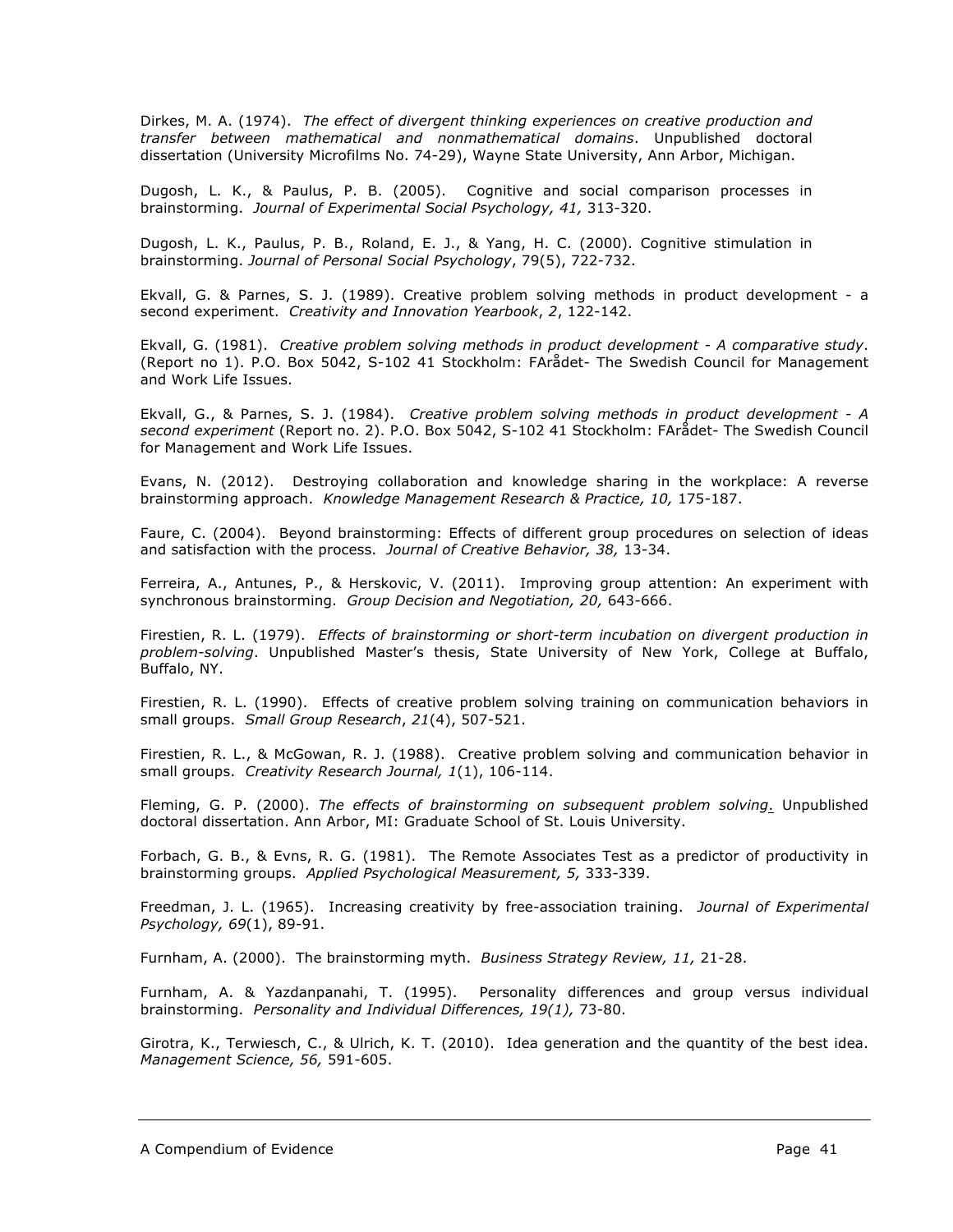Glover, J. A., & Chambers, T. (1978). The creative production of a group: Effects of small group structure. *Small Group Behavior, 9*(3), 387-392.

Gobble, M. M. (2014). Beyond brainstorming. *Research, Technology Management, April,* 60-62.

Grawitch, M. J., Munz, D. C., Elliott, E. K., & Mathis, A. (2003). Promoting creativity in temporary problem solving groups: Effects of positive mood and autonomy in problem definition and ideagenerating performance. *Group Dynamics: Theory, Research, and Practice, 7,* 200-213.

Gryskiewicz, S. S. (1980). *A study of creative problem solving techniques in group settings*. Unpublished doctoral dissertation, University of London.

Gryskiewicz, S. S. (1984). *Uniformity pressure revisited: An evaluation of three creative problemsolving techniques in an industrial setting.* Paper presented at the Ninety-Second Annual Convention of the American Psychological Association, Toronto, Canada.

Gryskiewicz, S. S. (1987). Predictable creativity. In S. G. Isaksen, (Ed.), *Frontiers of creativity research: Beyond the basics.*(pp. 305-313). Buffalo, NY: Bearly Limited.

Gryskiewicz, S. S. (1988). Trial by fire in an industrial setting: A practical evaluation of three creative problem-solving techniques. In K. Grønhaug, & G. Kaufmann (Eds.), *Innovation: A cross-disciplinary perspective* (pp. 205-232). Oslo, Norway: Norwegian University Press.

Haddou, H. A., Camilleri, G., & Zaraté, P. (2014). Prediction of ideas number during a brainstorming session. *Group Decision Making and Negotiation, 23,* 271-298.

Harkins, S. G. (1987). Social loafing and social facilitation*. Journal of Experimental Social Psychology,* 23, 1-18.

Harkins, S. G., & Jackson, J. M. (1985). The role of evaluation in eliminating social loafing. *Personality and Social Psychology Bulletin, 11*(4), 457-465.

Harkins, S. G., & Petty, R. E. (1982). Effects of task difficulty and task uniqueness on social loafing. *Journal of Personality and Social Psychology, 43*(6), 1214-1229.

Harkins, S. G., Latané, B., & Williams, K. (1980). Social loafing: Allocating effort or taking it easy? *Journal of Experimental Social Psychology, 16,* 457-465.

Harvey, S., & Kou, C-Y. (2013). Collective engagement in creative tasks: The role of evaluation in the creative process in groups. *Administrative Science Quarterly, 58,* 346-386.

Heslin, P. A. (2009). Better than brainstorming: Potential contextual boundary conditions to brainwriting for idea generation in organizations. *Journal of Occupational and Organizational Psychology, 82,* 129-145.

Hollins, B. (1999). Brainstorming products for the long-term future. *Creativity and Innovation Management, 8(4),* 286 - 293.

Hunter, S. T., Bedell, K. E., Hunsicker, C. M., Mumford, M. D., and Jigon, G. S. (2008). Applying multiple knowledge structures in creative thought: Effects on idea generation and problem solving. *Creativity Research Journal, 20(2),* 137-154.

Hyams, N. B., & Graham, W. K. (1984, August). Effects of goal setting and initiative on individual brainstorming. *The Journal of Social Psychology,* 123(Second Half), 283-284.

Jablin, F. M. (1981). Cultivating imagination: Factors that enhance and inhibit creativity in brainstorming groups. *Human Communication Research, 7*(3), 245-258.

A Compendium of Evidence **Page 42 Page 42**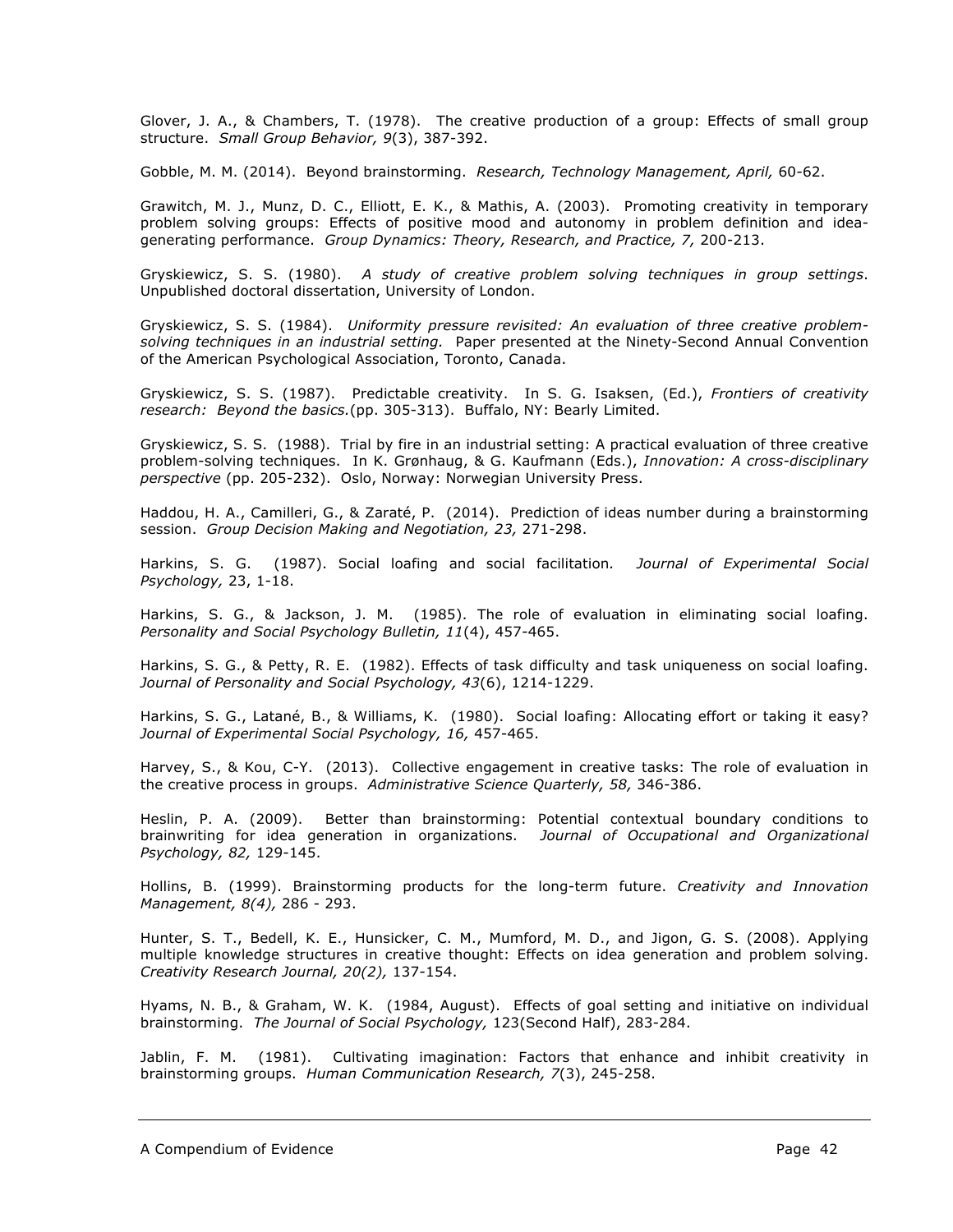Jablin, F. M., & Sussman, L. (1978). An exploration of communication and productivity in real brainstorming groups. *Human Communication Research, 4*(4), 329-337.

Jablin, F. M., Seibold, D. R., & Sorenson, R. L. (1977, Summer). Potential inhibitory effects of group participation on brainstorming performance. *Central States Speech Journal, 28,* 113-121.

Jones, E. E., & Kelley, J. R. (2009). No pain, no gains: Negative mood leads to process gains in ideageneration groups. *Group Dynamics: Theory, Research, and Practice, 13,* 75-88.

Jung, D. I. (2001). Transformation and transactional leadership and their effects on creativity in groups. *Creativity Research Journal, 13,* 185-195.

Jung, J. H., Lee, Y., & Karsten, R. (2012). The moderating effect of extraversion-introversion differences on group idea generation performance. *Small Group Research, 43,* 30-49.

Karau, S. J. & Williams, K. D. (1993). Social loafing: A meta-analytic review and theoretical integration. *Journal of Personality and Social Psychology*, 65(4), 681-706.

Kavadias, S., & Sommer, S. C. (2009). The effects of problem structure and team diversity on brainstorming effectiveness. *Management Science, 55,* 1899-1913.

Klimoski, R. J., & Karol, B. L. (1976). The impact of trust on creative problem solving groups. *Journal of Applied Psychology, 61*(5), 630-633.

Kohn, N. W., Paulus, P. B., & Choi, Y. (2011). Building on the ideas of others: An examination of the idea combination process. *Journal of Experimental Social Psychology, 47,* 554-561.

Kohn, N. W., & Smith, S. M. (2011). Collaboration fixation: Effects of others' ideas on brainstorming. *Applied Cognitive Psychology, 25,* 359-371.

Kramer, T.J., Fleming, G.P., & Mannis, S.M. (2001). Improving face-to-face brainstorming through modeling and facilitation. *Small Group Research, 32*(5), 533-557.

Kramer, T. J., Kuo, C. L., & Dailey, J. C. (1997). The impact of brainstorming techniques on subsequent group processes: Beyond generating ideas. *Small Group Research, 28,* 218-242.

Kunifuji, S., Kato, N., & Wierzbicki, A. P. (2007). Creativity support in brainstorming. *Studies in Computational Intelligence, 59,* 93-126.

Larey, T. S., Paulus, P. B. (1995). Social comparison and goal setting in brainstorming groups. *Journal of Applied Social Psychology, 25,* 1579-1596.

Latané, B., Williams, K., & Harkins, S. (1979). Many hands make light the work: The causes and consequences of social loafing. *Journal of Personality and Social Psychology*, *37*(6), 822-832.

Lewis, A. C., Sadosky, T. L., & Connolly, T. (1975). The effectiveness of group brainstorming on engineering problem solving. *IEEE Transactions on Engineering Management, 22*(3), 119-124.

Liikkanen, L. A., Hamalainen, M. M., Haggman, A., Bjorklund, T., & Koskinen, M. P. (2011). Quantitative evaluation of the effectiveness of idea generation in the wild. In M. Kurosu (Ed.), Human Centered Design Conference Proceedings. Orlando, Florida.

Lindgren, H. C., & Lindgren, L. (1965). Creativity, brainstorming, and orneriness: A cross cultural study. *Journal of Social Psychology, 67*, 23-30.

Litchfield, R. C. (2008). Brainstorming reconsidered: A goal-based view. *Academy of Management Review, 33,* 649-668.

A Compendium of Evidence **Page 13** A Compendium of Evidence Page 43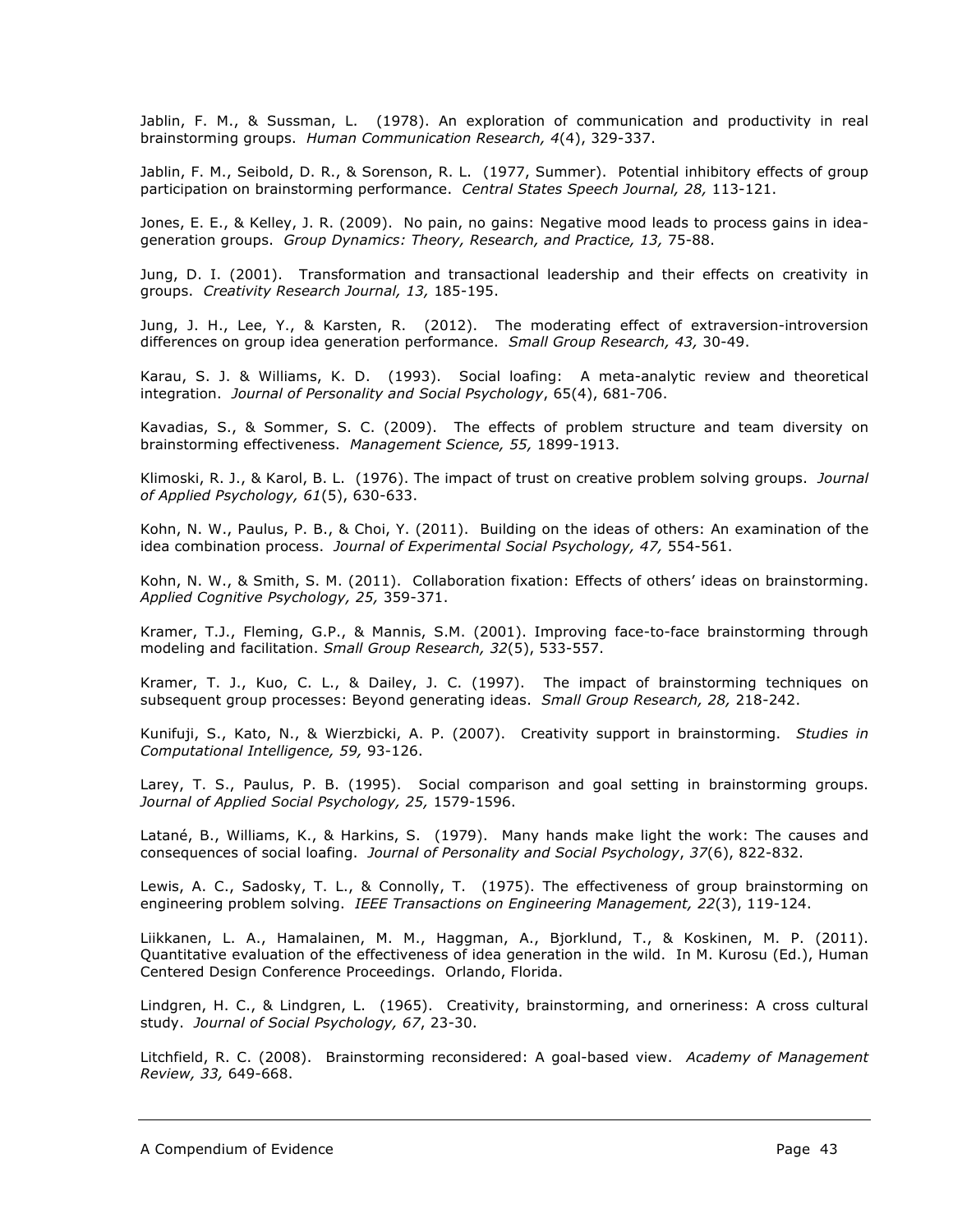Litchfield, R. C. (2009). Brainstorming rules as assigned goals: Does brainstorming really improve idea quantity? *Motivation and Emotion, 33,* 25-31.

Litchfield, R. C., Fan, J., & Brown, V. R. (2011). Directing idea generation using brainstorming with specific novelty goals. *Motivation and Emotion, 35,* 135-143.

Madsen, D. B., & Finger, J. R., Jr. (1978). Comparison of a written feedback procedure, group brainstorming, and individual brainstorming. *Journal of Applied Psychology, 63*(1), 120 - 123.

Maginn, B. K., & Harris, R. J. (1980). Effects of anticipated evaluation on individual brainstorming performance. *Journal of Applied Psychology, 65*(2), 219-225.

McGlynn, R. P., McGurk, D., & Effland, V. S., Johll, N. L., & Harding, D. J. (2004). Brainstorming and task performance in groups constrained by evidence. *Organizational Behavior and Human Decision Processes, 93,* 75-87.

Meadow, A., & Parnes, S. J. (1959). Evaluation of training in creative problem solving. *Journal of Applied Psychology, 43*(3), 189-194.

Meadow, A., Parnes, S. J., & Reese, H. (1959). Influence of brainstorming instructions and problem sequence on a creative problem solving test*. Journal of Applied Psychology, 43*(6), 413-416.

Mongeau, P. A., & Morr, M. C. (1999). Reconsidering brainstorming. *Group Facilitation, 1,* 14-21.

Mullen, B., Johnson, C., & Salas, E. (1991). Productivity loss in brainstorming groups: A metaanalytic integration. *Applied Social Psychology, 12,* 3-23.

Necka, E. (1984). The effectiveness of Synectics and brainstorming as conditioned by socio-emotional climate and type of task. *Polish Psychological Bulletin, 15*(1), 41-50.

Necka, E. (1985). The use of analogy in creative problem solving. *Polish Psychological Bulletin, 16*(4), 245-255.

Necka, E. & Kubiak, M. (1989). Can training influence metaphorical thinking, creativity, and level of dogmatism? *Creativity and Innovation Yearbook, 2,* 95-110.

Nemeth, C. J., Personnaz, B., Personnaz, M., & Goncalo, J. A. (2004). The liberating role of conflict in group creativity: A study in two countries. *European Journal of Social Psychology, 34,* 365-374.

Nijstad, B. A. (2010). Illusion of group effectivity. In J. M. Levine & M. Hogg (Eds.), *Encyclopedia of Group Processes and Intergroup Relations* (pp. 422-425). Thousand Oaks, CA: Sage.

Nijstad, B. A., Diehl, M., & Stroebe, W. (2003). Cognitive stimulation and interference in ideagenerating groups. In P. B. Paulus & B. A. Nijstad (Eds.), *Group creativity: Innovation through collaboration* (pp. 137-159). New York: Oxford University Press.

Nijstad, B. A., & Stroebe, W. (2006). How the group affects the mind: A cognitive model of idea generation in groups. *Personality and Social Psychology Review, 10,* 186-213.

Nijstad, B. A., Stroebe, W., & Lodewijkx, H. F. (1999). Persistence of brainstorming groups: How do people know when to stop? *Journal of Experimental Social Psychology, 35,* 165-185.

Nijstad, B. A., Stroebe, W., & Lodewijkx, H.F. (2002). Cognitive stimulation and interference in groups: Exposure effects in an idea generation task. *Journal of Experimental Social Psychology, 38,* 525-544.

Nijstad, B. A., Stroebe, W., & Lodewijkx, H. F. (2006). The illusion of group productivity: A reduction of failures explanation. *European Journal of Social Psychology, 36,* 31-48.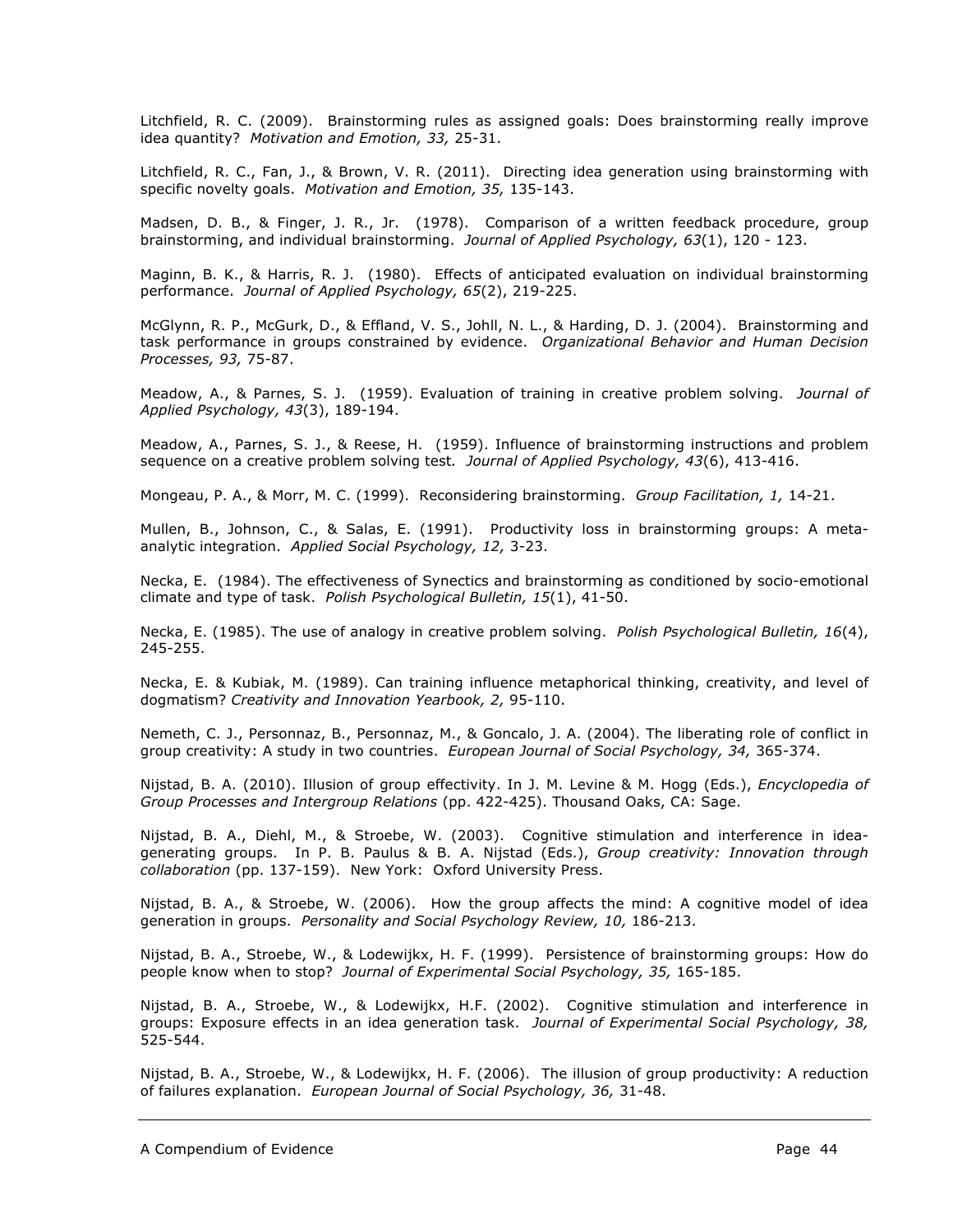Nijstad, B. A., van Vianen, A. E., Stroebe, W., & Lodewijkx, H. F. (2004). Persistence in brainstorming: Exploring stop rules in same-sex groups. *Group Processes & Intergroup Relations, 7,* 195-206.

Offner, A. K., Kramer, T. J. & Winter, J. P. (1996). The effects of facilitation, recording, and pauses on group brainstorming. *Small Group Research*, 27(2), 283-298.

Oxley, N. L. & Dzindolet, M. T. (1996). The effects of facilitators on the performance of brainstorming groups. *Journal of Social Behavior & Personality*, 11(4), 633-646.

Panaritis, P. (1995). Beyond brainstorming: Planning a successful interdisciplinary program. *Phi Delta Kappan, 76,* 623-628.

Parloff, M. B., & Handlon, J. H. (1964). The influence of criticalness on creative problem solving in dyads. *Psychiatry, 52*, 117-122.

Parnes, S. J., & Meadow, A. (1959). Effects of "brainstorming" instructions on creative problem solving by trained and untrained subjects*. Journal of Educational Psychology, 50*(4), 171-176.

Parnes, S. J., Meadow, A., & Reese, H. (1959). Influence of brainstorming instructions and problem sequence on a creative problem solving test*. Journal of Applied Psychology, 43*(6), 413-416.

Paulus, P. B. (2010). Brainstorming. In J. M. Levine & M. Hogg (Eds.), *Encyclopedia of Group Processes and Intergroup Relations* (pp. 59-63). Thousand Oaks, CA: Sage.

Paulus, P. B. & Brown, V. (2007). Toward a more creative and innovative group idea generation: A cognitive-social motivational perspective of brainstorming. *Social and Personality Compass, 1,* 248- 265.

Paulus, P. B., & Dzindolet, M. T. (1993). Social influence processes in group brainstorming. *Journal of Personality and Social Psychology, 64,* 575-586.

Paulus, P. B., & Dzindolet, M. T. (2008). Social influence, creativity and innovation. *Social Influence, 3,* 228-247.

Paulus, P. B., Kohn, N. W., & Arditti, L. E. (2011). Effects of quantity and quality instructions on brainstorming. *Journal of Creative Behavior, 45,* 38-46.

Paulus, P. B., & Yang, H. C. (2000). Idea generation in groups: A basis for creativity in organizations. *Organizational Behavior and Human Decision Processes, 82,* 76-87.

Paulus, P. B., Dzindolet, M. T., Poletes, G. & Camacho, L. M. (1993). Perception of performance in group brainstorming: The illusion of group productivity. *Personality and Social Psychology Bulletin*, 19(1), 78-89.

Paulus, P. B., Larey, T. S. & Ortega, A. H. (1995). Performance and perceptions of brainstormers in an organizational setting. *Basic and Applied Social Psychology, 17*(1&2), 249-265.

Paulus, P. B., & Nakui, T. (2005). Facilitation of group brainstorming. In S. Shuman, (Ed.), *The IAF handbook of group facilitation* (pp. 103-144). San Francisco: Jossey-Bass.

Paulus, P. B., Nakui, T., Putman, V. L., & Brown, V. R. (2006). Effects of task instructions and brief breaks on brainstorming. *Group Dynamics: Theory, Research, and Practice, 10,* 206-219.

Petrovic, O., Krickl, O. (1994). Traditionally-moderated versus computer supported brainstorming: A comparative study. *Information & Management, 27,* 233-243.

Putman, V. L., & Paulus, P. B. (2009). Brainstorming, brainstorming rules and decision-making. *Journal of Creative Behavior, 43,* 23-40.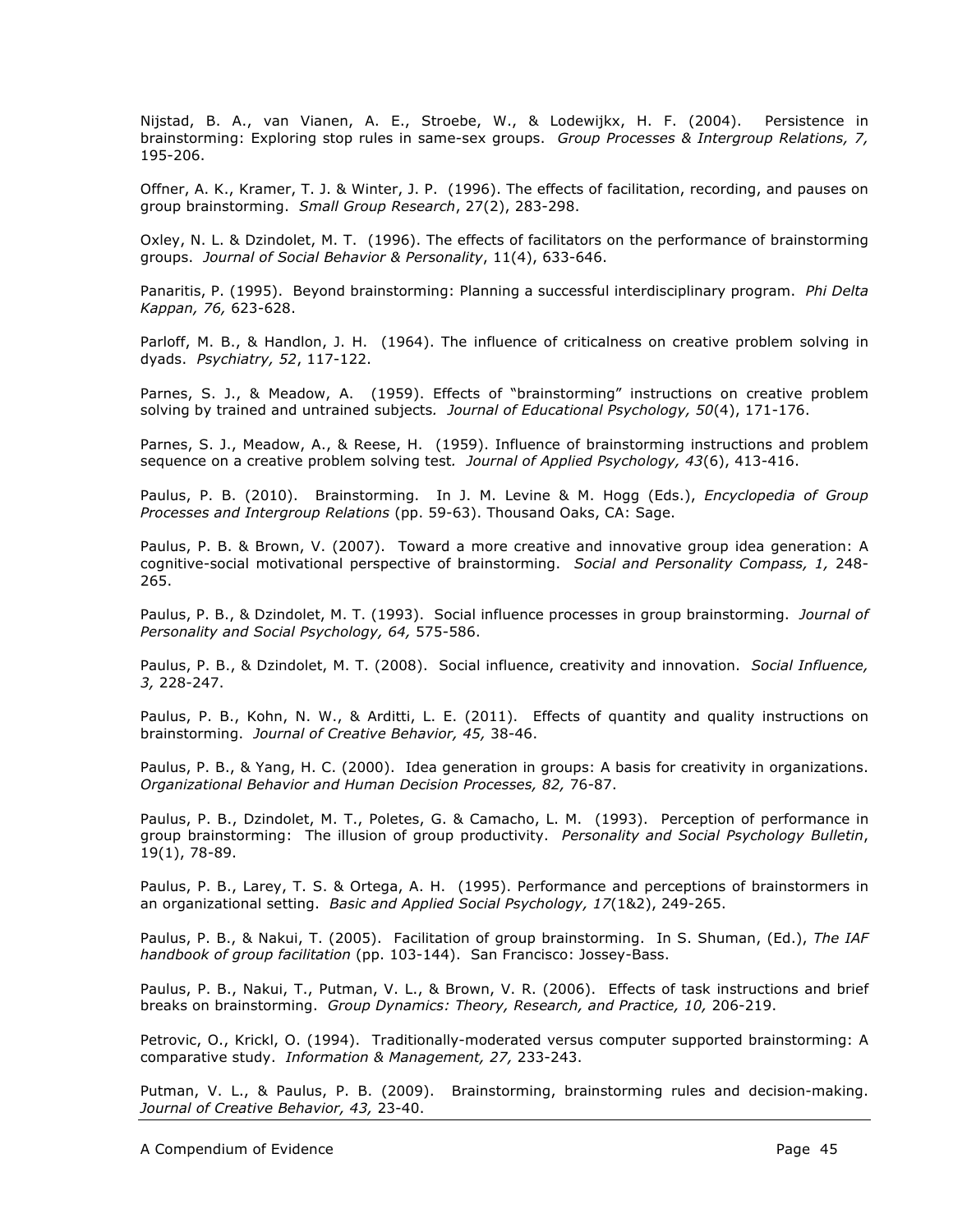Reinig, B. A., & Briggs, R. O., (2008). On the relationship between idea-quality and idea-quality during ideation. *Group Decision and Negotiation, 17,* 403-420.

Reinig, B. A., Briggs, R. O., & Nunamaker, J. F. (2007). On the measurement of ideation quality. *Journal of Management Information Systems, 23,* 143-161.

Restle, F., & Davis, J. H. (1962). Success and speed of problem solving by individuals and groups. *Psychological Review, 69,* 520-536.

Rickards, T. (1975). Brainstorming: An examination of idea production rate and level of speculation on real managerial situations. *R & D Management, 6*(1), 11-14.

Rickards, R. (1999). Brainstorming revisited: A question of context. *IJMR, March,* 91-110.

Rickards, T., Aldridge, S., & Gaston, K. (1988). Factors affecting brainstorming: Towards the development of diagnostic tools for assessment of creative performance. *R & D Management, 18*(4), 309-320.

Riegel, K., F., Riegel, R., M., & Levine, R. S. (1966). An analysis of associative behavior and creativity. *Journal of Personality and Social Psychology, 4*(1), 50-56.

Rietzschel, E. F., Nijstad, B. A., & Stroebe, W. (2006). Productivity is not enough: A comparison of interactive and nominal brainstorming groups on idea generation and selection. *Journal of Experimental Social Psychology, 42,* 244-251.

Rietzschel, E. F., Nijstad, B. A., & Stroebe, W. (2007). Accessibility of domain knowledge and creativity: The effects of knowledge activation on the quantity and originality of generated ideas. *Journal of Experimental Social Psychology, 43,* 953-946.

Rietzschel, E. F., Nijstad, B. A., & Stroebe, W. (2014). Effects of problem scope and creativity instructions on idea generation and selection. *Creativity Research Journal, 26,* 185-191.

Rossiter, J. R., & Lilien, G. L. (1994). New brainstorming principles. *Journal of Management, 19,* 61- 72.

Rowatt, W. C., Nesselroade, Jr., K. P., Beggan, J. K. & Allison, S. T. (1997). Perceptions of brainstorming in groups: The quality over quantity hypothesis. *Journal of Creative Behavior, 31*(2), 131-150.

Sappington, A. A., & Farrar, W. E. (1982). Brainstorming vs. critical judgment in the generation of solutions which conform to certain reality constraints. *Journal of Creative Behavior, 16*(1), 68-73.

Sheppard, J. A. (1993). Productivity loss in performance groups: A motivation analysis. *Psychological Bulletin*, 113(1), 67-81.

Stroebe, W., Diehl, M., & Abakoumkin, G. (1992). The illusion of group effectivity. *Personality and Social Psychology Bulletin, 18,* 643-650.

Sutton, R. I. & Hargadon, A. (1996). Brainstorming groups in context: Effectiveness in a product design firm. *Administrative Science Quarterly*, 41, 685-718.

Szymanski, K., & Harkins, S. G. (1992). Self-evaluation and creativity*. Personality and Social Psychology Bulletin, 18*(3), 259-265.

Tadmor, C. T., Satterstrom, P., Jang, S., & Polzer, J. T. (2012). Beyond individual creativity: The superadditive benefits of multicultural experience for collective creativity in culturally diverse teams. *Journal of Cross-Cultural Psychology, 43,* 384-392.

A Compendium of Evidence **Page 16** and the Page 46 and the Page 46 and the Page 46 and the Page 46 and the Page 46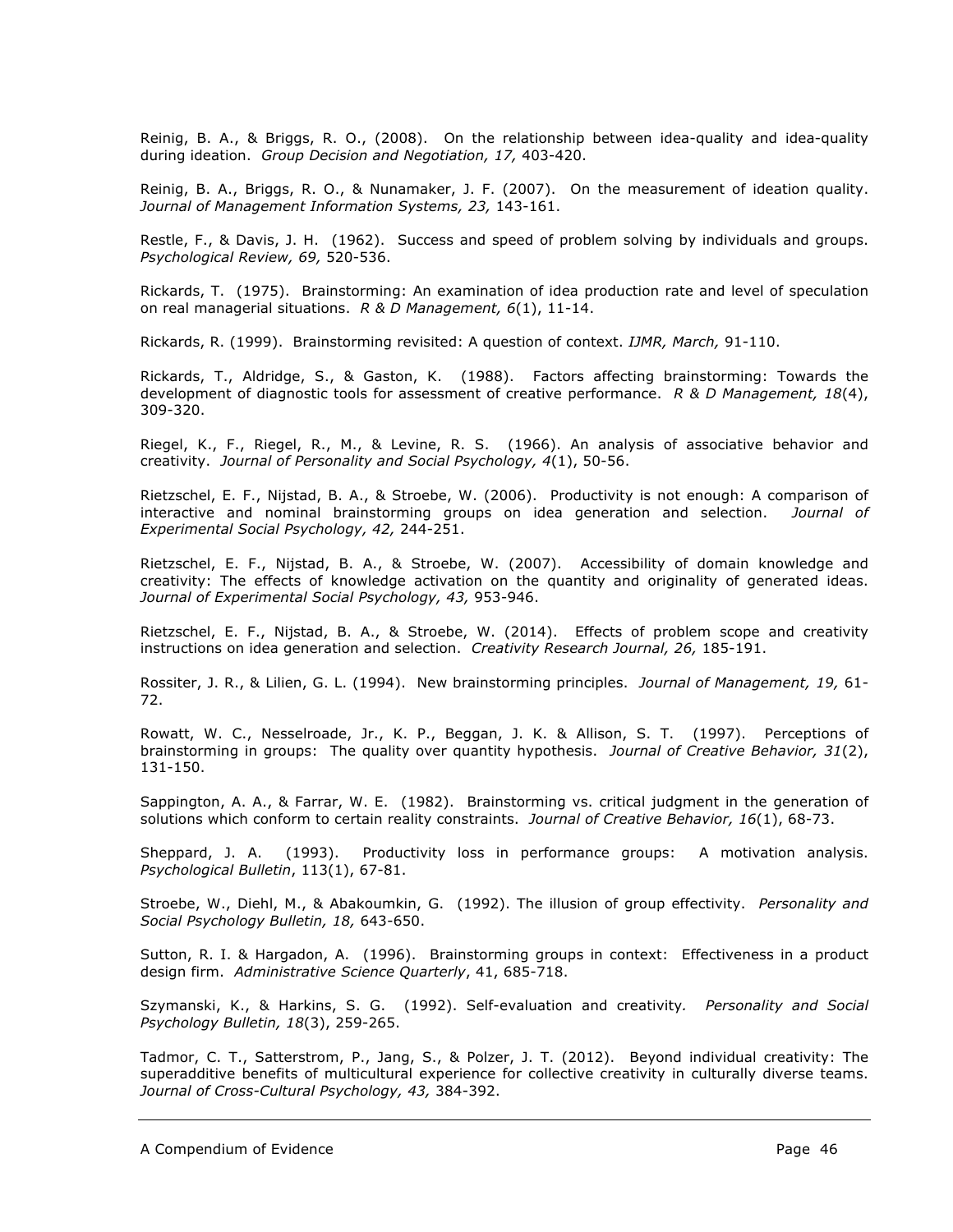Telem, M. (1988). Information requirements speculation I: Brainstorming collective decision-making approach. *Information Processing and Management, 24*(5), 549-557.

Telem, M. (1988). Information requirements specification II: Brainstorming collective decisionmaking technique. *Information Processing and Management, 24*(5), 559-566.

Thornburg, T. H. (1991). Group size and member diversity influence on creative performance. *Journal of Creative Behavior, 25*(4), 324-333.

Torrance, E. P. (1970). Influence of dyadic interaction on creative functioning. *Psychological Reports, 26*, 391-394.

Triandis, H. C., Hall, E. H., & Ewen, R. B. (1965, February). Member heterogeneity and dyadic creativity. *Human Relations*, *18*(1), 33-55.

Turner, W. M., & Rains, R. D. (1965). Differential effects of "brainstorming" instructions upon high and low creative subjects. *Psychological Reports, 17*, 753-754.

Van Der Lugt, R. (2000). Developing a graphic tool for creative problem solving in design groups. *Design Studies, 21,* 505-522.

Van Dick, R., Wagner, U., Lemmer, G., & Tissington, P. A. (2009). Group membership salience and task performance. *Journal of Managerial Psychology, 24,* 609-626.

Warren, T. F., & Davis, G. A. (1969). Techniques for creative thinking: An empirical comparison of three models. *Psychological Reports, 25*, 207-214.

Wegge, J., & Haslam, S. A. (2005). Improving work motivation and performance in brainstorming groups: The effects of three group goal-setting strategies. *European Journal of Work and Organizational Psychology, 14,* 400-430.

Weisskopf-Joelson, E., & Eliseo, T. S. (1961). An experimental study of the effectiveness of brainstorming. *Journal of Applied Psychology, 45*(1), 45-49.

Williams, K., Harkins, S., & Latanté, B. (1981). Identifiability as a deterrent to social loafing: Two cheering experiments*. Journal of Personality and Social Psychology, 40*(2), 303-311.

Zagona, S. V., Willis, J. E., & MacKinnon, W. J. (1966). Group effectiveness in creative problemsolving tasks: An examination of relevant variables. *Journal of Psychology, 62*, 111-137.

Zainol, A. S., Azahari, M. H., Sanusi, Z. M., & Ramli, M. F. (2012). Improving satisfaction: The importance of ownership of the topic under the group brainstorming technique. *Procedia – Social and Behavioral Sciences, 50,* 513-524.

Zainol, A. S. Hj, M. H., Mastor, K. A., Sanusi, Z. M., Yusof, W. M. (2015). Brainstorming in industrial design education: Is there a mediation effect? *Jurnal Intelek, 6,* 9-16.

Zainol, A. S., Yusof, W. Z., Mastor, K. A., Sanusi, Z. M., & Ramli, N. M. (2012). Using group brainstorming in industrial design context: Factors inhibit and exhibit. *Procedia – Social and Behavioral Sciences, 49,* 106-119.

Ziegler, R., Diehl, M., & Zijlstra, G. (2000). Idea production in nominal and virtual groups: Does computer-mediated communication improve group brainstorming? *Group Processes & Intergroup Relations, 3,* 141-158.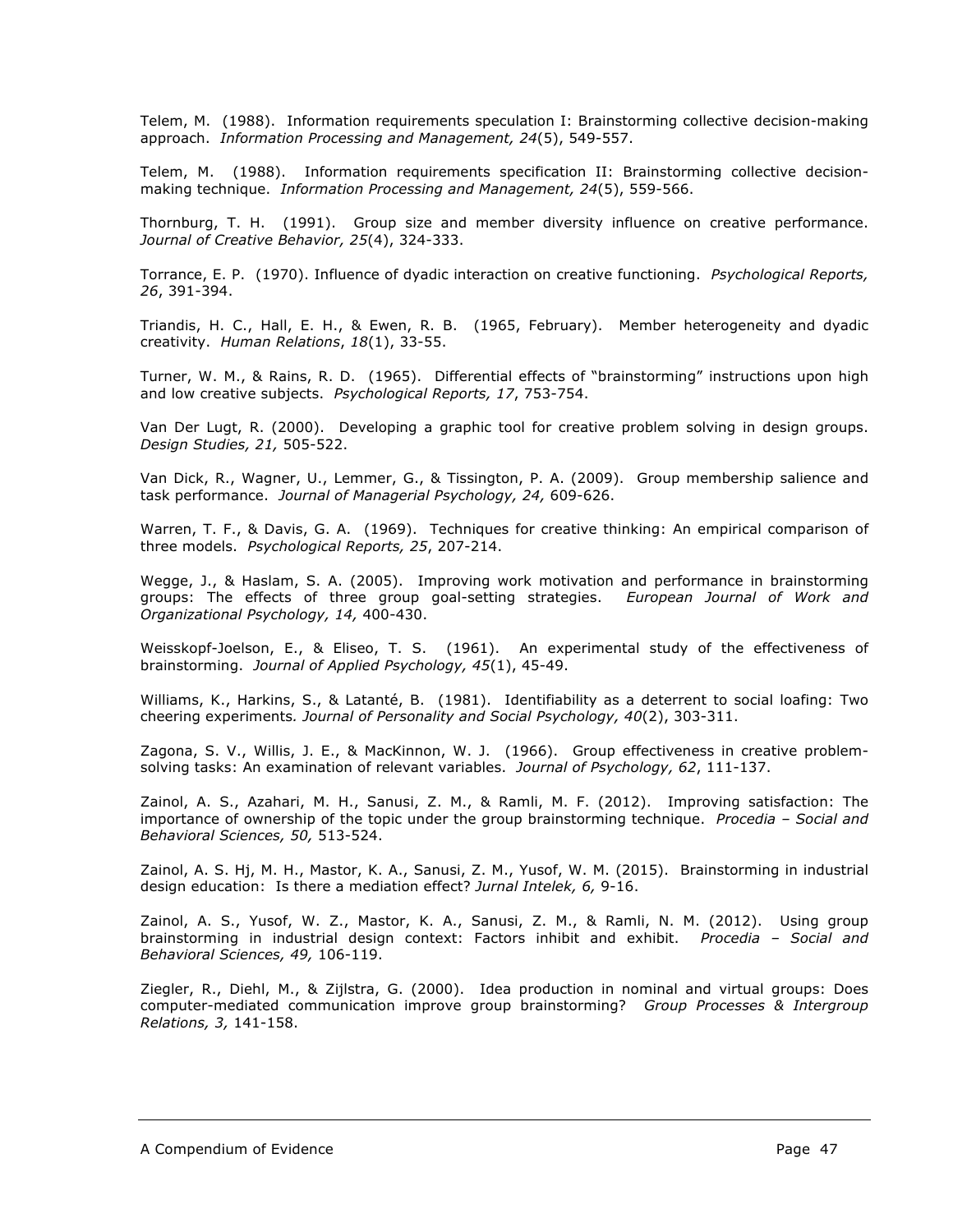#### **Electronic Brainstorming**

One of the more recent trends in the brainstorming literature is the use of electronic means to encourage group decision-making support systems. This is more commonly referred to as electronic brainstorming.

Aiken, M. & Riggs, M. (1993). Using a group decision support system for creativity. *Journal of Creative Behavior*, 27(1), 28-35.

Aiken, M., Krosp, J., Shirani, A., & Martin, J. (1994). Electronic brainstorming in small and large groups. *Information & Management, 27,* 141-149.

Alnuaimi, O., Robert, L., & Maruping, L. (2009). Social loafing in brainstorming CMC teams: The role of moral disengagement. *Proceedings of the 42th Annual Hawaii International Conference on Systems Sciences*, (CD-ROM) January 4-7, 2009, 9 pages.

Bar, J. (1988). Computer-aided creativity: A systematic technique for new-product idea-generation. *Creativity & Innovation Yearbook*, *1*, 20-29.

Barki, H., & Pinsonneault, A. (2001). Small group brainstorming and idea quality: Is electronic brainstorming the most effective approach? *Small Group Research, 32,* 158-205.

Benbasat, I., & Lim, L. H. (1993). The effects of group, task, context, and technology variables on the usefulness of group support systems: A meta-analysis of experimental studies. *Small Group Research 24* (4), 430-462.

Chen, L., Marsden, J. R., & Zhang, Z. (2012). Theory and analysis of company-sponsored value co-creation. *Journal of Management Information Systems, 29,* 141-172.

Chidambaram, L., & Jones, B. (1993). Impact of communication medium and computer support on group perceptions and performance: A comparison of face-to-face and dispersed meetings. *MIS Quarterly, 17*, 465-491.

Connolly, T., Jessup, L. M. & Valacich, J. S. (1990). Effects of anonymity and evaluative tone on idea generation in computer-mediated groups. *Management Science, 36,* 689-703.

Cooper, W. H., Gallupe, R. B., Pollard,S., & Cadsby, J. (1998). Some liberating effects of anonymous electronic brainstorming. *Small Group Research, 29*, 147-178.

Coskun, H. (2005). Cognitive stimulation of convergent and divergent thinking exercises in brainwriting: Incubation, sequence priming, and group context. *Small Group Research, 36,* 466-498.

Coskun, H., & Yilmaz, O. (2009). A new dynamical model of brainstorming: Linear, nonlinear, continuous (simultaneous) and impulsive (sequential) cases. *Journal of Mathematical Psychology, 53,*  253-264.

Davis, J., Zaner, M., Farnham, S., & Marcjan, C. (2002). Wireless brainstorming: Overcoming status effects in small group decisions. . *Proceedings of the 36th Annual Hawaii International Conference on Systems Sciences*, (CD-ROM) January 4-7, 2002, 10 pages (available through HICSS digital library at IEEE).

DeRosa, D. M., Smith, C. L., & Hantula, D. A. (2007). The medium matters: Mining the long-promised merit of group interaction in creative idea generation tasks in a meta-analysis of the electronic group brainstorming literature. *Computers in Human Behavior, 23,* 1549-1581.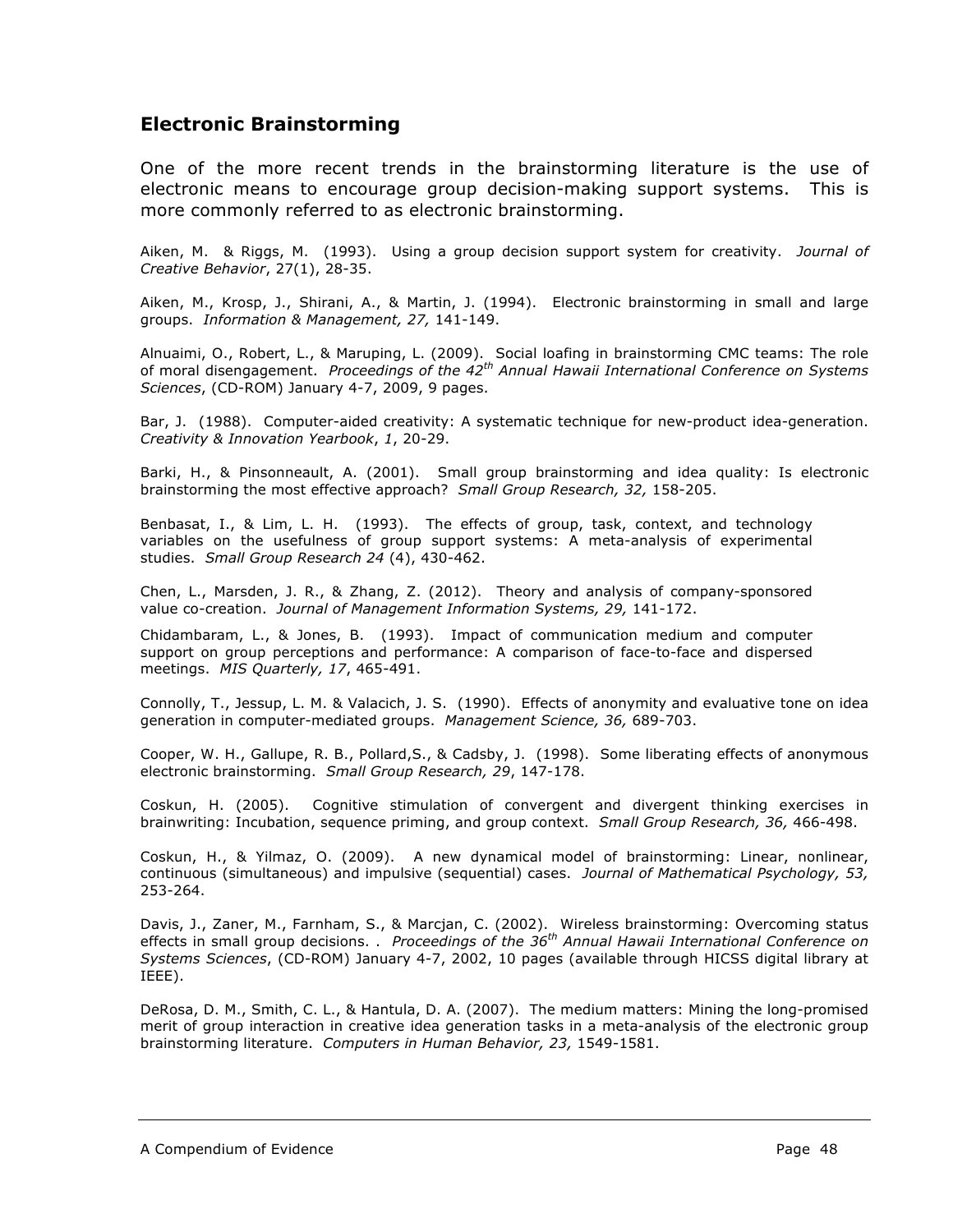De Vreede, G. J., Briggs, R. O., & Reiter-Palmon, R. (2010). Asynchronous brainstorming in large groups: A field comparison of serial and parallel subgroups. *Human Factors: The Journal of Human Factors and Ergonomics Society, 52,* 189-202.

Dennis, A., Aronson, J. E., Heninger, W. G., & Walker, E. D. (1999). Structuring time and task in electronic brainstorming. *MIS Quarterly, 23,* 95-108.

Dennis, A. R., Minas, R. K., & Bhagwatwar, A. P. (2013). Sparking creativity: Improving electronic brainstorming with individual cognitive priming. *Journal of Management Information Systems, 29,* 195-215.

Dennis, A., & Gallupe, R. B. (1993). A history of group support system empirical research: Lessons learned and future decisions. In L.M. Jessup & J.S. Valacich (eds.) *Groups Support Systems New Perspectives* (pp. 59-77).

Dennis, A. R. & Valacich, J. S. (1994). Group, sub-group, and nominal group idea generation: New rules for a new media? *Journal of Management, 20*(4), 723-736.

Dennis, A. R. & Valacich, J. S. (1993). Computer brainstorms: More heads are better than one. *Journal of Applied Psychology, 78,* 531-537.

Dennis, A. R., & Valacich, J. S. (1999). Electronic brainstorming: Illusions and patterns of productivity. *Information Systems Research, 10,* 375-377.

Dennis, A. R., Valacich, J. S., Connolly, T., & Wynne, B. E. (1996). Process structuring in electronic brainstorming. *Information Systems Research, 7*, 268-277.

Dennis, A. R., Valacich, J. S., Carte, T. A., Garfield, M. J., Haley, B. J., & Aronson, J. E., (1997). Research report: The effectiveness of multiple dialogues in electronic brainstorming. *Information Systems Research, 8*, 203-211.

Dennis, A. R., & Williams, M. L. (2003). Electronic brainstorming: Theory, research, and future directions. In P. B. Paulus & B. A. Nijstad (Eds.), *Group creativity: Innovation through collaboration* (pp. 160-178). New York: Oxford University Press.

DeRosa, D. M., Smith, C. L., & Hantula, D. A. (2007). The medium matters: Mining the long-promised merit of group interaction in a meta-analysis of the electronic group brainstorming literature. *Computers in Human Behavior, 23,* 1549-1581.

Dornburg, C. C., Stevens, S. M., Hendrickson, S. M., & Davidson, G. S. (2009). Improving extreme scale problem solving: Assessing electronic brainstorming effectiveness in an industrial setting. *Human Factors: The Journal of the Human Factors and Ergonomics Society, 51,* 519-527.

Gallupe, R. B., Bastianutti, L. M. & Cooper, W. H. (1991). Unlocking brainstorms. *Journal of Applied Psychology, 76*(1), 137-142.

Gallupe, R. B., & Cooper, W. H. (Fall, 1993). Brainstorming electronically. *Sloan Management Review, 23,* 27-36.

Gallupe, R. B., Cooper, W. H., Grisé, M., & Bastianutti, L. M. (1994). Blocking electronic brainstorms. *Journal of Applied Psychology*, 79(1), 77-86.

Gallupe, R. B., Dennis, A. R., Cooper, W. H., Valacich, J. S., Bastianutti, L. M., & Nunamaker, J. F. (1992). Electronic brainstorming and group size. *Academy of Management Journal, 35*, 350-369.

Gavish, B., Gerdes, Jr., J. & Shridhar, S. (1995).  $CM^2$ : a distributed group decision support system. *IIE Transactions, 27*(6), 722-733.

A Compendium of Evidence **Page 19** and the Page 49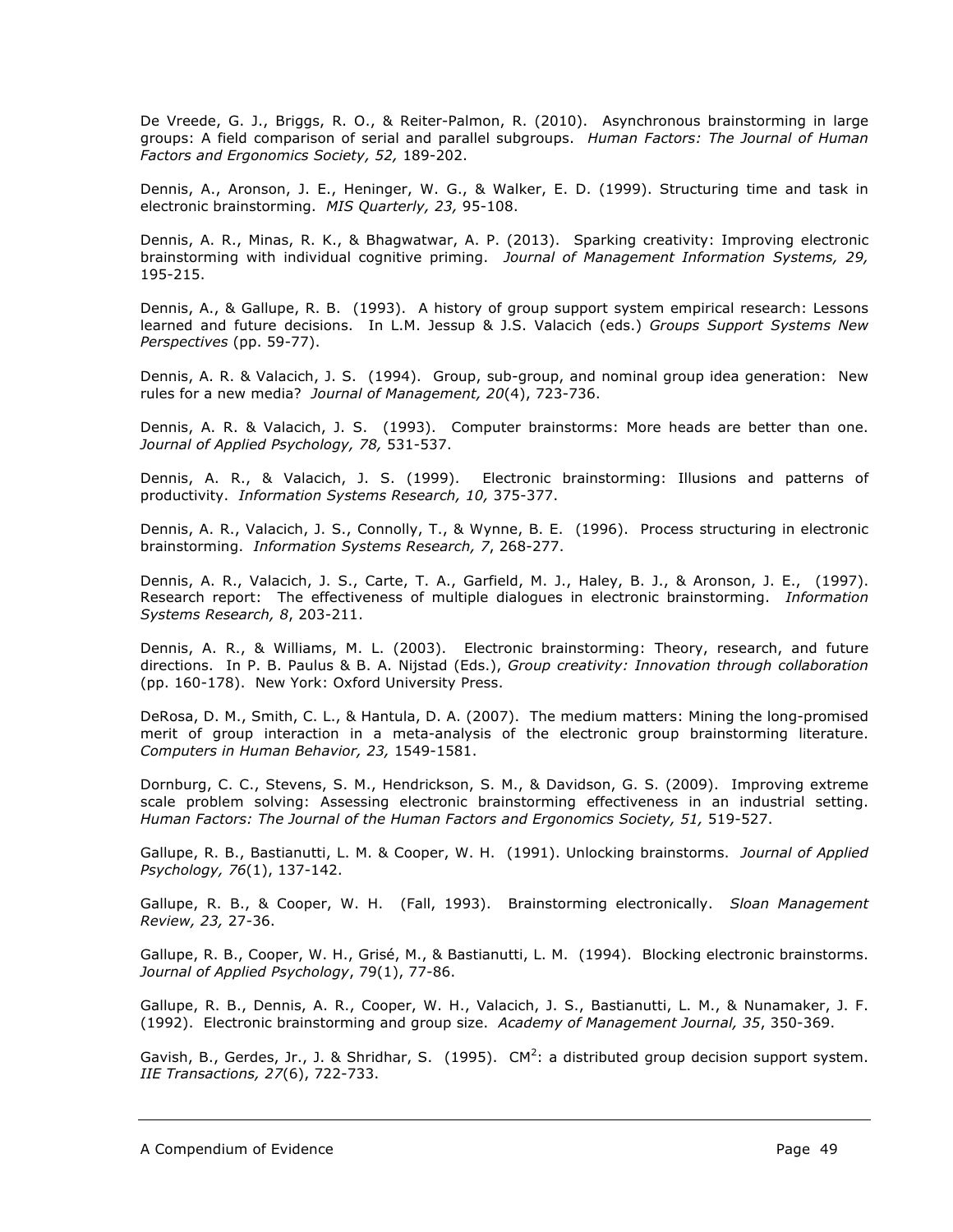Helquist, J. H., Santanen, E. L., & Kruse, J. (2007). Participant-driven GSS: Quality of brainstorming and allocation of participant resources. . *Proceedings of the 40th Annual Hawaii International Conference on Systems Sciences*, (CD-ROM) January 4-7, 2007, 1530-1605.

Hender, J. M., Dean, D. L., Rodgers, T. L., & Nunamaker, J. F. (2001). Improving group creativity: Brainstorming versus non-brainstorming techniques in a GSS environment. . *Proceedings of the 34th Annual Hawaii International Conference on Systems Sciences*, (CD-ROM) January 4-7, 2001, 10 pages.

Herschel, R. T. (1994). The impact of varying gender composition on group brainstorming performance in a GSS environment. *Computers in Human Behavior, 10*(2), 209-222.

Hollingshead, A. B., & McGrath, J. E. (1995). Computer-assisted groups: A critical review of the empirical literature. In R. A. Guzzo, E. Salas, and Associates (Eds.), *Team effectiveness and decision making in organizations* (pp. 46-78). San Francisco, CA: Jossey-Bass.

Jung, J. J., Schneider, C., & Valacich, J. S. (2005). The influence of real-time identifiability and evaluability performance feedback on group electronic brainstorming performance. . *Proceedings of the 38th Annual Hawaii International Conference on Systems Sciences*, (CD-ROM) January 4-7, 2005, 10 pages.

Kerr, D. S., & Murthy, U. S. (2009). Beyond brainstorming: The effectiveness of computer-mediated communication for convergence and negotiation tasks. *International Journal of Accounting Information Systems, 10,* 245-262.

McLeod, P. L. (2011). Effects of anonymity and social comparison of rewards on computer-mediated group brainstorming. *Small Group Research, 42,* 475-503.

McFadzean, E. (1997). Improving group productivity with group support systems and creative problem solving techniques. *Creativity and Innovation Management, 6(4),* 218-225.

Michinov, N. (2012). Is electronic brainstorming or Brainwriting the best way to improve creative performance in groups: An overlooked comparison of two idea-generation techniques. *Journal of Applied Social Psychology, 42,* 222-243.

Michinov, N., & Primois, C. (2005). Improving productivity and creativity in online groups through social comparison process: New Evidence for asynchronous electronic brainstorming. *Computers in Human Behavior, 21,* 11-28.

Murthy, U. S. (2009). Conducting creativity brainstorming sessions in small and medium-sized enterprises using computer-mediated communication tools. In G. Dhillon, B. C. Stahl & R. Baskerville (Eds.), *Creative SME* (pp. 42-59). AICT: International Federation for Information Processing.

Nijstad, B. A., Stroebe, W., & Lodewijkx, H. F. (2003). Production blocking and idea generation: Does blocking interfere with cognitive processes*? Journal of Experimental and Social Psychology, 39,* 531- 548.

Nunamaker, J. F. Jr. (1997). Future research in group support systems: Needs, some questions and possible directions. *International Journal of Human-Computer Studies, 47*, 357-385.

Nunamaker, J. F., Jr., Allegate, L. M., & Konsynski, B. R. (1987). Facilitating group creativity: Experience with a group decision support system*. Journal of Management Information Systems, 3*(4), 5-19.

Nunamaker, J. F., Jr., Vogel, D. R., & Konsynski, B. R. (1989). Interaction of task and technology to support large groups. *Decision Support Systems*, *5*(2), 139-152.

Orwig, R. E, Chan, H., & Nunamaker, J. F. (1997). A graphical, self-organizing approach to classifying electronic meeting output. *Journal of the American Society for Information Science, 48,* 157-170.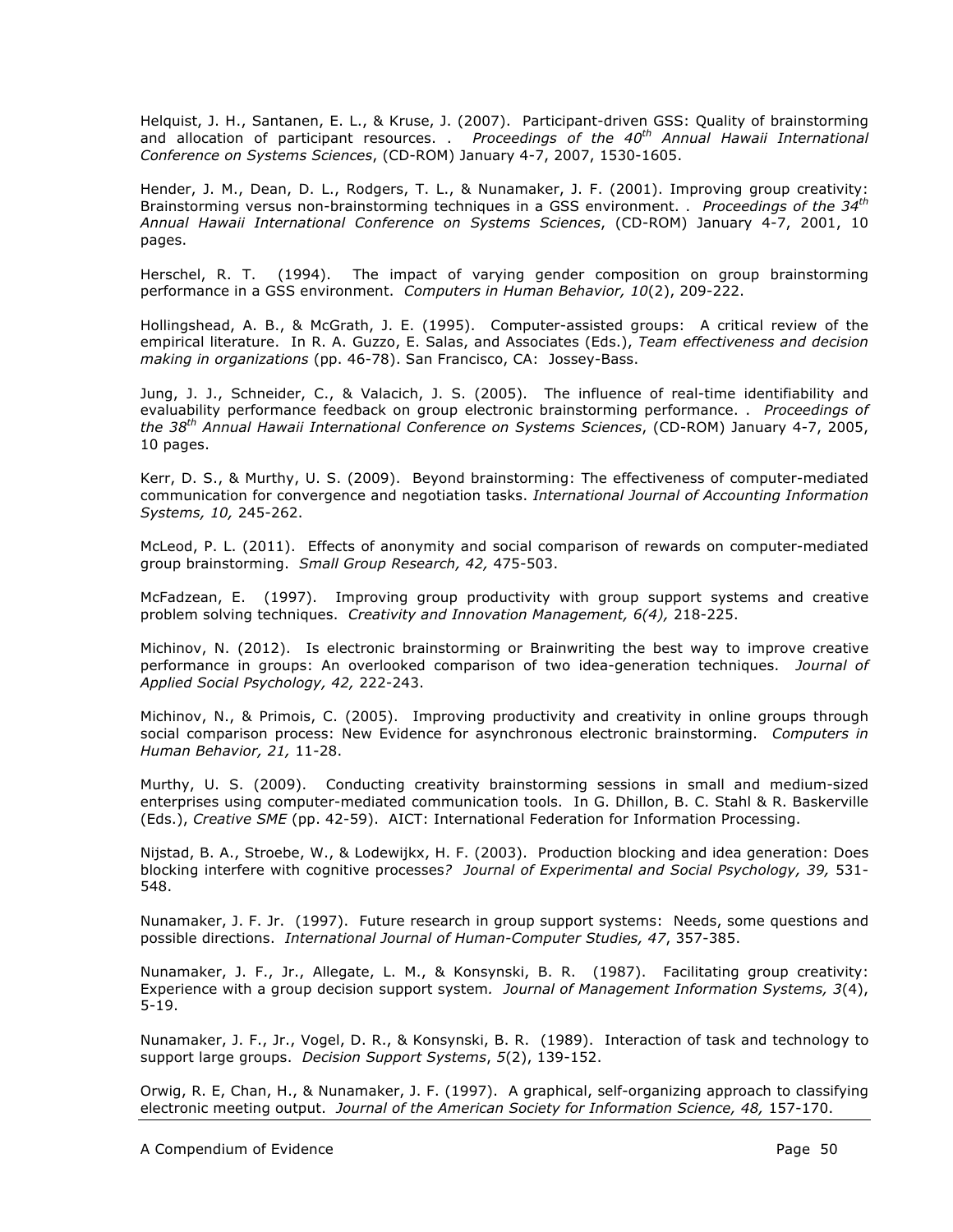Paulus, P. B., Kohn, N. W., Arditti, L. E., & Korde, R. M. (2014). Understanding the group size effect in electronic brainstorming. *Small Group Research, 44,* 332-352.

Paulus, P. B., Larey, T. S., Putnam, V. L., Leggett, K. L. & Roland, E. J. (1996). Social influence processes in computer brainstorming. *Basic and Applied Social Psychology*, *18(1),* 3-14.

Pinsonneault, A., Barki, H., Gallupe, R. B., & Hoppen, N. (1999). Electronic brainstorming: The illusion of productivity. *Information Systems Research, 10,* 110-133.

Pinsonneault, A., Barki, H., Gallupe, R. B., & Hoppen, N. (1999). The illusion of electronic brainstorming productivity: Theoretical and empirical issues. *Information Systems Research, 10,* 378- 380.

Potter, R. E., Balthazard, P. (2004). The role of individual memory and attention processes during electronic brainstorming. *MIS Quarterly, 28,* 621-643.

Rickards, T. (1994). Electronic brainstorming: Asking the right questions. *Creativity and Innovation Management, 3(2),* 110 - 114.

Roy, M. C., Gauvin, S. & Limayem, M. (1996). Electronic group brainstorming: The role of feedback on productivity. *Small Group Research*, 27(2), 215-247.

Shepherd, M. M., Briggs, R. O., Reinig, B. A., & Yen, J. (1995). Social loafing in electronic brainstorming: Invoking social comparison through technology and facilitation techniques to improve group productivity. *Proceedings of the 28th Annual Hawaii International Conference on Systems Sciences*, (CD-ROM) January 4-7, 1995, 523 – 532.

Siau, K. L. (1995). Group creativity and technology. *Journal of Creative Behavior, 29,* 201-216.

Siau, K. L. (1996). Electronic creativity techniques for organizational innovation. *Journal of Creative Behavior, 30*(4), 283-292.

Smith, C. A., & Hayne, S. C. (1997). Decision making under time pressure: An investigation of decision speed and decision quality of computer-supported groups. *Management Communication Quarterly, 11(1),* 97-126.

Sosik, J. L., Avolio, B. J., & Kahai, S. S. (1998). Inspiring group creativity: Comparing anonymous and identified electronic brainstorming*. Small Group Research, 29(1)*, 3-31.

Sosik, J. L., Kahai, S. K., & Avolio, B. J. (1998). Transformational leadership and dimensions of creativity: Motivating idea generation in computer-mediated groups. *Creativity Research Journal, 11,* 111-122.

Thompson, L. F., & Coovert, M. D. (2002). Stepping up to the challenge: A critical examination of face-to-face and computer-mediated team decision making. *Group Dynamics: Theory, Research, and Practice, 6(1),* 55-64.

Valacich, J. S., Dennis, A. R., & Connolly, T. (1994). Idea generation in computer-based groups: A new ending to an old story*. Organizational behavior and human decision processes, 57*(3), 448-467.

Valacich, J. S., Dennis, A. R., & Nunamaker, J. F., Jr. (1991). Electronic meeting support: The group systems concept. *International Journal of Man-Machine Studies, 34*, 261-282.

Valacich, J. S., Dennis, A. R., & Nunamaker, J. F. (1992). Group size and anonymity effects on computer-mediated idea generation. *Small Group Research, 23*(1), 49-73.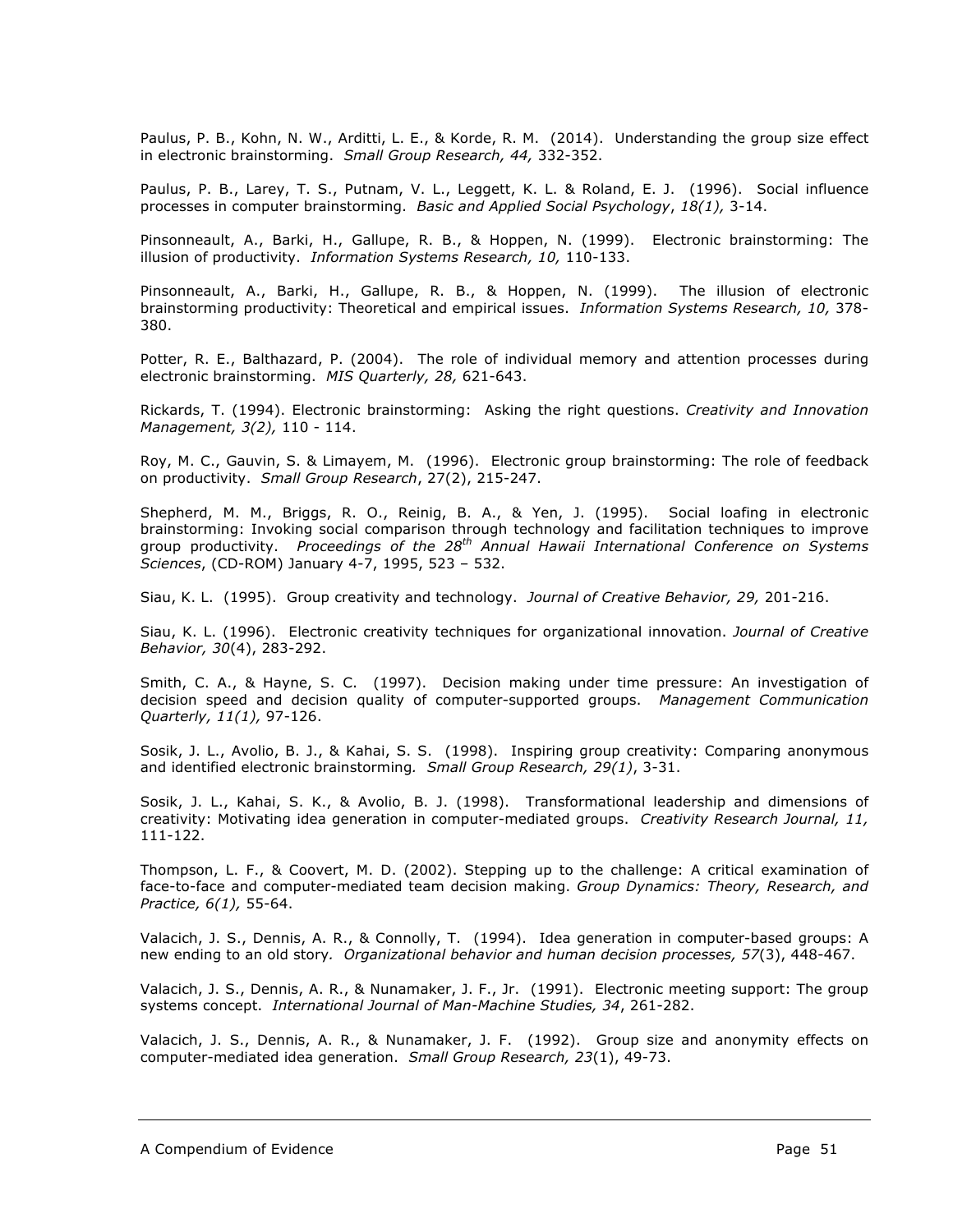Valacich, J. S., Jung, J. H., & Looney, C. A. (2006). The effects of individual cognitive ability and idea stimulation on idea-generation performance. *Group Dynamics: Theory, Research, and Practice, 10,* 1- 15.

### **Extended Effort**

An area of interest within brainstorming is what it takes to increase the productivity of a session. One key concept is that of managing the energy during ideation to push for even greater quantity. The following studies provide insight into this area.

Basadur, M., & Thompson, R. (1986). Usefulness of the ideation principle of extended effort in real world professional and managerial creative problem solving. *Journal of Creative Behavior, 20*(1), 23- 34.

Gerlach, V. S., Schutz, R. E., Baker, R. L., & Mazer, G. E. (1964). Effects of variations in test directions on originality response*. Journal of Educational Psychology, 55*, 79-83.

Parnes, S. J. (1961). Effects of extended effort in creative problem solving*. Journal of Educational Psychology, 52*(3), 117-122.

Paulus, P. B., & Dzindolet, M. T. (1993). Social influence processes in group brainstorming. *Journal of Personality and Social Psychology, 64,* 575-586.

#### **Individual versus Group**

A major area of interest within the domain of brainstorming research is the influence of groups and individuals. There is a growing empirical literature that is helping to answer the question whether groups or individuals are more productive when generating options.

Bartunek, J. M. & Murninghan, J. K. (1984). The nominal group technique: Expanding the basic procedure and underlying assumptions. *Group & Organization Studies*, *9*(3), 417-432.

Brophy, D. R. (1998). Understanding, measuring, and enhancing individual creative problem-solving efforts. *Creativity Research Journal, 11*, 123-150.

Brophy, D. R. (1998). Understanding, measuring, and enhancing collective creative problem-solving efforts. *Creativity Research Journal, 11*, 199-229.

Campbell, J. P. (1968). Individual versus group problem solving in an industrial sample. *Journal of Applied Psychology, 52*(3), 205-210.

Dunnette, M. D., Campbell, J. P., & Jaastad, K. (1963). The effect of group participation on brainstorming effectiveness for two industrial samples. *Journal of Applied Psychology*, *47*(1), 30-37.

Fiore, S. M., & Schooler, J. W. (2001). Convergent or divergent problem space search: The effect of problem structure on group versus individual problem solving. *Proceedings of the Human Factors and Ergonomics Society Annual Meeting, 45,* 483-487.

Forsyth, D. F. (2000). One hundred years of group research: Introduction to the special issue. *Group Dynamics: Theory, Research, and Practice, 4(1),* 3-6.

Furnham, A. F. (2002). Brainstorming and the myth of idea generation in groups. In E. Biech (Ed.), *The 2002 annual: Volume 2 consulting* (pp. 159-171). San Francisco, Jossey-Bass/Pfeiffer.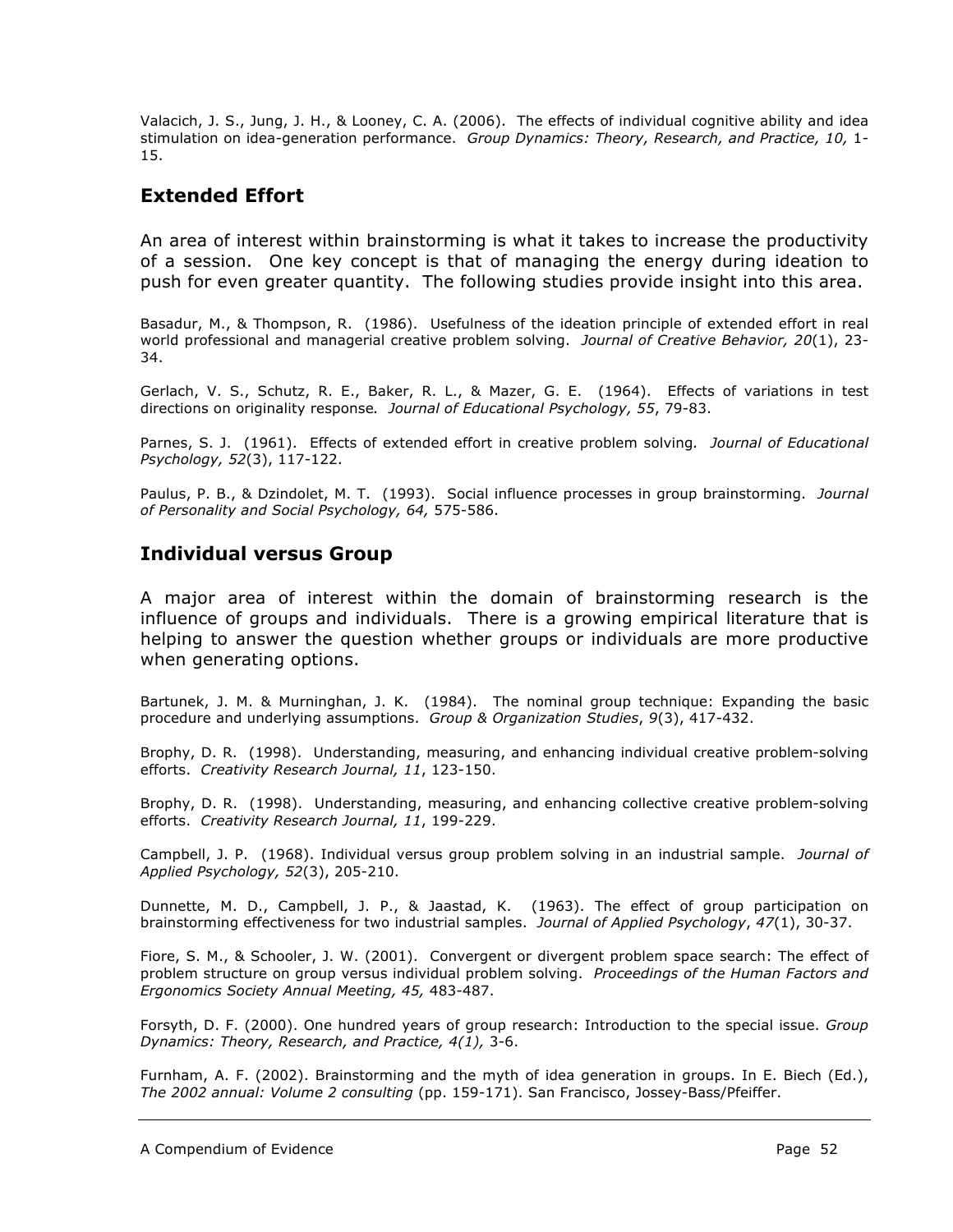Goncalo, J. A., & Staw, B. M. (2006). Individualism-collectivism and group creativity. *Organizational Behavior and Decision Processes, 100,* 96-109

Graham, W. K. (1977). Acceptance of ideas generated through individual and group brainstorming. *Journal of Social Psychology, 101*, 231-234.

Graham, W. K., & Dillion, P. C. (1974). Creative super groups: Group performance as a function of individual performance on brainstorming tasks. *Journal of Social Psychology, 93*, 101-105.

Green, T. B. (1975). An empirical analysis of nominal and interacting groups. *Academy of Management Journal, 18*(1), 63-73.

Hall, E. J., Mouton, J. S., & Blake, R. R. (1963). Group problem solving effectiveness under conditions of pooling vs. interaction. *Journal of Social Psychology, 59,* 147-157.

Harari, O., & Graham, W. K. (1975). Tasks and task consequences as factors in individual and group brainstorming. *Journal of Social Psychology, 95*, 61-65.

Hegedus, D. M., & Rasmussen, R.V. (1986). Task effectiveness and interaction process of a modified nominal group technique in solving an evaluation problem. *Journal of Management, 12(4),* 545-560.

Hill, G. W. (1982). Group versus individual performance: Are N+1 heads better than one? *Psychological Bulletin, 91,* 517-539.

Kerr, N. L., & Tindale, R. S. (2004). Group Performance and Decision Making. *Annual Reviews Psychology, 55*, 623-655.

Larey, T. S., & Paulus, P. B. (1999). Group preference and convergent tendencies in small groups: A content analysis of group brainstorming performance. *Creativity Research Journal, 12(3),* 175-184.

Mumford, M. D., Feldman, J. M., Hein, M. B., & Nagro, D. J. (2001). Tradeoffs between ideas and structure: Individual versus group performance in creative problem solving. *Journal of Creative Behavior, 35,* 1-23.

Nagasundaram, M., & Dennis, A. R. (1993). When a group is not a group: The cognitive foundation of group idea generation. *Small Group Research, 24,* 463-489.

Putnam, L.L., & Stohl, C. (1996). Bona fide groups: an alternative perspective for communication and small group decision-making. In R. Y. Hirokawa, & M. S. Poole, (Eds.), *Communication and group decision-making (2nd ed),* (pp. 147-178)*.* Thousand Oaks, CA: SAGE Publications.

Rietzschel, E. F., Nijstad, B. A., & Stroebe, W. (2006). Productivity is not enough: A comparison of interactive and nominal brainstorming groups on idea generation and selection. *Journal of Experimental Social psychology, 42,* 244-251.

Rotter, G. S., & Portugal, S. M. (1969). Group and individual effects in problem solving. *Journal of Applied Psychology, 53*(4), 338-341.

Shaw, G. J. (1998). User satisfaction in group support systems research: A meta-analysis of experimental results. . *Proceedings of the 28th Annual Hawaii International Conference on Systems Sciences*, (CD-ROM) January 4-7, 1998, 10 pages.

Street, W. R. (1974). Brainstorming by individuals, co-acting and interacting groups. *Journal of Applied Psychology, 59*(4), 433-436.

Sundstrom, E., McIntyre, M., Halfhill, T., & Richards, H. (2000). Work groups: From the Hawthorne studies to work teams of the 1990s and beyond. *Group Dynamics: Theory, Research, and Practice, 4*(1), 44-67.

A Compendium of Evidence **Page 1986** and the Page 53 and the Page 53 and the Page 53 and the Page 53 and the Page 53 and the Page 1986 and the Page 1986 and the Page 1986 and the Page 1986 and the Page 1986 and the Page 19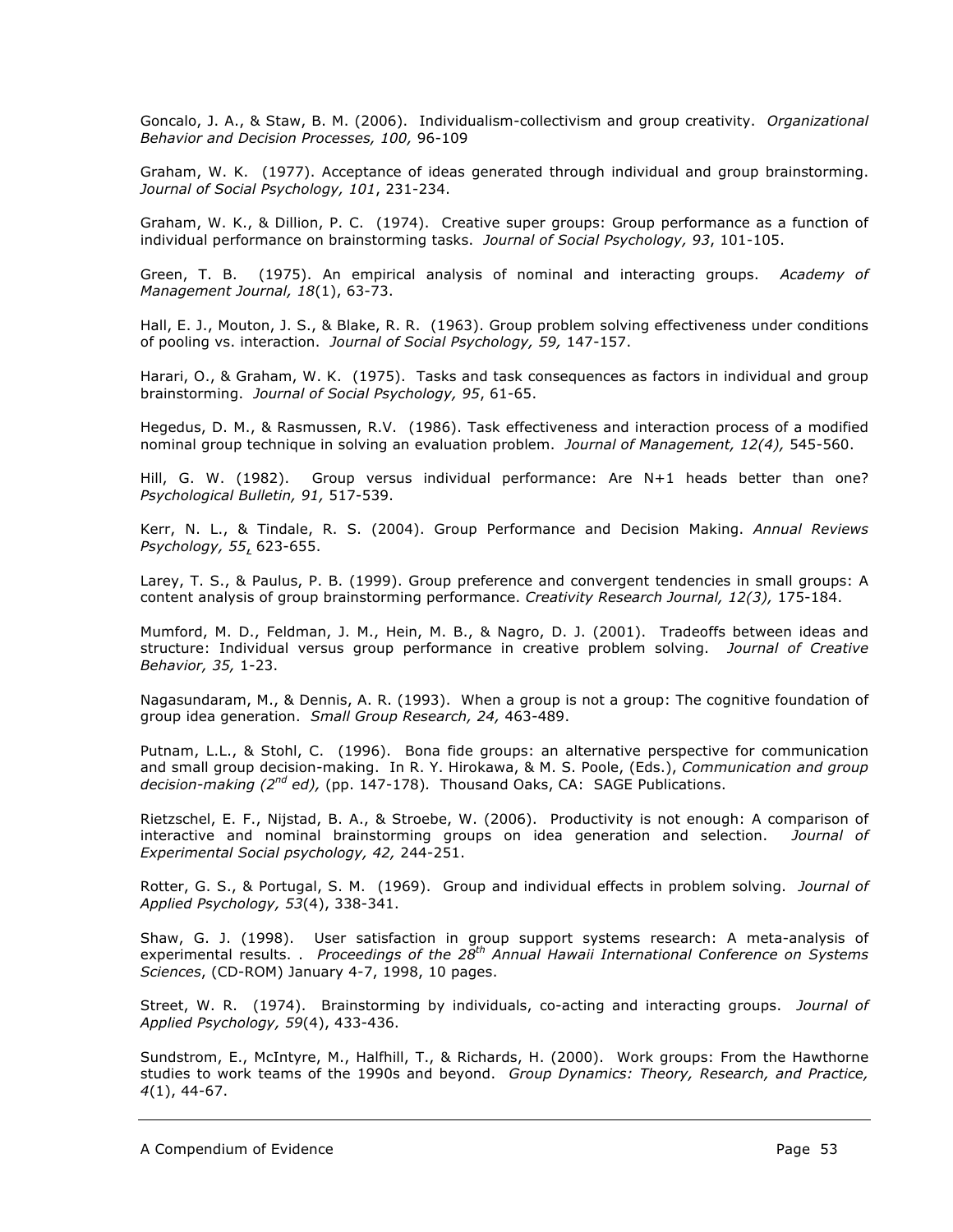Taggar, S. (2001). Group composition, creative synergy, and group performance. *Journal of Creative Behavior, 35,* 261-286.

Taylor, D. W., Berry, P. C., & Block, C. H. (1958). Does group participation when using brainstorming facilitate or inhibit creative thinking? *Administrative Science Quarterly, 6*, 22-47.

Triandis, H. C., Bass, A. R., Ewen, R. B., & Mikesell, E. H. (1963). Team creativity as a function of the creativity of the members. *Journal of Applied Psychology, 47*(2), 104-110.

Van de Ven, A. H., & Delbecq, A. L. (1971). Nominal versus interacting group processes for committee decision-making effectiveness*. Academy of Management Journal, 14*(2), 203-212.

Yip, W. K., Chow, C. M., Cheng, K. W., Cheuk, C. P., & McBride-Chang, C. (2007). Individual contribution in brainstorming: Does group composition make a difference? *Korean Journal of Thinking and Problem Solving, 17,* 77-84.

#### **Literature Reviews**

There are also separate studies that provide reviews of previous research studies and point out trends and key issues.

Beaton, E. M. (1990). *A critical review and analysis of empirical brainstorming research*. Unpublished master's project, Buffalo State College, Buffalo, NY.

Bouchard, T. J., Jr. (1971). Whatever happened to brainstorming? *Journal of Creative Behavior,* 5 (3), 182-189.

Diehl, M., & Stroebe, W. (1987). Productivity loss in brainstorming groups: Toward the solution of a riddle. *Journal of Personality and Social Psychology, 53*(3), 497-509.

Goldenberg, J., Lehmann, D. R., & Mazursky, D. (2001). The idea itself and the circumstances of its emergence as predictors of new product success. *Management Science, 47,* 69-84.

Herring, S. R., Jones, B. R., & Bailey, B. P. (2009). Idea generation techniques among creative professionals. *Proceedings of the 42nd Annual Hawaii International Conference on Systems Sciences*, (CD-ROM) January 4-7, 2009, 10 pages.

Isaksen, S. G. (1998). *A review of brainstorming research: Six critical issues for inquiry*. Creativity Research Unit Monograph (#302). Buffalo, NY: Creative Problem Solving Group - Buffalo.

Isaksen, S. G. & Gaulin, J. P. (2005). A re-examination of brainstorming research: Implications for research and practice. *The Gifted Child Quarterly*, 49, 315-329.

Jablin, F. M., & Siebold, D. R. (1978). Implications for problem solving groups of empirical research on "brainstorming": A critical review of the literature*. Southern Speech Communications Journal, 43*(4), 327-356.

Kalargiros, E. M., & Manning, M. R. (2015). Divergent thinking and brainstorming in perspective: Implications for organizational change and innovation. *Research in Organizational Change and Development, 21,* 293-327.

Lamm, H., & Trommsdorff, G. (1973). Group versus individual performance on tasks requiring ideation proficiency (brainstorming): A review*. European Journal of Social Psychology, 3*(4), 361-388.

Mullen, B., Johnson, C., & Salas, E. (1991). Productivity loss in brainstorming groups: A metaanalytic integration. *Basic and Applied Social Psychology, 12*(1), 3- 23.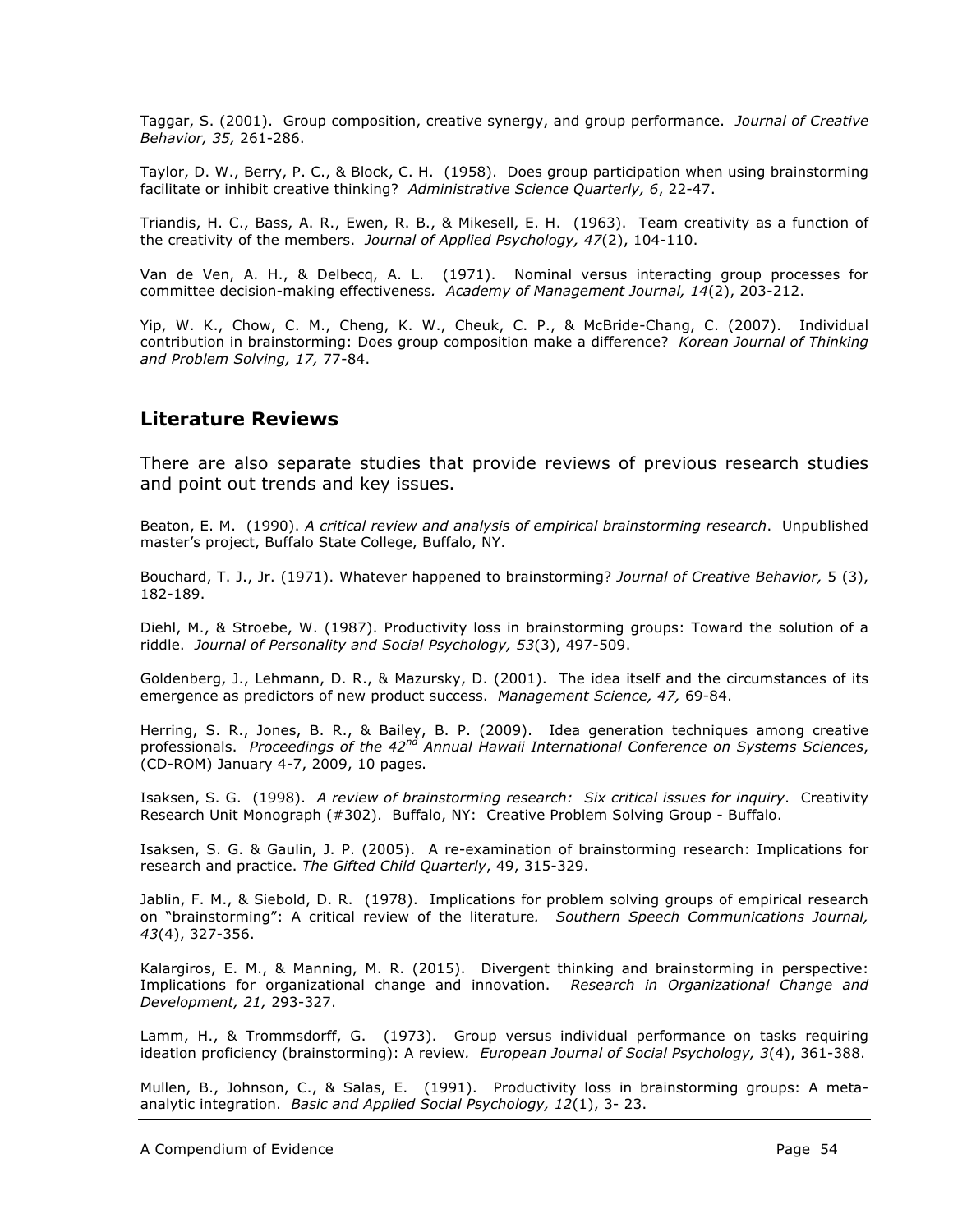Nunamaker, J. F., Briggs, R. O., Mittleman, D. D., Vogel, D. R. & Balthazard, P. A. (1997). Lessons from a dozen years of group support systems research: A discussion of lab and field findings. *Journal of Management Information Systems, 13*, 163-207.

Parnes, S. J. (1963). The deferment-of-judgment principle: A clarification of the literature. *Psychological Reports, 12*, 521-522.

Paulus, P. B. (2000). Groups, teams, and creativity: The creative potential of idea-generating groups. *Applied Psychology: An International Review, 49,* 237-262.

Paulus, P. B., & Brown, V. R. (2003). Enhancing ideational creativity in groups: Lessons from research on brainstorming. In P. B. Paulus, & B. A. Nijstad (Eds.), *Group creativity: Innovation through collaboration* (pp. 110-136). New York: Oxford University Press.

Rawlinson, J. G. (2000). *Introduction to creative thinking and brainstorming*. London, UK: British Institute Management Foundation.

Ruback, R. B., Dabbs, J. M., Jr., & Hopper, C. H. (1984). The process of brainstorming: An analysis with individual and group vocal parameters*. Journal of Personality and Social Psychology, 47*(3), 558- 567.

Stein, M. I. (1974). *Stimulating creativity* (see chapter 13 on brainstorming, pp. 25-141). NY: Academic Press.

Stroebe, W., & Diehl, M. (1991). You can't beat good experiments with correlational evidence: Mullen, Johnson, and Salas's meta-analytic misinterpretations. *Basic and Applied Social Psychology, 12*(1), 25-32.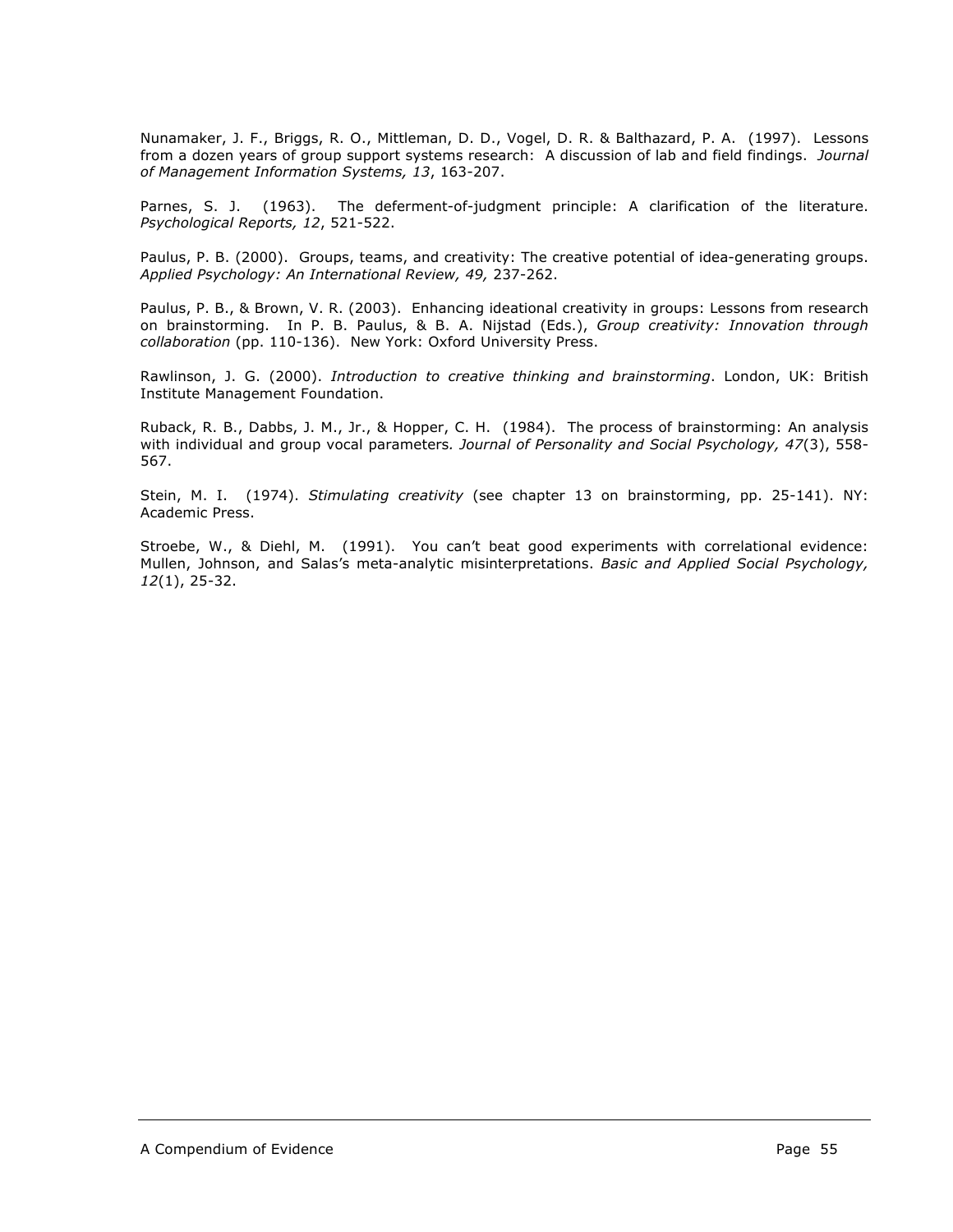### **5. There is evidence of course impact**

Beyond the foundational experimental evidence and the large accumulation of empirical research on brainstorming, there have been numerous efforts dedicated to explore and document the impact of specific courses on creativity and creative problem solving.

Anderson, R. C., & Anderson, R. M. (1963). Transfer of originality training. *Journal of Educational Psychology, 54, (6),* 300-304.

Baer, J. M. (1988). Long-term effects of creativity training with middle school students. *Journal of Early Adolescence, 8, (2),* 183-193.

Baer, J. (1996). The effects of task-specific divergent-thinking training. *Journal of Creative Behavior, 30*, 183-187.

Basadur, M. S. (1979). Training in creative problem solving: Effects on deferred judgment and problem finding and solving in an industrial research organization. *Dissertation Abstracts International, 40,* 5855B.

Basadur, M. S. (1982). Research in creative problem solving training in business and industry. In S. S. Gryskiewicz and J. T. Shields (Eds.), *Creativity Week IV, 1981 Proceedings* (pp. 40-59). Greensboro, NC Center for Creative Leadership.

Basadur, M. (1986, September). *Catalyzing inter-functional efforts to find and creatively solve important business problems*. Working Paper No. 261. McMaster University. Ontario, Canada

Basadur, M. S. (1987). Needed research in creativity for business and industrial applications. In S. G. Isaksen (Ed.), *Frontiers of Creativity Research: Beyond the basics* (pp. 390-416). Buffalo, NY: Bearly Limited.

Basadur, M. (1997). Organizational development interventions for enhancing creativity in the workplace. *Journal of Creative Behavior, 31*, 59-71.

Basadur, M. S., Graen, G. B., & Green, S. G. (1982). Training in creative problem solving: Effects in an industrial research organization. *Organizational Behavior and Human Performance, 30,* 41-70.

Basadur, M. S., Graen, G. B., & Scandura, T. A. (1986). Training effects on attitudes toward divergent thinking among manufacturing engineers*. Journal of Applied Psychology, 71*, 612-617.

Basadur, M. S., Pringle, P., Speranzini, G., & Bacot, M. (2000). Collaborative problem solving through creativity in problem definition: Expanding the pie. *Creativity and Innovation Management, 9,* 54-76.

Basadur, M. S., & Thompson, R. (1986). Usefulness of the ideation principle of extended effort in real world professional and managerial creative problem solving. *Journal of Creative Behavior, 20, (1),* 23- 34.

Basadur, M. S., Wakabayashi, M., & Takai, J. (1992). Training effects on the divergent thinking attitudes of Japanese managers*. International Journal of Intercultural Relations, 16, (3),* 329-345.

Beleff, N. (1968). *An experiment to increase ideational fluency gain scores of ninth grade students through brainstorming and questioning methods, developmental exercises, and social studies content.* Unpublished master's thesis. Indiana University.

Biles, B. R. (1976). CPS training for graduate and professional students. *Dissertation Abstracts International, 37,* 4220A.

A Compendium of Evidence **Page 19th** Competition and A Competition **Page 56**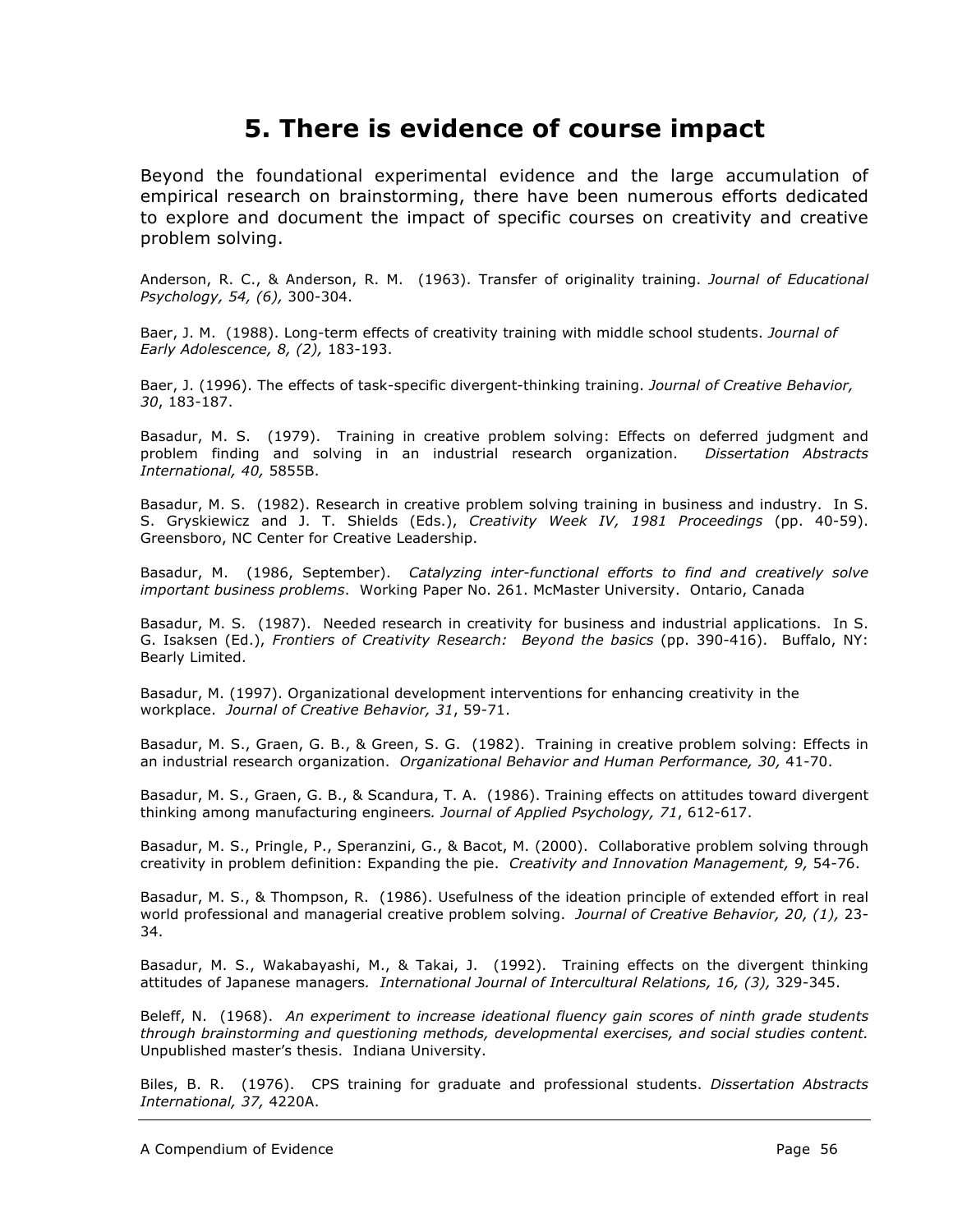Blocker, L. P. (1971). *Effect of in-service training for teachers on the creative production of students.* Unpublished master's thesis, United States International University.

Bott, N., Quintin, E. Saggar, M., Kienitz, E., Royalty, A., Hong, D., Liu, N., Chien, Y., Hawthorne, G., & Reiss, A. L. (2014). Creativity training enhances goal-directed attention and information processing. *Thinking Skills and Creativity, 13,* 120-128.

Buckeye, D. A. (1968). *The effects of a creative classroom environment on the creative ability of prospective elementary mathematics teachers.* Unpublished master's thesis, Indiana University.

Buijs, J., & Nauta, K. (1991). Creativity training at the Delft school of industrial design engineering. In T. Rickards, P. Colemont, P. Grøholt, M. Parker & H. Smeekes (Eds.)*, Creativity and Innovation: Learning from practice* (pp. 249-252). Delft, The Netherlands: Innovation Consulting Group - TNO.

Burroughs, J. E., Dahl, D. W., Moreau, P., Chattopadhyyay, A., & Gorn, G. J. (2011). Facilitating and rewarding creativity during new product development. *Journal of Marketing, 75,* 53-67.

Callahan, C., & Renzulli, J. (1974). Development and evaluation of a creativity training program. *Exceptional Children, 41,* 44-45.

Chen, S. (1993). The effects of creative problem solving training courses on verbal creative thinking, science ability, and science-related attitudes of senior high school students. *Chinese Journal of Psychology, 35, (1),* 33-42.

Chislett, L. M. (1994). Integrating the CPS and School-wide Enrichment Models to enhance creative productivity. *Roeper Review, 17*, 4-7.

Clinton, B. J., & Torrance, E. P. (1986). S.E.A.M.: A training program for developing problem identification skills. *Journal of Creative Behavior, 20*, 77-80.

Cohn, C. M. G. (1984)*. Creativity training effectiveness: A research synthesis*. Unpublished doctoral dissertation (University Microfilms No. DA8424639), Arizona State University, Tucson, AZ.

Cramond, B., Martin, C. E., & Shaw, E. L. (1988, April). *An investigation of the application of training in creative problem solving to content area problems.* Paper presented at the annual meeting of the American Educational Research Association, New Orleans, LA.

Cramond, B., Martin, C. E., & Shaw, E. L. (1990). Generalizability of creative problem solving procedures to real-life problems*. Journal for the Education of the Gifted*, 13(2), 141-155.

Cramond, B. L., Shaw, E. L., & Martin, C. E. (1987, April). *An investigation of the application of training in creative problem solving to scientific problems.* Paper presented at the meeting of the National Association for Research in Science Teaching, Washington, DC.

Cunningham, J. B., & MacGregor, J. N. (2008). Training insightful problem solving: Effects of realistic and puzzle like contexts. *Creativity Research Journal, 20,* 291-296.

Curry, J. A. (1985). *A study to evaluate the effects of using the creative problem solving process in conjunction with the training model of the National/State Leadership Training Institute on the Gifted and the Talented.* Unpublished doctoral dissertation. University of Georgia, Athens, GA.

DiClaudio, J. (1991). Praise, praise and more praise: Designing a creative environment in a health care setting*. Leadership and Organization Development Journal*, *12*, 28-31.

Ellspermann, S. J., Evans, G. W., & Basadur, M. (2007). The impact of training on the formulation of ill-structured problems. *Omega – The International Journal of Management Science, 35,* 221-236.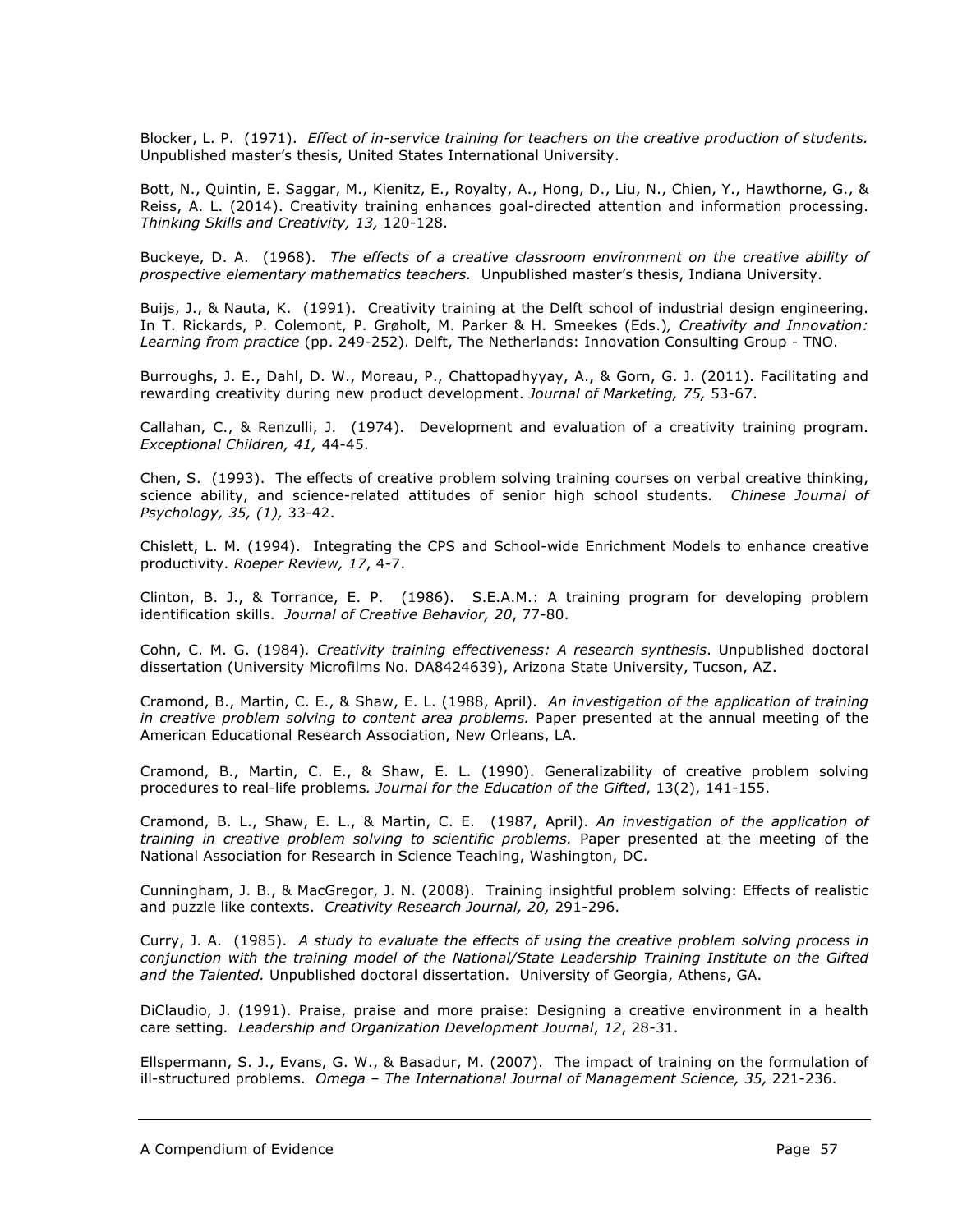Firestien, R. L., & McCowan, R. J. (1992). Effects of creative problem solving training on quality of ideas generated in small groups: A working paper. In L. Novelli (Ed.), *Collected research papers from the 1992 International Creativity and Networking Conference* (pp. 44-51). Greensboro, NC: Center for Creative Leadership.

Fleith, D., Renzulli, J., & Westberg, K. L. (2002). Effects of a creativity training program on divergent thinking abilities and self-concept in monolingual and bilingual classrooms. *Creativity Research Journal, 14,* 373-386.

Fontenot, N. A. (1993). Effects of training in creativity and creative problem finding upon business people. *Journal of Social Psychology, 133, 1*, 11-22.

Freeman, T., Wolfe, P., Littlejohn, J., and Mayfield, N. (2001) *Creative Problem solving leads to student success.* Paper prepared by Indiana CPS Initiative, Blumberg Center, Indiana State University, Terre Haute, IN.

Gelman, M. (1976). *An investigation of the effectiveness of a creativity enhancement program*. Unpublished master's thesis. Temple University.

Glenn, R. E. (1997, February). SCAMPER for student creativity. *The Education Digest*, 62, 67-68.

Golovin, R. W. (1993*). Creativity enhancement as a function of classroom structure: Cooperative learning vs. the traditional classroom.* Paper presented at the meeting of the Mid-South Educational Research Association, New Orleans, LA.

Gundry, L. K., Ofstein, L. F., & Kickul, J. R. (2014). Seeing around corners: How creativity skills in entrepreneurship education influences innovation in business. *The International Journal of Management Education, 12,* 529-538.

Haley, G. L. (1984). Creative response styles: The effects of socioeconomic status and problemsolving training. *Journal of Creative Behavior, 18*, 25-40.

Hequet, M. (1992, February). Creativity training gets creative. *Training*, 41-46.

Hester, K. S., Robledo, I. C., Barrett, J. D., Peterson, D. R., Hougen, D. P., Day, E. A., & Mumford, M. D. (2012). Causal analysis to enhance creative problem solving: Performance and effects on mental models. *Creativity Research Journal, 24,* 113-133.

Huang, Tse-Yang (2005). *Fostering creativity: a meta-analytic inquiry into the variability of effects.* Doctoral dissertation, Texas A&M University. Texas A&M University.

Kabanoff, B., & Bottger, P. (1991). Effectiveness of creativity training and its relation to selected personality factors. *Journal of Organizational Behavior, 15*, 235-248.

Karpova, E., Marcketti, S. B., & Barker, J. (2011). The efficacy of teaching creativity: Assessment of student creative thinking before and after exercises. *Clothing and Textiles Research Journal, 29,* 52- 66.

Khatena, J. (1969*). The training of creative thinking strategies and its effects on originality*. Unpublished master's thesis. University of Georgia.

Kienitz, E., Quintin, E., Saggar, M., Bott, N. T., Royalty, A., Hong, D., Liu, N., Chien, Y., Hawthorne, G., & Reiss, A. L. (2014). Targeted intervention to increase creative capacity and performance: A randomized controlled pilot study. *Thinking Skills and Creativity, 13,* 57-66.

Klau, E. (1981). The effects of a 3-day workshop in creative problem solving on selected aspects of problem-solving ability in graduate students of social work*. Dissertation Abstracts International, 42,* 1796A.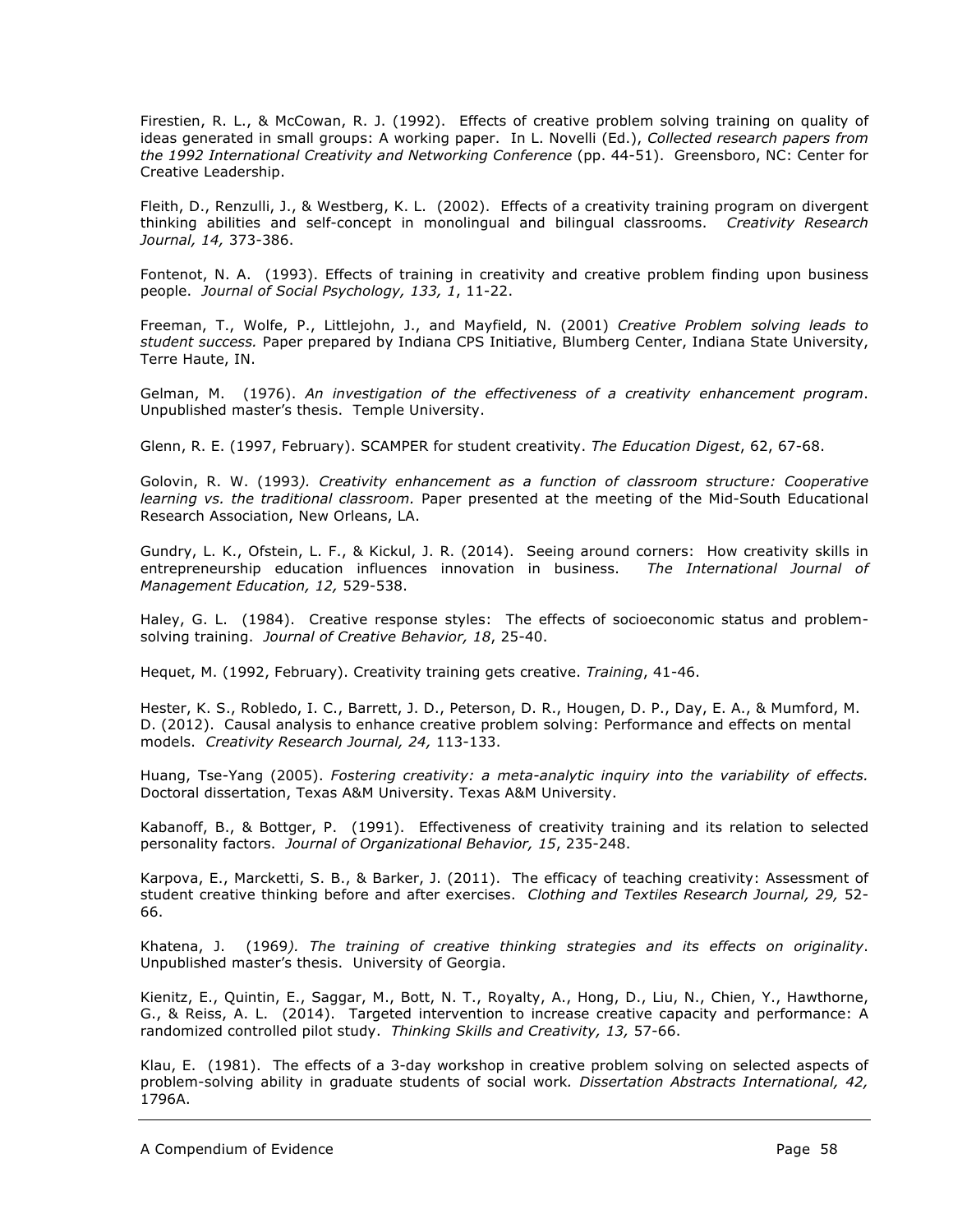Kowaltowski, D. C., Bianchi, G., & Teixeira de Paiva, V. (2010). Methods that may stimulate creativity and their use in architectural design education. *International Journal of Technology and Design Education, 20,* 453-476.

Kramer, D. E., & Bayern, C. D. (1984). The effects of behavioral strategies on creativity training. *Journal of Creative Behavior, 18*, 23-24.

Larach, D. U., & Cabra, J. F. (2010). Creative problem solving in second life: An action research study. *Creativity and Innovation Management, 19,* 167-179.

Leopold, W. D. (1973). *Creativity and education: Some theories and procedures to enhance the development of creativity within a classroom setting*. Unpublished master's thesis. University of Massachusetts.

Lee, Y. J., Bain, S. K., & McCallum, R. S. (2007). Improving creative problem solving in a sample of Third Culture kids. *School Psychology International, 28,* 449-463.

Livingston, L. (2010). Teaching creativity in higher education. *Arts Education Policy Review, 111,* 59- 62.

Ma, H-H. (2006). A synthetic analysis of the effectiveness of single components and packages in creativity training programs. *Creativity Research Journal, 18,* 435-446.

Maltzman, I. (1960). On the training of originality. *Psychological Review, 67(4),* 229-242.

Maltzman, I., Bogartz, W., & Berger, L. (1958). A procedure for increasing word association originality and its transfer effects. *Journal of Experimental Psychology, 56*, 392-398.

Mathisen, G. O., & Bronnick, K. S. (2009). Creative self-efficacy: An intervention study. *International Journal of Educational Research, 48,* 21-29.

McDonald-Schwartz, L. (1991). *A preliminary experimental evaluation of creative problem solving curriculum resources*. Unpublished master's project. Center for Studies in Creativity, State University College at Buffalo.

Michell, P. C. (1987). Creativity training: Developing the agency-client interface. *European Journal of Marketing, 21*, 44-56.

Moore, J. G., Weare, J. L., Woodall, F. E., & Leonard, R. L. (1987). Training for thinking skills in relation to two cognitive measures*. Journal of Research and Development in Education, 20,* 59-65.

Puccio, G. J., Firestien, R. L., Coyle, C., & Masucci, C. (2006). A review of the effectiveness of CPS training: A focus on workplace issues. *Creativity and Innovation Management, 15,* 19-33.

Renner, V., & Renner, J. C. (1971). Effects of a creativity training program on stimulus preferences*. Perceptual and Motor Skills, 33*, 872-874.

Runco, M. A., & Basadur, M. (1993). Assessing ideational and evaluative skills and creative styles and attitudes. *Creativity and Innovation Management, 2*, 166-173.

Ryan, E. G., & Torrance, E. P. (1967). Training in elaboration*. The Journal of Reading, 11*, 27-32.

Sanfilippo, J. A. (1992). *An assessment: Models of teaching and creative problem-solving style*. Unpublished doctoral dissertation (Microfilms order No. DA9322942), West Virginia University.

Schack, G. D. (1993). Effects of a creative problem-solving curriculum on students of varying ability levels. *Gifted Child Quarterly, 37, (1),* 32-38.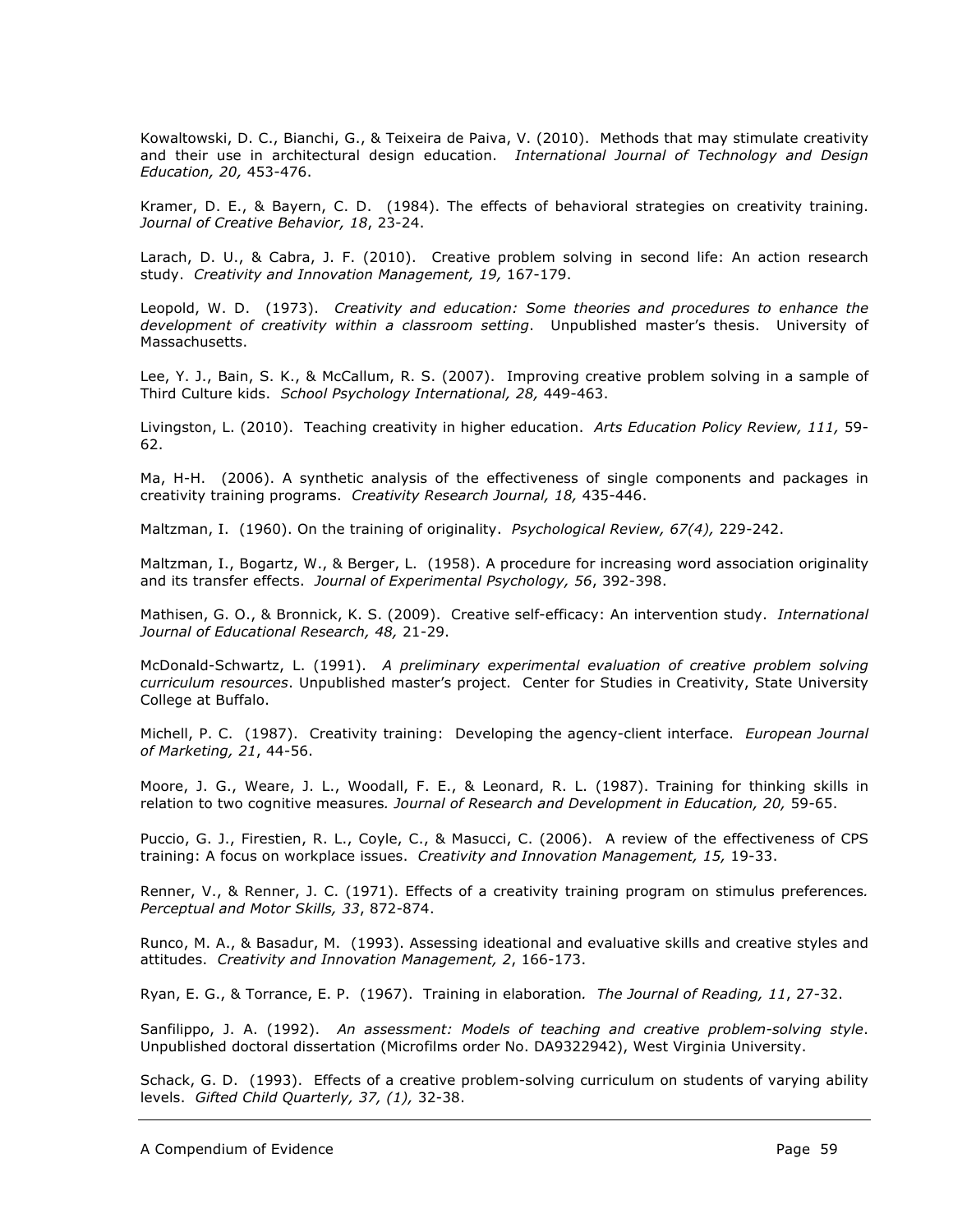Schoenfeld, A. H. (1980). Teaching problem-solving skills*. American Mathematical Monthly, 87 (10),* 794-805.

Scott, G.M., Leritz, L.E. and Mumford, M.D. (2004). The effectiveness of creativity training: A metaanalysis. *Creativity Research Journal*, 16, 361–88.

Scott, G.M., Leritz, L.E. and Mumford, M.D. (2004). Types of creativity training: Approaches and their effectiveness. *The Journal of Creative Behavior*, 38,149–79.

Shivley, J. E., Feldhusen, J. F., & Treffinger, D. J. (1967). Developing creativity and related attitudes. *The Journal of Experimental Education, 41 (2),* 63 - 69.

Tan-Willman, C. (1980). Fostering creativity and its effect on moral reasoning of prospective teachers. *Journal of Creative Behavior, 14 (4),* 258-263.

Torrance, E. P. (1972). Can we teach children to think creatively*? Journal of Creative Behavior, 6, (2),* 114-143.

Torrance, E. P. (1986). Teaching creative and gifted learners. In M. C. Wittrock (Ed.), *Handbook of Research on Teaching* (pp. 630-647). New York: MacMillan Publishing Company.

Torrance, E. P. (1987). Teaching for creativity: Can we teach children to think creatively? In S. G. Isaksen (Ed.)*, Frontiers of Creativity Research: Beyond the basics* (189-204). Buffalo, NY: Bearly Limited.

Torrance, E. P. (1987). Teaching for creativity: Recent trends in teaching children and adults to think creatively. In S. G. Isaksen (Ed.)*, Frontiers of Creativity Research: Beyond the basics* (204-215). Buffalo, NY: Bearly Limited.

Torrance, E. P., & Presbury, J. (1984). The criteria of success used in 242 recent experimental studies of creativity*. The Creative Child and Adult Quarterly, 9, (4),* 238-243.

Treffinger, D. J. & Ripple, R. E. (1970). The effect of programmed instructions on creative problem solving and attitudes. *Irish Journal of Education, 4,* 47-59.

Treffinger, D. J. & Speedie, S. M., & Brunner, W. D. (1974). Improving children's creative problem solving ability: The Purdue creativity project. *Journal of Creative Behavior, 8,* 20-30.

Tweet, C. C. (1980). *Effects of the implementation of creativity training in the elementary school social studies curriculum*. Unpublished master's thesis. Montana State University.

Wallgren, M. K. (1998). Reported practices of creative problem solving facilitators. *Journal of Creative Behavior, 32,* 134-148.

Wang, C. W., & Horng, R. Y. (2002). The effects of creative problem solving training on creativity, cognitive type and R&D performance. *R&D Management, 32,* 25-45.

Wang, C. W., Horng, R. Y., Hung, S. C., & Huang, Y. C. (2004). The effects of creative problem solving training on cognitive processes in managerial problem solving. *Problems and Perspectives in Management, 1,* 101-114.

Waterstreet, M. A. (1977). *The effects of amount and spacing of creativity training sessions on immediate and enduring gains in the creative production of third grade children*. Unpublished master's thesis. University of Georgia.

Williams, R. E. (1977). Programmed instruction for creativity. *Programmed Learning and Educational Technology, 14,* 50-64.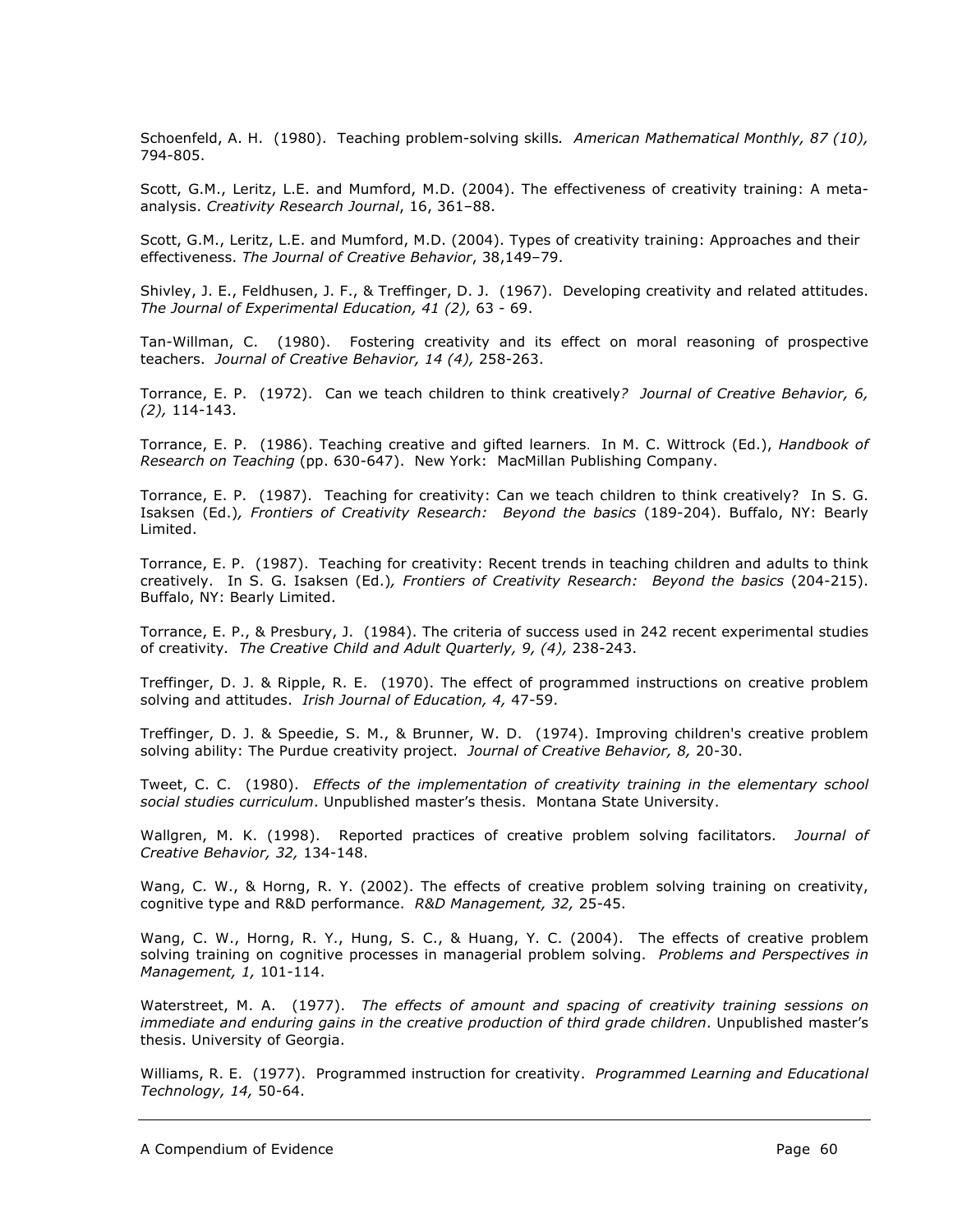Wilson, A. E. (1972). *A study of the effects of pre-service creativity training on creative abilities and perceptions of prospective teachers and their pupils.* Unpublished masters thesis. West Virginia University.

Zelina, M. (1982). Pupils' creativity development program: Construction and results. *Ceskoslovenska-Psychologie, 26, (2),* 145-155.

Zelnick, J. (1972). *Effects of creativity training on reading performances of fourth-grade and fifthgrade children.* Unpublished master's thesis. Rutgers University.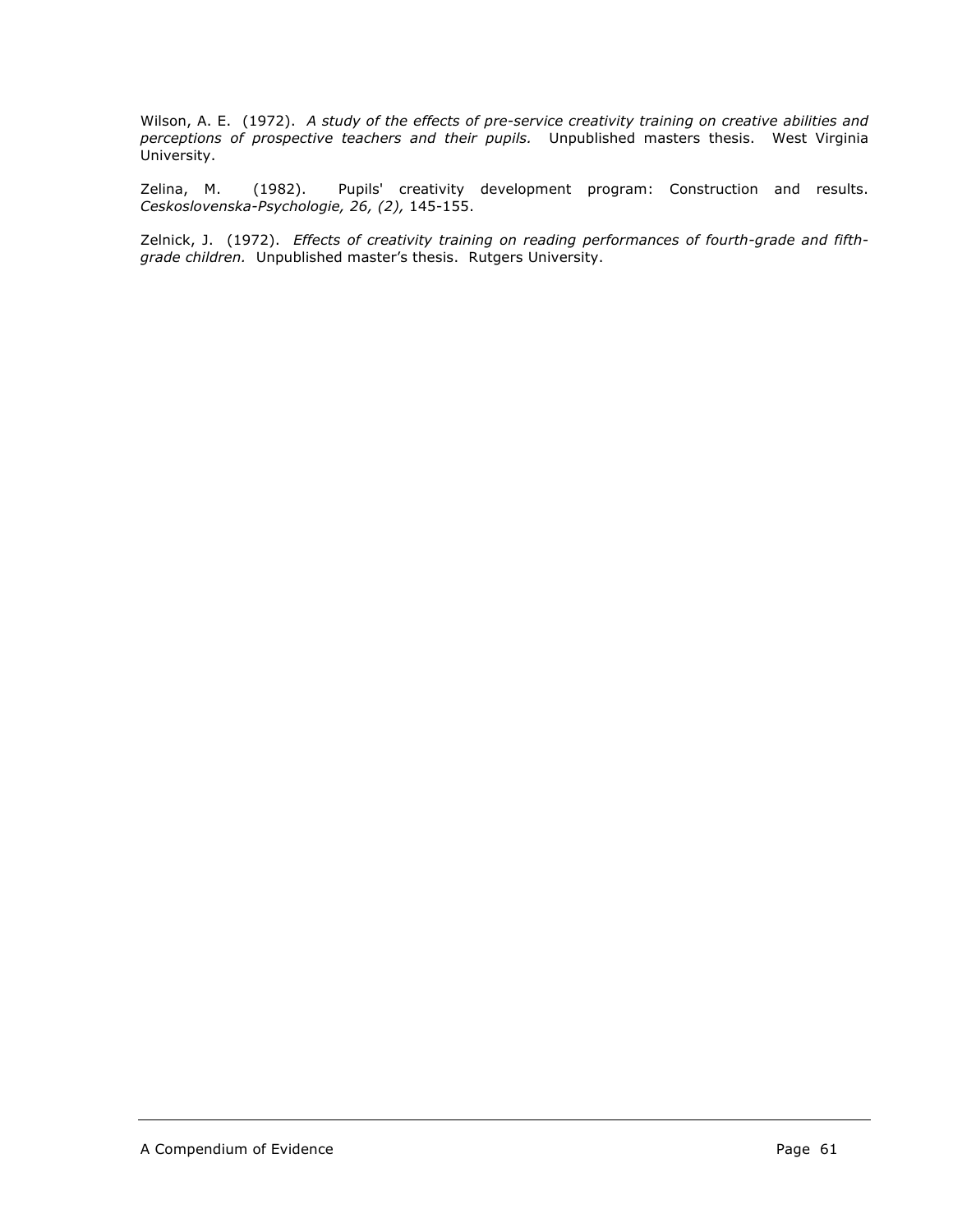## **6. CPS has been widely applied.**

It is certainly worthwhile to have large amounts of conceptual, theoretical and empirical support for the usefulness of CPS. Reflection, inquiry and theory are important, but so are application and practice (Argyris & Schön, 1996). The acid test of the worth of CPS is the extent to which it has been successfully applied. There is evidence that it has been taught and applied within a variety of special populations. Case study evidence is also available.

Argyris, C., & Schön, D. A. (1996). *Organizational learning II: Theory, method and practice*. Reading, MA: Addison-Wesley.

One of the ways to document the impact of CPS is to examine the extent to which it has applied in a variety of populations and settings. This is the issue of breadth of use. The following citations illustrate some of the various contexts within which CPS has been applied.

Alencar, E., Feldhusem J. F., & Widlak, F. W. (1976). Creativity training in elementary schools in Brazil. *Journal of Experimental Education, 44,* 23-27.

Avarello, L. L. (1993). *An exploratory study to determine the impact of a Creative Studies course on at-risk students*. Unpublished master's project. Center for Studies in Creativity, State University College at Buffalo.

Barnes, S. J. (1997*). Creativity in the workplace: The creativity professional's perspective.* Unpublished doctoral dissertation. The University of Nebraska.

Basadur, M. (1993). Impacts and outcomes of creativity in organizational settings. In S. G. Isaksen, et. al. (Eds.), Nurturing and developing creativity: The emergence of a discipline (pp. 278-313). Norwood, New Jersey: ABLEX.

Basadur, M. S., & Paton, B. R. (1993). Using creativity to boost profits in recessionary times. *Industrial Management, 35*, 14-19.

Basadur, M. S., Pringle, P., & Kirkland, D. (2002). Crossing cultures: Training effects on the divergent thinking attitudes of Spanish-speaking South American managers. *Creativity Research Journal, 14,* 395-408.

Basadur, M. S., Pringle, P., Speranzini, G., & Bacot, M. (2000). Collaborative problem solving through creativity in problem definition: Expanding the pie. *Creativity and Innovation Management, 9,* 54-76.

Bruce, B. (1991)*. Impact of creative problem solving training on management behavior*. Unpublished master's project. Center for Studies in Creativity, State University College at Buffalo.

Buddle, B. (2003, May). *A process and tools that work for school intervention teams.* Paper presented at the Center for Creative Learning Networking Conference, Sarasota, FL.

Burstiner, I. (1973). Creativity training: Management tool for high school department chairmen. *Journal of Experimental Education, 41, 4*, 17-19.

Callahan, C. M. (1973). *The effects of the Connecticut Mark I Creativity Program on the creative thinking of sixth grade students*. Unpublished master's thesis. University of Connecticut, Storrs.

A Compendium of Evidence **Page 62**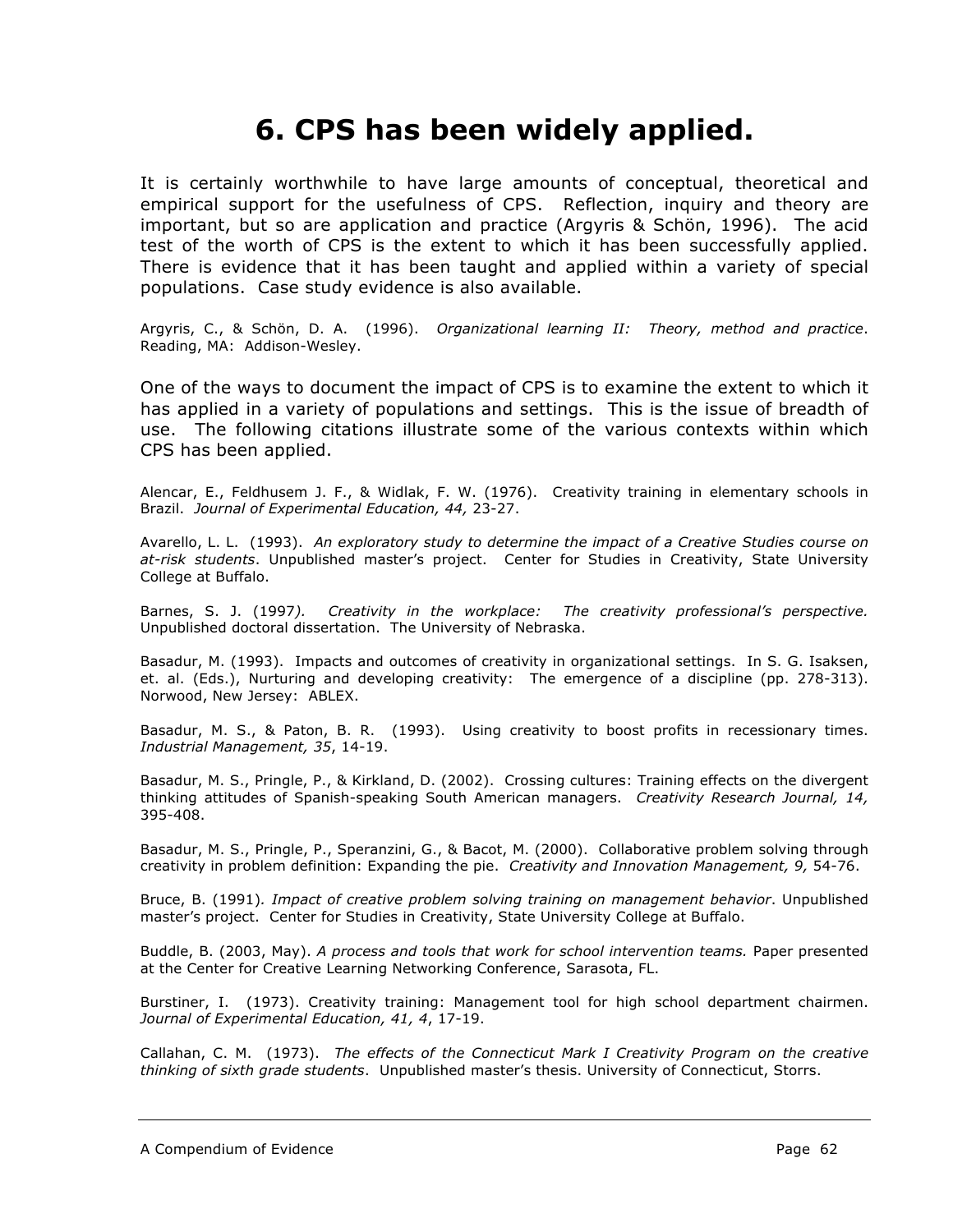Cartledge, C. J., & Krauser, E. L. (1963). Training first grade children in creative thinking under quantitative and qualitative motivation. *Journal of Educational Psychology, 54(6*), 295-299.

Clapham, M. M., & Schuster, D. H. (1992). Can engineering students be trained to think more creatively*? Journal of Creative Behavior, 26, (3),* 156-162.

Cohen, D., Whitmeyer, J. W., & Funk, W. H. (1960). Effects of group cohesiveness and training upon creative thinking. *Journal of Applied Psychology, 44, (5),* 319-322.

Connolly, C. P. (1970). *An experimental investigation of the application of empirical program development procedure to instructional television programs on creative problem solving*. Unpublished master's thesis. Ohio State University.

Cramond, B., Martin, C. E., & Shaw, E. L. (1990). Generalizability of creative problem solving procedures to real-life problems*. Journal for the Education of the Gifted, 13, (2),* 141-155.

Curran, J. M. (1983). *Effects of CPS training on LD student's creative thinking and self-concept scores*. Unpublished master's thesis. Center for Studies in Creativity, State University College at Buffalo.

Dineen, R., & Niu, W. (2008). The effectiveness of western creative teaching methods in China: An action research project. *Psychology of Aesthetics, Creativity, and the Arts, 2,* 42-52.

Elwell, P. A. (1986). *An analysis of the field testing of creative problem solving for teenagers using Torrance Tests*. Unpublished master's thesis. Center for Studies in Creativity, State University College at Buffalo.

Engelman, M. (1978*).* The response of older women to a creative problem solving program. *Dissertation Abstracts International, 38,* 7080A.

Engelman, M. (1977). *The response of older women to a creative problem solving program*. Unpublished doctoral dissertation (University Microfilms No. 7804854), University of Wisconsin-Madison, Madison, WI.

Engelman, M. (1981). The response of older women to a creative problem-solving program. *Educational Gerontology, 6*, 165-173.

Farrar, J. C. (1984). Effects of training in divergent thinking on learning mathematics by fourth grade children. (creativity, brainstorming, arithmetic). *Dissertation Abstracts International, 45,* 3351B.

Farrar, J. C. (1984). *Effects of training in divergent thinking on learning mathematics by fourth grade children*. Unpublished doctoral dissertation (University Microfilms No. DA8429002), North Carolina State University at Raleigh, Raleigh, N.C.

Fernald, L. W., & Nickolenko, P. (1993). The creative process: Its use and extent of formalization by corporations. *Journal of Creative Behavior, 27*, 214-220.

Flaherty, M. A. (1992). The effects of a holistic creativity program on the self-concept and creativity of third graders. *Journal of Creative Behavior, 26*, 165-171.

Fransen, W. J. (2003). *Process drama and Creative Problem Solving: An integrated approach.* Unpublished doctoral dissertation. Texas Tech University, Lubbock, Texas.

Heppner, P. P., & Reeder, B. L. (1984). Training in problem solving for residence hall staff: Who is most satisfied*. Journal of College Student Personnel, 25*, 357-360.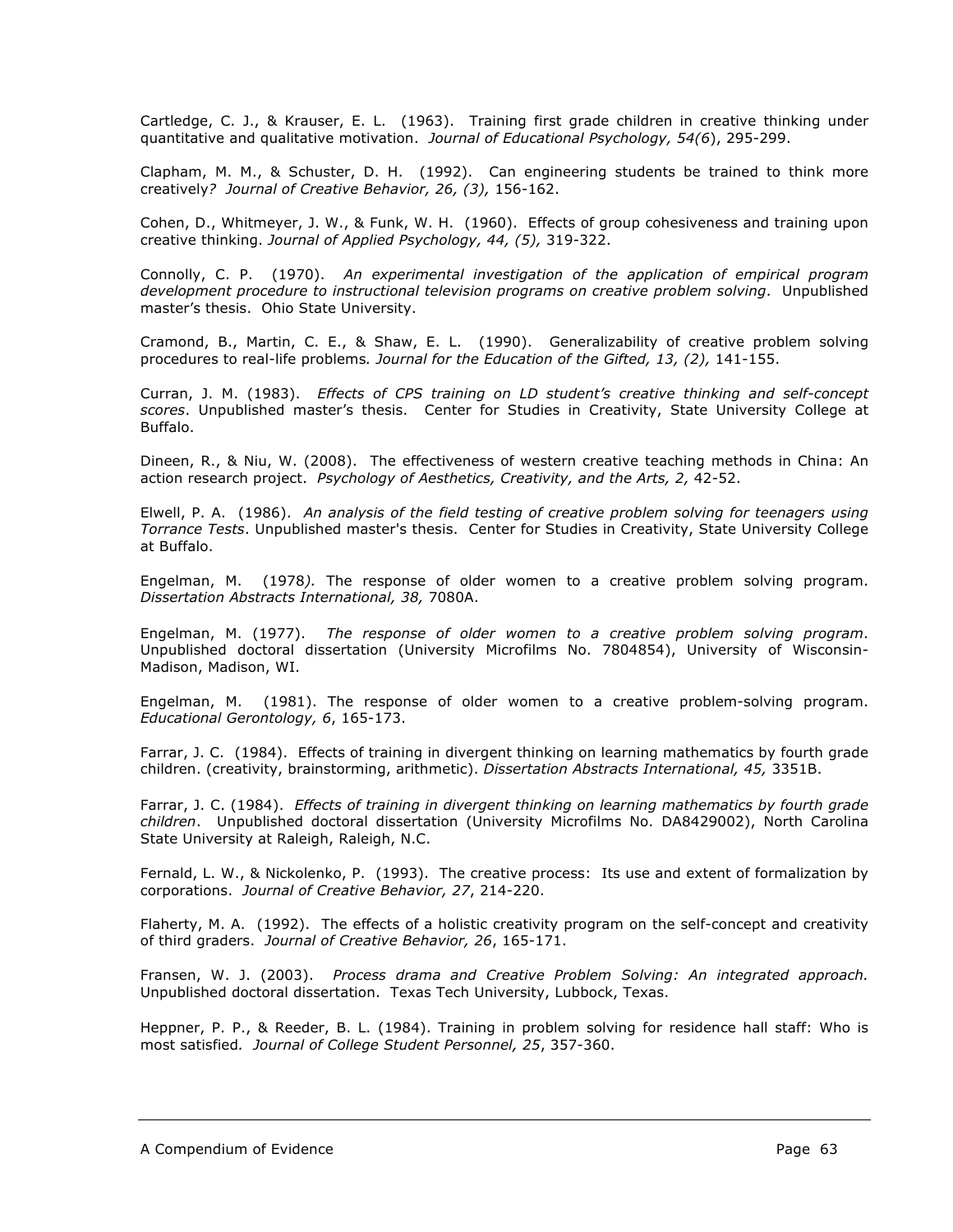Geschka, H. (1993). The development and assessment of creative thinking techniques: A German perspective. In S. G. Isaksen, M. C. Murdock, R. L. Firestien & D. J. Treffinger (Eds.), *Nurturing and developing creativity: The emergence of a discipline* (pp. 215-236). Norwood, NJ: Ablex.

Gheen, W. L. (1970). *The adequacy of certain creative class methodologies in selected Texas industrial arts teacher training institutions*. Unpublished master's thesis. Texas A & M University.

Gilbert, F. W., Prenshaw, P. J., & Ivy, T. T. (1996). Preliminary assessment of the effectiveness of creativity training in marketing. *Journal of Marketing Education, 18,* 46-56.

Guthart, P. (2008). *Designing and Delivering a workshop to introduce the Creative Problem Solving Process and Associated Divergent and Convergent Tools and Techniques to Middle School Children.* Unpublished Masters Project. Buffalo, NY: International Center for Studies in Creativity.

Hackley, C. & Kitchen, P. J. (1997). Creative problem solving as a technology of expert behavior within marketing management. *Creativity and Innovation Management, 6*, 45-59.

Heppner, P. P., Baumgardner, A. H., Larson, L. M., & Petti, R. E. (1983*). Problem solving training for college students with problem solving deficits.* Paper presented at the annual meeting of the American Psychological Association. Anaheim, CA.

Hewing, M. (2013). Merits of collaboration with potential and current users in creative problem solving. *International Journal of Innovation Management, 17,* 1-27. DOI: 10.1142/S1363919613400094

Huber, J. R., Treffinger, D. J., Tracy, D. B., & Rand, D. C. (1979). Self-instructional use of programmed creativity training materials with gifted and regular students. *Journal of Educational Psychology, 71,* 303-309.

Isaksen, S. G. (2005). Cross cultural implications for creative problem solving. In B. Jöstingmeier & H-J. Boeddrich (Eds.), *Cross-cultural innovation: Results of the 8th European Conference on Creativity and Innovation.* (pp. 455-464). Weisbaden, Germany: Deutsche Universitäts Verlag.

Jaben, T. H. (1979*). The impact of creativity training on learning disabled students' creative thinking abilities and problem solving skills*. Unpublished master's thesis. University of Kansas.

Johnson, A. L. (1998). Teaching creative problem solving and applied reasoning skills: A modular approach. *California Western Law Review, 34*, 389-395.

Johnson, J. E. (1974). *Creative teaching: Its effects upon the creative thinking ability, achievement, and intelligence of selected fourth grade students.* Unpublished master's thesis. McNeese State University.

Jones, H. E. (1980). *The effects of a creativity training program for teachers upon the classroom responding behavior of teachers toward creative student behaviors*. Unpublished doctoral dissertation. West Virginia University.

Kalmar, M., & Kalmar, Z. (1980). Creativity training experiment with residential nursery school children. *Magyar-Pszichologiai-Szemle, 37, (1),* 21-37.

Kapusinski, A., Sutterlin, T., Hobbins, K. L., Wright, R. & Bendiksen, R. (1989). Problem solving sociology: Learning creative problem solving in an undergraduate sociology seminar. *Clinical Sociology Review, 7*, 178-197.

Kealy, J. R. (1977). A study of the effects of training in CPS on the creativity of student teachers of foreign languages and on the attitudes of their students*. Dissertation Abstracts International, 37,* 5053A.

A Compendium of Evidence **Page 10** Page 64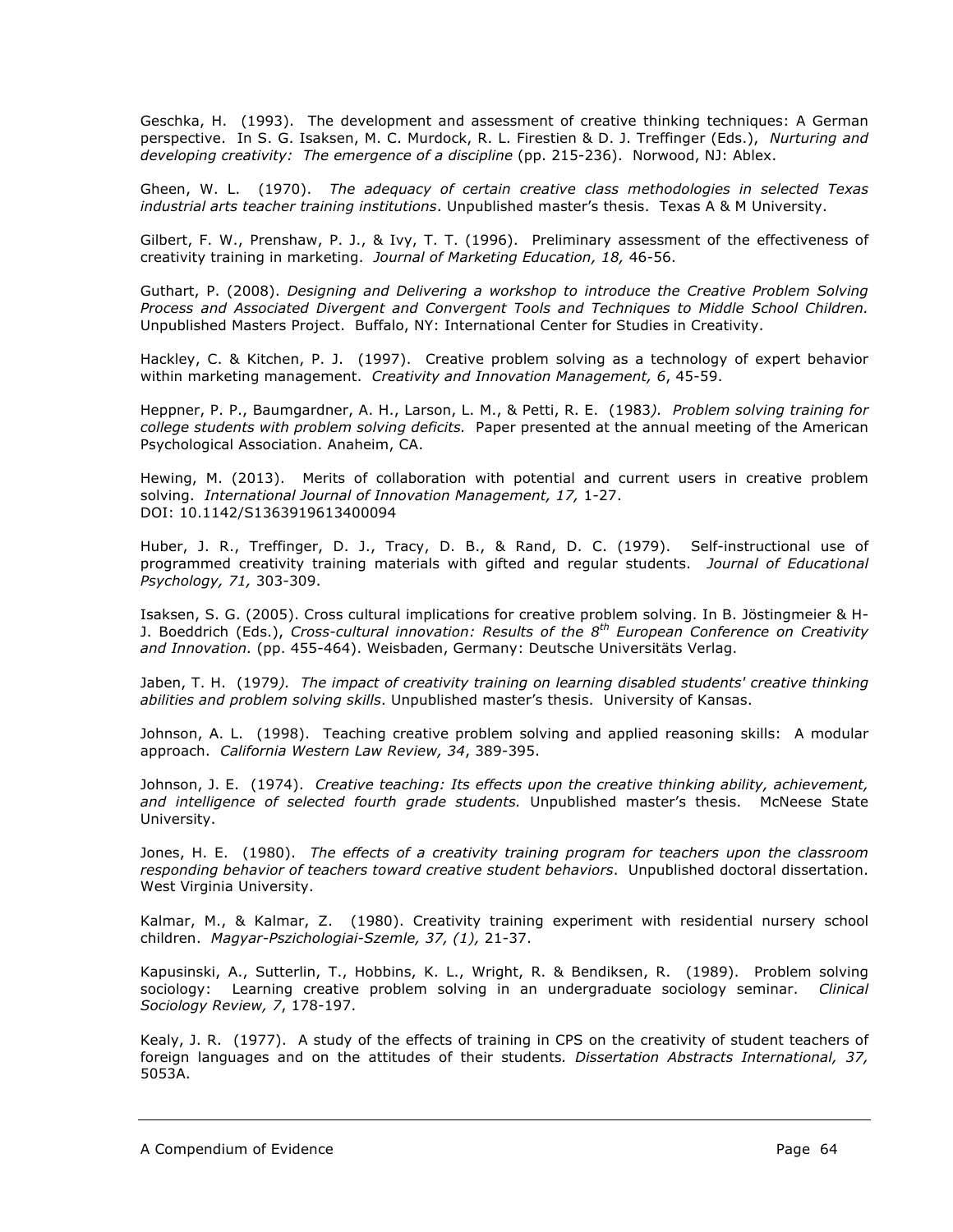Kunifuji, S., & Kato, N. (2007). Consensus-making support systems dedicated to creative problem solving. *International Journal of Information Technology & Decision Making, 6,* 459-474.

Larach, D. U., & Cabra, J. F. (2010). Creative problem solving in Second Life: An action research study. *Creativity and Innovation Management, 19,* 167-179.

Maciejczyk-Clapham, M., & Schuster, D. (1992). Can engineering students be trained to think more creatively? *Journal of Creative Behavior, 26*, 156-162.

Markewitz, D. A. (1982). *The influence of creativity intervention training on the adjustment potential of kindergarten children*. Unpublished doctoral dissertation. University of Saint Thomas.

Martin, D. F. (1971). *The effects of a creative problem solving workshop upon the cognitive operations of verbal classroom interaction in the primary school grades*. Unpublished master's thesis. University of Georgia.

Mathew, S. T. (1981). *The effectiveness of creative problem-solving in reducing the aggression of emotionally handicapped middle school children.* Unpublished doctoral dissertation, University of Florida.

McCluskey, K. W., Baker, P. A., McCluskey, A. (2005). Creative problem solving with marginalized populations: Reclaiming lost prizes through in-the-trenches interventions. *Gifted Child Quarterly, 49*, 330-341.

McCluskey, K. W., McCluskey, A. L. A., Baker, P. A., & O'Hagan, S. (1996). Talent dormant - talent awake: A three-year summary of the Lost Prizes Project. *Creative Learning Today, 6,* 8-9.

McCluskey, K. W., Baker, P. A., O'Hagan, S. & Treffinger, D. J. (1995). *Lost prizes: Talent development and problem solving with at-risk students*. Sarasota, FL: Center for Creative Learning.

McCluskey, K. W., Baker, P., O'Hagan, S., & Treffinger, D. (1998). Recapturing at-risk, talented highschool dropouts: A summary of the three-year Lost Prizes project. *Gifted and Talented International 13,* 73-78.

McCluskey, K. W., & Treffinger, D. J. (1998). Nurturing talented but troubled children and youth. *Reclaiming Children and Youth, 6,* 215-226.

McKinney, A. C. (2001). *The use of a Creative Problem Solving Process with general education intervention teams.* Unpublished doctoral dissertation. School of Graduate Studies, Department of Educational and School Psychology, Indiana State University.

Mijares-Colmenares, B. E., Masten, W. G., & Underwood, J. E. (1993). Effects of trait anxiety and the SCAMPER technique on creative thinking of intellectually gifted students*. Psychological Reports, 72, (3),* 907-912.

Miller, J. H. (1974). *The effectiveness of training on creative thinking abilities of third grade children*. Unpublished master's thesis. University of Alabama.

Moreno, J. M. (1974). *The influence of race and social class level on the training of creative thinking and problem solving abilities of fifth and sixth grade students*. Unpublished master's thesis. St. Johns University, New York, NY.

Mumford, M. D., & Connelly, M. S. (1991). Leaders as creators: Leader performance and problem solving in ill-defined domains. *Leadership Quarterly, 2,* 289-315.

Niu, W., & Liu, D. (2009). Enhancing creativity: A comparison between effects of an indicative instruction to be creative and a more elaborate heuristic instruction on Chinese student creativity. *Psychology of Aesthetics, Creativity, and the Arts, 3,* 93-98.

A Compendium of Evidence **Page 10** Page 65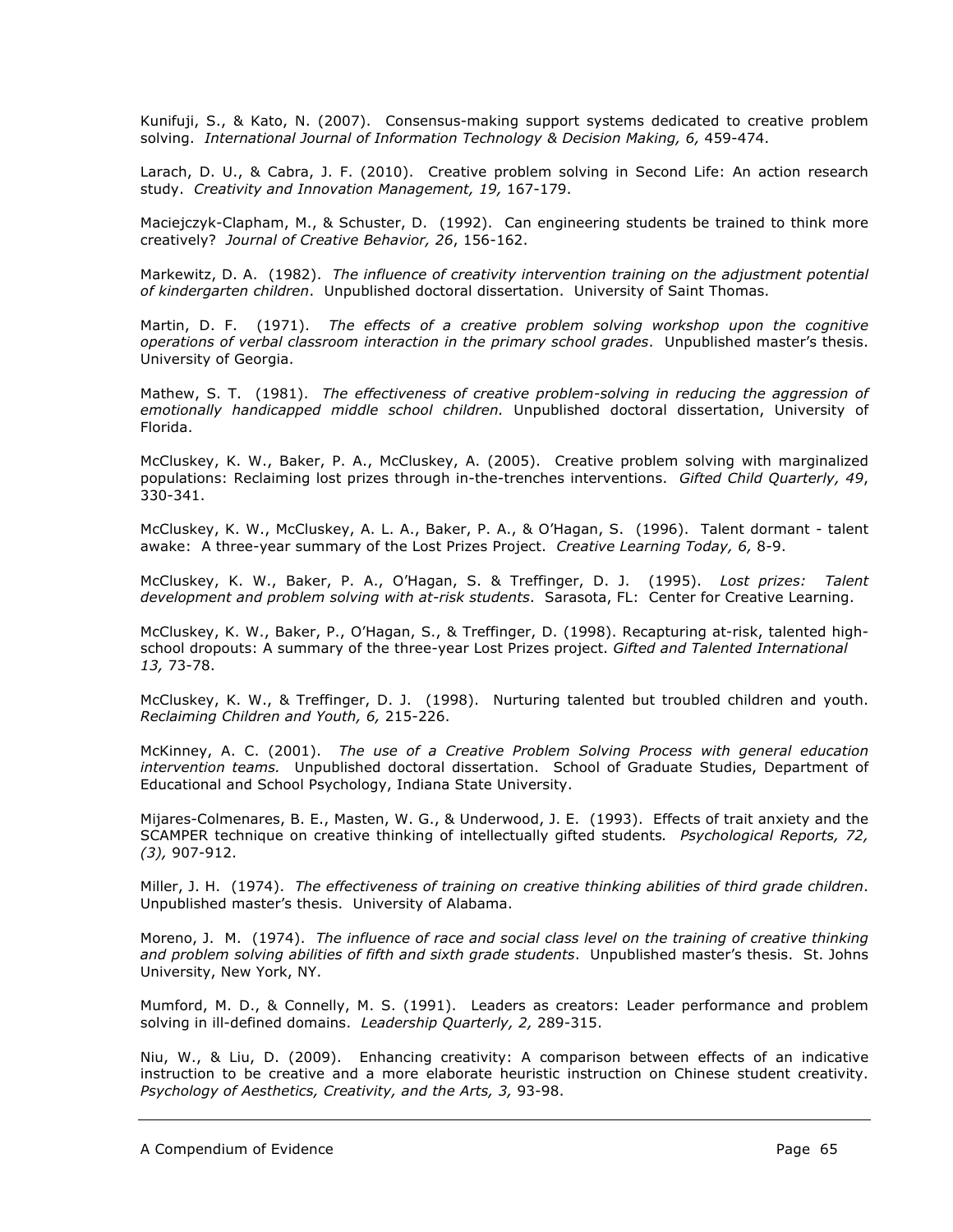O'Hagan, S., Tymko, A., Timgren, M., McCluskey, K., & Baker, P. (1995). The BEST beginnings project. In: K. McCluskey, P. Baker, S. O'Hagan, & D. Treffinger. (Eds), *Lost prizes: talent development and problem solving with at-risk students.* (pp. 93-105). Sarasota, FL: Center for Creative Learning.

Olenick, D., Terhoch, I., & Pawlyshyn, K. (1995) The Lost Prizes Project: Program results from a student perspective. In: McCluskey, K. W., Baker, P. A., O'Hagan, S. C. & Treffinger, D. J. (Eds.). (1995). *Lost prizes: Talent development and problem solving with at-risk students.* (pp. 175-190). Sarasota, FL: Center for Creative Learning.

Place, D. & McCluskey, A. (1995). Second chance: A program to support native inmates at-risk. In McCluskey, K. W., Baker, P. A., & O'Hagan, S. & Treffinger, D. J. (Eds.), *Lost prizes: Talent development and problem solving with at-risk students* (pp. 137-146). Sarasota, FL: Center for Creative Learning.

Place, D. J., McCluskey, A. L. A., McCluskey, K. W. & Treffinger, D. J. (2000). The second chance project: Creative approaches to developing the talents of at-risk native inmates. *Journal of Creative Behavior*, *34,* 165-174.

Puccio, K. G. (1994). *An analysis of an observational study of creative problem solving for primary children*. Unpublished master's project. Center for Studies in Creativity, State University College at Buffalo.

Puccio, G. J., & Avarello, L. L. (1995). Exploring the connections between creativity and students at risk: Implications for intervention programs. In K. W. McCluskey, P. A. Baker, S.C. O'Hagan, & D. J. Treffinger (Eds.), *Lost prizes: Talent development and problem solving with at-risk students* (pp. 63- 76). Sarasota, FL: Center for Creative Learning.

Richard, J. T. (2003). Fostering creative problem solving in executive coaching. *Consulting Psychology Journal: Practice and Research, 55,* 249-256.

Romaniuk, J. G. (1978). *Training creativity in the elderly: An examination of attitudes, selfperceptions and abilities*. Unpublished master's thesis. University of Wisconsin- Madison.

Romaniuk, J. G. (1979). Creative thinking in action: Reactions to a workshop designed for older adults. *Journal of Creative Behavior, 4*, 274-276.

Sharpe, L. W. (1976). The effects of a creative-thinking skills program on intermediate grade educationally handicapped children. *Journal of Creative Behavior, 10*, 138-145.

Shaw, J. M., & Cliatt, M. J. (1986). A model for training teachers to encourage divergent thinking in young children*. Journal of Creative Behavior, 20 (2),* 81-88.

Shean, J. M. (1977). The effects of training in creative problem solving on divergent thinking and organizational perceptions of students of school administration. *Dissertation Abstracts International, 38,* 585A. (Northern Arizona University)

Sherief, N. M. S. (1978). *The effects of creativity training, classroom atmosphere and cognitive style on the creative thinking abilities of Egyptian elementary school children*. Unpublished master's thesis. Purdue University.

Sherrow, J. E. (1969). *The effect of a creative problem solving workshop on selected municipal recreation personnel*. Unpublished master's thesis. University of Illinois.

Steinmetz, C. S. (1968). Creativity training: A testing program that became a sales training program. *Journal of Creative Behavior, 2 (3),* 179-186.

Sullivan, T. (1969). Developing problem-solving ability in slow learning elementary students. *Journal of Creative Behavior, 3*, 284-290.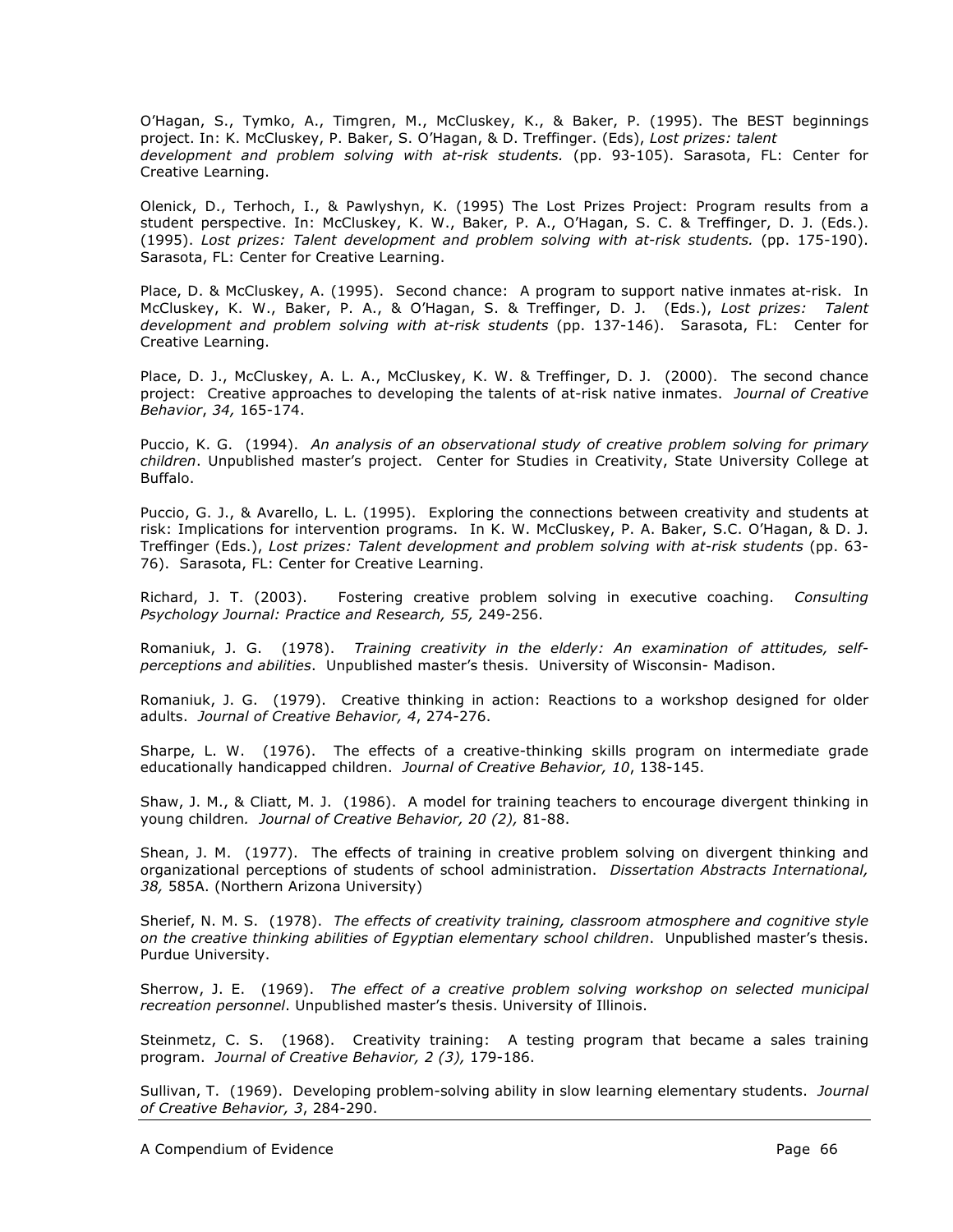Talbot, R. J. (1993). Creativity in the organizational context: Implications for training. In S. G. Isaksen, M. C. Murdock, R. L. Firestien, D. J. Treffinger (Eds.), *Nurturing and Developing Creativity: The Emergence of a Discipline.* (pp. 177-214). Norwood, NJ: Ablex Publishing Corp.

Thompson, G. (2001). The reduction in plant maintenance costs using creative problem solving principles. *Journal of Process Mechanical Engineering, 215,* 185-195.

Treffinger, D. J., & Parnes, S. J. (1980). Creative problem solving for the gifted and talented. *Roeper Review, 2,* 31-32.

Walker, K., Bahr, M., Buddle, B. Littlejohn, J., & Miller, M. (2001*) Creative Problem Solving and Indiana's general Education Intervention teams.* Paper prepared by Indiana CPS Initiative, Blumberg Center, Indiana State University, Terre Haute, IN.

#### **Case studies**

An alternative way to document and understand the impact of CPS is to dig deeper into how and why it was applied. Case studies provide a unique level of depth to help understand the results and context of specific applications.

Almond-Reiser, T., Duggan, T. J. (2007). Applying tools in undergraduate education. *Creative Learning Today, 15 (4),* 2-4.

Babij, B. (1999). A study in change: From bedsores to quality care. *Communiqué, 7*, 8-16.

Barbero-Switalski, L. & Kluk, C. (2008). A successful real-world Application of Creative Problem Solving: A case study in Merck Mexico. In G. Puccio, et. al. (Eds.), *An international conference on creativity and innovation management - The second community meeting: Conference proceedings – Book I* (pp. 58-70). Buffalo, NY: International Center for Studies in Creativity.

Bergsgaard, M., & McCluskey, K. W. (2007). The Canada-Russia talent development project in a nutshell: From an acorn to an oak. *Creative Learning Today, 15 (1),* 2-5.

Bingham, G. (1997). *Using task appraisal to examine CPS application within a business planning process: An instrumental case study*. Unpublished Masters project. Center for Studies in Creativity, State University College at Buffalo.

Brooks, A. (1998). The business impact of facilitating CPS skillbase development in a corporate environment. *Communiqué, 5,* 12-14.

Cassalia, A. R. (2006). Applying CPS with second-grade students. *Creative Learning Today, 14 (3),* 2- 9.

Christie, K., & Kaminski, K. (2002). Creative problem solving at the United Way. *Communiqué, 13,* 8- 11.

Collins, C. (2007). Applying CPS tools in coaching for professional development. *Creative Learning Today, 15 (4),* 4-6.

Conwell, J. C., Catalano, G. D., & Beard, J. E. (1993). A case study in creative problem solving in engineering design*. Journal of Engineering Education, 82*, 224-227.

Cook, N. (2007). Applying CPS tools for student social studies projects at the middle school level. *Creative Learning Today, 15 (3),* 3-4.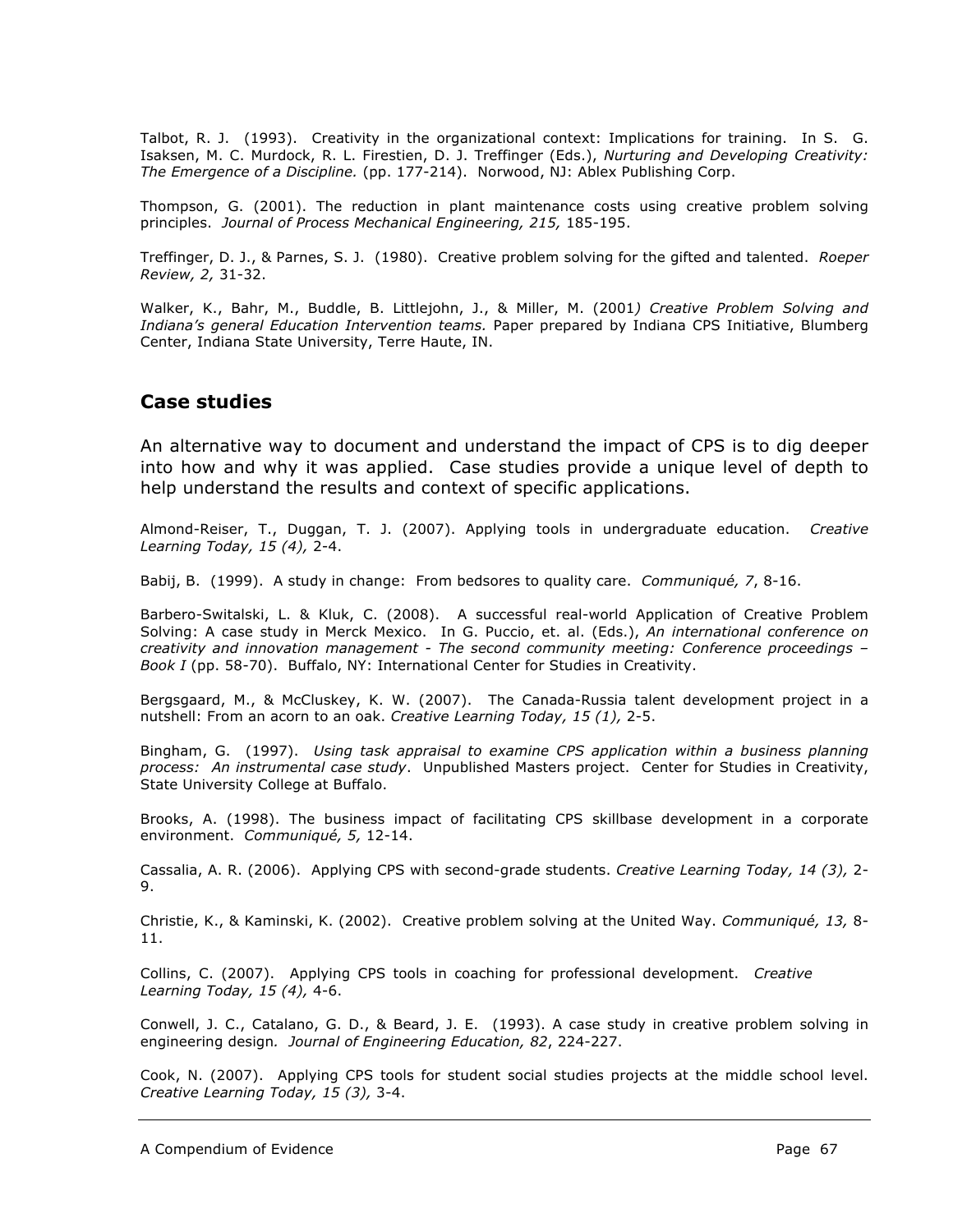Cougar, J. D., & Snow, T. A. (1990). *Case Study: Introducing a creativity improvement program in an information systems organization.* University of Colorado, Colorado Springs: Center for Research on Creativity and Innovation (CRCI Report 90-5).

De Schryver, L. (1992). *An impact study of creative problem solving facilitation training in an organizational setting*. Unpublished master's thesis. Center for Studies in Creativity, State University College at Buffalo.

Dewulf, S., & Baillie, C. (1999). *Creativity in art, science and engineering: How to foster creativity.* London: Department for Education and Employment.

Freeman, T., Wolfe, P., Littlejohn, B., & Mayfleid, N. (2001). Measuring success: Survey shows how CPS impacts Indiana. *Communiqué, 12,* 1-6.

Gordon, J., & Zemke, R. (1986). Making them more creative. *Training, 23, (5),* 30-34, 39-45.

Handley, C. (1990). Why Frito-Lay is crackling with new ideas: Use of the creative problem solving process is paying off at the snack food giant. *Purchasing, 108, May 3*, 84A2-84A3.

Hill, P. (1988). Innovation using creative problem solving techniques: A corporate case example. *Creativity & Innovation Yearbook, 1*, 106-111.

Hequet, M. (1992). Creativity training gets creative. *Training, 29, (2).* 41-46.

Isaksen, S. G. (2007). *A Technical Report on the Alcatel-Lucent Ideation Project.* Orchard Park, NY: The Creative Problem Solving Group, Inc.

Isaksen, S. G. (2007). *A Technical Report on the AT&T UMS Project: Applying Deeper Insight into Consumer Needs to Design the Ultimate Messaging Experience.* Orchard Park, NY: The Creative Problem Solving Group, Inc.

Isaksen, S. G. & Dorval, K. B. (1998). An inquiry into cross-cultural creativity training: Results from a five-week study tour in Bergen and Bratislava. In S. S. Gryskiewicz (Ed.), *Discovering creativity*  (pp. 151-155). Greensboro, NC: Center for Creative Leadership.

Isaksen, S. G., & Lewandowski, B. R. (1997*). An impact investigation: The CPS initiative in Bull UK & Ireland*. Unpublished research project. The Creative Problem Solving Group-Buffalo.

Isaksen, S. G., & Murdock, M. C. (1990*). Project Discovery evaluation report: A comprehensive quantitative and qualitative impact report on a program designed to introduce exploratory consumer research methodologies and develop new consumer products*. Unpublished research report. The Center for Studies in Creativity and The Creative Problem Solving Group - Buffalo.

Isaksen, S. G., Murdock, M. C., & De Schryver, L. (1991). *How continuous improvement and creative problem solving are impacting Exxon's marketing organization: A qualitative interview analysis documenting the impact of change following CPS training with continuous improvement facilitators.* Unpublished research project. The Center for Studies in Creativity and the Creative Problem Solving Group - Buffalo.

Isaksen, S. G., & Puccio, G. J. (1988). *The impact of training creative thinking skills: A quantitative and qualitative study of the impact of training on participants within the Procter & Gamble's two-day training course of Creative Thinking Skills*. Unpublished research project. The Center for Studies in Creativity and the Creative Problem Solving Group – Buffalo.

Jackson, J. (2007). Character development with the morphological matrix. Creative Learning Today, 15 (3), 2.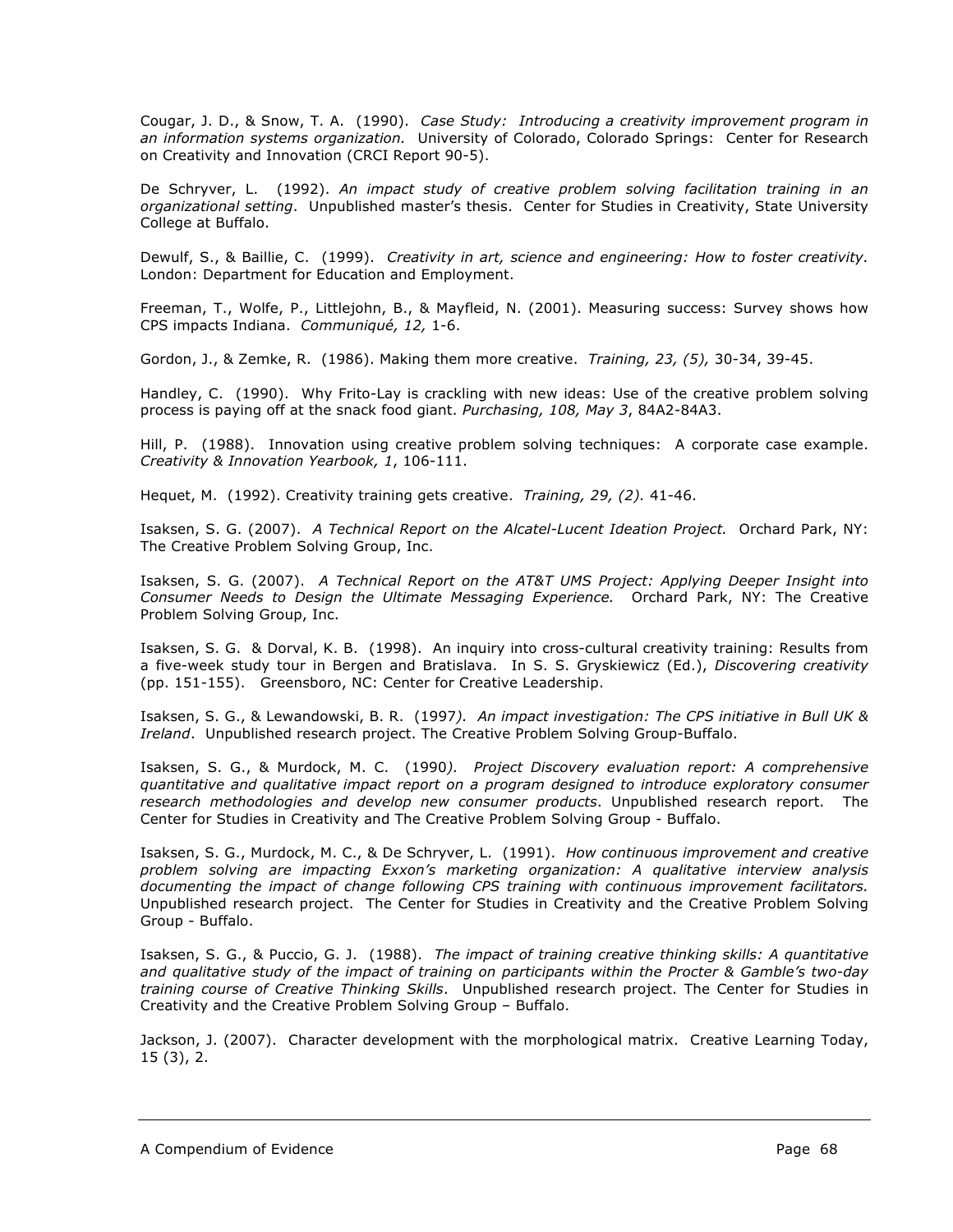Kapusinski, A., Sutterlin, T., Hobbins, K. L., Wright, R., & Bendiksen, R. (1989). Problem solving sociology: Learning creative problem solving in an undergraduate sociology seminar. Clinical Sociology Review, 7, 178-197.

Kim, Y. C. (2007). Creativity development in Korea. *Creative Learning Today, 15 (1),* 10-11.

Kopcak, T. (2007). Applying thinking tools to high school seniors' research papers. *Creative Learning Today, 15 (3),* 3-4.

Lewis, W. (1996). Applying creative problem solving to a critical business problem. *Communiqué 2,* 1-4.

Littlejohn, W., & Mayfield, N. (2005). CPS in the classroom: Blumberg Center brings programs to students. *Communiqué, 14,* 6-8.

McGregor, G. D., Jr. (2001). Creative thinking instruction for a college study skills program: A case study. *Dissertation Abstracts International, 62(10)*, 3293A. (UMI No. AAT 3027933).

Morrison, D. (1988). Creative problem solving for a productivity consultant within Frito-Lay. In Gryskiewicz, S. S., D. Hills, & V. Barneby (Eds.), *Creativity Week 10 – 1987 – Proceedings* (pp. 27- 40). Greensboro, NC: Center for Creative Leadership.

Powell, M. M. (2007). Thinking tools in middle school art history. *Creative Learning Today, 15 (3),* 4-5.

Prato Previde, G. (1998). Facilitating team strategy through CPS. *Communiqué, 5,* 5-7.

Puccio, G. J. (1986). *Training effectiveness: The transfer and application of problem solving skills to the work setting.* Unpublished research project. The Center for Studies in Creativity, Buffalo, New York.

Reid, G. D. (1997). *A report on an internship experience: Evaluation and impact of facilitating CPS.* Unpublished masters project. Center for Studies in Creativity, State University College at Buffalo.

Reid, G. D., & Dorval, K. B. (1996). CPS-B tips the scales in Indiana. *Communiqué, 2,* 5-7.

Sensabaugh, S. J. (1985*). The Norfolk Southern innovative problem solving course.* An impact survey and case study documented by the Creativity Development Division of the Center for Creative Leadership. Greensboro, North Carolina.

Tanner, D. (1997). *Total creativity in business & industry: Road map to building a more innovative organization*. Des Moines, IA: Advanced Practical Thinking Training Inc.

Thamia, S., & Woods, M. F. (1984). A systematic small-group approach to creativity and innovation: A case study. *R&D Management, 14*, 25-35.

Thorn, D. (1987). Problem solving for innovation in industry*. Journal of Creative Behavior, 21(2),* 93-108.

Tomko, D. (2007). Research and inquiry skills for high school students. *Creative Learning Today, 15 (3),* 5-6.

West, R. E., Tateishi, I., Wright, G. A., & Fonoimoana, M. (2012). Promoting undergraduate innovation through a two-day boot camp. *Creativity Research Journal, 24,* 243-251.

Wilkins, A. (1999). Developing creativity in a company whose business is creativity. *Communiqué, 7,* 12-15.

Wright, P. (2000). Making creativity stick (Part I) – Applying CPS in Bull Information Systems. *Communiqué, 9,* 11-12.

A Compendium of Evidence **Page 10** Page 69